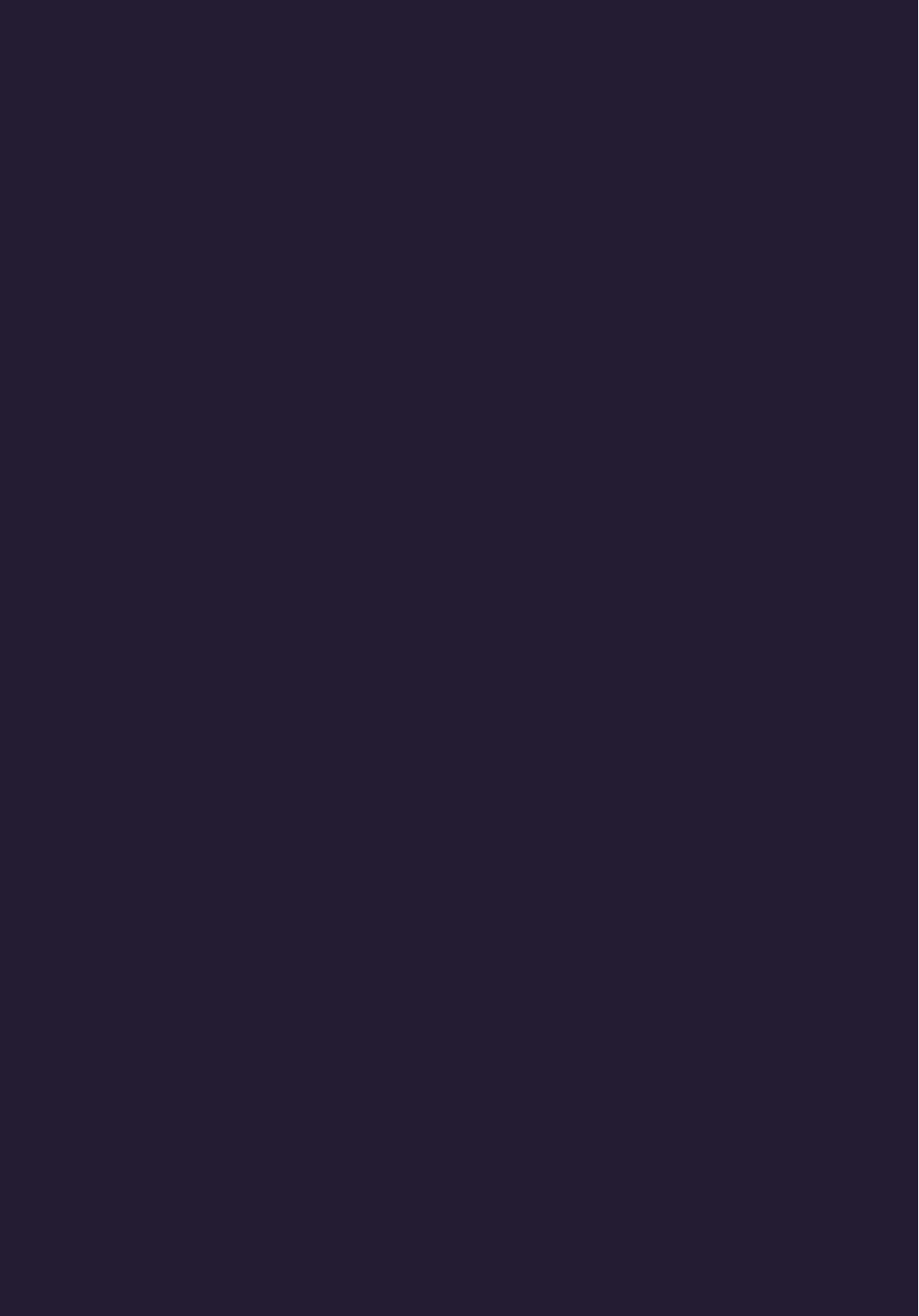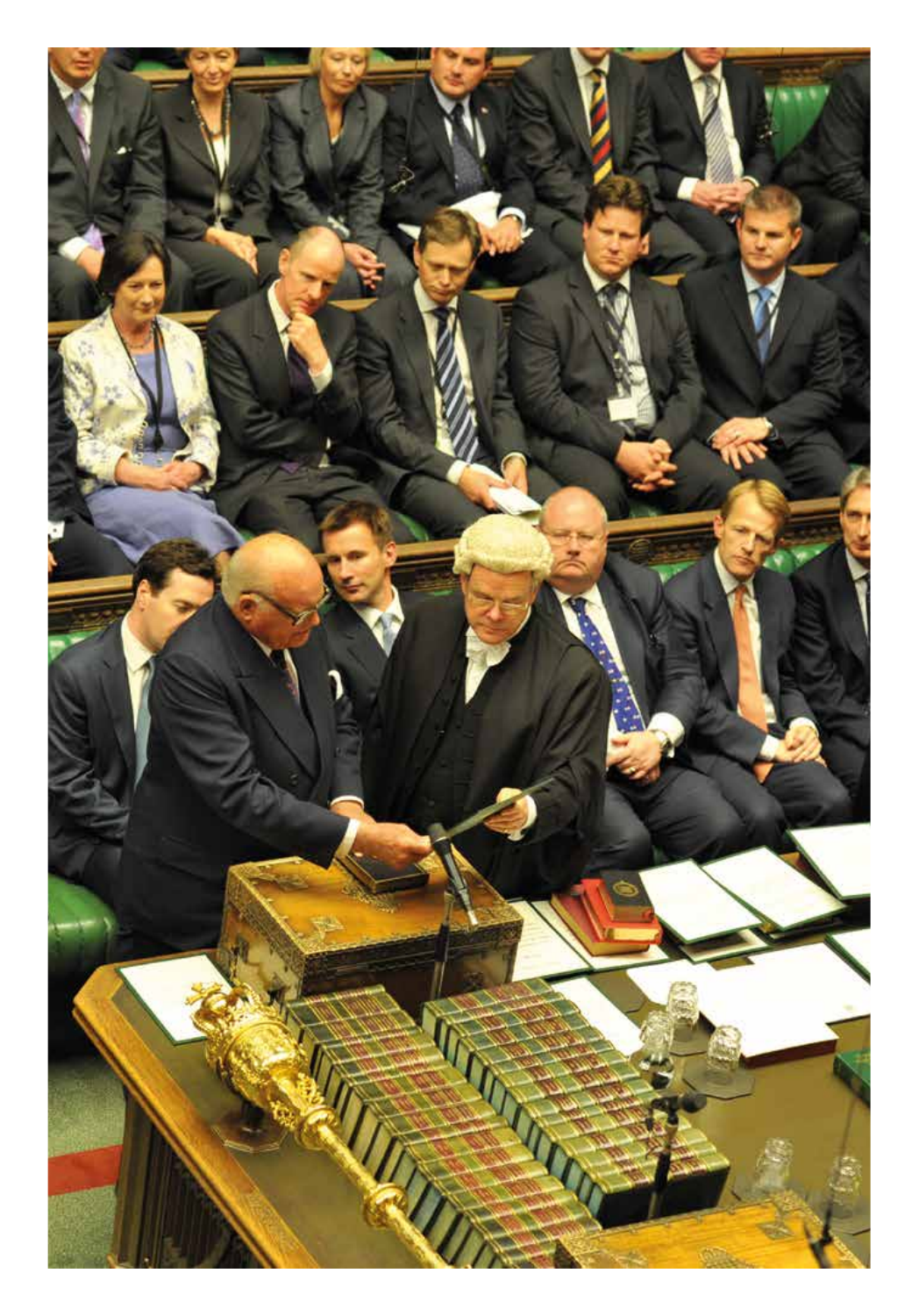## **Contents**

| About this Handbook                          | 6  |  |  |
|----------------------------------------------|----|--|--|
| How to use this Handbook                     |    |  |  |
| 1. Research in the UK parliament             | 10 |  |  |
| 2. Fundamentals of parliamentary<br>research | 14 |  |  |
| Key elements of parliamentary research       | 16 |  |  |
| 3. Foundation skills and knowledge           | 18 |  |  |
| Skills and knowledge checklist               | 20 |  |  |
| 4. Sourcing information                      | 22 |  |  |
| Source 1: Colleagues                         | 23 |  |  |
| Source 2: Internet search engines            | 25 |  |  |
| Source 3: Specialist resources               | 27 |  |  |
| What if no information is available?         | 31 |  |  |

| 5. Evaluating sources, evidence<br>and information | 32 |  |  |
|----------------------------------------------------|----|--|--|
| Citing sources                                     | 35 |  |  |
| <b>6. Analysis</b>                                 | 36 |  |  |
| Explaining the problem                             | 39 |  |  |
| Clarifying the Government's position               |    |  |  |
| Identifying the main impacts                       | 41 |  |  |
| Describing alternative positions                   |    |  |  |
| Conclusions and summarising                        |    |  |  |
| Summaries                                          | 45 |  |  |
| 7. Writing effectively                             | 46 |  |  |
| 8. Using statistics, tables,<br>graphs and charts  | 52 |  |  |
| <b>Statistics</b>                                  | 53 |  |  |
| <b>Tables</b>                                      | 54 |  |  |
| Charts and graphs                                  | 56 |  |  |
| Explaining tables and charts                       | 56 |  |  |
| Sources of statistics                              | 56 |  |  |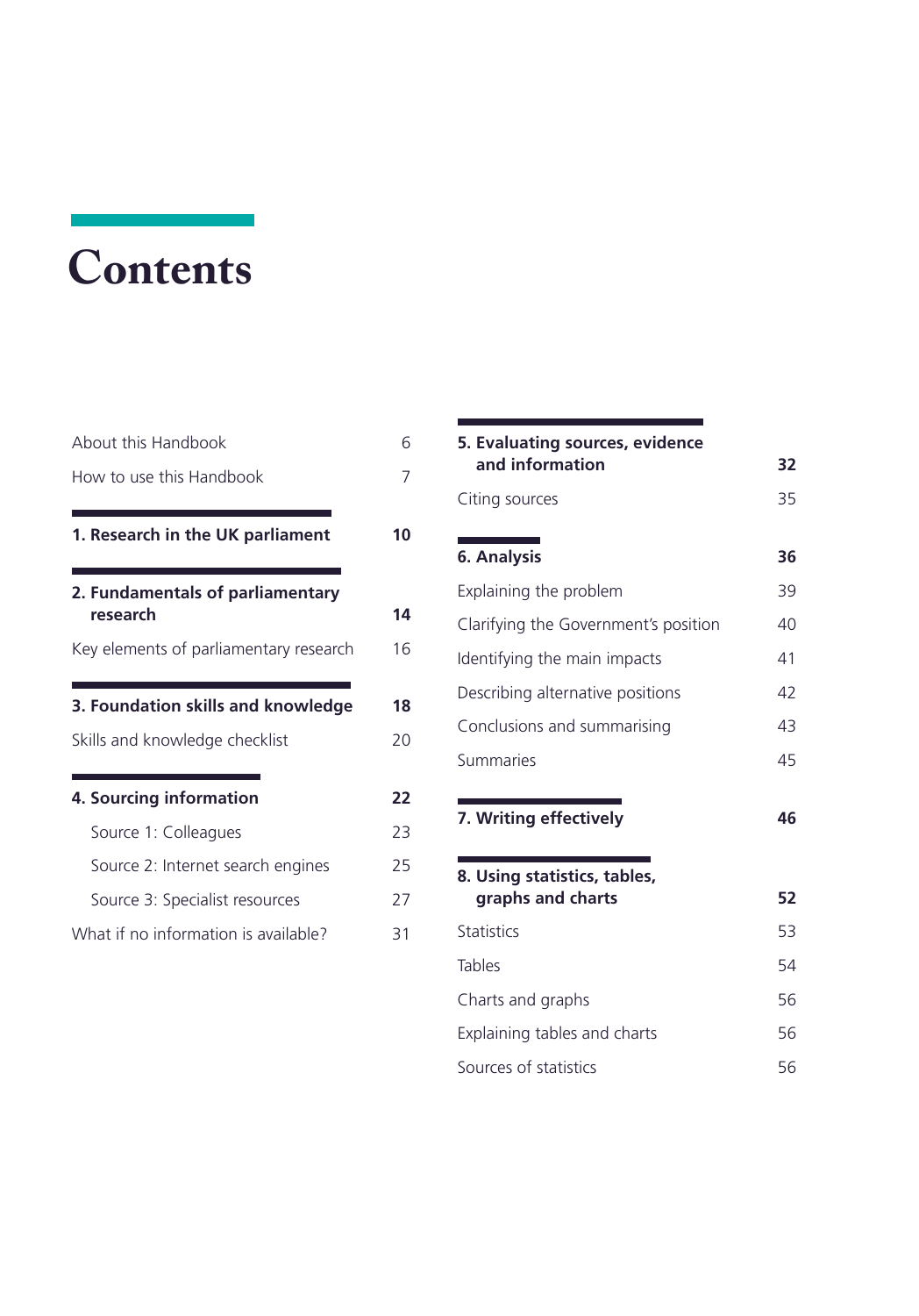| 9. Techniques for impartiality                                                        |    |  |  |  |
|---------------------------------------------------------------------------------------|----|--|--|--|
| Impartiality in confidential work                                                     |    |  |  |  |
| Impartiality in Committee reports                                                     | 61 |  |  |  |
| 10. Taking questions or enquiries                                                     | 64 |  |  |  |
| Answering confidential enquiries                                                      | 70 |  |  |  |
| Answering the question,<br>or reaching a conclusion                                   |    |  |  |  |
| 11. Selecting subjects for research<br>briefings, and deciding what<br>to write about | 74 |  |  |  |
| Selecting sub-topics                                                                  | 76 |  |  |  |
| Write an outline                                                                      | 77 |  |  |  |
| 12. Legislation briefing                                                              | 82 |  |  |  |

| 13. Quality control                                     | 86  |
|---------------------------------------------------------|-----|
| Self-review                                             | 88  |
| Peer Reviewing                                          | 89  |
| Editing                                                 | 90  |
| Proof-reading                                           | 91  |
| Making a success of quality control                     | 93  |
| Proof-reading and editing checklist                     | 94  |
| 14. Committee research                                  | 98  |
| Scoping and researching terms<br>of reference           | 99  |
| Committee meeting briefings                             | 101 |
| <b>Writing Suggested Questions</b>                      | 103 |
| Tips on writing questions                               | 106 |
| Conclusions and recommendations<br>in Committee reports | 107 |
| 15. Further reading                                     | 108 |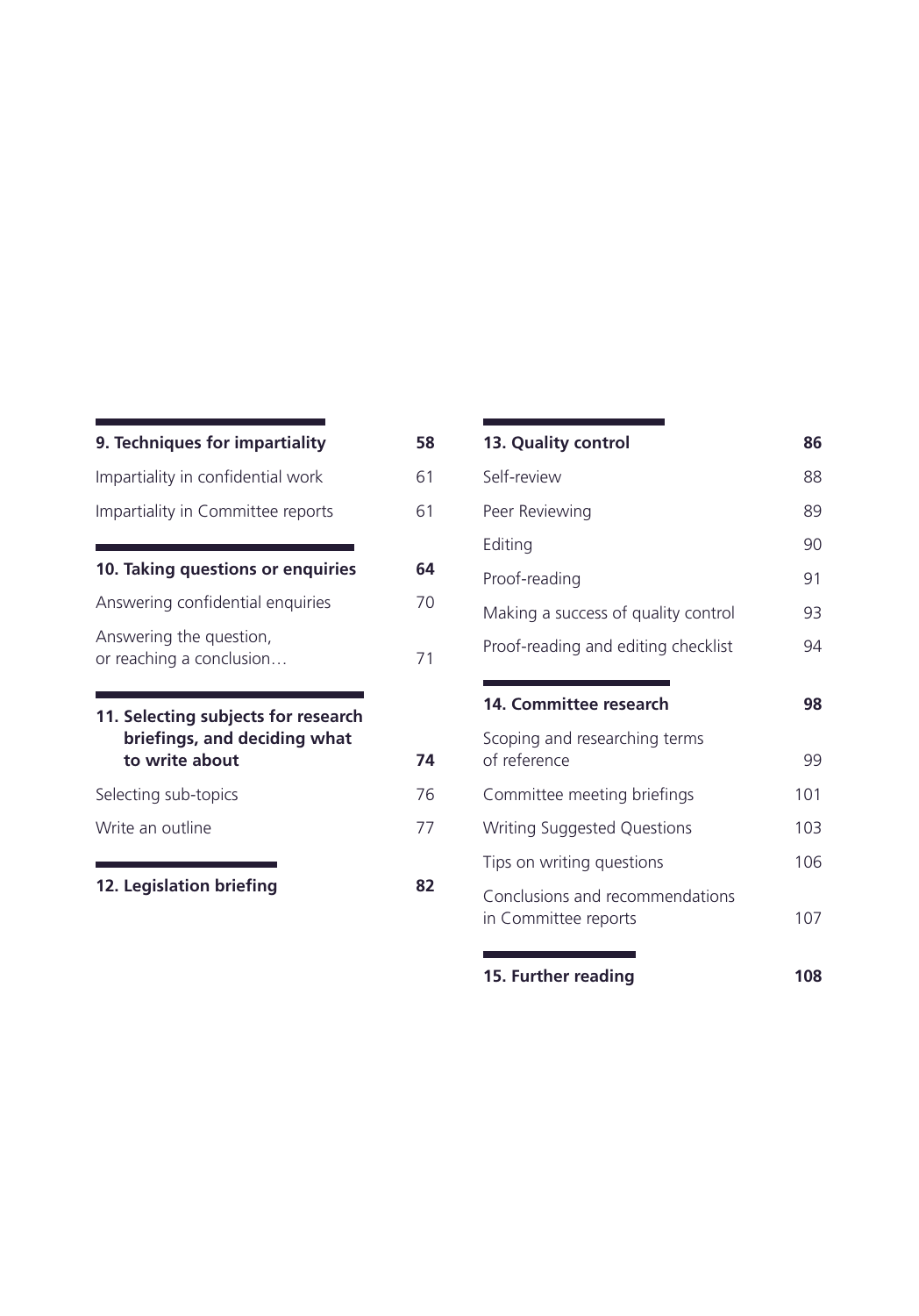### **About this Handbook**

#### **The Handbook aims to provide a valuable resource for research officials in other parliaments, drawing on experience from the UK Parliament.**

The House of Commons Library led in the production of this Handbook, but drew extensively on experience, knowledge and best practice from across the UK Parliament and beyond. The Handbook was drafted by an expert project team drawn from the House of Commons Library and Committee Office, the House of Lords Library and the Parliamentary Office of Science and Technology.

The project team coordinated closely with the Westminster Foundation for Democracy (WFD). Elements of this Handbook were developed in conjunction with WFD and in consultation with the network of Parliaments it works with around the world.

The project team would like to thank all those who contributed their time and considerable expertise.

#### Project team:

#### Editor and lead author:

Oliver Bennett *(House of Commons Library)* 

#### Contributors:

Paul Bowers *(House of Commons Library)* 

David Hirst *(House of Commons Library)* 

Abbi Hobbs (Parliamentary Office of Science *and Technology)* 

Tom Leveridge (House of Commons Committee Office)

Nicky Newson *(House of Lords Library)* 

Catrin Owens *(House of Commons Library)* 

Zoe Oliver-Watts *(House of Commons*  Committee Office)

#### Design:

Mark Fisher *(House of Commons Design Team)*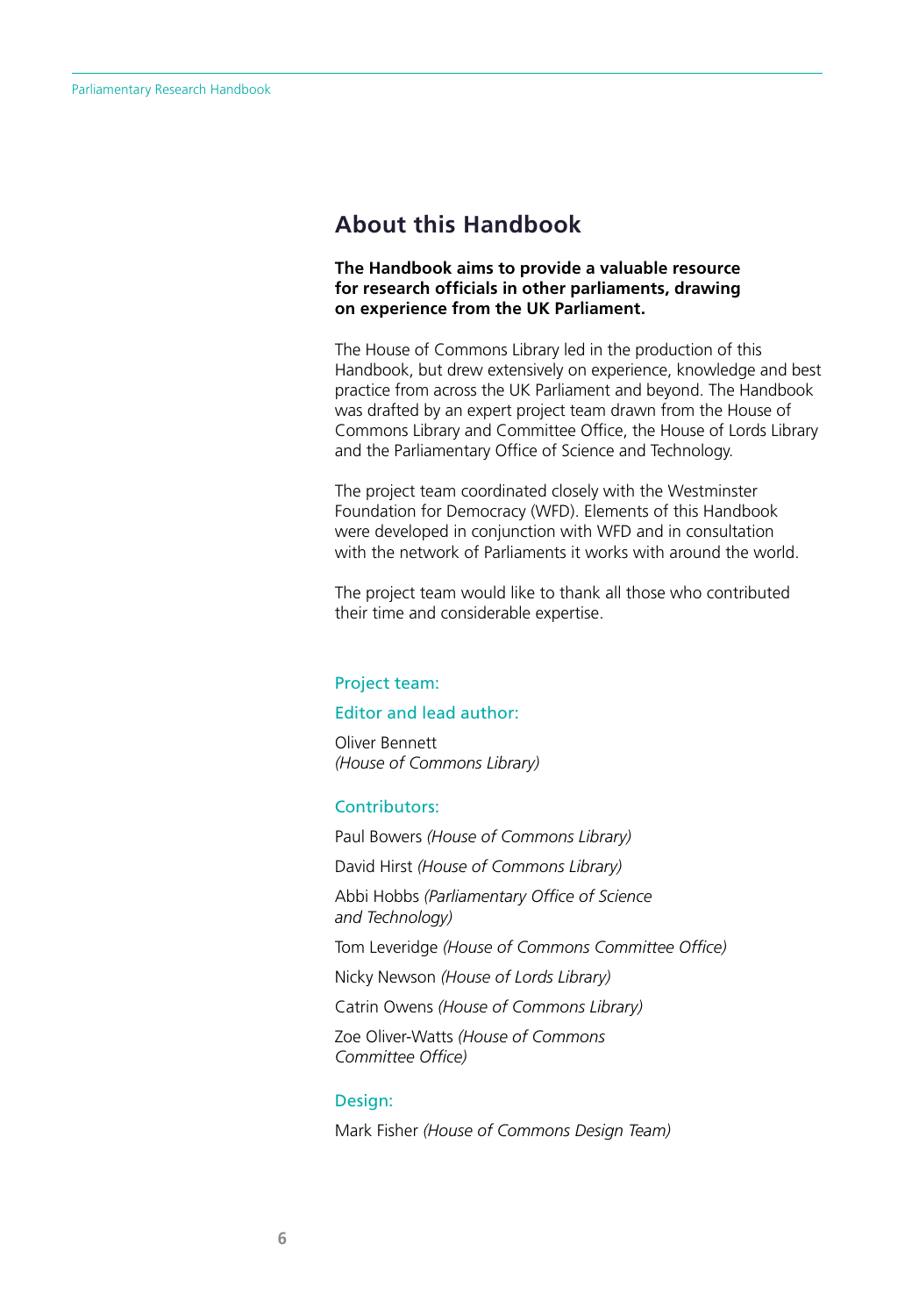## **How to use this Handbook**

**Parliamentarians need access to up-to-date and accurate information and research in order to effectively perform their parliamentary duties. All research produced by parliamentary officials shares key characteristics such as impartiality, accessibility and relevance.** 

This Handbook has been written for all parliamentary officials that prepare research, to help them to meet the expectations of parliamentarians. It has been written as a number of standalone, but interrelated, chapters. Each chapter focuses on an important aspect of parliamentary research work.

You can use the Handbook in a number of ways, for example:

- You can choose a chapter to help you strengthen an area of your work this month.
- You can use it to ensure you are meeting professional standards for research.
- You can use it to help you to train staff you may be responsible for.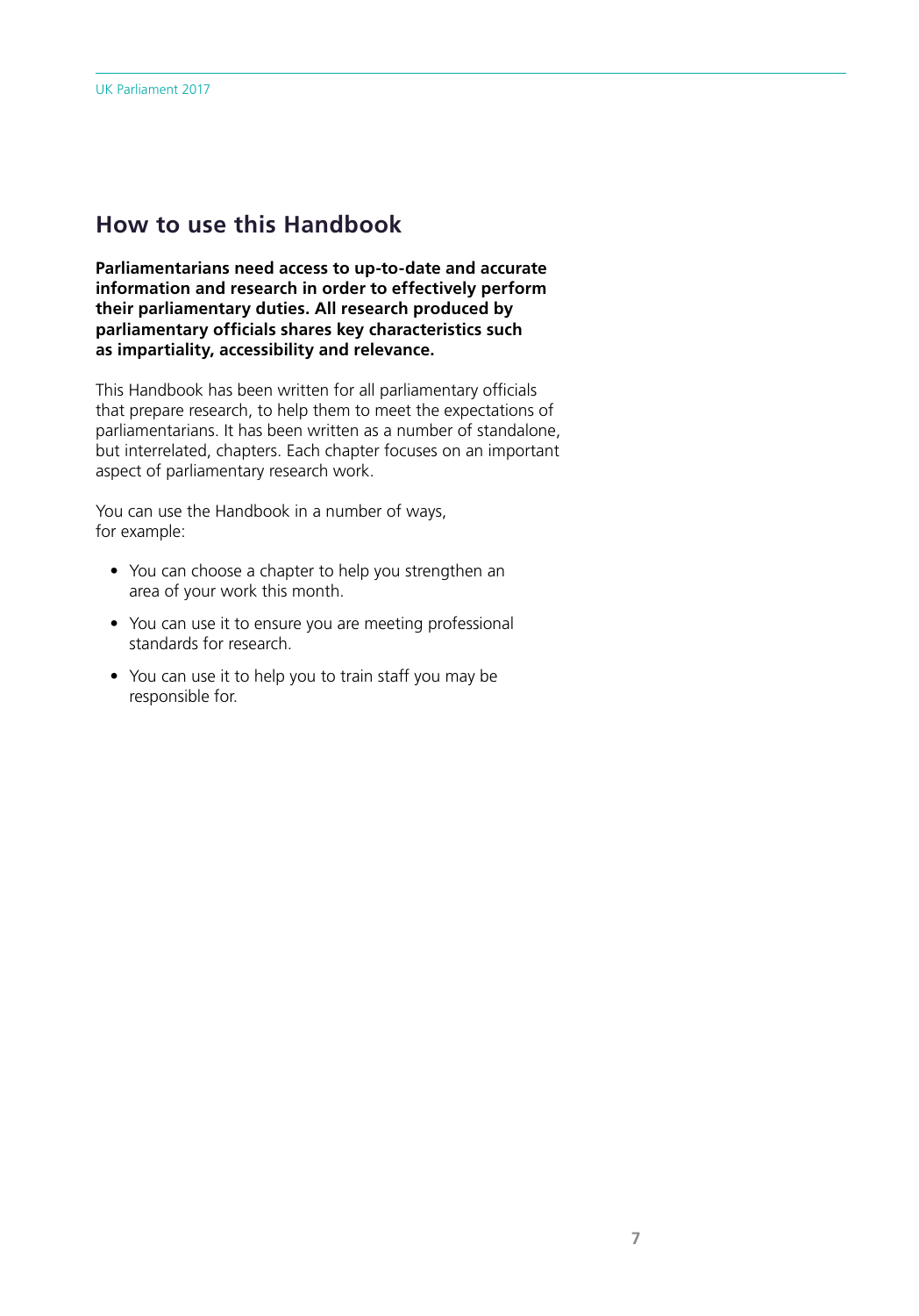| <b>Chapter</b>             |                                                    | <b>Summary</b>                                                                                                                                                                                                                                                                                                                                                                                                            |
|----------------------------|----------------------------------------------------|---------------------------------------------------------------------------------------------------------------------------------------------------------------------------------------------------------------------------------------------------------------------------------------------------------------------------------------------------------------------------------------------------------------------------|
|                            | Research in the<br>UK parliament                   | The UK Parliament employs researchers across a number of<br>teams to ensure that parliamentarians have access to the<br>information and research that they need.                                                                                                                                                                                                                                                          |
| $\boldsymbol{\mathcal{Y}}$ | Fundamentals<br>of parliamentary<br>research       | Parliamentarians need access to up-to-date and accurate<br>information in order to perform their parliamentary duties.<br>Research produced by research officials should be: impartial;<br>clear and authoritative; accessible; timely; relevant; and,<br>in some cases, confidential.                                                                                                                                    |
| З                          | <b>Foundation skills</b><br>and knowledge          | This Handbook does not contain all the information that you<br>need to do your work. Depending on your previous experience,<br>you are likely to have some skill or knowledge gaps. These<br>may include understanding how parliament works and some<br>computer skills.                                                                                                                                                  |
| 4                          | Sourcing<br>information                            | Researchers have to be able to find information on a huge<br>range of subjects, at often short notice. Important sources of<br>information include colleagues, internet search engines and<br>specialist resources.                                                                                                                                                                                                       |
| 5                          | Evaluating<br>sources, evidence<br>and information | A key task of researchers is to ensure that parliamentarians<br>have access to the best evidence and information. Use 5<br>criteria to help you find sources that get you to the heart of<br>the matter: Authoritative, Objective, Relevant, Timely and<br>Accurate (AORTA).                                                                                                                                              |
| 6                          | Analysis                                           | Parliamentarians often need help to understand the implications<br>of the information that you provide. You can do this by<br>analysing the information. This normally involves: explaining<br>the problem; clarifying the Government's position; identifying<br>the main positive and negative impacts; describing alternative<br>policies; and, summarising, assessing the evidence and drawing<br>conclusions from it. |
|                            | Writing<br>effectively                             | How you explain things is almost as important as what you<br>say. Effective communication enables the reader to quickly<br>understand the content. No-one, even if they know a lot<br>about a topic, should have to work hard to understand your<br>key messages!                                                                                                                                                         |
| 8                          | Using statistics,<br>tables, graphs<br>and charts  | Statistics and visual ways of presenting numbers are often<br>crucial in helping parliamentarians to understand the issue.<br>Statistics, when used well, can tell simple stories even if the<br>underlying data are complicated.                                                                                                                                                                                         |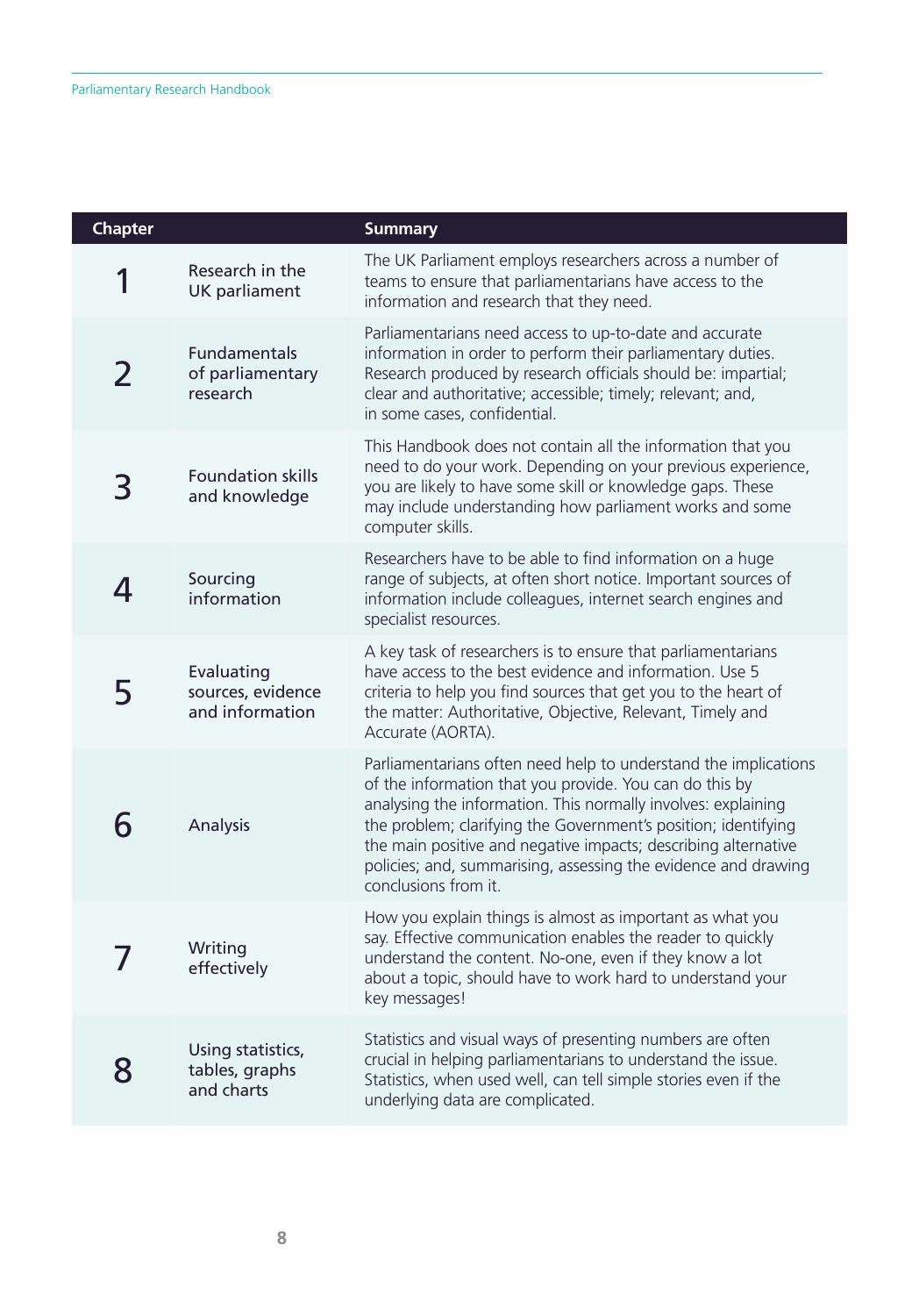| <b>Chapter</b> |                                                                                         | <b>Summary</b>                                                                                                                                                                                                                                                                                                                                                                                                            |
|----------------|-----------------------------------------------------------------------------------------|---------------------------------------------------------------------------------------------------------------------------------------------------------------------------------------------------------------------------------------------------------------------------------------------------------------------------------------------------------------------------------------------------------------------------|
| 9              | Techniques for<br>impartiality                                                          | It is critically important for you to understand impartiality.<br>Parliamentarians will expect and demand impartiality in your<br>work. Simple techniques, such as using careful language or<br>reflecting different sides of an argument, can help you to<br>demonstrate that you support parliamentarians regardless<br>of their political affiliation.                                                                 |
| 10             | <b>Taking questions</b><br>or enquiries                                                 | Answering questions from individual Parliamentarians, their<br>staff or other colleagues, is a core part of the work of many<br>researchers. The key to providing a response to a specific<br>question is to get a full picture of what is wanted, and why,<br>through discussion with the enquirer.                                                                                                                      |
|                | Selecting subjects<br>for research<br>briefings, and<br>deciding what<br>to write about | Any research that you produce should be clearly in support<br>of parliament. When writing, think about the questions that<br>Parliamentarians have or are likely to have on the subject.<br>Common questions include: the scale of the problem; what<br>the Government is doing; what stakeholders think; and,<br>what the current law is. Writing an outline of your research<br>can help you to decide what to include. |
| 12             | Legislation<br>briefing                                                                 | Legislation is the backbone of the work of parliaments and<br>helping parliamentarians understand legislation is one of the<br>most important aspects of the work of many parliamentary<br>researchers. This chapter provides some additional tips on<br>how to produce briefings on legislation.                                                                                                                         |
| 13             | <b>Quality control</b>                                                                  | Quality control is a key stage in the research process.<br>The basic aim of quality control is to get a dispassionate<br>opinion on whether your work is as good as it can be.<br>There are generally 4 key steps in quality control:<br>self-review; peer-review; editing and proof-reading.                                                                                                                             |
| 4              | Committee<br>research                                                                   | Answering questions from individual Parliamentarians,<br>their staff or other colleagues, is a core part of the work<br>of many researchers. The key to providing a response to a<br>specific question is to get a full picture of what is wanted,<br>and why, through discussion with the enquirer.                                                                                                                      |
| 15             | Further reading                                                                         | Links to additional resources.                                                                                                                                                                                                                                                                                                                                                                                            |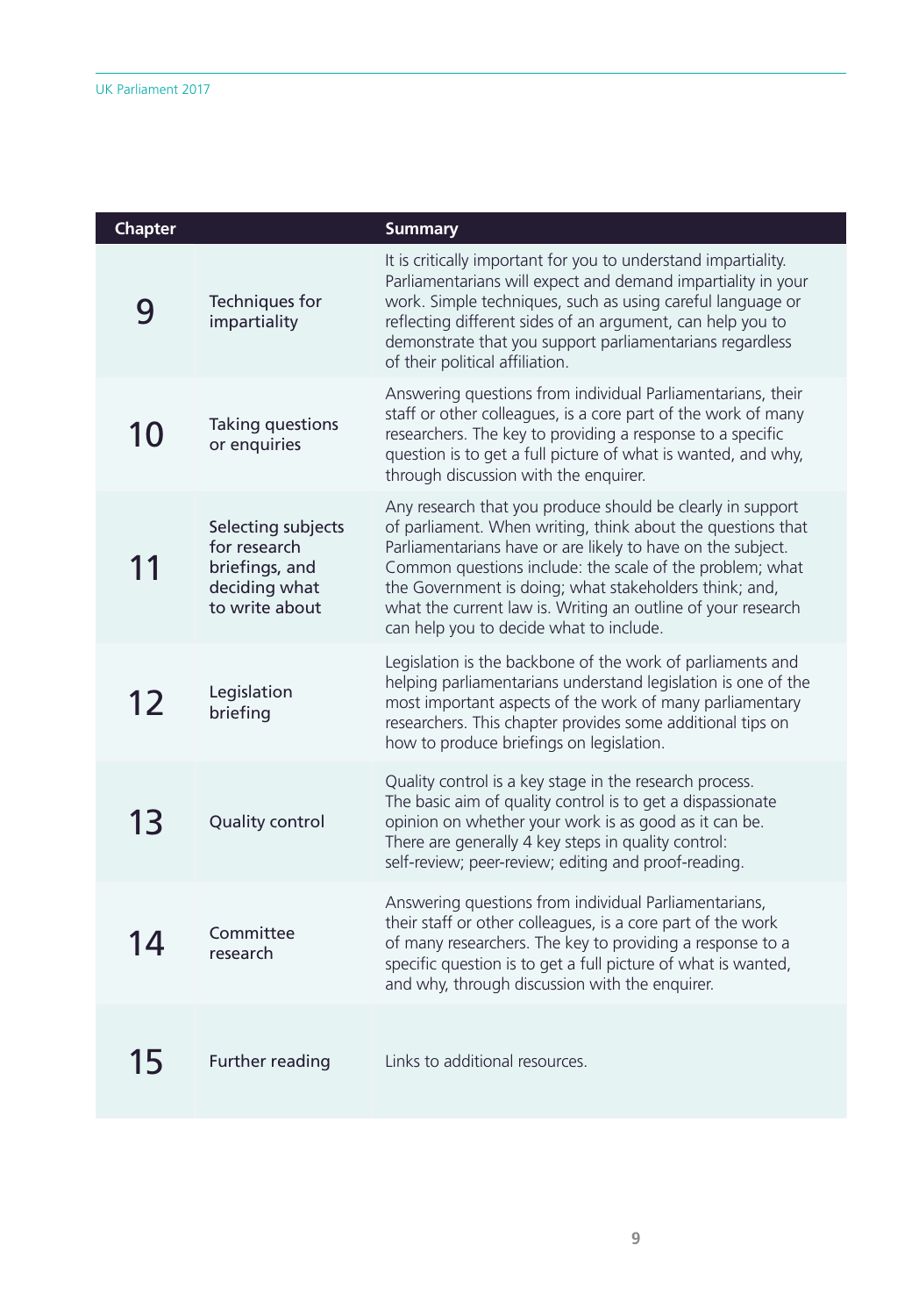**1** 

## Research in the UK Parliament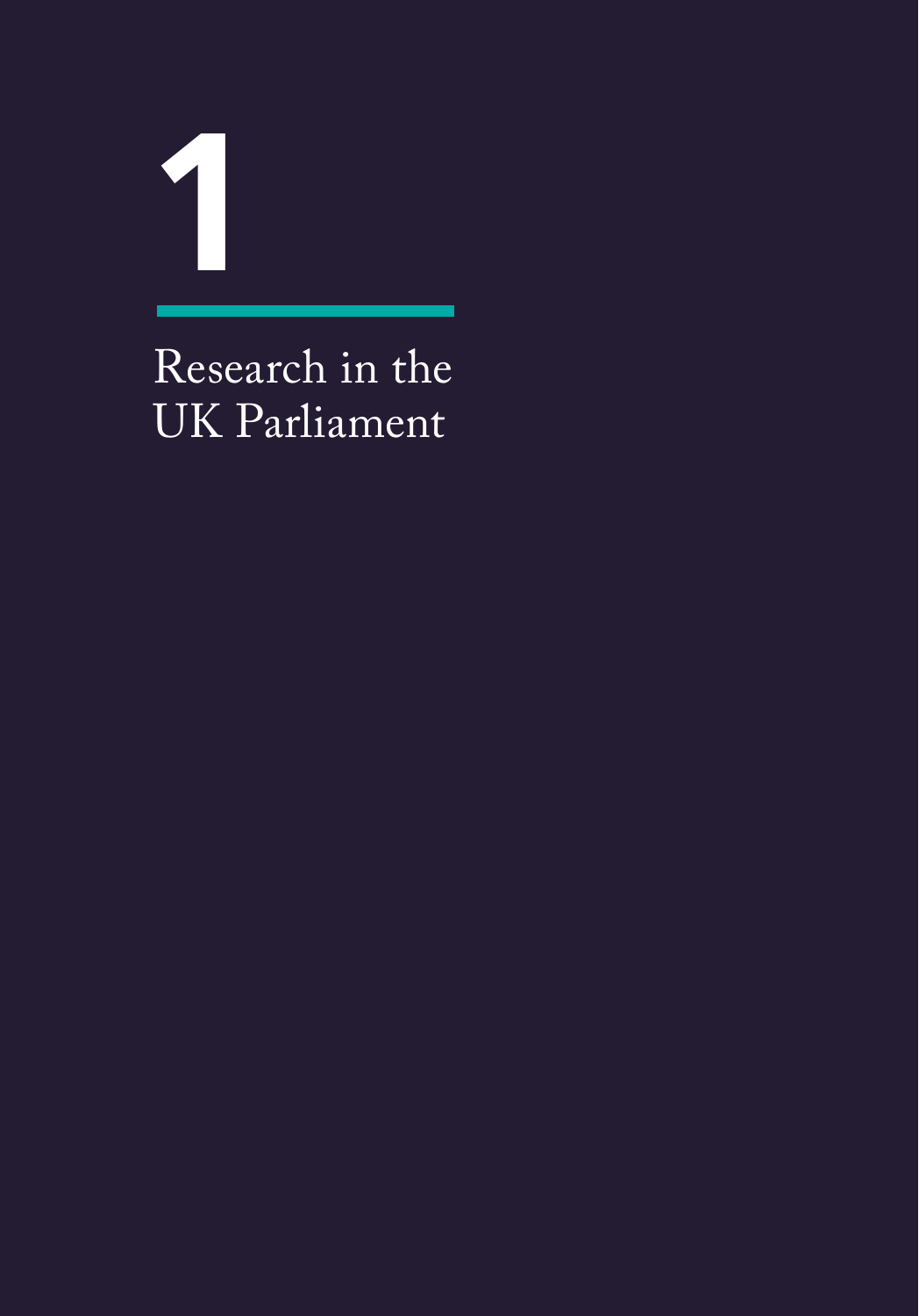#### **The UK Parliament employs researchers across a number of teams to ensure that parliamentarians have access to the information and research that they need.**

Different teams in the UK parliament produce research. They have different ways of working because they support Parliamentarians in different ways:

Parliamentary research services, such as the House of Commons Library and the House of Lords Library, seek to provide research and information services to all Parliamentarians in support of their parliamentary duties. The research work conducted by these teams tends to be fast-paced and driven by the short to medium term work of the parliament. Researchers in a research service can either be specialists in a particular policy area or generalists, and they can provide a range of services including:

- publicly-available briefngs for all Parliamentarians on the impacts of proposed legislation, policies and programmes and other topical issues;
- the provision of a confidential question-answering service for individual Parliamentarians. Answers can be: over the telephone, face-to-face or written; very short; provided within tight deadlines; and are provided in confidence to the Parliamentarian;
- information services, such as the provision of expert resources e.g. academic papers or media articles.

Committee teams in Westminster often have specialist staff with knowledge of the subject that the committee scrutinises. These staff seek to provide research and information services tailored to the specific needs of the committee as part of the wider range of services to support the committee's work. This research is provided confidentially to the committee. These staff also play an important role in managing the work of the committee. Key research services include:

- briefings to advise members of the Committee on potential future subjects for inquiry;
- briefings for evidence sessions to help in the crossexamination of witnesses;
- analysing the evidence received by the Committee and the drafting of committee reports to reflect that evidence.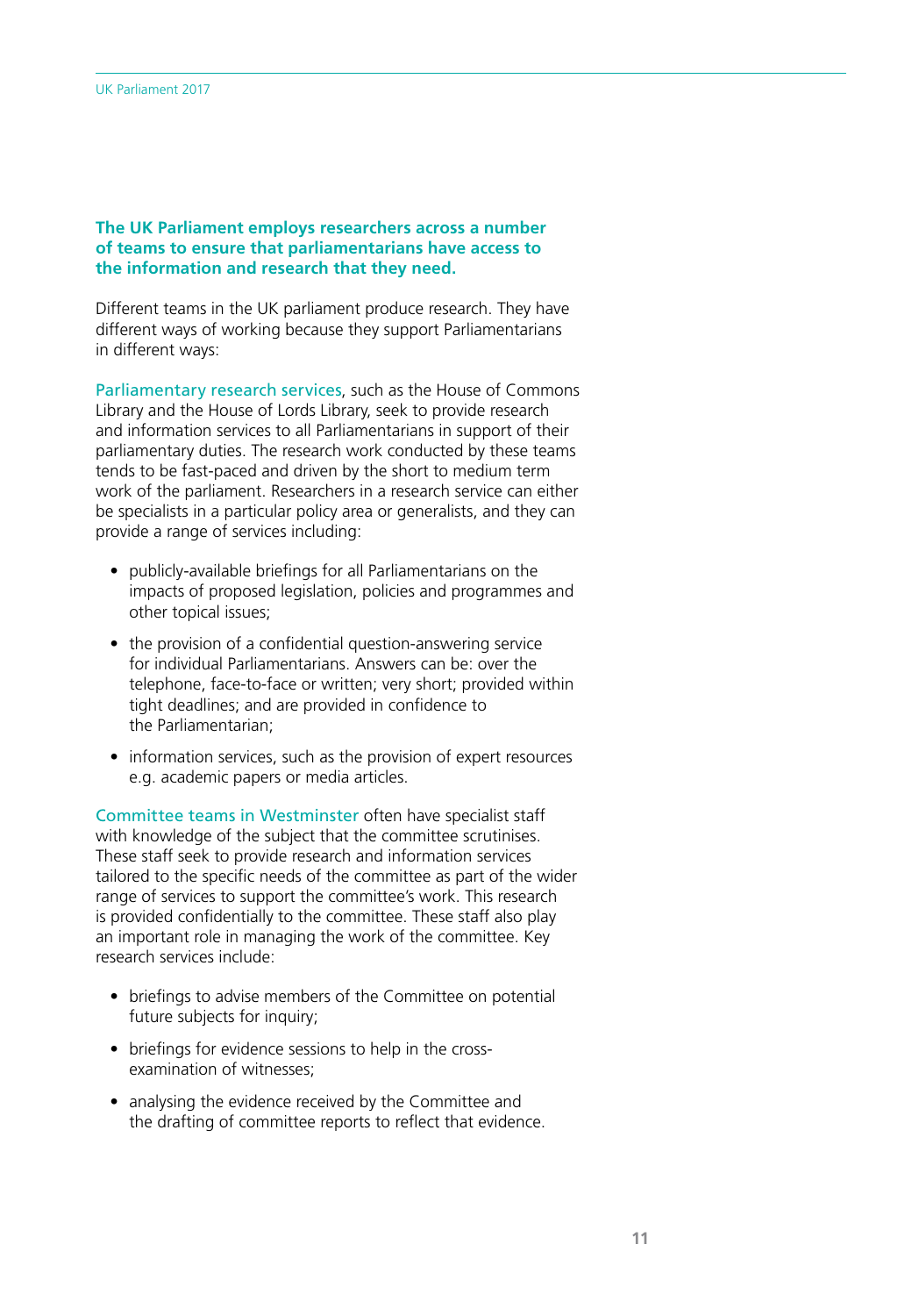Specialist research centres. These include the bicameral Parliamentary Office of Science and Technology (POST) and the House of Commons' Scrutiny Unit. These centres aim to provide additional expertise on issues of a more specialist or technical nature, such as financial scrutiny or longer-term horizon-scanning. The Scrutiny Unit provides expertise on legal and fnancial assistance to Select Committees, Joint Committees and Public Bill Committees. Key research services provided by POST include:

- proactive, publicly-available peer-reviewed briefngs for all Parliamentarians that provide an overview of research evidence or emerging scientific or technological issues, placing them in a policy context.
- responsive support to other parliamentary services in dealing with complex scientific and technological issues or research evidence.
- events focused around topical issues in research, science and technology to build links between Parliamentarians and staff and external stakeholders.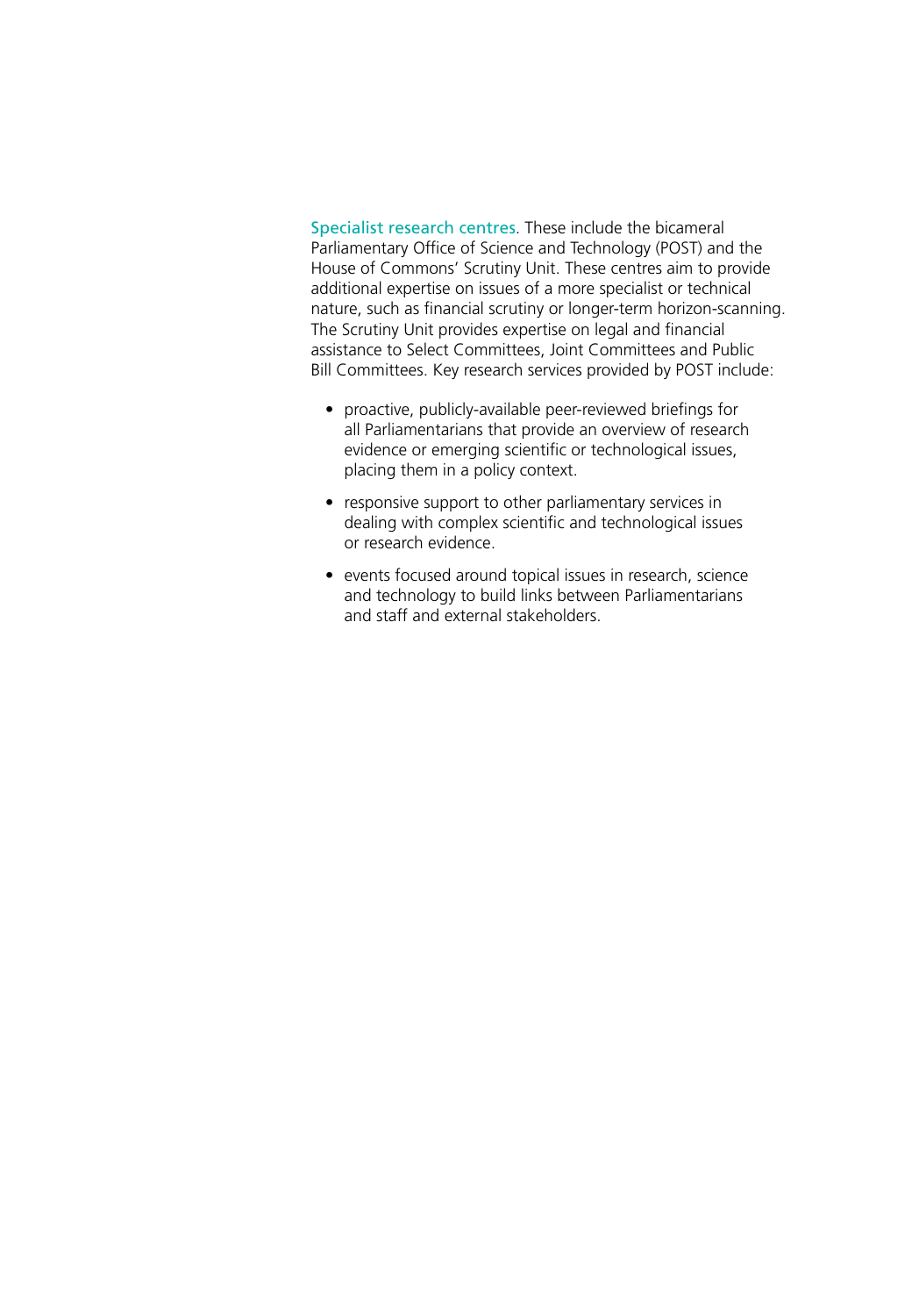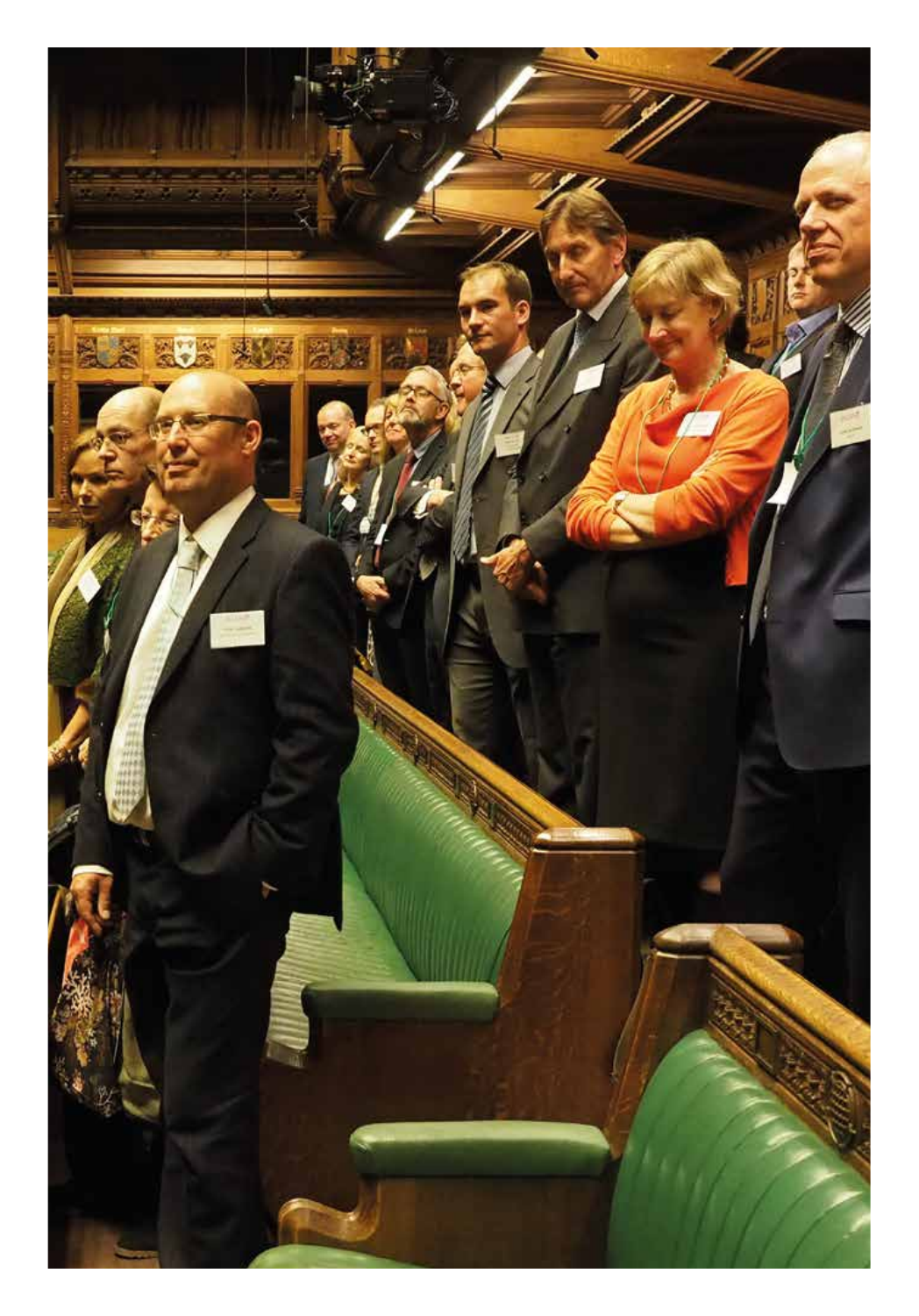**2** 

Fundamentals of Parliamentary Research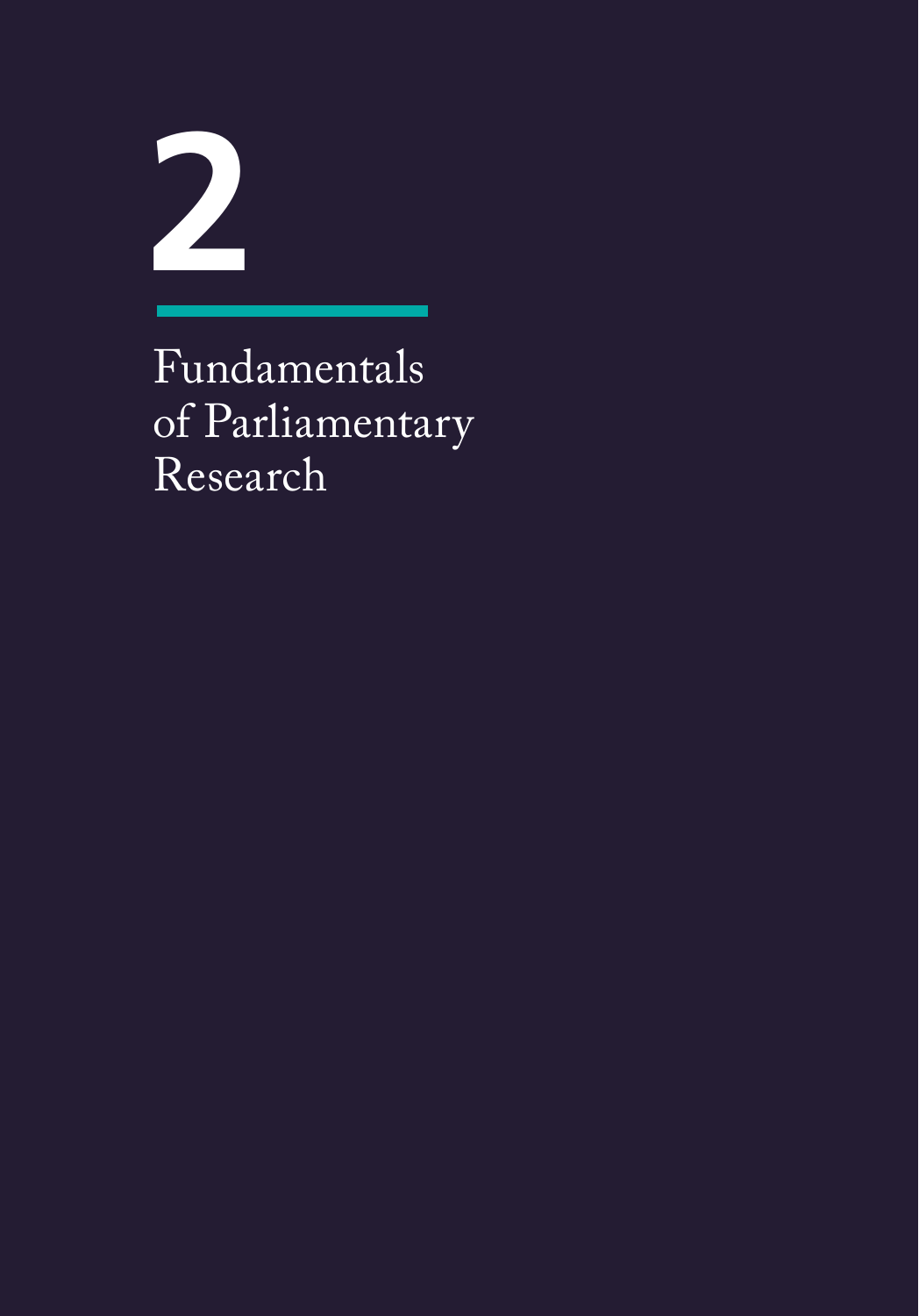**Parliamentarians need access to up-to-date and accurate information in order to perform their parliamentary duties. Research produced by research officials should be: impartial; clear and authoritative; accessible; timely; relevant; and, in some cases, confidential.** 

Parliamentarians need access to up-to-date and accurate information in order to perform their parliamentary duties, whether as individual representatives or as part of committees, delegations and other groups. Access to information and research improves the effectiveness of parliament by:

- improving decision-making. Facts and analysis may contribute to a better understanding of problems and to more effective solutions to those problems.
- supporting information exchange between parliamentarians and stakeholders to enable a better understanding of issues beyond parliament;
- supporting parliament to check and oversee the actions of government, which often has considerably greater access to support and information;
- improving the legitimacy of its actions. The use of high quality analysis can support the legitimacy of decision-making;
- helping to manage change. The membership of parliament can change substantially after elections. Research can help new Parliamentarians to get to grips with their work quickly, and parliamentary researchers themselves provide a collective memory and experience beyond the length of a parliament.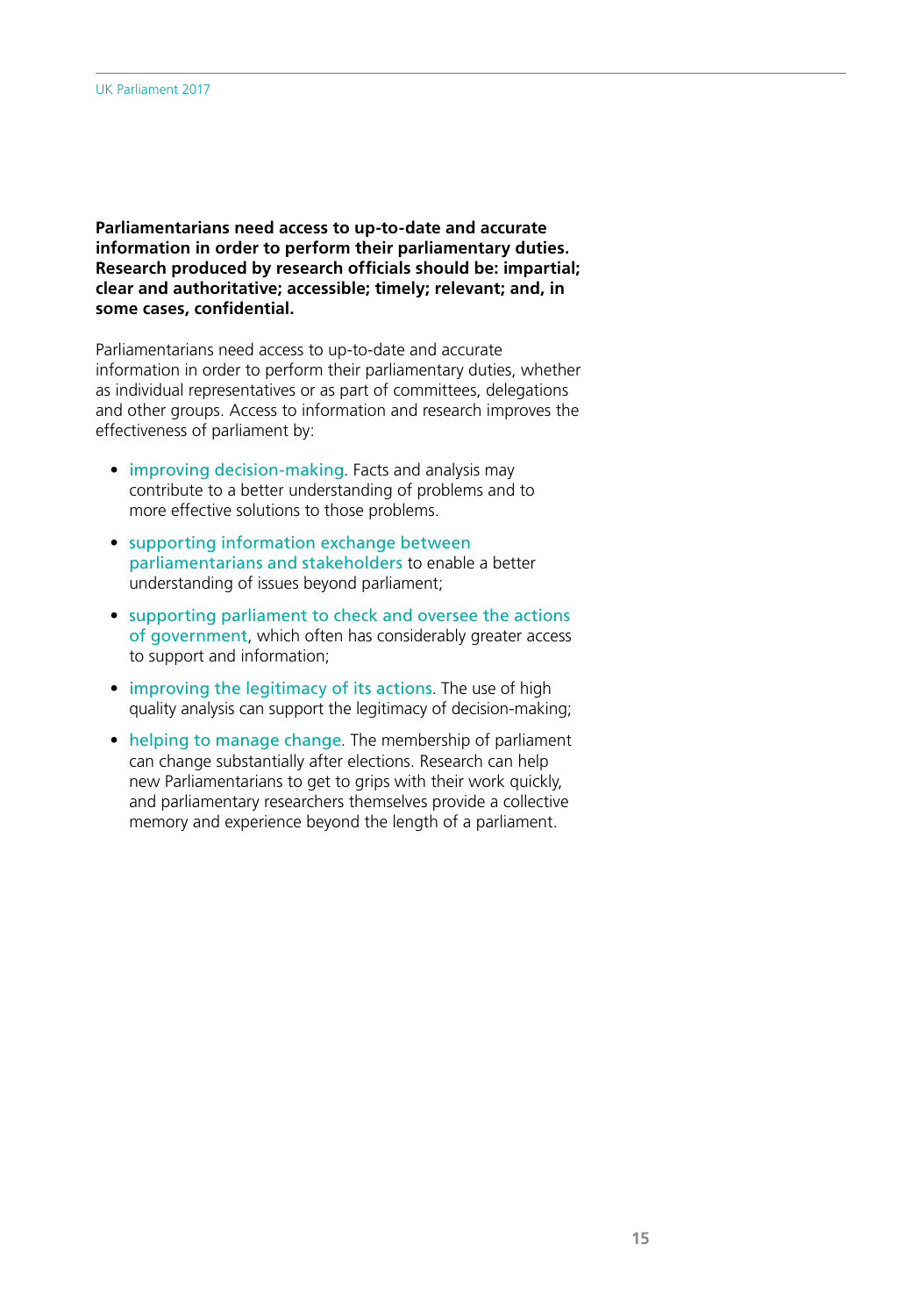Parliament is a highly political and high-profile institution, with a unique set of customers with distinct needs. Your role as a researcher is to provide information and research in such a way that it meets the needs of parliamentarians.

## **Key elements of parliamentary research**

Parliament is a highly political and high-profile institution, with a unique set of customers with distinct needs. Parliamentarians have multiple roles—from scrutinising legislation, making speeches, examining government policy, questioning ministers, raising issues of importance to the public, or, in the House of Commons, responding to constituents' enquiries. Because of these varied roles, their research and information needs also vary.

Your role as a researcher is to provide information and research in such a way that it meets the needs of parliamentarians. Research in this context primarily involves the analysis and communication of others' research and available information, rather than academic research as it is traditionally thought of.

While the format of your research will vary, for your briefing to meet the needs of parliamentarians it must be:

1 Impartial. Parliamentarians are faced with information from a large number of stakeholders with often conficting views. Parliamentarians need to be assured that your research is politically impartial, and that it takes into account the political context.

#### Clear and authoritative, even on technical subjects.

2 Clear and authoritative, even on technical subjects.<br>
Parliamentarians cannot be experts on everything. But they are expected to have a view on almost any subject, and they often have to give those views at short notice. They also have to scrutinise sometimes complex legislation and the performance of government on topics on which they may have no prior knowledge. Your research needs to fll the gap between what Parliamentarians know and what they need to know. You should write with non-experts in mind using clear language to simply explain technical subjects, using the most authoritative evidence available.

3 Accessible. Parliamentarians are often time-poor due to their exceptionally challenging workloads. Occasionally a Parliamentarian will require longer in-depth briefings, but most often your work should be succinct, focused on the most important issues and easy to navigate.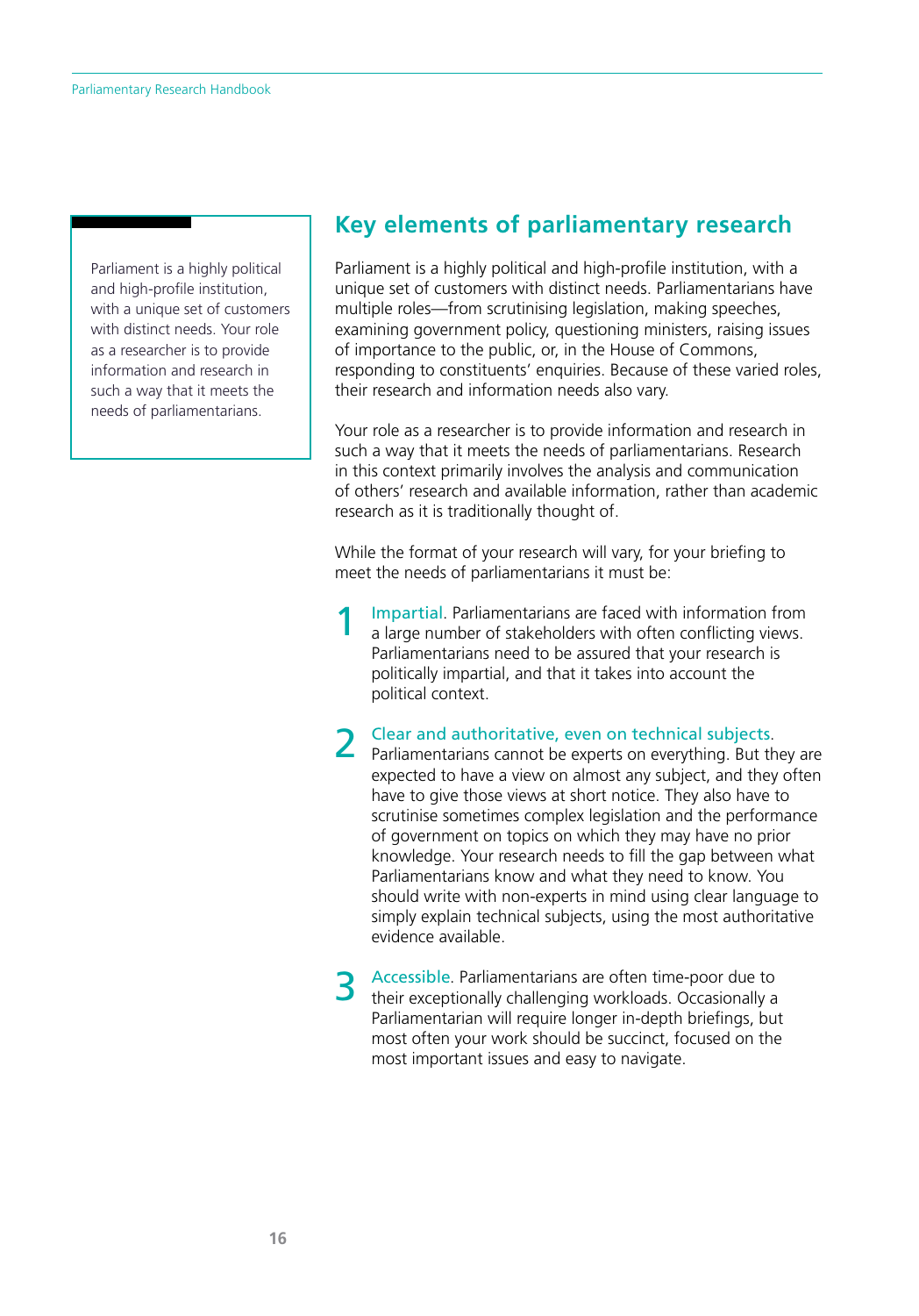- 4 Timely. Parliamentarians often need research within very<br>demanding deadlines. You need to anticipate the research demanding deadlines. You need to anticipate the research needs of Parliament so that information is ready in advance where possible. In some cases you might be required to be expert at finding information and producing briefings at very short notice.
- $\overline{\mathbf{5}}$  Relevant. Parliamentarians have a unique representative, 5 Relevant. Parliamentarians have a unique representative, legislative and scrutiny role. Your briefng should be designed specifically to support them in being effective in their work.
- 6 Confidential. Parliamentarians may be unable to openly conduct their own research, or it might be used to inform private discussions. Depending on the rules of your team, you may available to conduct confidential research on behalf of parliamentarians, who can be confdent that you will never divulge information about who you are working for without prior permission.

A challenge in research work is to balance these criteria. Sometimes giving voice to all opinions (impartiality) can clash with authoritativeness; sometimes detailed accuracy works against accessibility. Resolving these issues is a core part of your work.

You can use this Handbook to help you to produce research that meets these criteria.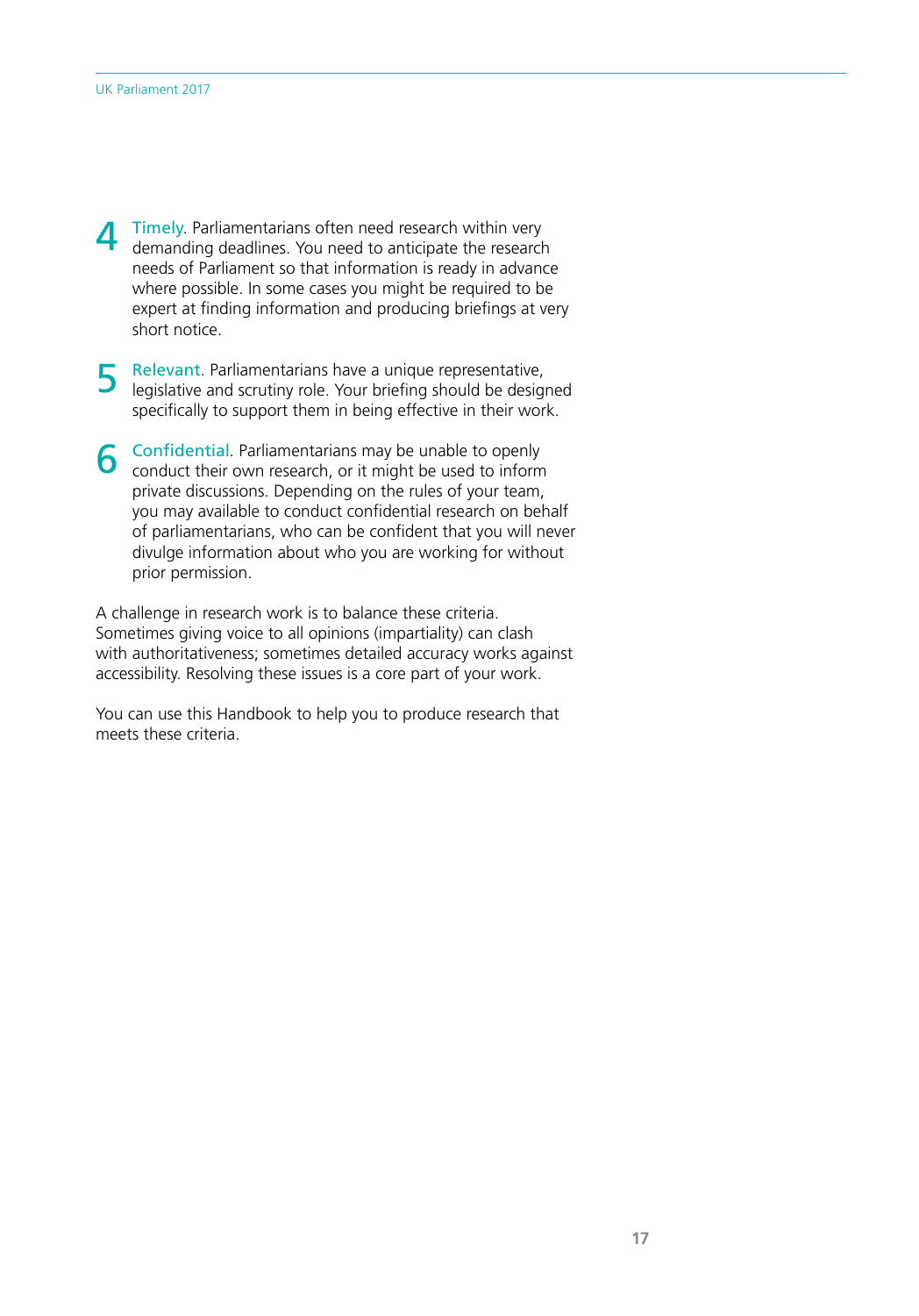**3** 

Foundation Skills and Knowledge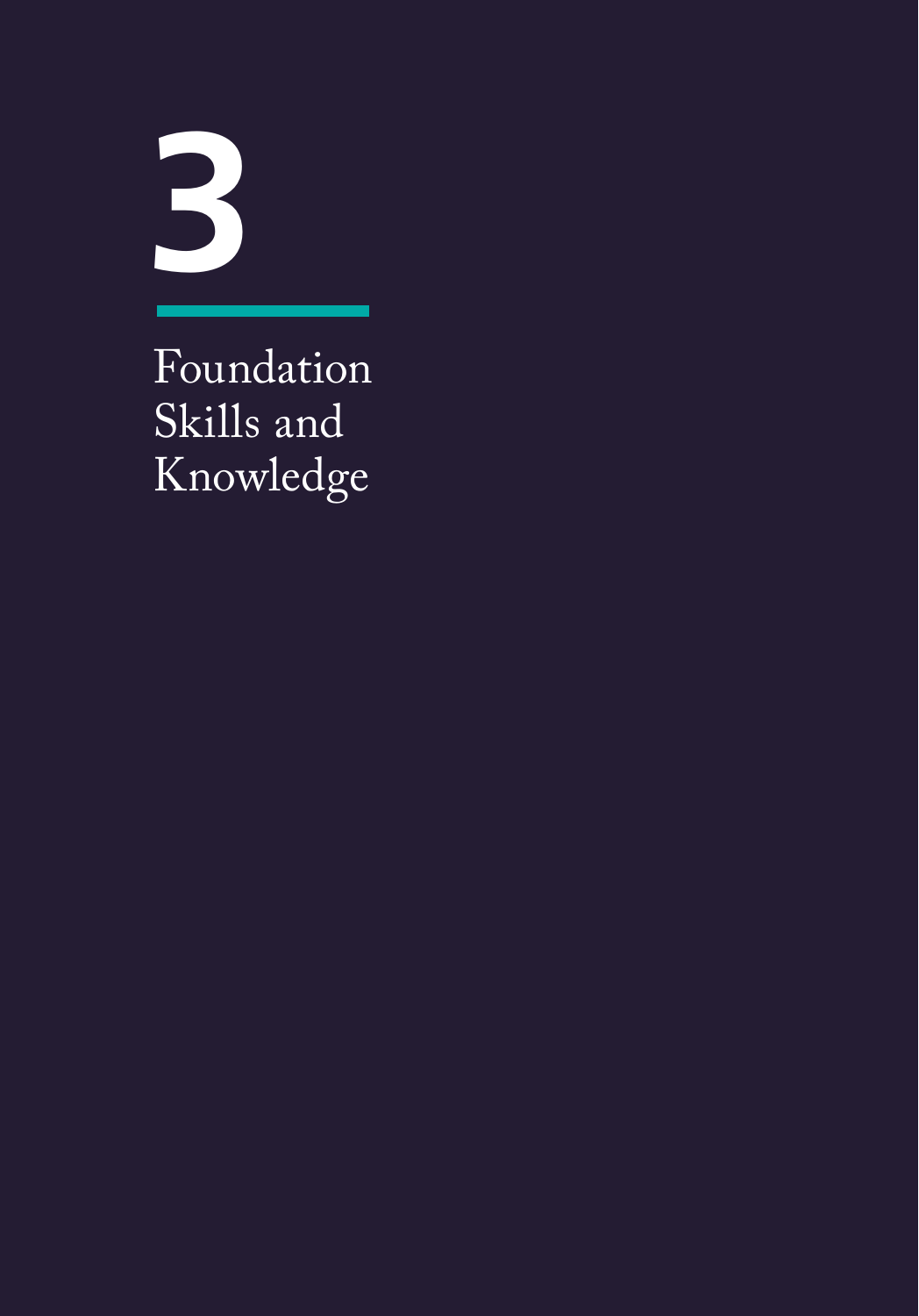**This Handbook does not contain all the information that you need to do your work. Depending on your previous experience, you are likely to have some skill or knowledge gaps. These may include understanding how parliament works and ICT skills.** 

To help you identify your training needs a skills and knowledge checklist is provided below. Go through the checklist to identify skill or knowledge gaps. Some of the skills listed apply generally to all researchers; others may only apply to those in particular roles.

Once you have identifed your additional training needs, discuss how they can be addressed with your manager.

You can address them in a number of ways such as: reading this handbook; asking to be mentored by a colleague; shadowing other teams; and reading your colleagues' work.

Once you have identified your additional training needs, discuss how they can be addressed with your manager.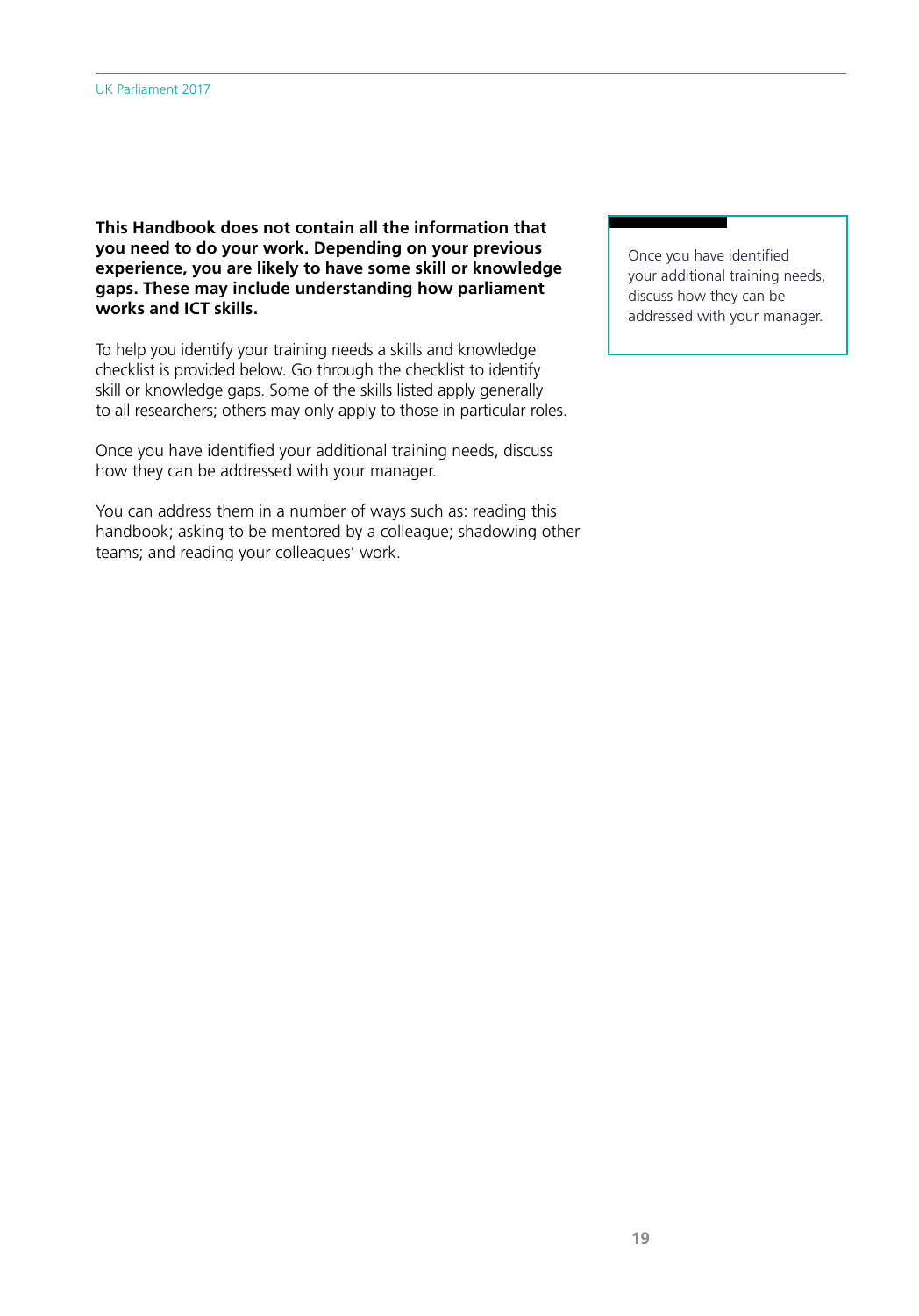#### **Foundation knowledge**

#### **The fundamentals of parliamentary research (impartiality, balance, confdentiality, etc.)**

#### **Parliamentary knowledge**

understanding legislation understanding government understanding parliament understanding debates and other business understanding MPs and Committees Wider awareness – how to keep up to date about parliament

#### **Subject knowledge**

becoming informed on a new subject keeping subject knowledge up to date being familiar with online resources and hard copy materials available to you know how to request other materials

#### **IT skills**

#### **Word**

using templates relevant to your role styles and formatting footnotes headings and tables of contents copying and pasting from other sources – tidying up formatting comments, track changes and other tools for reviewing / working collaboratively

#### **Excel**

for statisticians for others

#### **Outlook**

Email and attachments Calendar appointments

#### **Web**

Search techniques Favourites / Bookmarks – getting the best from your browser

#### **Role-specifc applications**

Enquiries database Web publishing applications Electronic Filing System

#### **File management**

Where drafts and finished versions are stored File name conventions Version control (what happens automatically, what you have to do yourself, accessing earlier versions)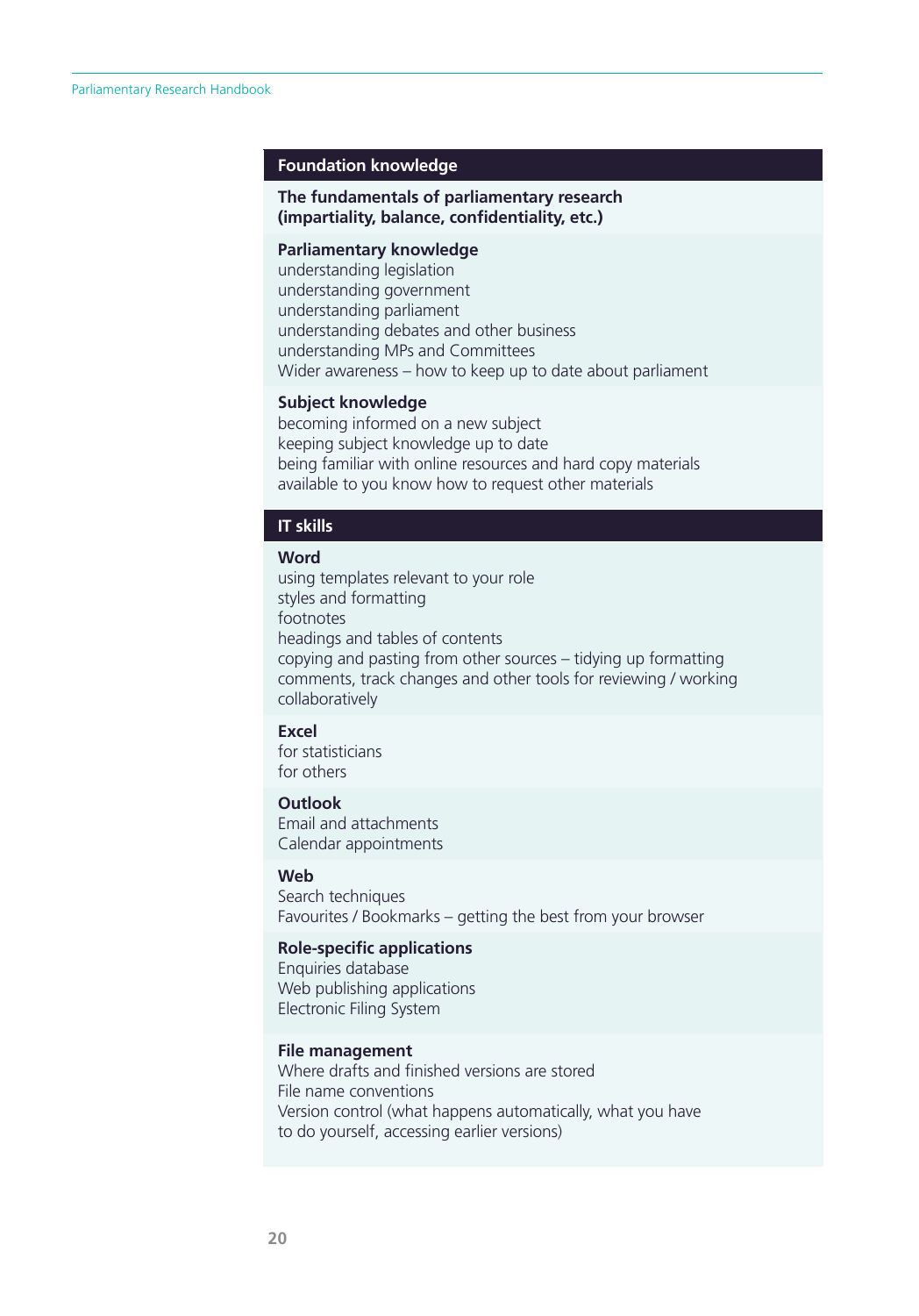#### **General research skills**

Taking an enquiry

Identifying subjects for briefings

Planning your work (planning, prioritising, delegation, collaboration, forward planning, setting deadlines)

Scoping the briefing – what key issues / questions does the research have to answer?

#### **Finding and evaluating information**

enquiries database, Internet searching, Library and other sources evaluating sources

How to identify useful information in large documents (Speed reading etc.)

Dealing with external stakeholders

#### **Committee researcher skills**

Managing committee inquiries

#### **Presenting information**

#### **Writing skills**

Effective writing techniques Writing for the internet

Images, charts and graphs

Numbers (key statistical skills)

Analysing the information (Key components of policy analysis)

#### **Finishing research**

Conclusion writing Summary writing

#### **Reviewing**

Proof reading Editing – internal and external editing

#### **Promoting / publicising research**

Who do you need to notify to get research promoted – what details do they need from you? What can you do yourself e.g. Twitter?

#### **Presenting, publication and events**

**Giving talks**  Presentation skills **PowerPoint** 

**Events**  Organising Facilitating / chairing

#### **Marketing your work**

Publishing your work Using social media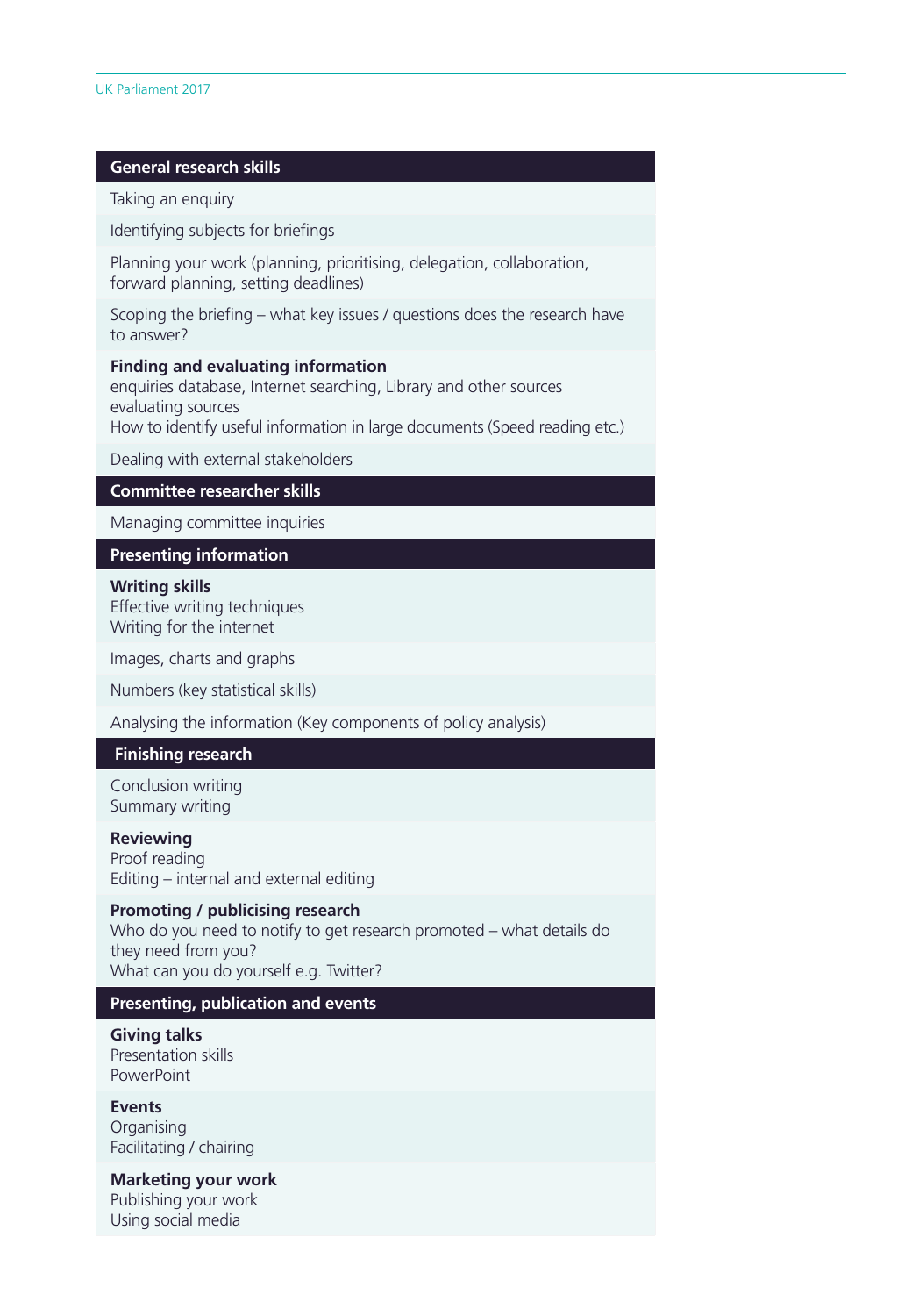**4** 

Sourcing Information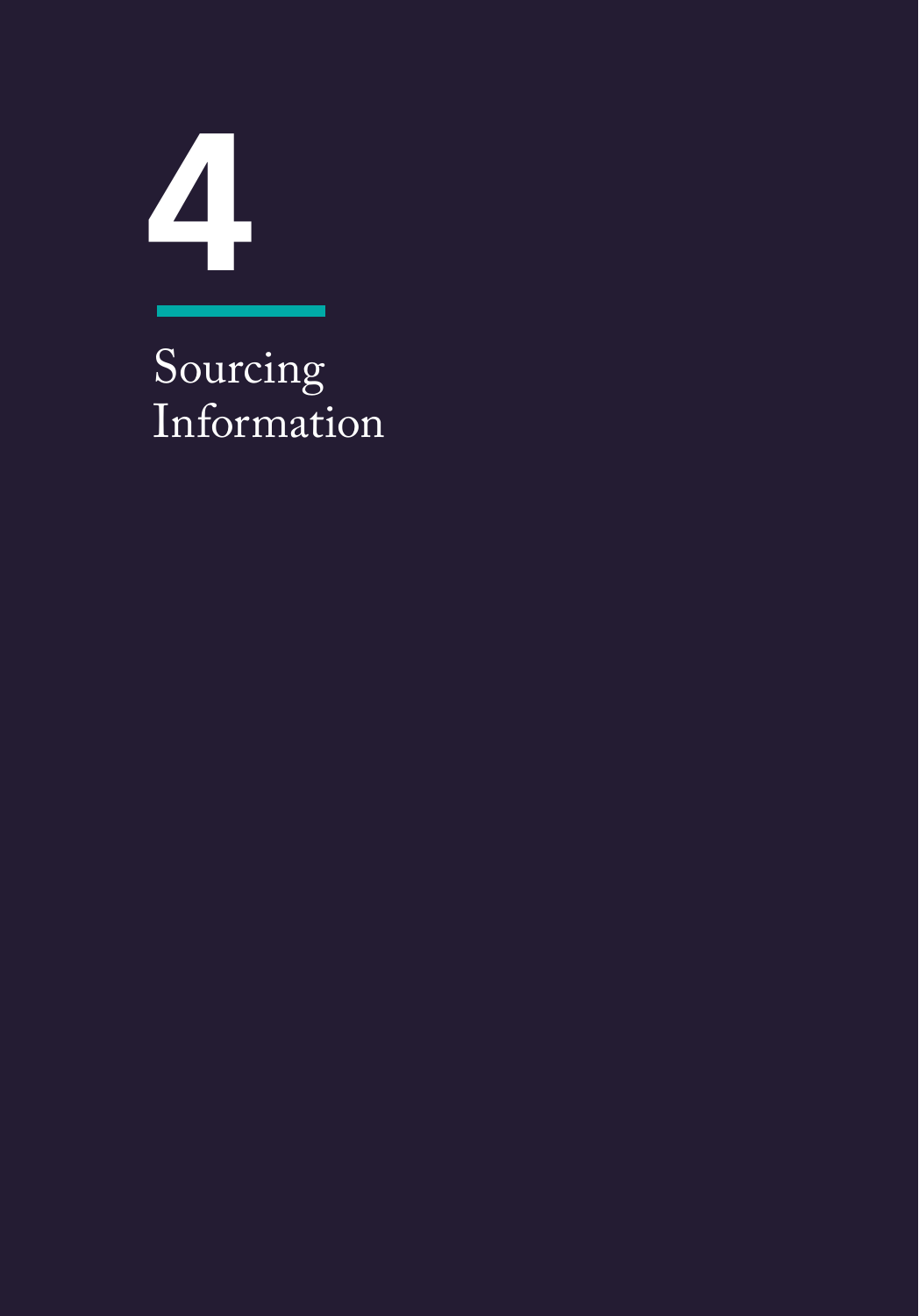#### **Researchers have to be able to find information on a huge range of subjects, at often short notice. Important sources of information include colleagues, internet search engines and specialist resources.**

This chapter describes sources and strategies to quickly find relevant and reliable information, on any subject. Don't expect to get the right answer immediately. Pace yourself and build a picture of the context for the information you seek, making use of any threads you can find. Wrong results can be almost as useful as the right ones, if you react to them the right way.

It is important to note that parliamentary researchers, in general, do not collect primary data themselves. Instead researchers work to access, review, summarise, analyse, evaluate and synthesise the best evidence and information available to directly address the key questions and issues of interest to parliamentarians. Nevertheless, new tools are being developed to gather evidence. Committees, for example, are increasingly using commissioned research, online forums, online consultations and outreach events to gather evidence, although traditional evidence gathering is still the bedrock of their work.

## Source 1: *Colleagues*

Your first source of information for many briefings is work that has been done before by your colleagues. Parliamentarians often ask similar questions, so work on that subject will often have been conducted previously that you can re-use or update. Don't waste your time by repeating other people's work!

Ensure that you consider who else in parliament may have already conducted relevant research, such as a predecessor or a colleague in your team or another team.

A good source of existing information are enquiries databases and existing briefing papers. The House of Commons and House of Lords Libraries use their own databases to record enquiry work for Parliamentarians and others. The archive of enquiries goes back to the 1990s and is fully searchable. Looking at answers to previous enquiries is a very useful way to see what sources of information have been used by Library officials.

Information from enquiries can be updated and re-used, provided the identity of the enquirer is not disclosed. Who uses the Library and who asked what must be kept confidential, including from other Members. This is also true for any location-specific or personal information held.

Researchers work to access, review, summarise, analyse, evaluate and synthesise the best evidence and information available to directly address the key questions and issues of interest to parliamentarians

Parliamentarians often ask similar questions, so work on that subject will often have been conducted previously that you can re-use or update. Don't waste your time by repeating other people's work!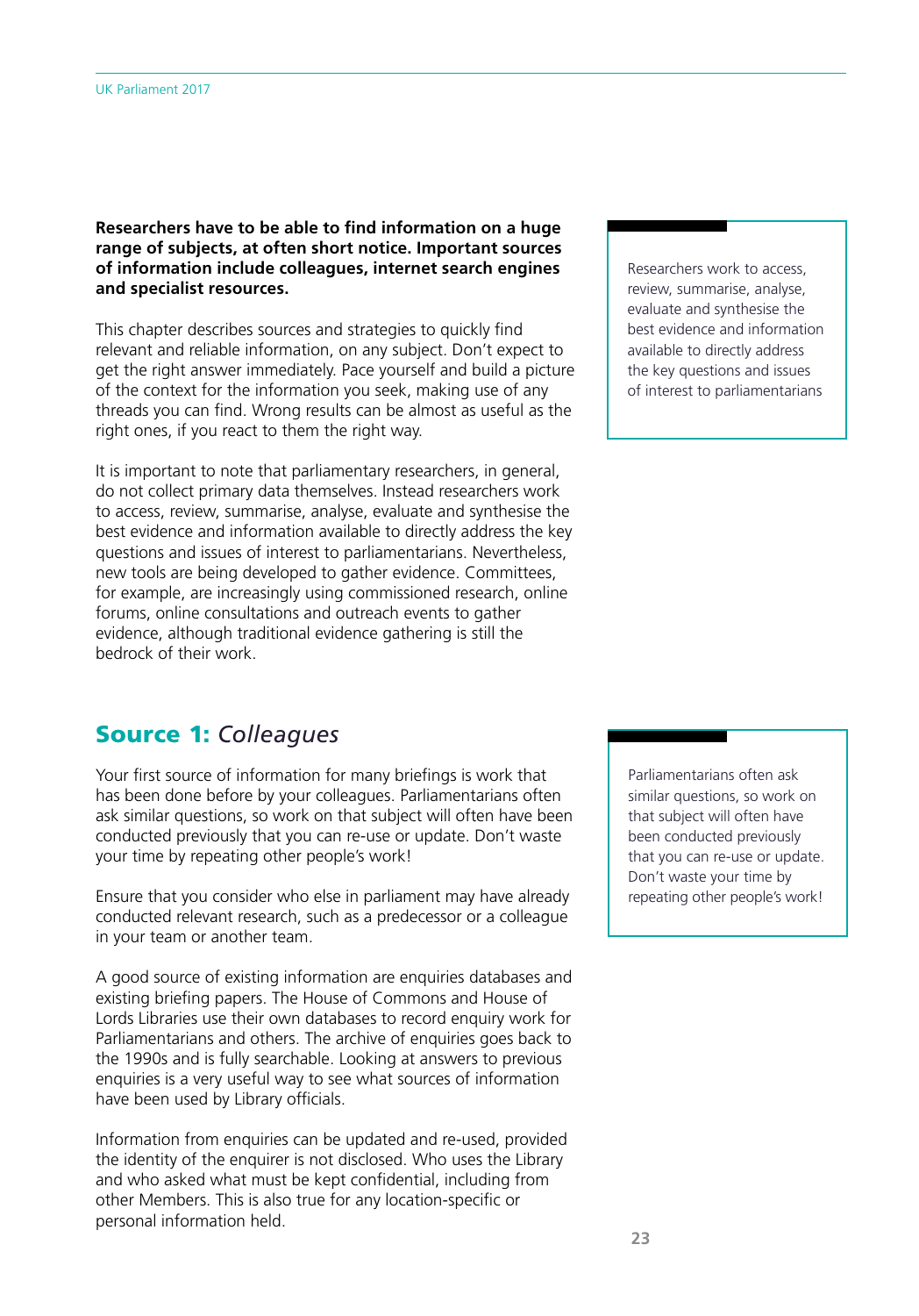It is also best practice to speak to the author of the research before you use it. They will be able to tell you of any shortcomings they may have subsequently identified in the research, or refer you to a more recent document.

## *Keeping up to date*

Most researchers also spend time keeping up to date with subjects that they are responsible for and politics more generally. This is important for ensuring that you can write about what parliamentarians are likely to be interested in.

For example, if there is a big political disagreement about the impact of budget cuts, it is likely that parliamentarians will be interested in budget issues. You should therefore think about whether there is a budget or funding angle to any subject you are researching.

There are a number of ways to help you to keep up to date:

- News bulletins prepared by your team or organisation
- Blogs
- RSS feeds
- Mailing lists from external organisations
- Web page alerts
- Keyword Alerts
- Daily current affairs TV and Radio shows
- Stakeholder websites and bulletins
- Catch-up meetings with colleagues and stakeholders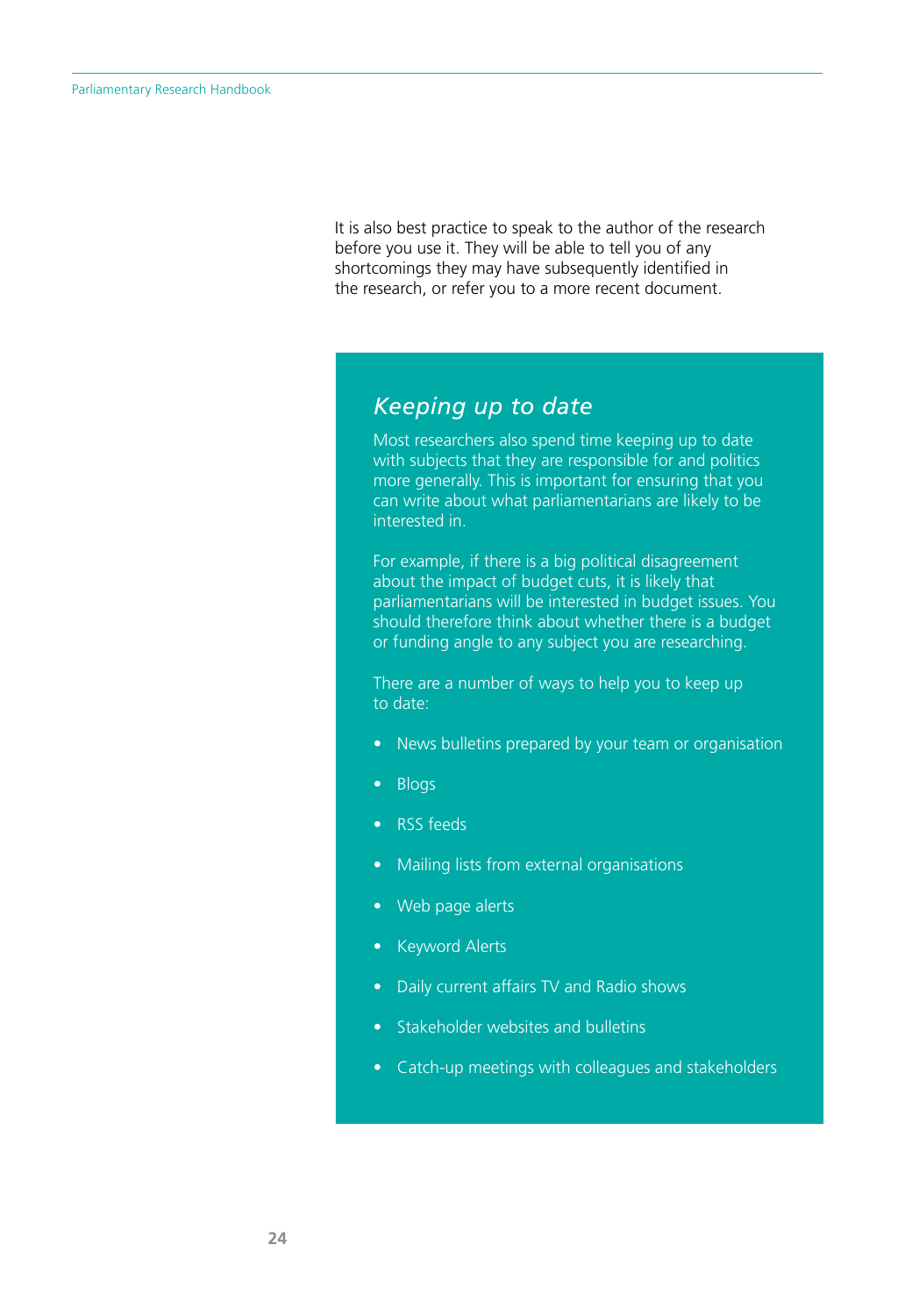## Source 2: *Internet search engines*

The second most important source for many briefings is the internet. Search the internet using a search engine such as Google. Most organisations, academics and news sources publish documents online, so a search engine is an excellent way to find documents and information from:

- Government and other official bodies:
- Civil Society and non-governmental organisations;
- International organisations;
- Industry and trade bodies;
- Learned Societies and Professional bodies;
- Academics, universities and other research organisations and funding bodies;
- Online news sources.

Choose appropriate keywords based on your questions. If you get too many results, you may want to add more keywords to your search; this will make it more specific. If you find too few relevant results, try removing one or two words to make your search broader. Use past research to help establish some of the key words.

Google is a powerful search tool, and often a simple keyword search is all that is required to get the results you need. But sometimes your search may not return relevant results, or you might have to scan through pages of results to find something useful. If you find this, it's worth being aware that Google provides a range of advanced search options. These advanced options allow you to create more targeted searches, helping you to find the most relevant information quickly (see Box on page 26).

It is also important to remember to be sceptical of the search results. Given how easy internet searching is, it can be tempting to settle for the first answer you find. However, the first answer is not always right – and it might not be what your customer needs.

Google is a powerful search tool, and often a simple keyword search is all that is required to get the results you need.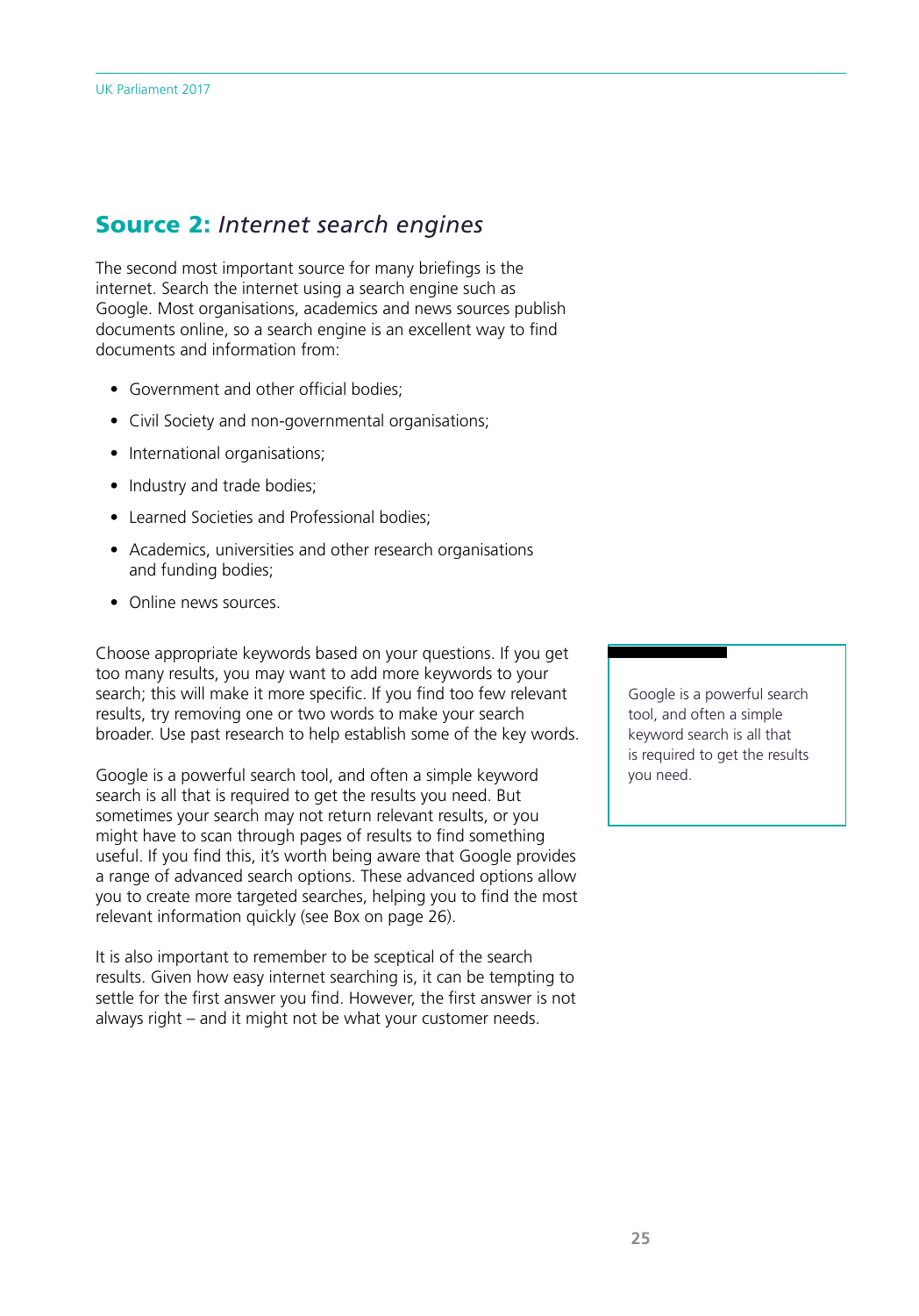## *Targeting information searches using Google Advanced Search options*

Google automatically searches for variations of a word, e.g. if you search for 'child' Google will return pages that contain 'child' or 'children' or 'childless' etc. The default setting is AND, e.g. if you search for 'child obesity' Google will return only pages that contain both 'child' and 'obesity' (or variations of these). You can refine your search by date or country using the search tools option below the search box. To target your search more specifically, you can access the advanced search screen by clicking on the settings button in the top right hand corner, then on the 'Advanced search' link.

Exact words: Use quotation marks ("x") to search for an exact word or phrase, e.g. "childhood" finds pages that contain only "childhood", not "child" or "childless" or any other variation of the word. "Childhood obesity" finds only pages that contain the exact phrase such as "the new childhood obesity strategy…" but ignore a page that reads "my child is obese".

Either word: Use OR (in caps) between search words to search for pages that contain either one or both terms e.g. childhood OR adult.

Exclude a word: Add a dash (-x) before a word to exclude all results that include that word, e.g. 'obesity –children' will find pages that mention obesity, but ignore pages that contain 'childhood obesity' or texts such as 'obesity is widespread among children today'.

Search within a site or domain: Using ':' before a site or domain limits your searches to a particular site or domain, e.g. 'childhood obesity: .gov.uk' tells Google to search only the government website for pages that contain the words 'childhood' and/or 'obesity' and their variants. Adding ':.ac. uk' will restrict searches to UK academic websites. Adding ':parliament.uk' will restrict searches to parliament's website. Searching for 'flooding: www.theguardian.com' or 'flooding: www.thetimes.co.uk' would return only articles from the Guardian or The Times respectively that mentioned 'flooding'.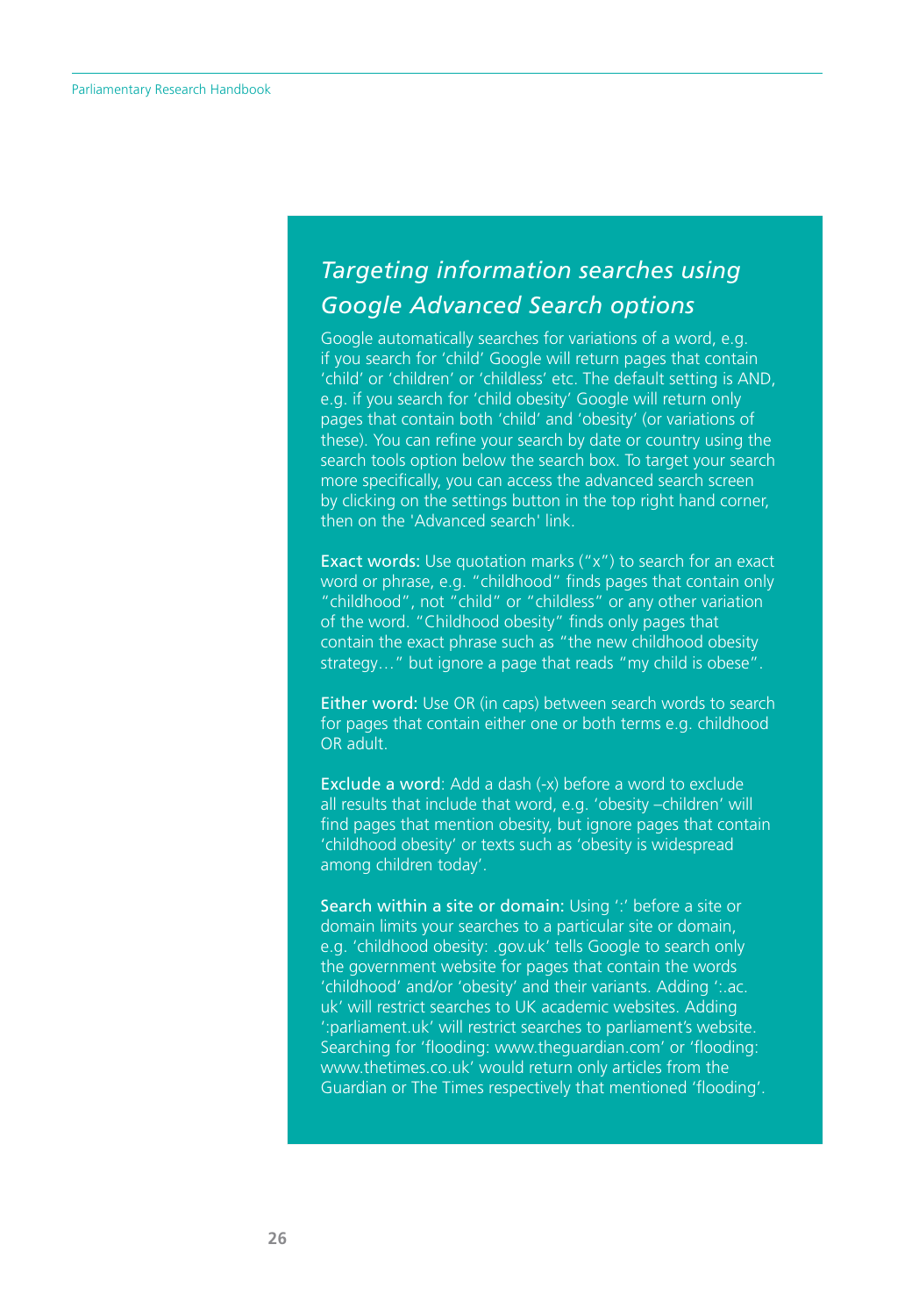## Source 3: *Specialist resources*

Sometimes information will not be easily available. A search of the internet may not return any relevant results, even using advanced search tools.

In that case you will have to use more targeted searching to find the information you may need. Before you do this, consider what type of information you need to answer your question(s), and select the most appropriate information source:

- Parliament. This is a fundamental source of information. By searching the parliament website and records you can find:
	- answers to Parliamentary Questions, which provide the Government's position on an issue and contain important data and information held by the Government;
	- what has been debated and decided previously in Parliament on a particular issue. This is useful for finding out government and opposition party views on an issue, and can be very important for explaining why a law was passed;
	- reports of committees, agendas and other business papers;
	- Bills and proposed amendments to them;
	- publications produced by research teams;
	- documents and papers deposited in Parliament by various bodies, such as those required to do so by law or the Government. These can include:
		- annual reports of government departments;
		- explanatory memoranda (documents that explain in simple language what legislation is seeking to do);
		- reports of inquiries into particular events (e.g. the Home Office report on the London bombings);
		- response to requests for information by parliamentarians in the form of parliamentary questions or requests during debates.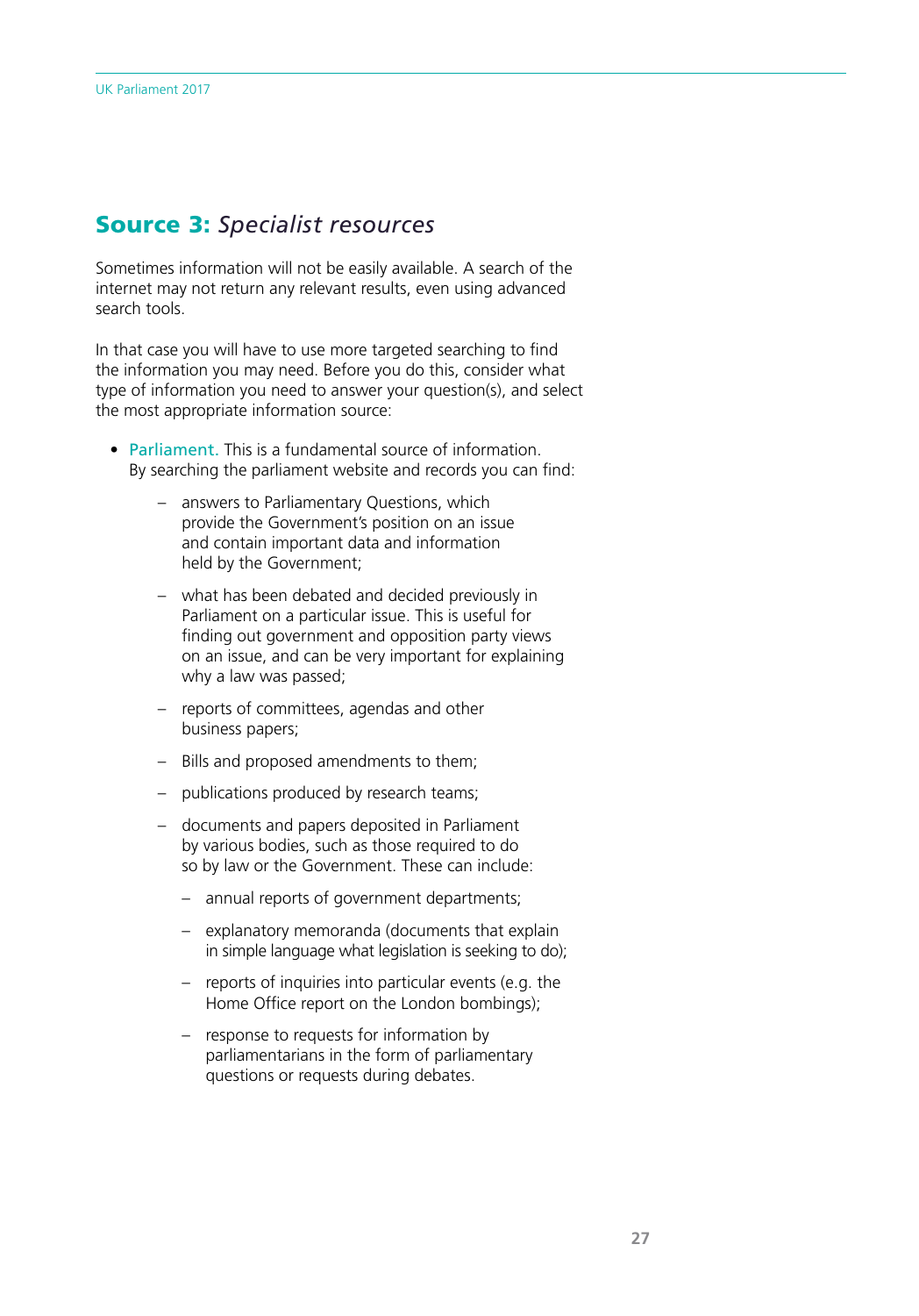- Analysis related to committee inquiries. Committee researchers should also consult the chapter on Committee research. In the UK Parliament, Committees gather information in both written and oral form in order to inform their inquiries. This evidence is essential for research related to Committee inquiries, and it comprises the main source of information upon which Committee staff draft Committee briefngs and reports. This information, and any resulting Committee inquiry reports, are very valuable sources of information for other parliamentary researchers. Evidence wand Committee reports are published on Committee websites
- Parliamentary Libraries. These hold specialist resources and databases. They can provide: books; eBooks; specialist journals; historic papers; and news, academic and legal databases that are otherwise behind a pay wall. Library staff may also be able to conduct some research for you.
- Freely available specialist databases. There are a number of specialist databases that can be used to search for research evidence. Google Scholar provides access to a huge amount of freely available academic research in a variety of forms including peer-reviewed journal articles, conference papers, blogs and policy briefs. It will also return results from 'grey' literature, which is research undertaken outside of universities, including by government, business, think tanks or third sector organisations. It is worth noting that for copyright reasons the results you obtain from Google Scholar may not always be the final version of a published journal article, so do bear this in mind when evaluating the information (see below).
- External organisations and experts. These include government departments and agencies, industry and trade bodies, learned societies and professional bodies, research organisations and NGOs. You can first check the website of these sources. If you cannot find the information quickly on their website, give them a call or send them an email. Where appropriate it can be useful to build relationships with key external stakeholders, for example by sending them publications you have produced, signing up to their mailing list; inviting them to parliament to discuss the issue or meeting them at external seminars.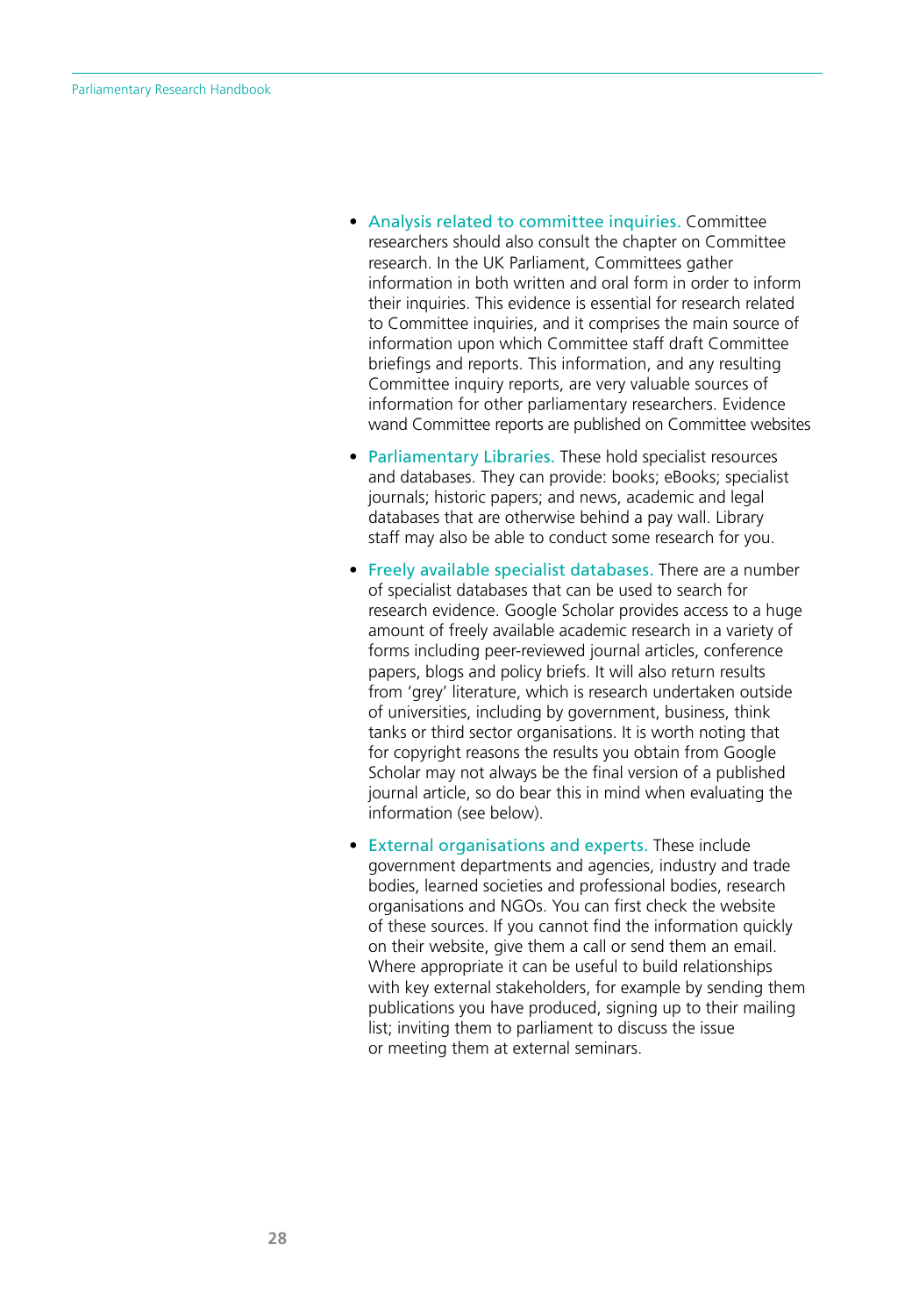- Other parliaments. Parliamentarians are often interested in international comparative analyses of public policy issues or legislation. The publications of the United Nations and other international agencies (almost all of which are available online) are a rich source of information. The research services of other parliaments and assemblies are often well-placed to provide background and help. Networks of parliamentary research organisations, such as the European Centre for Parliamentary Research & Documentation (ECPRD), are extremely helpful for conducting international comparisons on obscure subjects. Colleagues in the parliamentary Library can often advise on how to make contact with other parliamentary research services.
- Conducting or commissioning your own research. If the data you require is not available, you may be able to conduct or commission research if budgets and timing permit. For example, staff in Select Committees may commission research or undertake their own research, such as focus groups or online surveys, to inform an Inquiry.
- Social media and online forums. These can be used to gather information as well as disseminate parliamentary work. For example, Select Committees are increasingly using online forums/e-consultations and twitter to gather information from a range of stakeholders.
- Events, conferences and visits. Attending, or even organising, events, conferences and visits can be a good way to understand an issue in more depth, to build connections and to find out more about stakeholder perspectives.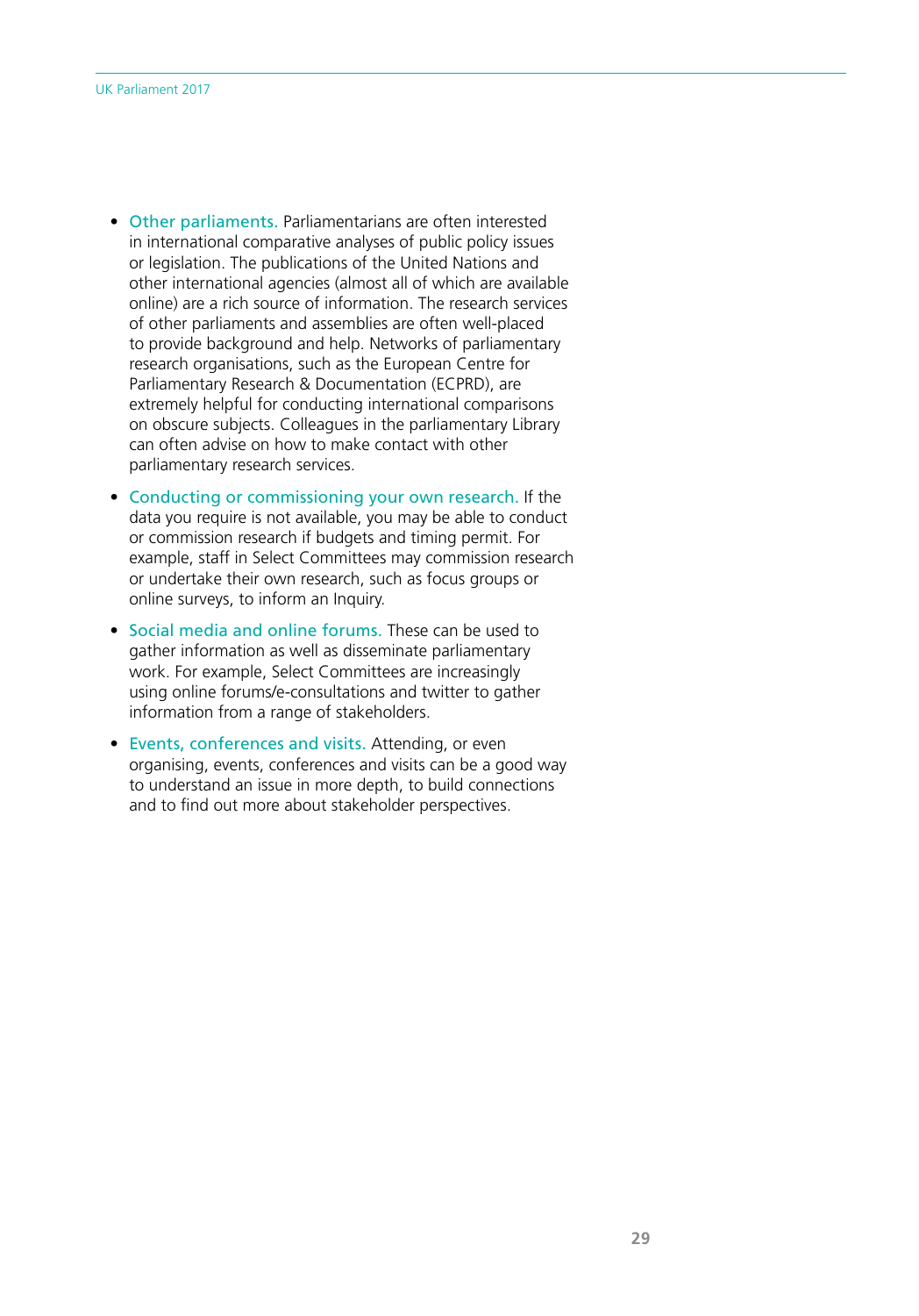## *Contacting external stakeholders for information*

You will often have to make contact with organisations outside of parliament to access the information you need. For some types of parliamentary research, such as in-depth analysis of issues where there is a lack of relevant evidence, or the evidence is inconclusive or debated, then engagement with a range of stakeholders can be important to ensure balance and accuracy.

But remember that experts may be subject to bias and consciously or unconsciously use evidence selectively, or they might have personal political views that colour the information that they provide or be seeking to advance the interests of their organisation in a way that affects how they respond to your request. It is therefore important to ensure that they do not in any way try to control your actions or the content of your analysis.

#### When you make contact with an external organisation:

- • never give any information about a Parliamentarian to an external organisation, unless you have permission to do so;
- $\bullet$ explain the purpose of the briefing, and make the organisation aware if you are planning to make the briefing public and to reference them;
- $\bullet$ explain that you must be impartial and that any information provided by them will be considered and not necessarily incorporated into the briefing.

In your final briefing it is good practice to give a bit of background information on any external experts and organisations cited in your briefing to help your customers understand their political standpoint.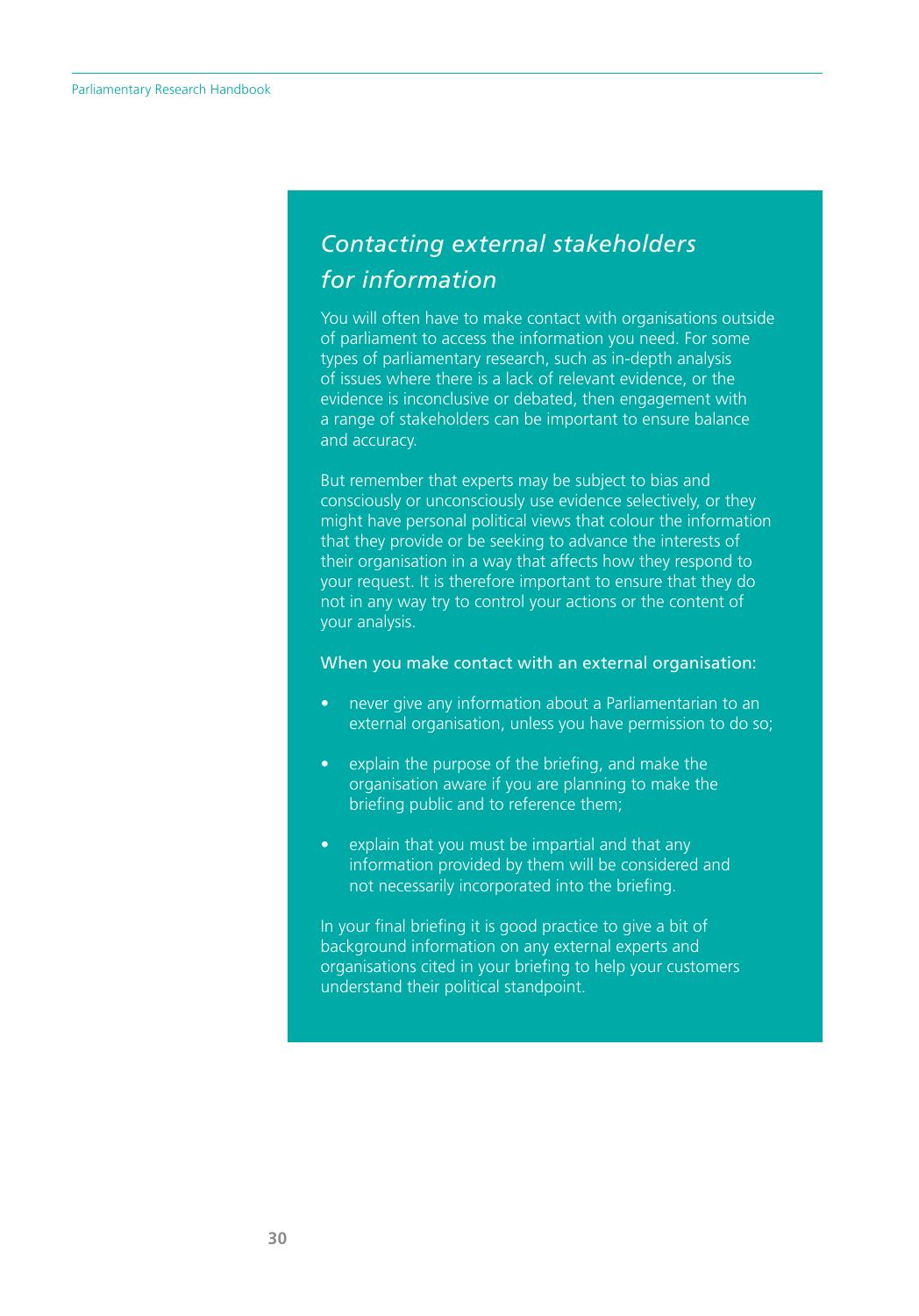## **what if no information is available?**

If you have been unable to answer a question you may need to think about who you might ask for help, or you may need to refine the scope of your briefing.

Sometimes it is simply not possible to find the information needed to answer a question, either because there is insufficient time to find it or simply because the necessary information does not exist in the public domain.

In such cases, it can be useful to make clear to Parliamentarians that the information cannot be found. This can be just as important as providing an answer. For example, it might suggest that there is little or no evidence justifying a statement that has been made or a policy that has been proposed, and this fact will help to inform debate on the issue.

On occasion, telling a user that no information can be found will prompt them to ask a question to ministers; any substantive answer will, in turn, potentially be a useful future source.

## *Identifying useful information in large documents*

Skim reading: When you skim, you read quickly to get an overview before you start to read in depth. Scanning involves running your eye quickly down the text to locate specific words or phrases that you are interested in. Scanning will help you to decide whether you should read further, and how useful the website or document might be. You can scan: contents pages, headings and subheadings, images and artwork, summaries, the body text itself or a sitemap.

Ctrl+F: Pressing Control ("Ctrl" on a PC keyboard; on Macs, it's the Apple Command key, next to the spacebar on the keyboard) simultaneously with the F key produces a "find" box on your web browser or in Word or Adobe. If you type in your keyword and then press Enter every instance of that word on that webpage or in a document is highlighted, allowing you to skim the page or document to determine if it means your needs.

Sometimes it is simply not possible to find the information needed to answer a question, either because there is insufficient time to find it or simply because the necessary information does not exist in the public domain.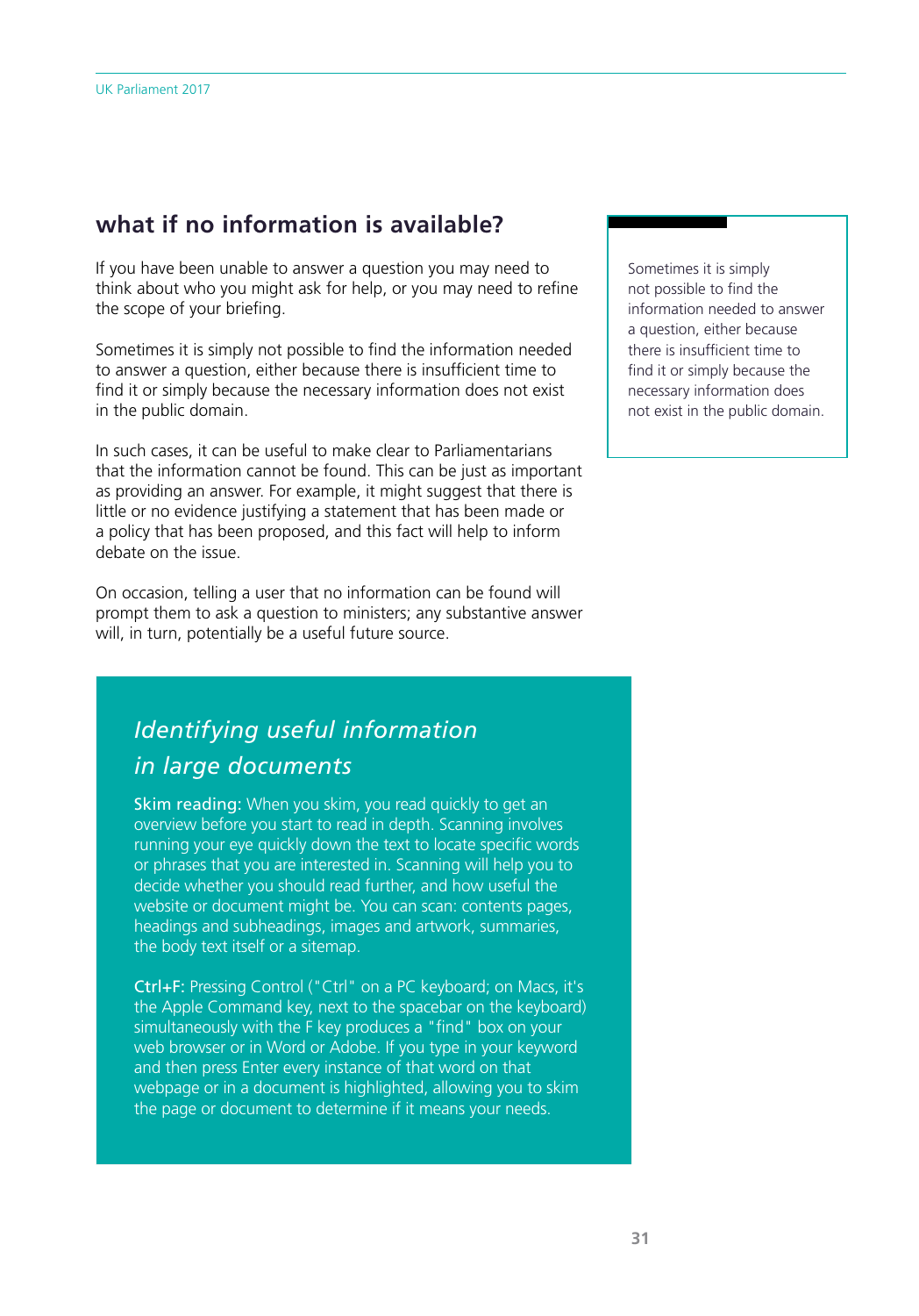**5** 

Evaluating Sources, Evidence and Information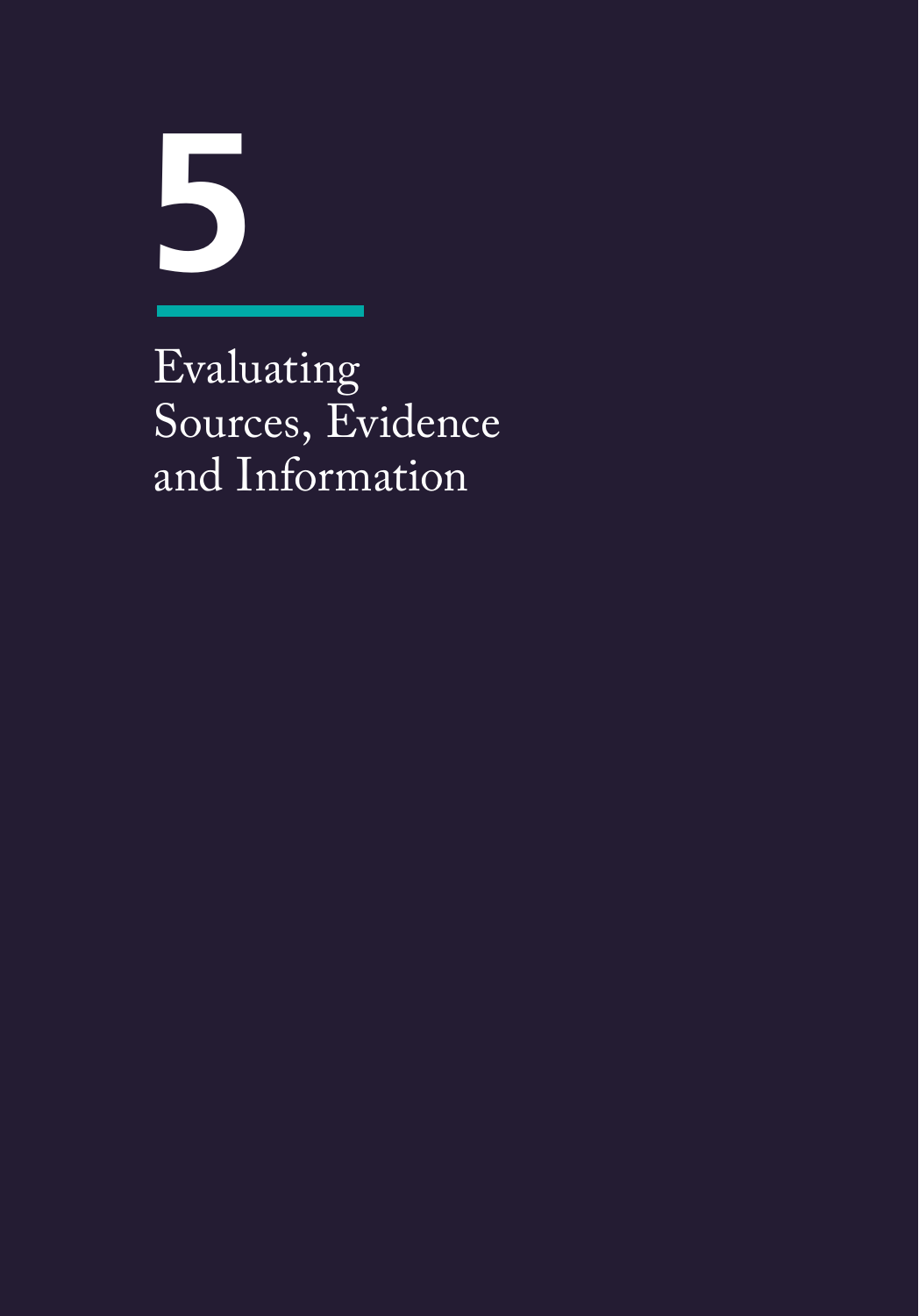**A key task of researchers is to ensure that parliamentarians have access to the best evidence and information. Use five criteria to help you find sources that get you to the heart of the matter: Authoritative, Objective, Relevant, Timely and Accurate (AORTA).** 

You can use 5 criteria to assess sources. Use these criteria to find sources that get you to the heart of the matter: Authoritative, Objective, Relevant, Timely and Accurate (AORTA). However, judgment and experience are often needed so if you are in doubt ask a more experienced colleague for advice:

Authoritative. Who produced this information? What are the qualifcations or achievements of the author or organisation that the information comes from? Knowing about the organisation can help you to understand what their main 'business' is (e.g. commercial, voluntary, research), how well-established it is, who the people involved are, and who they are linked with. If the source is respected, it can usually be relied on (though beware that governments and other official bodies also often seek to advance their own perspective). Knowing how something was published can help you identify how reliable it is. For example, has it been through an editorial or peer review process by experts in the field? Even if this is the case, you should still evaluate it. Being published in a prestigious academic journal is not an automatic indicator of quality. Otherwise, ask whether the source is primary or secondary – authors can add spin when reporting the work or views of others. Try to use primary sources wherever possible.

Objective. It is important to develop an awareness of the positions or interests represented in what you read. This is especially true for controversial topics. However, even information which purports to be 'balanced' may have hidden agendas or vested interests. Sources that argue a particular point of view can be useful as long as you are careful in presenting them, for example as part of a summary of different views on an issue. Sources such as blogs can be very useful when you are trying to get a quick understanding of a subject, but always cross-check what they tell you and consider whether it is the best source to reference. Wikipedia may be useful in providing links to external sources at the very first stage of your research, but Wikipedia should not be cited as a source in its own right.

#### *AORTA*

*use these five criteria to help you get to the heart of the matter.* 

#### *Authoritative*

*Who produced this information?* 

#### *Objective*

*It is important to develop an awareness of the positions or interests represented in what you read.*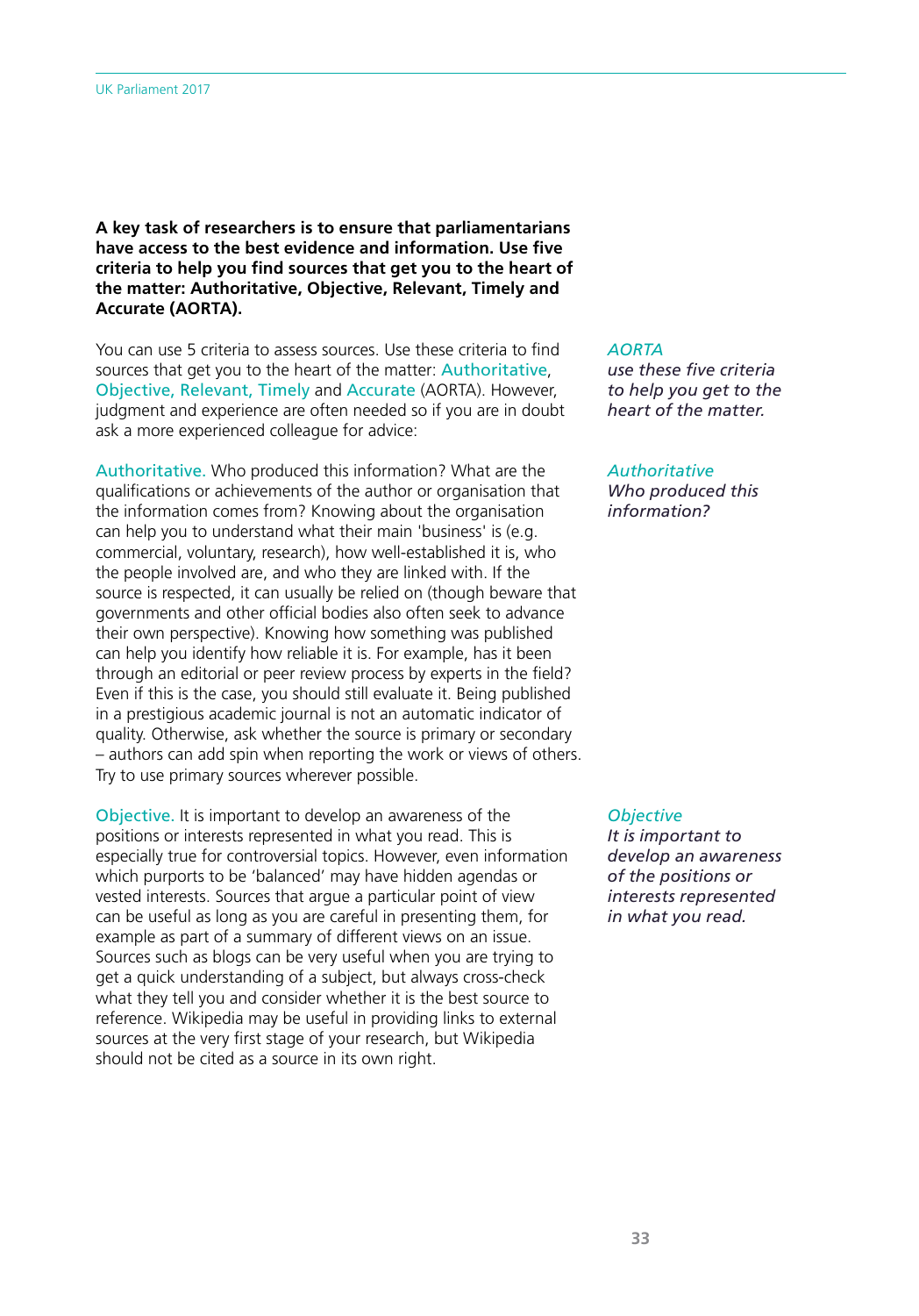#### *Relevant*

*They may be interesting, but are they really going to be useful to your readers?* 

#### *Timely*

*Could something have happened since it was written?* 

#### *Accurate*

*Is the information you are using accurate?* 

Relevant. Make sure that the sources that you use are relevant. They may be interesting, but are they really going to be useful to your readers? Does it relate to the countries or areas of interest to Parliamentarians? Is it at the appropriate level – you do not want to provide information that is too detailed/specialised or too general/ simple for your question. Be careful especially of highly academic sources – direct quotations from them may be hard to follow for busy non-expert readers.

Timely. Start by checking whether the information provided is up to date. Could something have happened since it was written? While most paper documents include details of the dates that they were written, some websites are undated and these present particular risks. Watch out for phrases such as 'recently' or 'last week' which might be true, if the article is very recent, but could be very out of date. How important it is to have the very latest information depends on what you need it for.

Accurate. Is the information you are using accurate? For example, newspapers and internet articles, in particular, are easily-available ways of getting a quick understanding of a subject, but they can be inaccurate, biased or incomplete. Sometimes there is only one source of the information you need, but often it can be crosschecked with another source. If reviewing statistics or research evidence, ask whether the methods used were appropriate and rigorous. For example, how the data were gathered, the sample size and representativeness, questionnaire design or the use of control groups. If you are evaluating single research studies, there are a number of different versions of formal research evidence standards that can help you. If you are looking for reviews of literature, try to use systematic reviews to reduce conscious or unconscious bias and the cherry picking of fndings. Systematic reviews use set criteria to review and summarise collections of primary research to ensure they are as representative as possible of all the research. If systematic reviews are not available, you can look for 'Rapid Evidence Assessments' – a pared down version of systematic reviews undertaken in a shorter time frame. Government departments and agencies, as well as NGOs, CSOs and business often commission REAs or systematic reviews on policy relevant questions. Always cite your sources, so readers know where the information came from.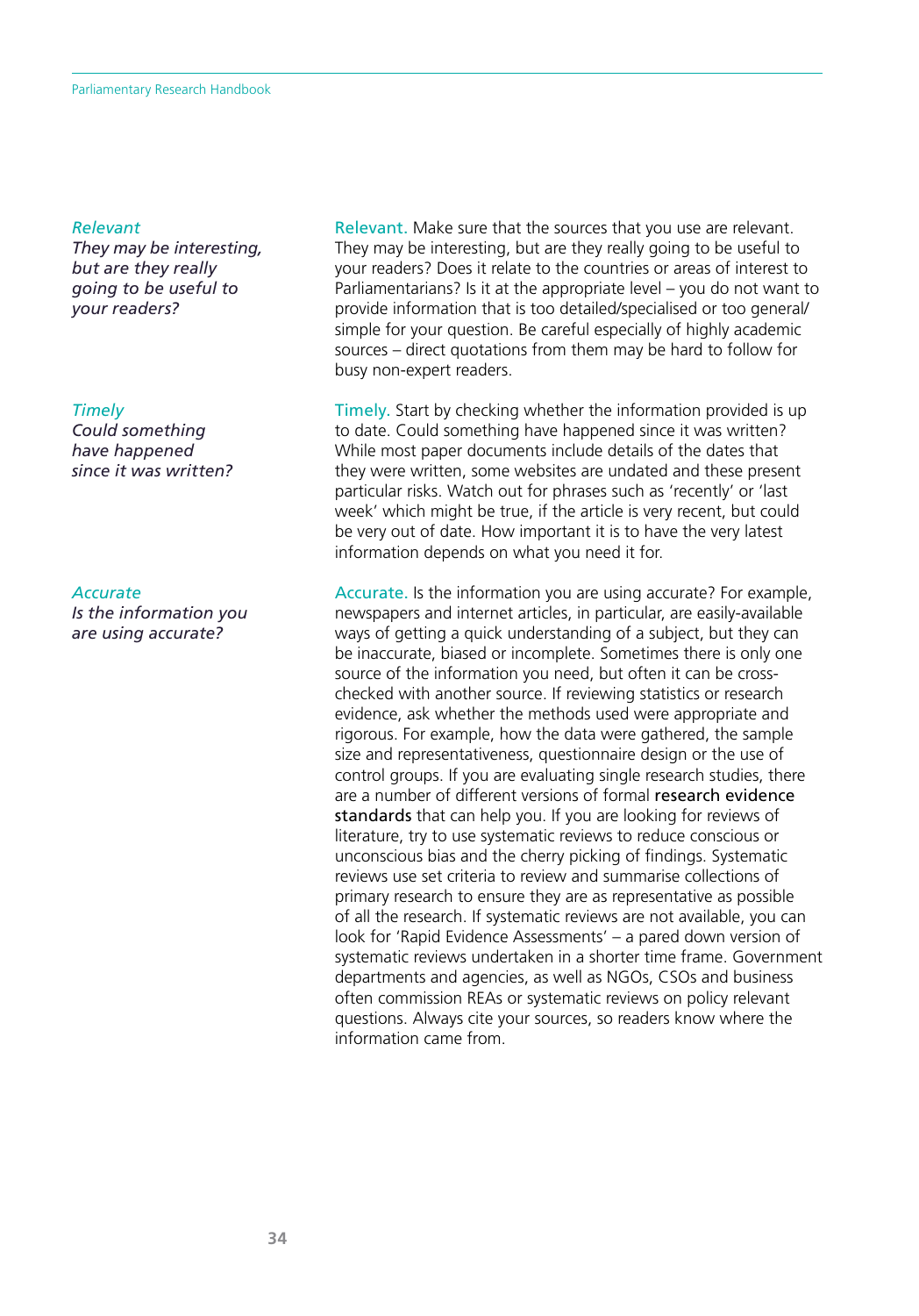If you have to use a source that may not be particularly good because there are no others, such as if it is out of date or if the source appears one-sided, always be clear about the fact. You can let Parliamentarians judge for themselves what weight they place on the evidence.

More information about assessing evidence can be found in the Green Book, which gives a comprehensive account of the UK civil service's approach to policy analysis.

## *Primary and secondary sources*

Try to use primary sources wherever possible. A primary source is a record that gives a frsthand account about something. This might be a transcript of proceedings in the Chamber, a video of an interview with a politician, or some original academic research.

Secondary sources tend to be records that are based on primary sources, which they analyse or interpret. Examples of secondary sources are newspaper articles or some books.

You should be more cautious with secondary sources as they are more likely to be biased. For example, if you use a newspaper article on the debate as your source, you run the risk that the author of the article has selectively chosen quotes from the debate that support their own views. Instead you should read the original transcript of the debate, which is the primary source, to draw your own conclusions.

Remember that a single document may be a primary source in one context, and a secondary source in another. A newspaper report of a Minister's statement in the House is a secondary source for that statement, but a primary source as an indicator of that newspaper's views.

Likewise, the Minister's comments on Government policy are a primary source, but her characterisation of Opposition policy is not.

## **Citing sources**

The sources you use should all be cited, ideally in footnotes or as hyperlinks (so the references do not get in the way of the flow of the main text and because web pages can change at short notice). Citations should be clear, consistent in style and be capable of enabling a reader to follow up and check the source if they wish. Follow any style guides that apply in your team.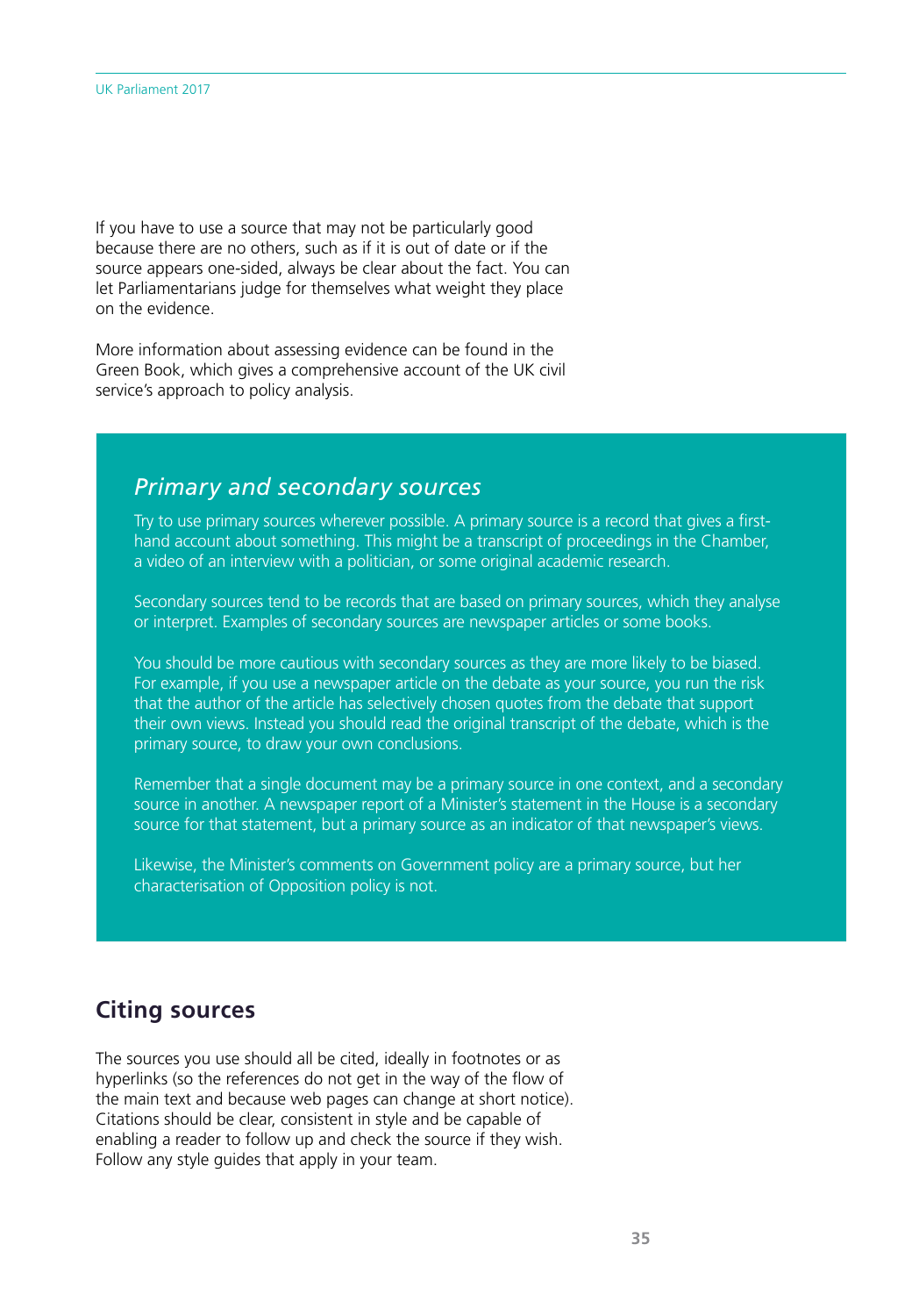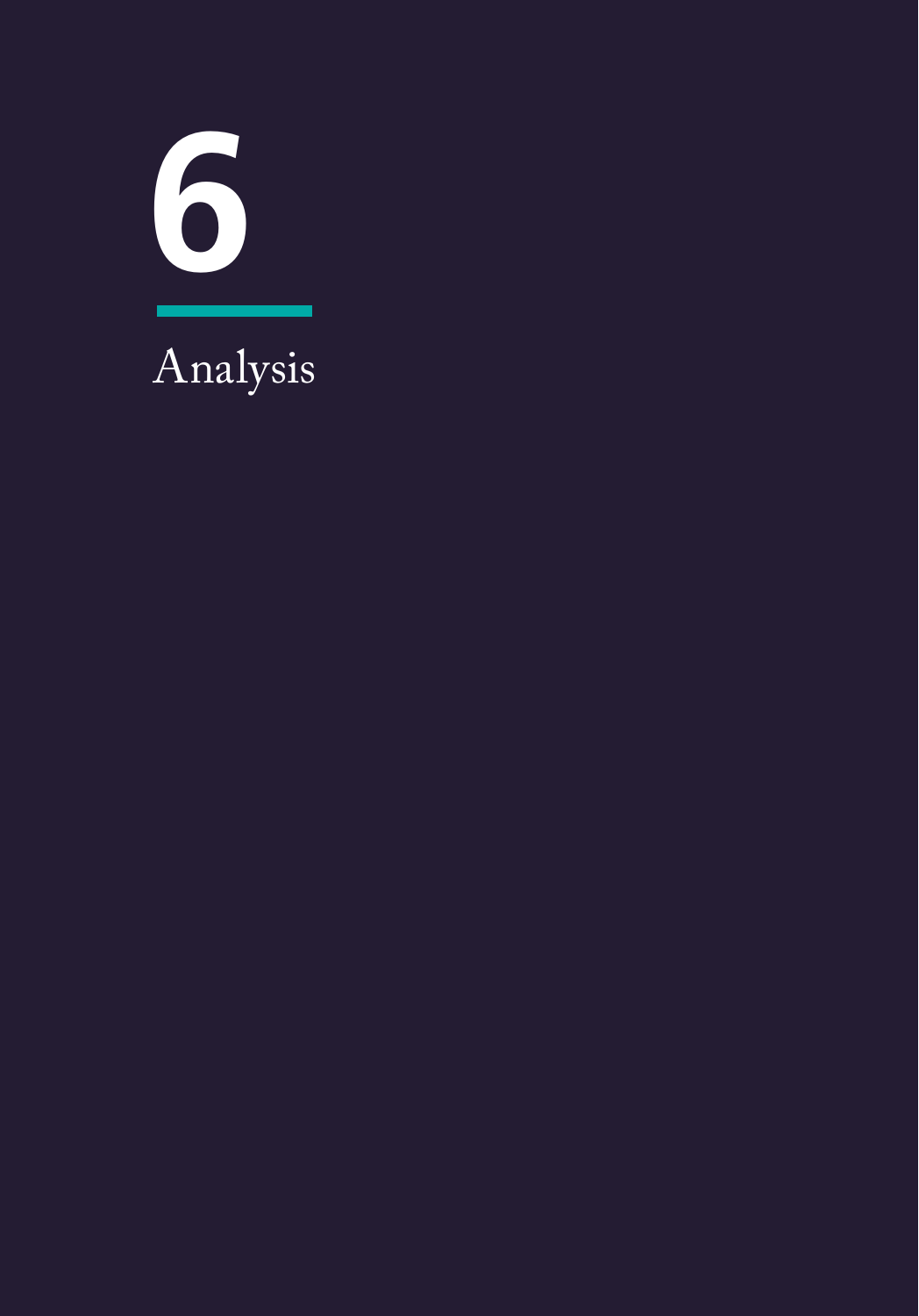**Parliamentarians often need help to understand the implications of the information that you provide. You can do this by analysing the information. This normally involves: explaining the problem; clarifying the Government's position; identifying the main positive and negative impacts; describing alternative policies; and, summarising, assessing the evidence and drawing conclusions from it.** 

When you have collected information to answer the key questions that a Parliamentarian has, in many cases you may need to analyse that information. Often your analysis will be focused on helping Parliamentarians to determine how effective the Government's approach is on an issue.

#### *What is analysis?*

You might be asked to write a briefing on road deaths. You discover that the government is proposing to address the problem by repairing roads.

But how do Parliamentarians know that repairing roads will reduce road deaths? What evidence is there to support this policy? Does everyone agree that this is the right approach? Might there be better or more cost effective ways to reduce road deaths?

Your role is to analyse the evidence to help answer these and similar questions for Parliamentarians. You help Parliamentarians to use evidence and information in order that they can be effective in their role.

You do not have to be expert in a particular subject to be an effective analyst (although it can help). However, you do have to be expert at:

- understanding the political context;
- identifying the key questions that need to be answered;
- finding the best evidence needed to answer those questions;
- • explaining, summarising and, where appropriate, writing a conclusion impartially on the basis of the evidence.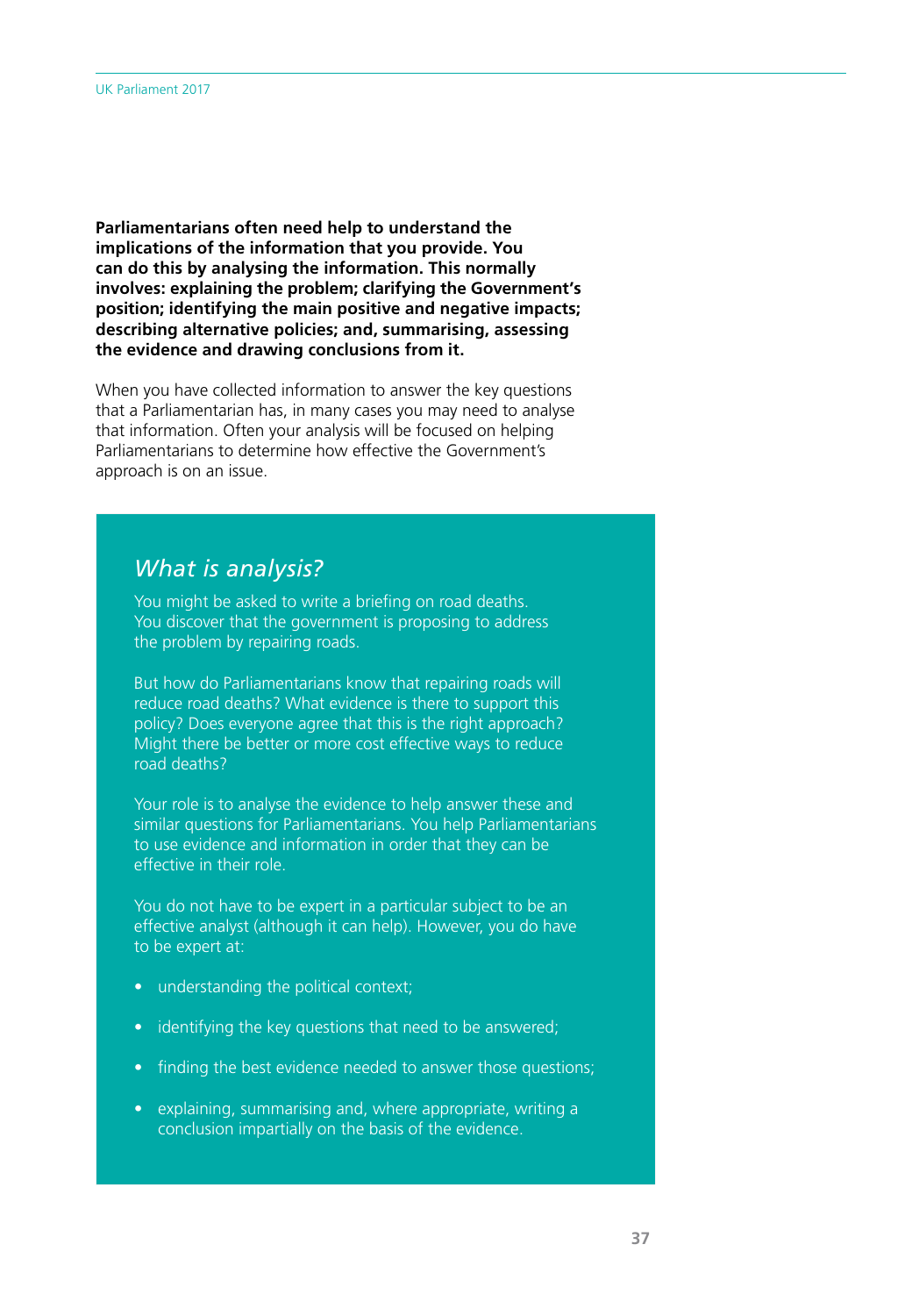You can conduct analysis in a number of ways, and there is a large amount of information available on the subject. For example, the Green Book gives a comprehensive account of the UK civil service's approach to policy analysis.

However, the key elements of policy analysis with regards to parliamentary research are:

- Explaining the problem that the policy is trying to address;
- Clarifying the Government's position and how it will be delivered;
- Identifying the main positive and negative impacts of the policy, or the main value positions;
- Describing alternative policies for addressing the problem;
- Summarising, assessing the evidence and drawing conclusions on the policy and its alternatives.

Remember that some research will concern facts or events, or will explain technical processes, in which case slightly different matters will come to the fore.

Also remember that some subjects, e.g. abortion, human rights or animal experiments, will not be addressed solely in terms of "evidence". These are value-based policy issues, and they should be approached with particular care. With these value-based issues you are to some extent trying to contrast policy options which are based on incompatible value judgements (such as views as to the primacy of human life etc.). It is also important to be aware of issues where reliance on particular facts or arguments is driven by value judgements.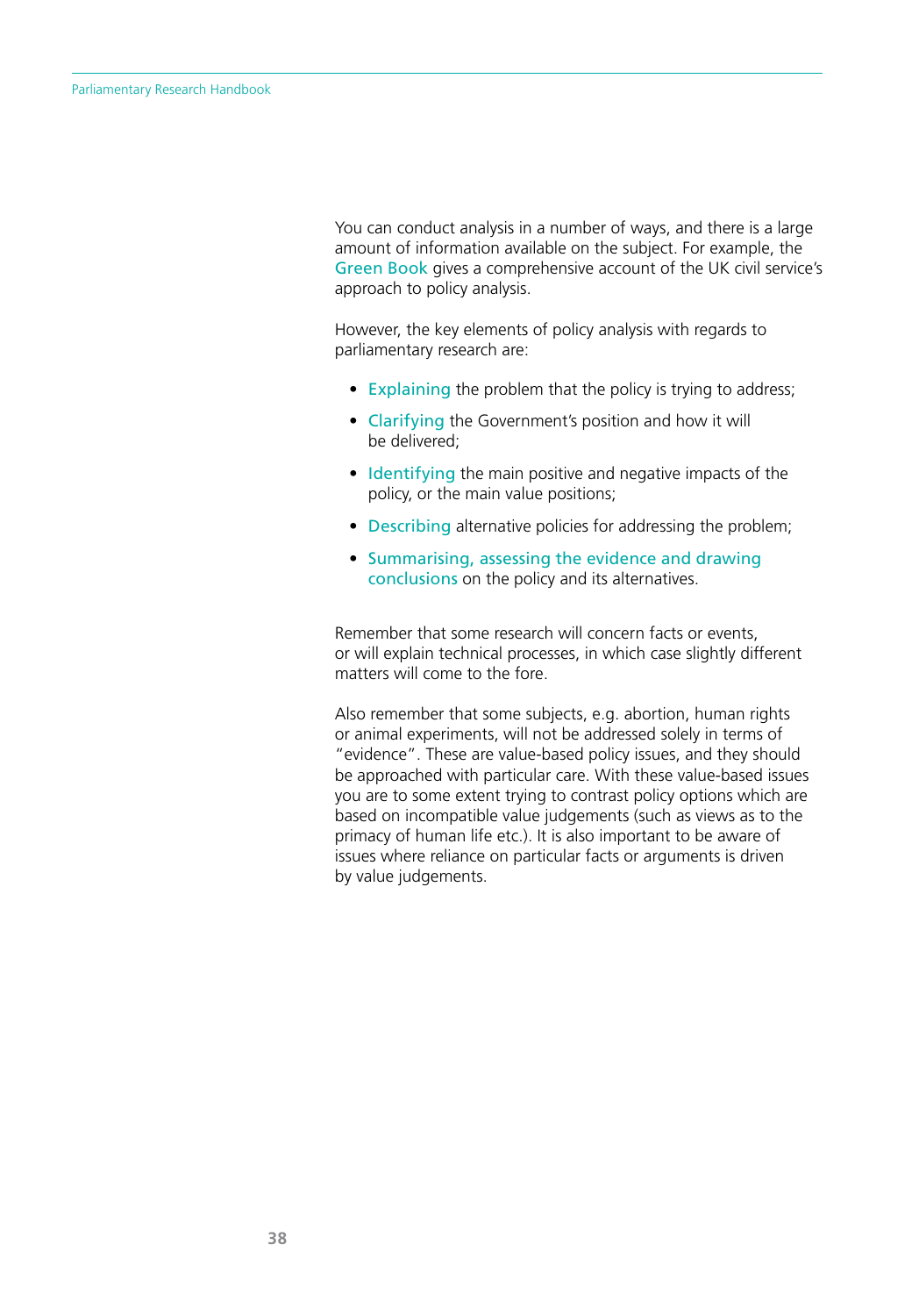## **Explaining the problem**

This part of your analysis can be covered in your introduction. Your aim is to explain why there is a perceived need to tackle the issue. This can be important in helping Parliamentarians to assess whether they believe the costs of the policy are worth it.

One of your key objectives in this stage is to clearly define the problem that you are analysing. This can make it easier to identify effective measures to address it, and it enables the reader to understand the subject of the briefing.

#### *Explaining the problem*

Help explain the problem by answering questions such as:

- What is the problem?
- How big is the problem? What facts and figures are available?
- How does the UK compare to other countries?
- • Do current and projected trends indicate that the problem is getting worse? What would happen if nothing changed?
- • Give a history of the problem what has the government already done to try to address it? What has parliament said about this in the past?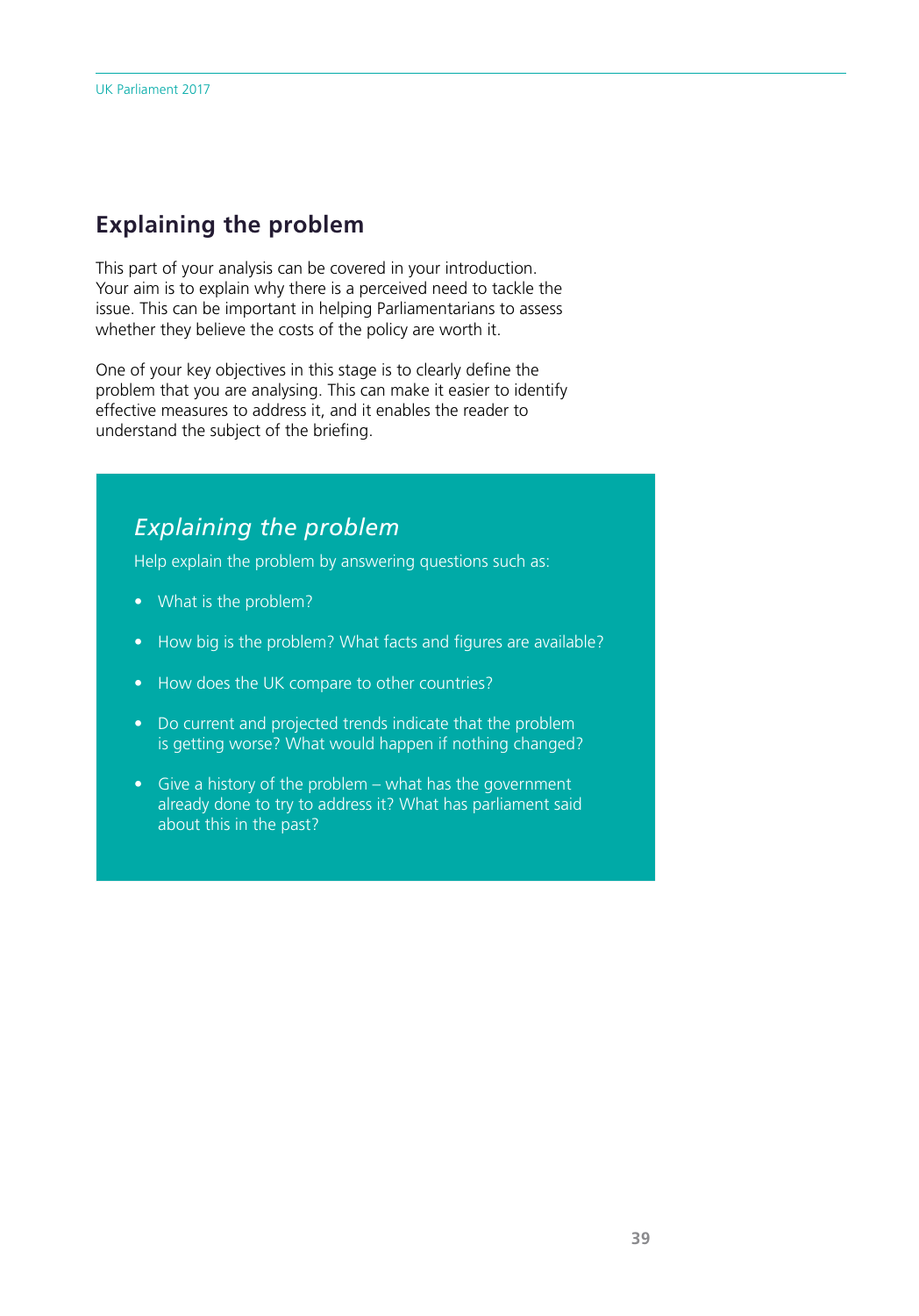### **Clarifying the Government's position**

The next stage is to clearly explain the Government's position on the problem, and its justification for it.

You should clearly state how the government believes its approach will work in practice. As many policies can be quite complex, it is your job to explain them in simple terms so that Parliamentarians can quickly understand them. If it is not clear how the policy will be implemented – perhaps because the proponent has not given enough information – you can make that clear to Parliamentarians.

You should also state the reasons why a specific approach has been put forward as a solution. This rationale should be provided by the Government.

If little or no quantifable rationale has been put forward, you can state that fact to Parliamentarians. This may be something that they wish to take up with the government.

#### *Clarifying the government's position*

Help to clarify the position by answering questions such as:

- What is government policy on the problem?
- • What evidence has been presented to show the policy will address the problem?
- How will the policy be implemented?
- How much money will be spent?
- Who will implement the policy?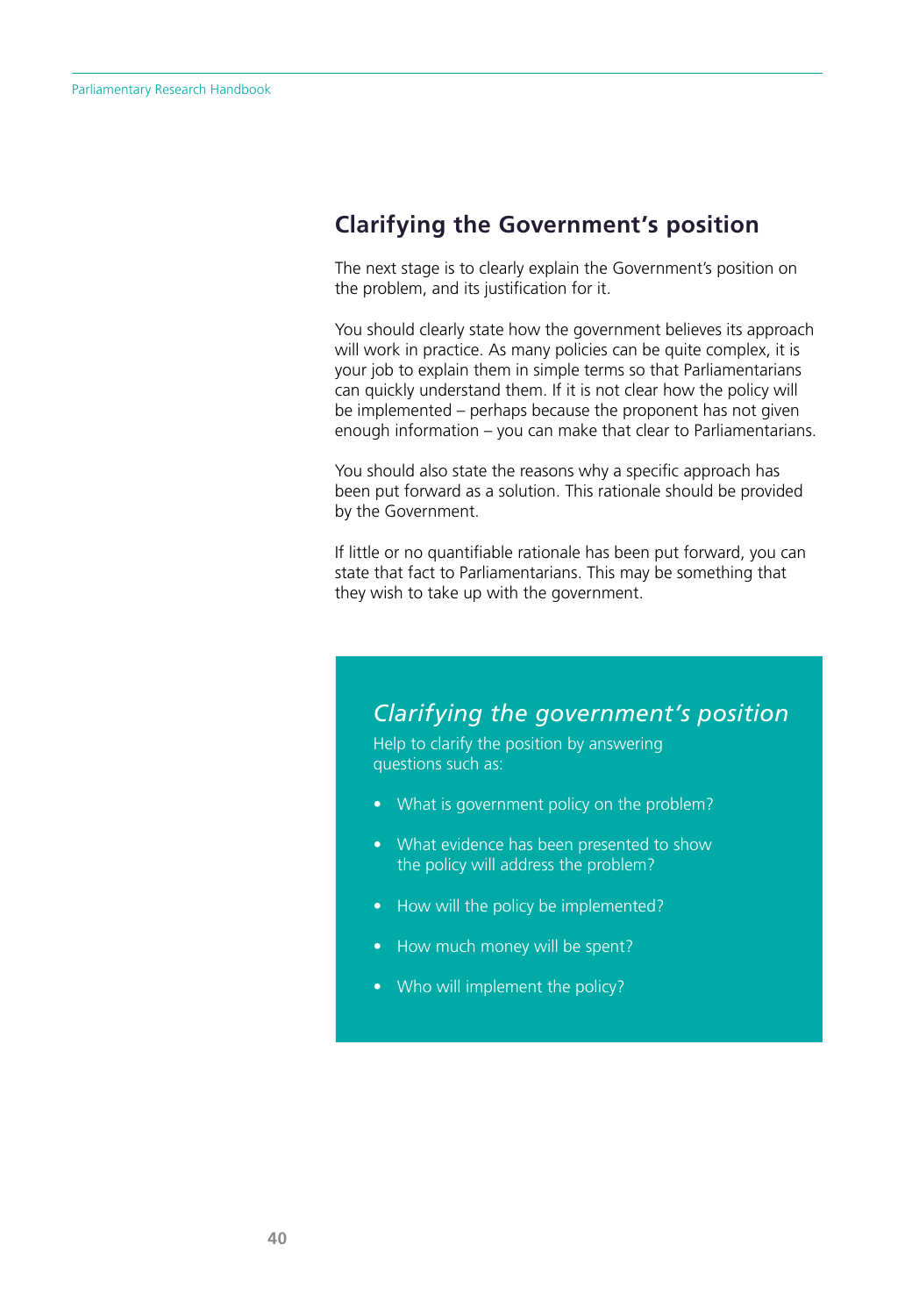## **Identifying the main impacts**

The positive and negative impacts of a position are key to assessing its effectiveness. Policies can have a variety of impacts, beyond addressing the problem they are aimed at. These wider impacts can be positive and negative and impact different people in different ways.

You should try to identify the main positive and negative impacts of a position, and how big they are. If the negative impacts of a policy are large, they might undermine its justification.

Where possible you should try to quantify the impacts. You should think of costs in terms other than just economic – also think about environmental and social costs which others might not have considered.

You should think of costs in terms other than just economic – also think about environmental and social costs which others might not have considered.

#### *Identifying the main impacts*

You can identify the main impacts by answering questions such as:

- What are the positives of the policy?
- What are the negatives of the policy?
- • What economic, social and environmental impacts might there be?
- Are there different impacts across the UK?
- • Has the policy been tried in other countries? What happened? Is it international best practice?
- • How will it interact with other legislation such as on human rights?
- • Will certain groups of people be particularly negatively impacted (gender, geographic, age, minorities etc.)?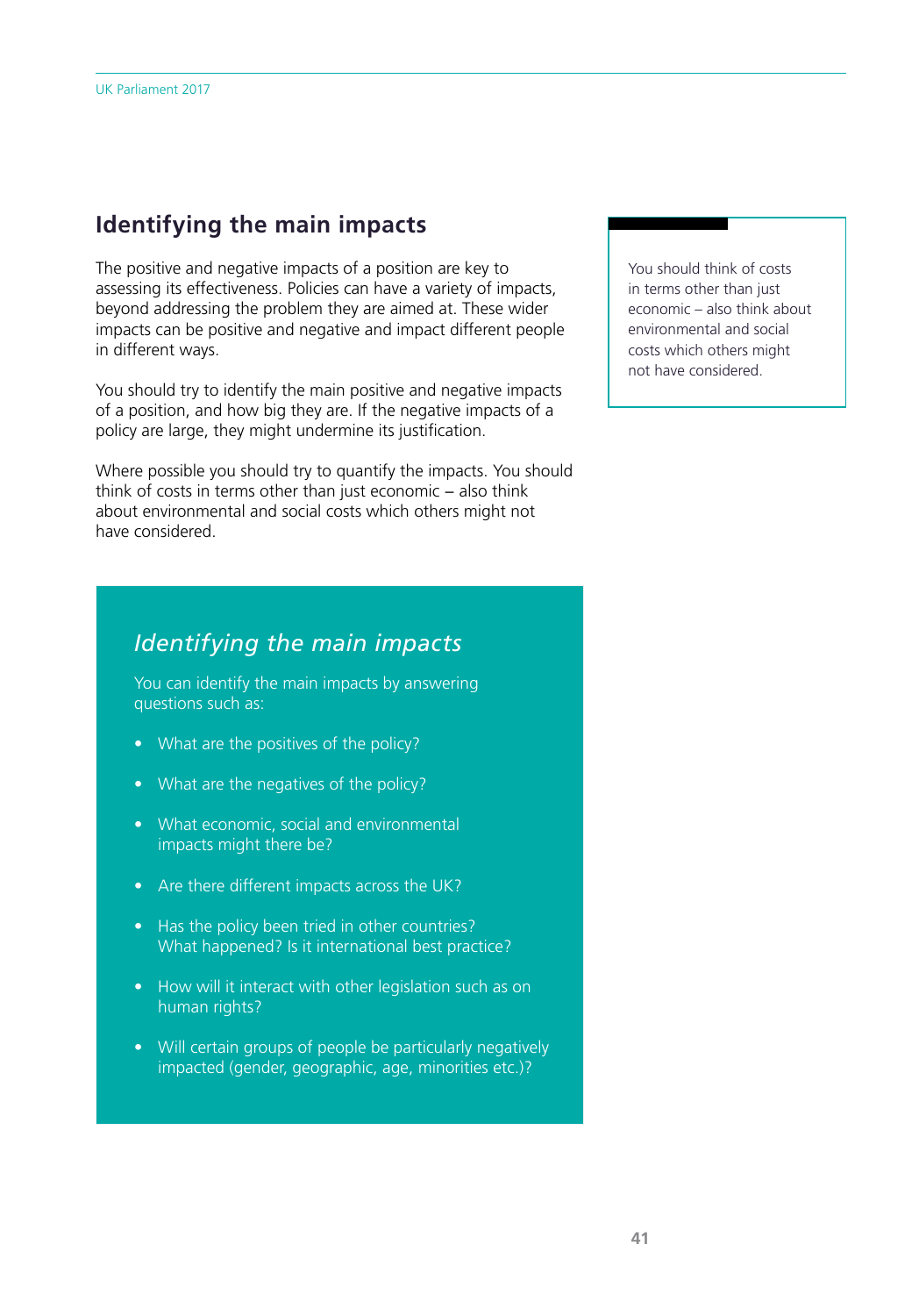As different policies can have different positive or negative points and can impact people in different ways, there might not be a consensus on the best approach to a problem.

Impartiality is not just about including a wide range of views on an issue, as this can lead to a 'false balance' where people whose views do not accord with established or dominant positions are given equal weight just for the sake of appearing balanced.

#### **Describing alternative positions**

Parliamentarians are often interested in alternative positions – i.e. how else might the problem be addressed? There are likely to be a variety of policies that can be adopted that might resolve a problem. As different policies can have different positive or negative points and can impact people in different ways, there might not be a consensus on the best approach to a problem.

The key alternative policy you should consider is the 'do nothing' policy. If there is little evidence to support a policy, or if the evidence suggests that there is little justification for a policy due to its impacts, you should think about what might happen if the policy was not introduced.

The other alternative policies that you should consider are the main ones put forward by other stakeholders, and in particular opposition parties and parliamentary committees. Therefore, it can sometimes be useful to address alternative positions in your briefing in a section on stakeholder views.

It is important to present information about stakeholder opinion on all sides of an issue. However, impartiality is not just about including a wide range of views on an issue, as this can lead to a 'false balance' where people whose views do not accord with established or dominant positions are given equal weight just for the sake of appearing balanced. Scientific evidence can often be inconclusive or contested, but try to refect the balance of mainstream consensus, especially when reporting research evidence.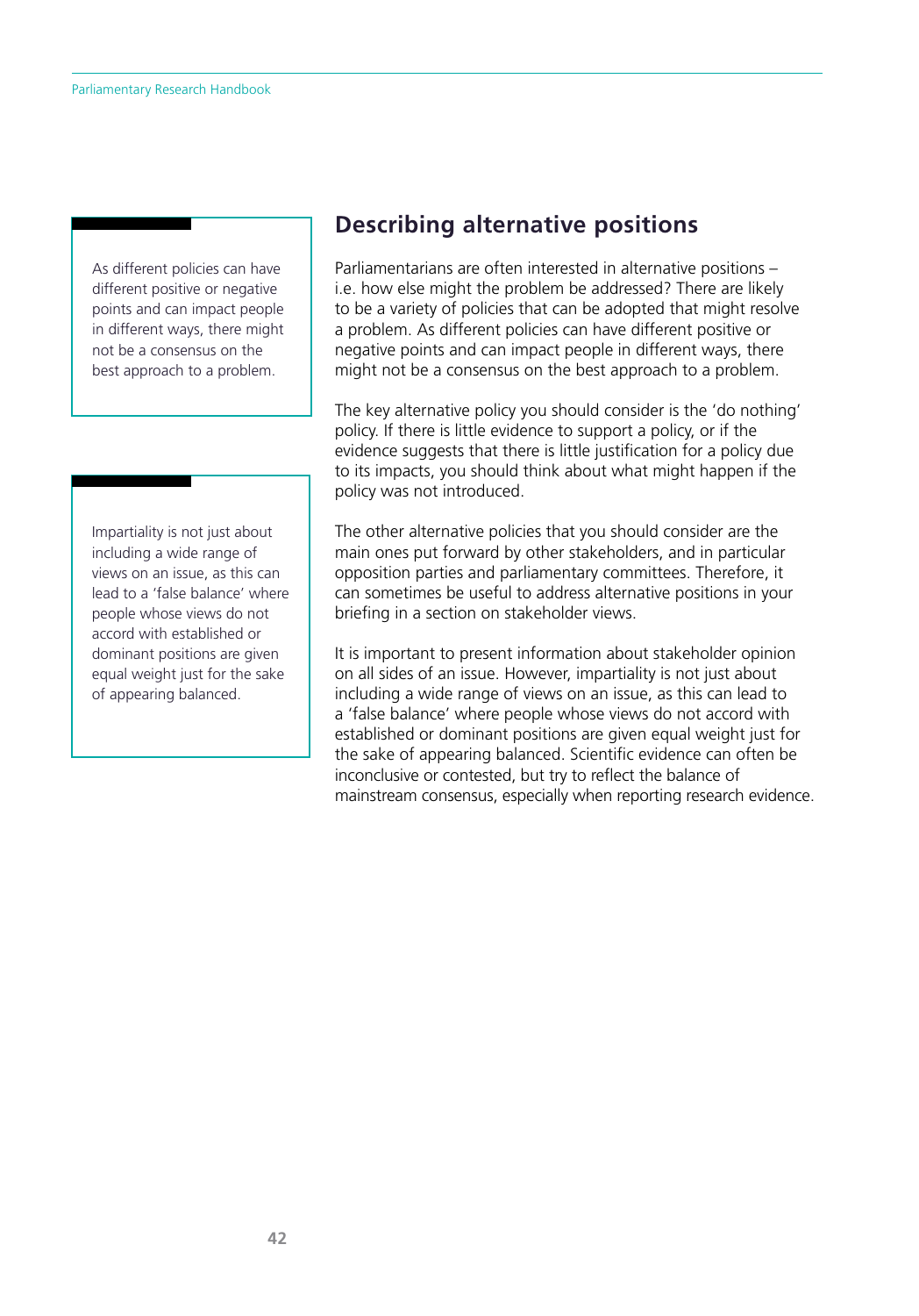## *Describing alternative positions*

Help to describe alternative positions by answering questions such as:

- What would happen if the policy was not introduced?
- • What alternative policies have been put forward by the opposition parties and other stakeholders?
- What are the pros and cons of the main alternative policies?

#### **Conclusions and summarising**

Researchers working for Committees should also consult the  $\Box$  on the basis of all the evidence, Chapter on Committee Research for further information about answers to the key questions drafting Committee report conclusions. The concrete report of the Parliamentarians have

The final stage in analysis is to summarise and assess the evidence you have gathered and identify what conclusions and, for Committees, recommendations to draw. This stage is often completed in the summary and conclusion of your briefing.

Conclusions for more complex briefngs or enquiries can be  $difficult - there$  may not be a simple answer. There are also circumstances in which a conclusion might not be suitable – such as if you have been asked to advise about a legal matter involving a specific constituent.

Either way, your main aim is to provide, on the basis of all the evidence, answers to the key questions that Parliamentarians have or will have.

Your main aim is to provide, or will have.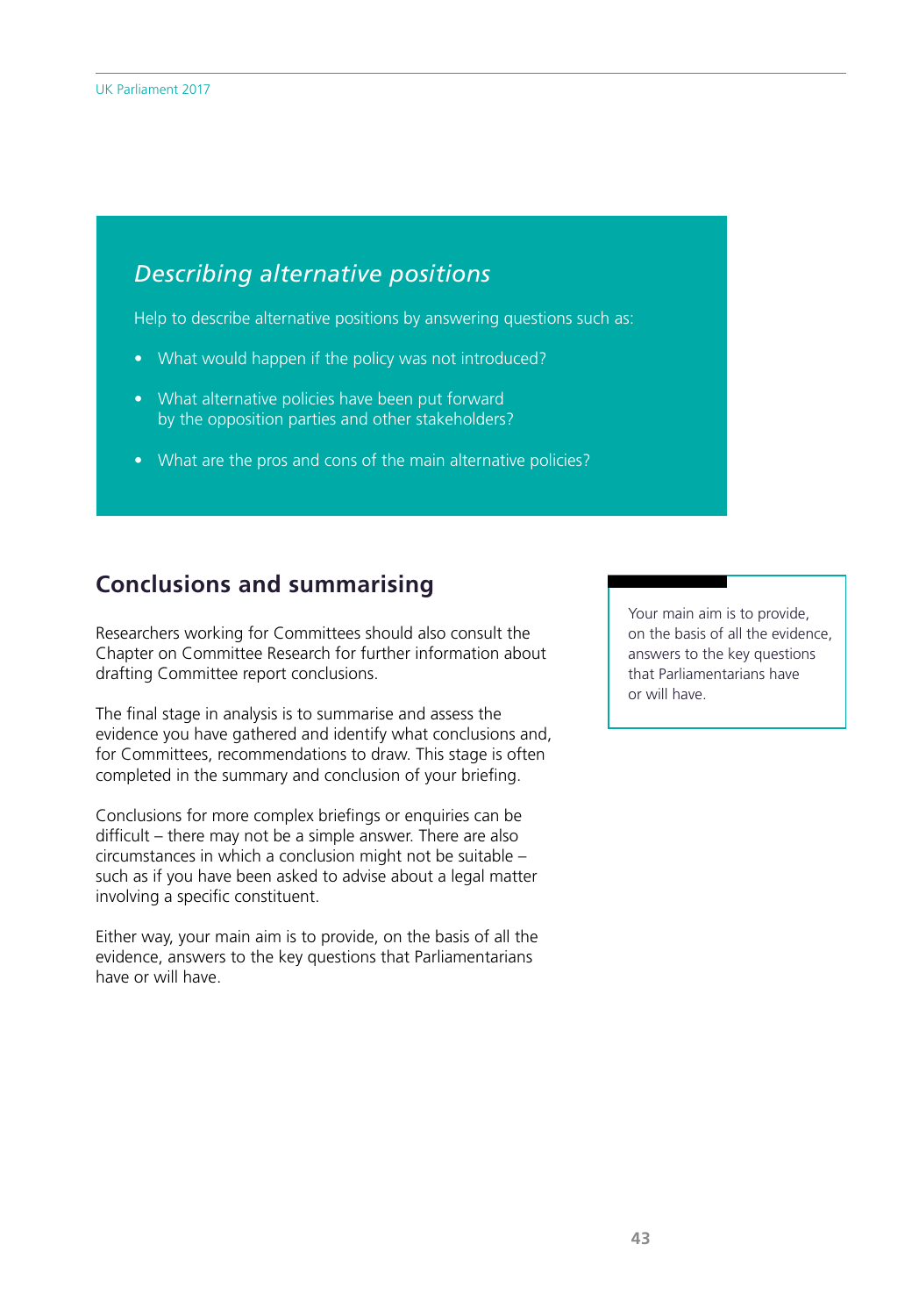*Safer to make Evidence*  Evidence *conclusions Riskier to make conclusions Controversy* 

On subjects that are controversial and for which there is not good evidence, be particularly careful about giving conclusions.

This stage can be challenging for parliamentary researchers as they have to be careful not to be biased. As a result conclusions must be clearly drawn from the (good) evidence you have found. You can generally make strong conclusions about:

- a factual point;
- the usefulness of a study;
- the likelihood of an event;
- a lack of clarity or inconsistency;
- what evidence is missing;
- the possible impacts of a proposal.

If there is not good evidence available, you can say that it is not possible to give a conclusion and why. In that case you can simply summarise the evidence.

However, you should be more cautious coming to conclusions when dealing with controversial subjects. To help you to identify when to be careful about making conclusions, consider how controversial the subject is, and how much evidence there is on the matter. You can generally give strong conclusions on subjects that are not controversial and for which there is good evidence.

Sometimes there is no evidence, as the question at issue is not about the "success" or "failure" of a policy, but about a core value position. In that case, set out what the different views are. You may find that direct quotation is more useful in these cases, to give a flavour in their own words of what the different actors think

On subjects that are controversial and for which there is not good evidence, be particularly careful about giving conclusions (see chart). In such cases you might chose simply to present the evidence and arguments, to enable the Parliamentarian to draw their own conclusions.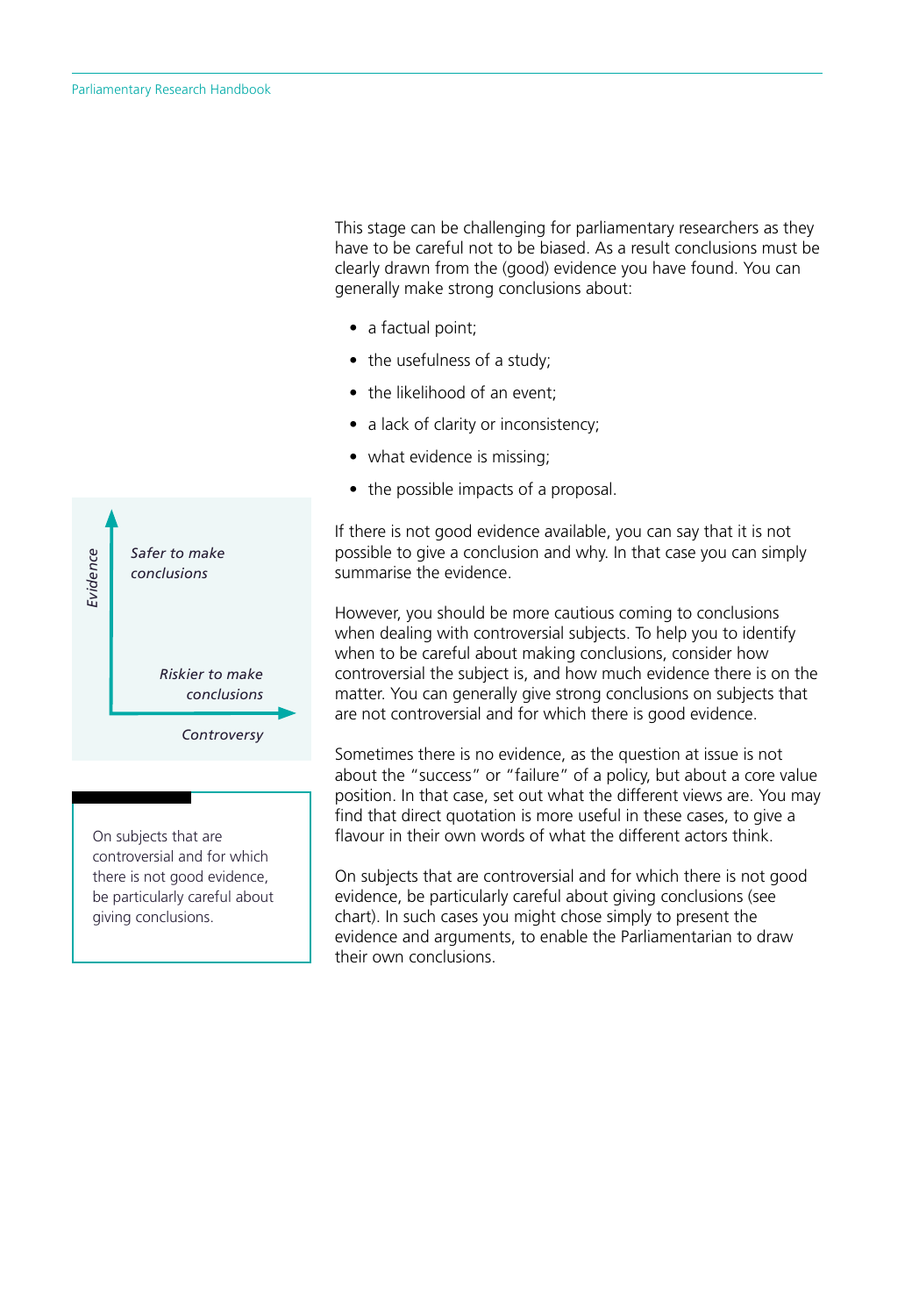## **Summaries**

In all but the shortest documents, summaries are essential. They can be very helpful for readers and are sometimes all the reader needs. A good summary is useful for the reader who has little time, so wants an overview of a subject very quickly, and for others, as it shows them what they will find if they read further into the briefing.

While the summary appears at the beginning of the report or briefng, it is usually easier to write it last. Summaries of Committee reports are sometimes not written until after the rest of the report has been agreed (either formally or informally) by the Committee, to ensure that it is summarising a final or near-final version.

Summaries should:

- be able to stand alone and be read without the need for looking at the main text;
- not contain detailed references to sources. Any reader who wishes to follow up a point should be able to do that using the references in the main text;
- $\bullet$  be short one or two paragraphs in a short briefing and a page or two at most for a lengthy paper;
- cover only the most important issues. Bullet points can be helpful but can also be less readable than normal writing – judgment will be needed as to the best approach, given the subject;
- be as clear and impartial as everything else, avoiding jargon wherever possible.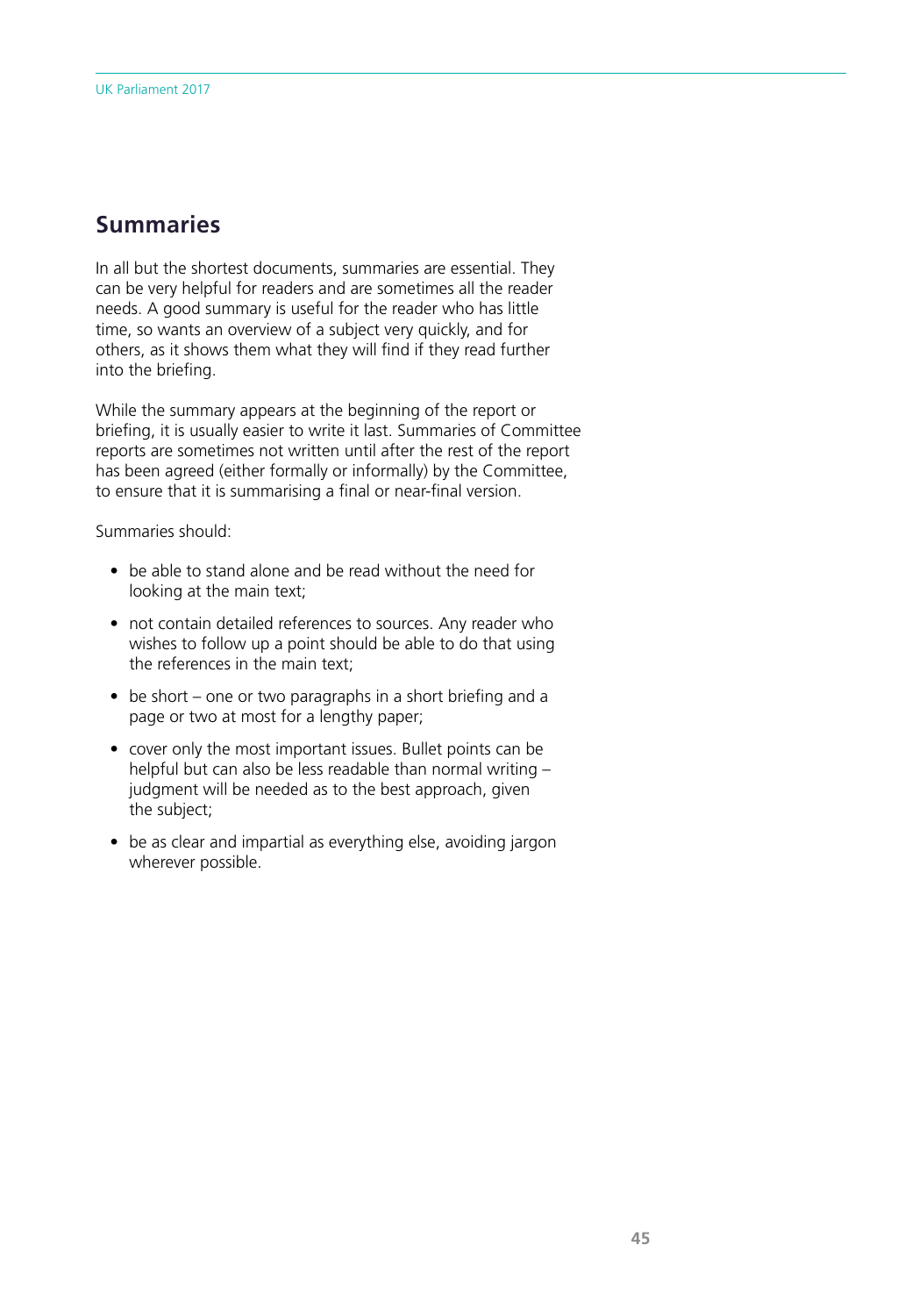**7** 

Writing Efectively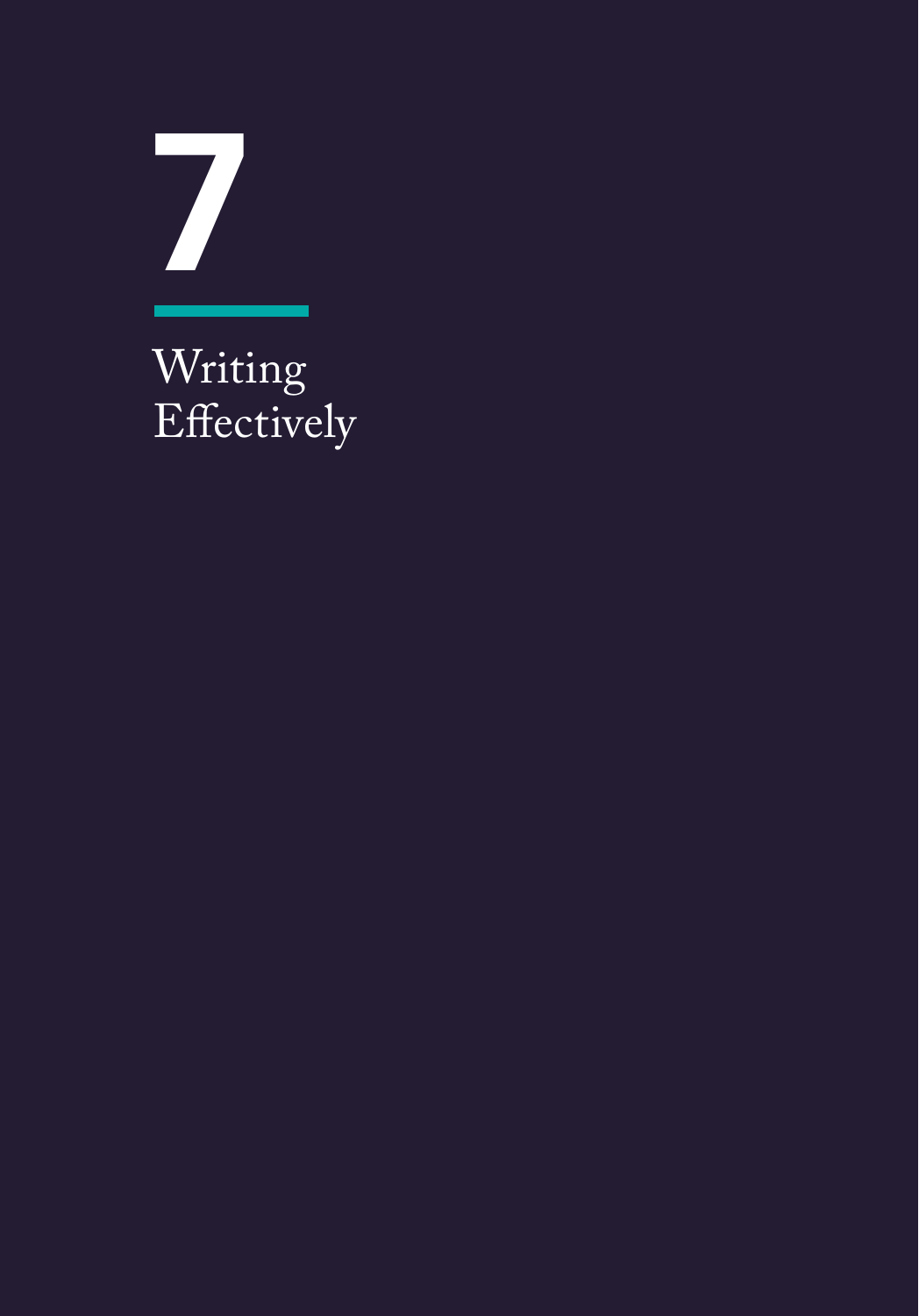**How you explain things is almost as important as what you say. While the factual content of any parliamentary research must be as good as it can be, the way in which it is communicated is also important. Effective communication enables the reader to quickly understand the content. No-one, even if they know a lot about a topic, should have to work hard to understand your key messages!** 

**This chapter sets out the essentials of good writing.** 

#### *Key tip: write what you would say!*

One of the biggest mistakes you can make is to write in the  $\overline{r}$  official style" of writing that used to be common in the civil service and other sectors. This language tended to be obscure, confusing and longwinded.

Instead you should think about the message you want to get across, and how you can most clearly and concisely state it.

To do this it can be helpful to imagine your reader sitting opposite you at your desk. You would be unlikely to say:

*The Government decided that it was essential to formulate an improved means of securing practical progress.* 

Instead you might say:

*The Government decided it needed a better plan.* 

For further information on how to write well, please consult the House of Commons Library's *Writing for Readers; A guide to good writing* and the House of Lords Library's style guide.



#### *write what you would say! You should think about the message you want to get across, and how you can most clearly and concisely state it.*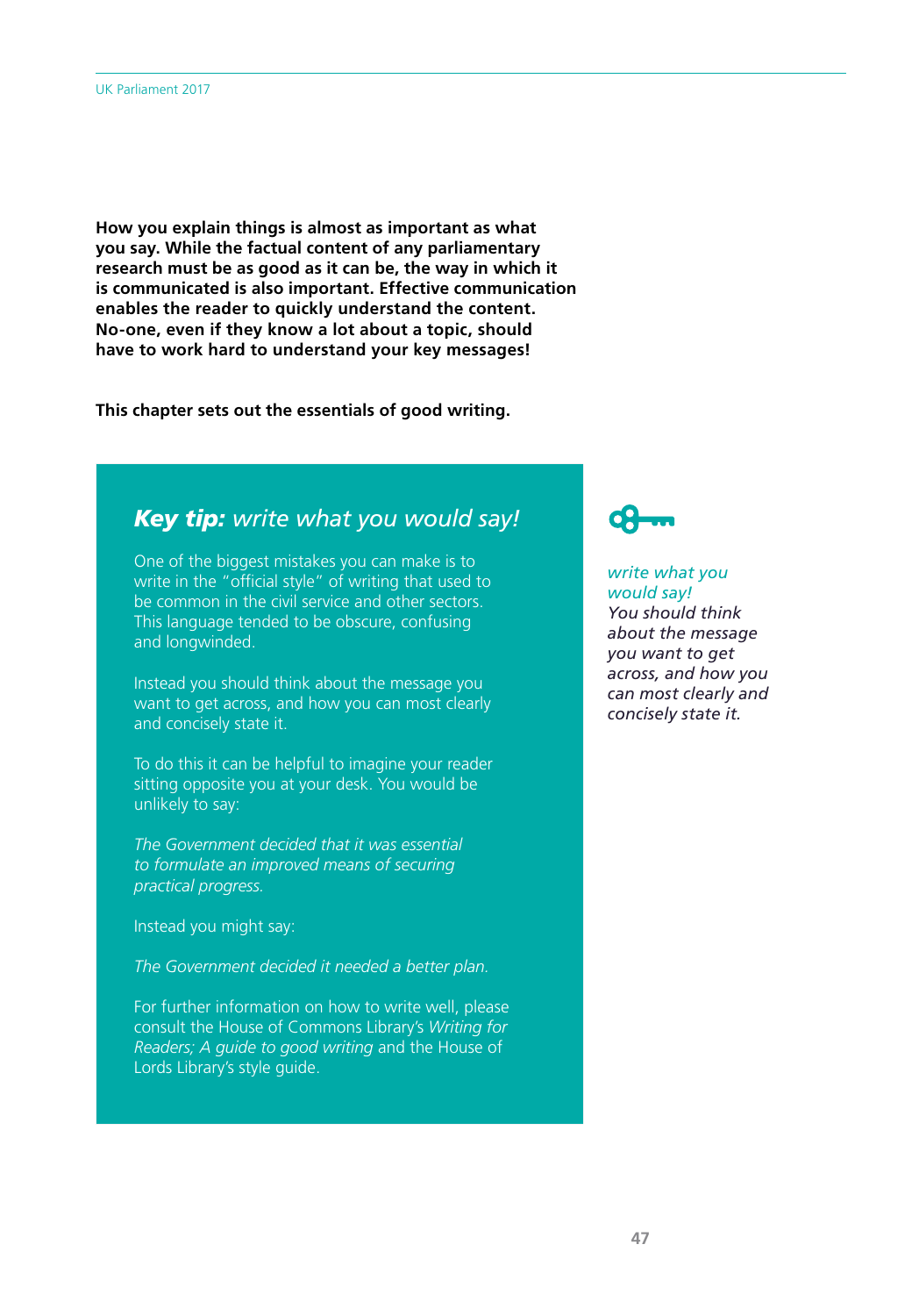The most important factor in ensuring that you write well is being aware of who will read the briefing and what they intend to use it for.

The most important factor in ensuring that you write well is being aware of who will read the briefing and what they intend to use it for.

Parliamentarians are busy and often demanding people with many responsibilities, and it is crucial always to bear their needs in mind when writing for them. This applies whether you are writing a response to a specific question or writing a substantial piece of analysis of a controversial public policy issue.

A good starting point, therefore, is to think about who the reader will be. Why do they need to know about the subject? What do they already know about the subject? What, as a result, can you help them with? Do they need to see the key points easily in a meeting? Or are they preparing a contribution to a debate?

Writing a briefing follows your initial research about the subject of concern. This might be quite brief, in the case of a quick response to a question; or lengthier, if you are writing a longer briefng. In many cases, the processes of writing and research will happen in parallel.

#### Good writing:

- is logical, direct and unambiguous, so it does not lead to misinterpretation;
- tells a story that engages the reader's attention;
- is well-structured, so as to break down complex messages or large amounts of information, in order that they can be easily assimilated;
- uses, wherever possible, necessary and familiar words, and tries to avoid jargon that most readers will not understand.

A number of principles underpin this. Some of these apply more to substantial briefings than short answers to specific questions, but most are relevant to all types of written work.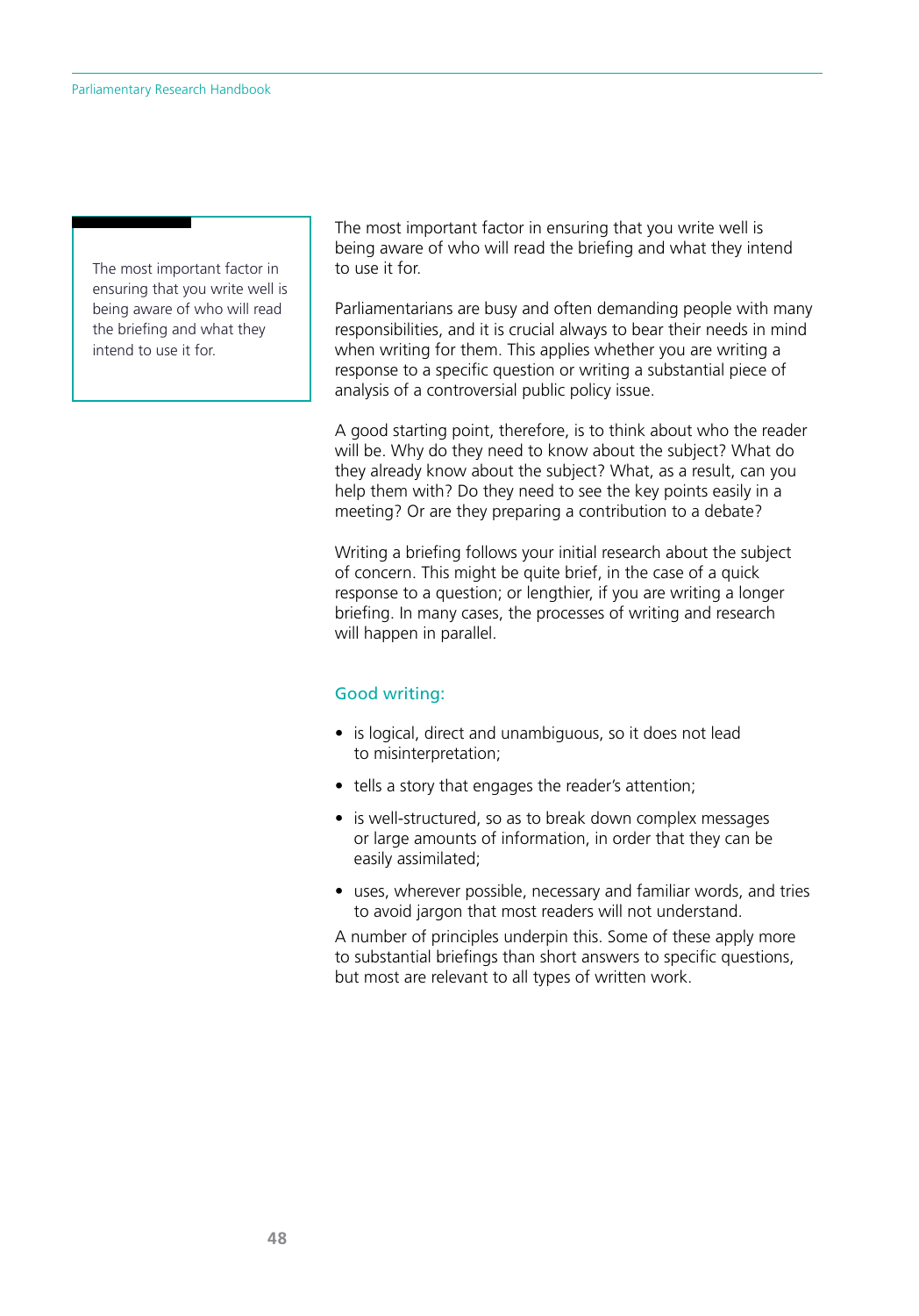Put the main point or the answer first. Always directly answer the question! Parliamentarians are busy people and may spend only a few seconds to glance at a document before deciding whether to keep or discard it. It is sensible, therefore, to show the reader why the document is worth reading, by:

- • starting with a heading or title which says unambiguously what the document is about
- making the first sentence or paragraph a brief and clear overview of the subject
- if your briefing is a response to a specific question, put that question and a brief summary of the answer in the first sentence.

#### **2** Guide your readers through what you have written:

- Set out the main points prominently, using plenty of headings and sub-headings as signposts, with the main point or conclusion of each section before the analysis which supports it. These headings can also be used to create the contents page of longer briefings.
- Lead your reader through the argument, is it clear why you have moved on to the next issue or why you have covered certain issues?
- In longer papers, use a structure which meets the needs of different kinds of reader. The title and contents page will be skimmed by the 'one-minute' reader. The 'fiveminute reader' will go on to look at an overview or summary of the topic. Readers with more time will read on further into the full document, because it is clear that the briefing covers what they need.
- Include a summary in all except the shortest papers. Summaries can satisfy both the reader in a hurry and show others with more time what they will get if they read on. A good summary will stand alone and tell the story of the subject, in the same order. It will be short and cover only the most important issues. And it will be clear and as impartial as the remainder of the paper.
- • Don't forget the ending. The endings to sections of a briefing can summarise the main points, point to what will happen next, or raise further questions that readers may wish to consider.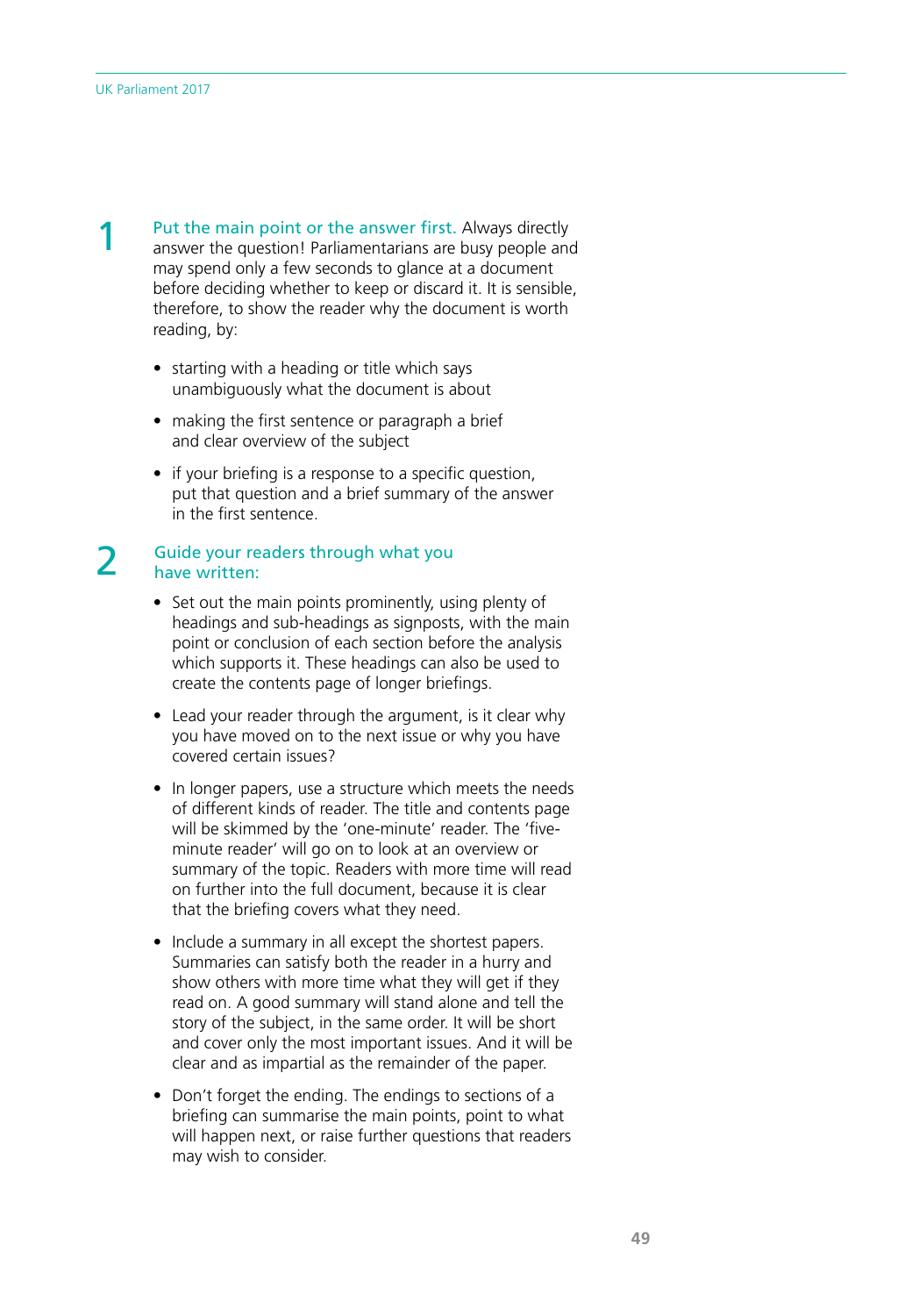3 Use statistics well wherever they illuminate the issue. Don't simply relegate data to an appendix as relevant tables and graphics can add to your analysis at various points, including at the start, for context. See Chapter 8 for more on the use of statistics.

#### Break up the text from time to time with:

 $\boldsymbol{\varLambda}$ 

5

- Bullet point lists, which help readers identify key issues and also allow busy readers to assimilate major points quickly.
- Numbered lists or flow charts, to show the stages of a process or procedure.
- Tables for content other than statistics, for example to present 'for and against' arguments.
- Text boxes, which are useful to draw attention to issues that do not fit neatly into the flow of your analysis, or for material that only some readers will want to read, such as quotations, case studies or technical explanations.

#### Keep to the point and, in particular:

- Make your document as short as possible without sacrificing clarity.
- Try to write short sentences, which are easier to understand.
- Keep to one issue or topic for each paragraph.
- $\bullet$  Leave things out not everything you find will be important to your readers. Make sure each word or phrase adds something relevant, and look for the shortest way to express something.
- Where background information is useful but quite lengthy, put it into an appendix rather than the main text.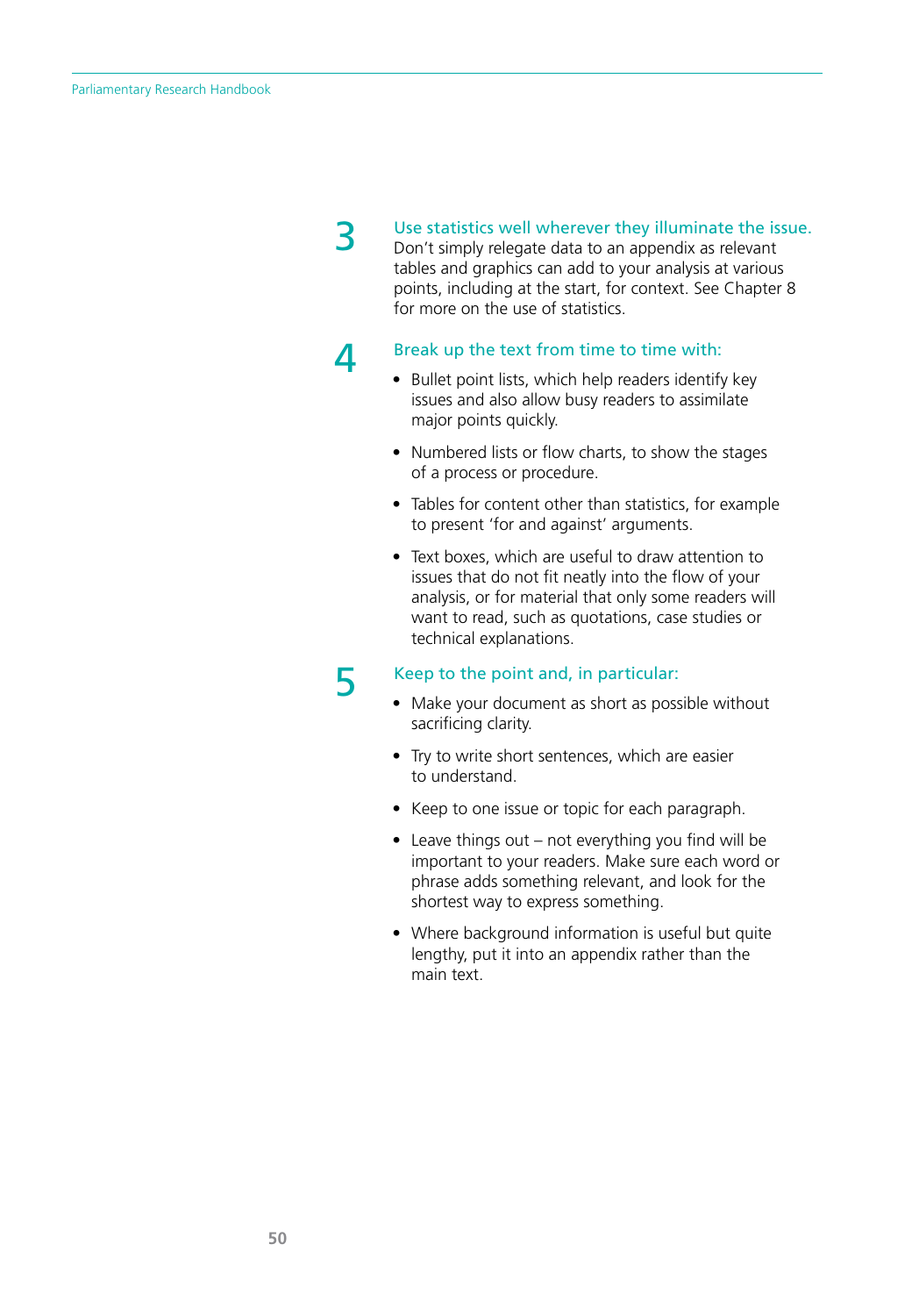- 6 Use language that readers will understand. If jargon or technical wording is important, explain what it means and, if appropriate, explain concepts in a glossary or appendix.
- 7 Cite sources and references clearly and consistently. Some readers will wish to follow these up, so make it easy for them to do so.
- 8 Use active verbs as often as possible as this helps readers grasp what you are saying more easily. For example, say "The Government will publish its proposals at the end of March" rather than "The proposals will be published at the end ofMarch;" or "The committee recommended several changes" rather than "Several recommendations for change were made by the committee."
- Show your impartiality. Chapter 9.

10 Write confidently. This includes pointing out what is important and interesting in what you are writing – perhaps briefy in an initial summary, or maybe in the headings and sub-headings you use. Being impartial does not mean being boring, and readers will value evidencebased judgments about the usefulness of a study, a lack of consistency or clarity in a government statement, or the potential impact of a proposal. If, for example, a report contradicts every other report on the subject, say so; but make sure that is justifed by evidence. Be particularly careful on controversial issues. For example, although the vast majority of scientific evidence supports the negative effects of climate change, there is a small number of politicians in most countries who do not accept that. The contrary view needs, therefore, to be acknowledged, without giving it undue prominence.

Editing is key to writing well. Consult the chapter on quality control.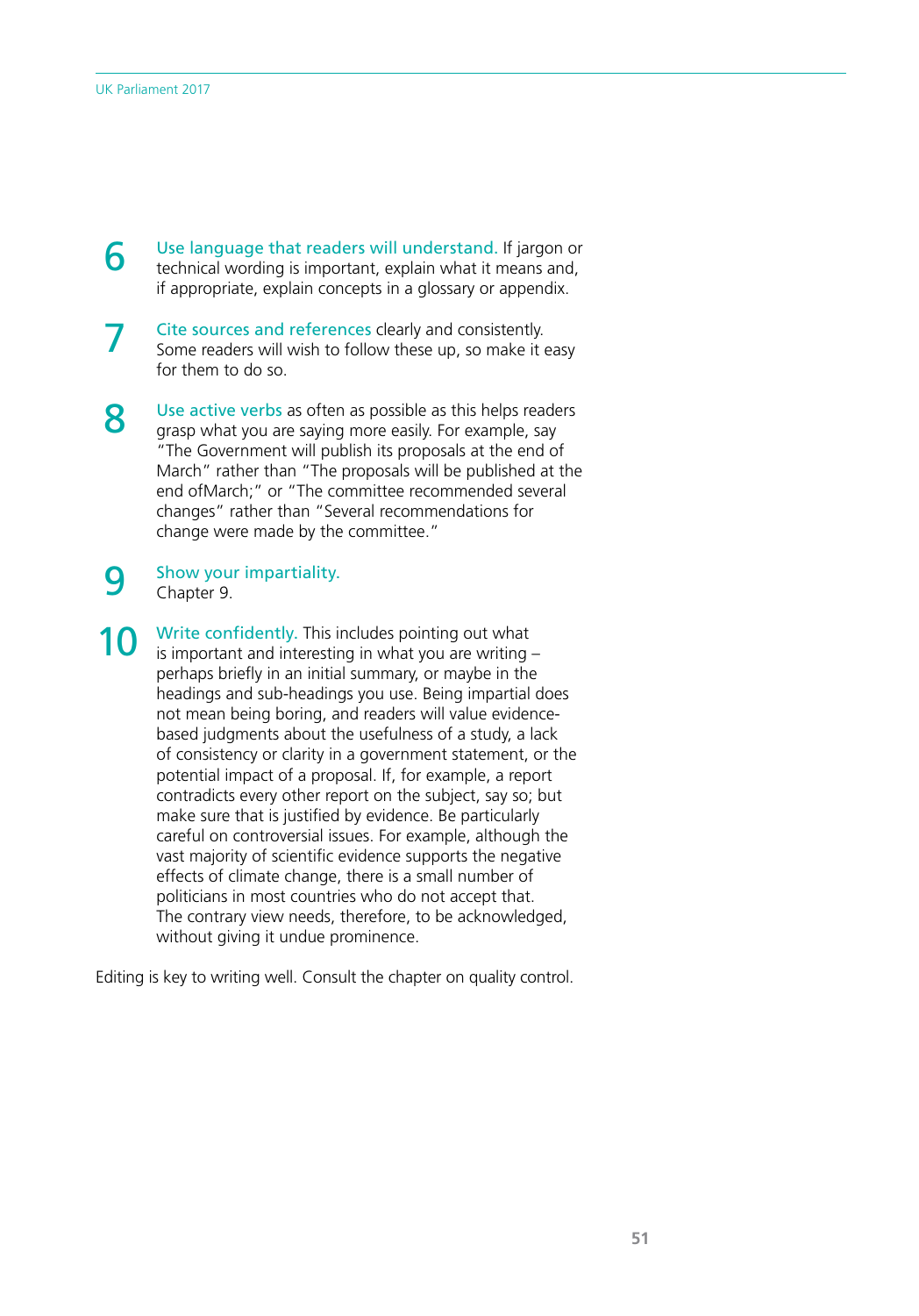**8** 

Using statistics, Tables, Graphs and Charts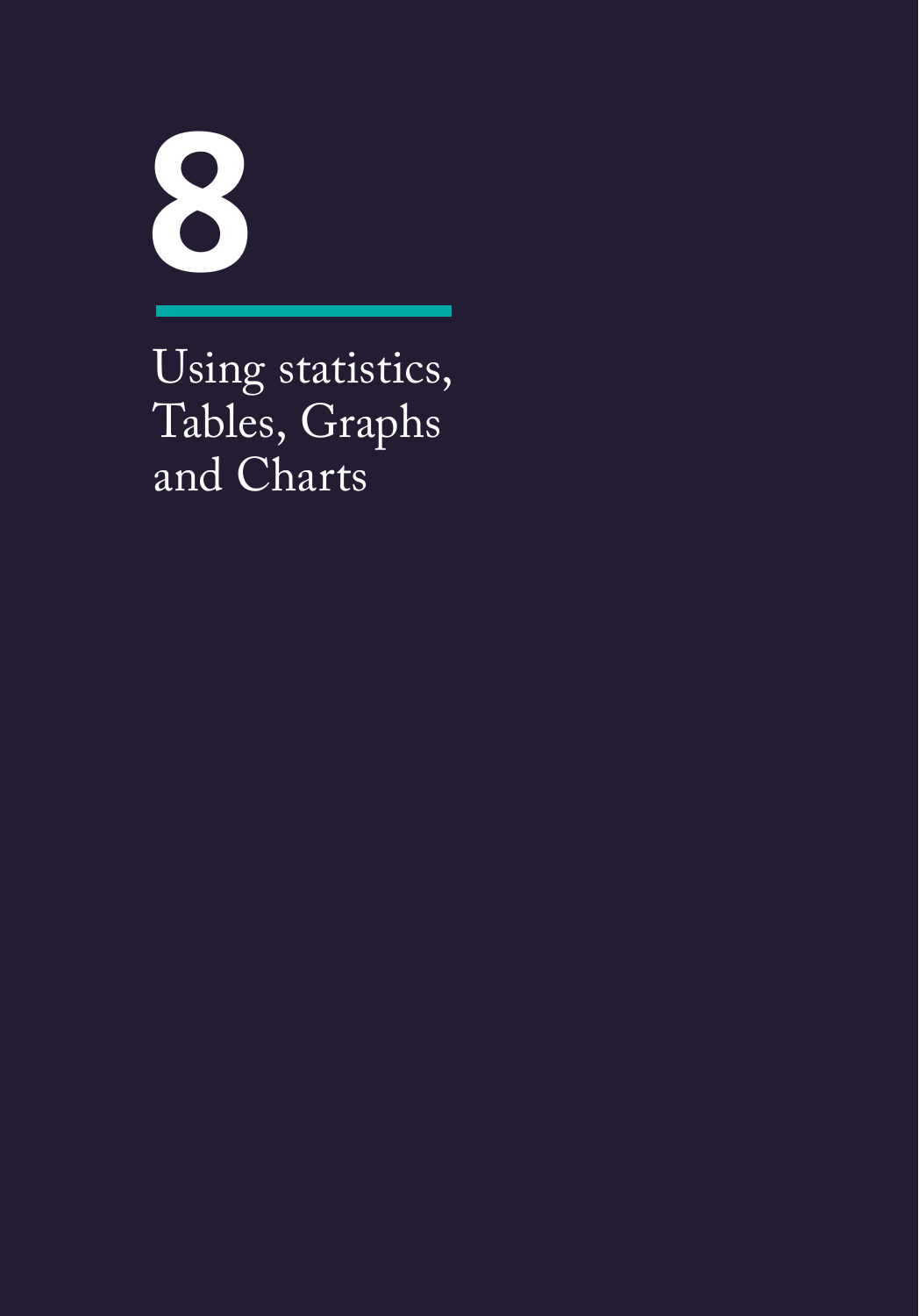**Statistics and visual ways of presenting numbers are often crucial in helping parliamentarians to understand the issue. Statistics, when used well, can tell simple stories even if the underlying data are complicated.** 

Almost all Parliamentarians like to use numbers to support their arguments. They also like to make comparisons – such as comparing their constituency with the national average or comparing their country with others.

Statistics, when used well, can tell simple stories even if the underlying data are complicated.

They can also help to make figures seem real. For example, while it might be technically correct to say that around 31 million people in the UK have blue eyes, it may be more understandable to say that nearly half of the UK population has blue eyes (48%).<sup>1</sup>

All researchers can use statistics to support their analysis and modern software packages make it relatively easy to produce helpful charts and tables. However, badly-used statistics can be confusing or misleading.

## **Statistics**

At the most basic level, simple percentages can be used to compare groups of different sizes. For example, if we want to know how smoking varies between countries, we could compare Jordan, where 31% of those aged 15 and over smoke daily, with Morocco where the figure is 18% and Oman where it is 11%.<sup>2</sup> This is a more useful way of comparing rates of smoking than looking at the numbers of people in these countries who smoke, as the countries concerned have very different populations.

Figures should generally be rounded. Most sources of data, for example surveys, provide estimates rather than exact figures. The risk in not rounding is that you convey spurious accuracy that is not justifed. Rounding should always be consistent (in other words, make sure that all the figures in a sentence or table are rounded to the same number of decimal places).

When the source figures are particularly unreliable, it can sometimes be better to use phrases like 'about a half' rather than percentages. So the example above could say that about a third of adults in Jordan smoke, compared with one in five in Morocco and one in ten in Oman.

 $\overline{z}$ 2 World Health Organization Report on the global tobacco epidemic 2015 Appendix 1 (www.who.int/tobacco/global\_report/2015/report/en/)

<sup>1</sup> The Times, Blue eyes are peeping across Britain, 31 August 2014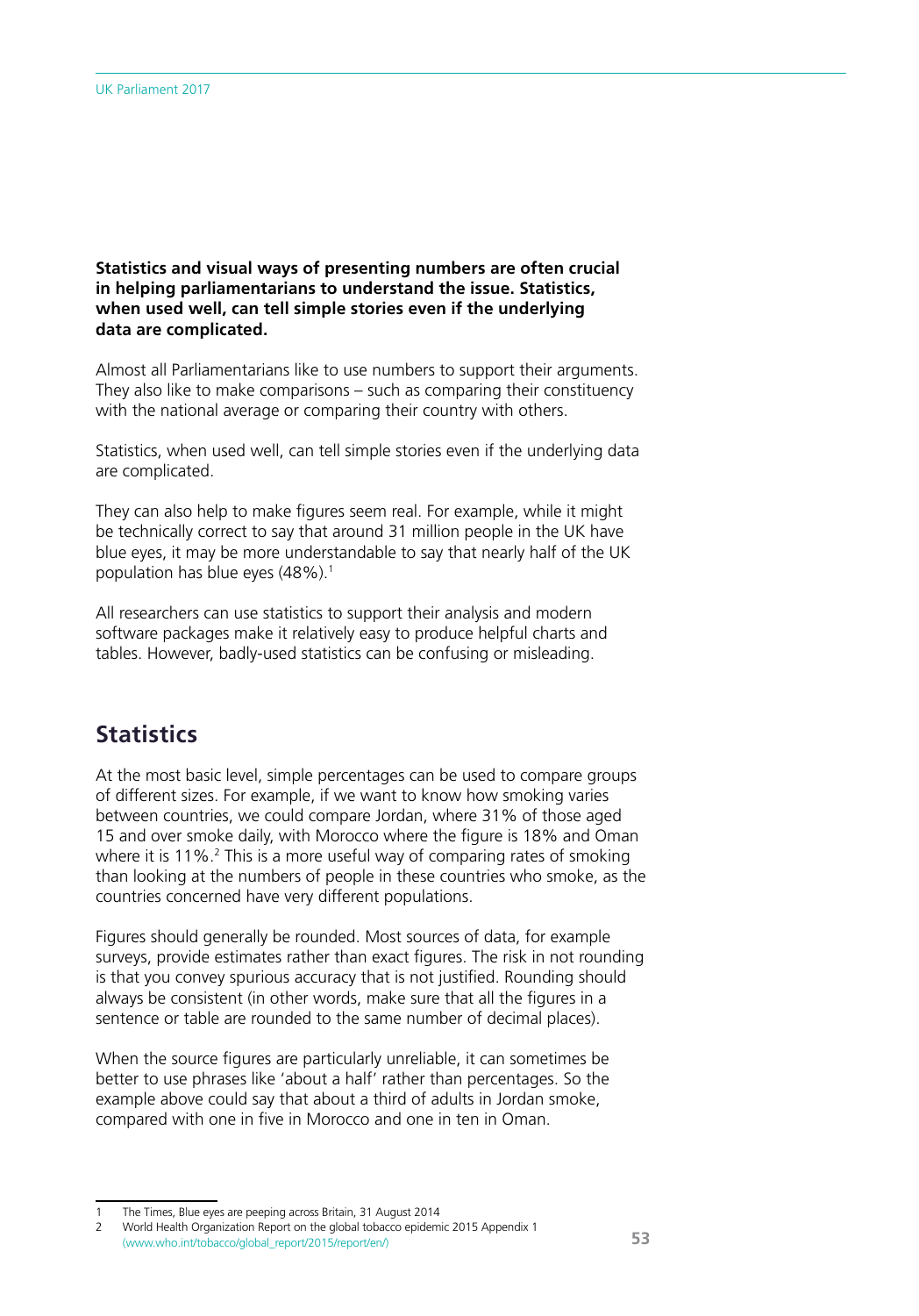#### **Tables**

Tables and charts are especially helpful in conveying more complex data, for example in making comparisons across time or between countries. There are two main types of table.

Presentation (or demonstration) tables can be used to highlight key figures, often within the main text of a paper. It is often best to use a small presentation table instead of putting numbers in the text of a report where you have more than two numbers. In these tables, data should be presented in a concise, well-organised way to support the accompanying analysis.

Reference tables tend to be larger and are more analytic. They are often best placed at the end of a publication or on a separate page from the body of text.

Tables should be able to stand alone. Each table should have enough information, such as a descriptive title and indication of source, to allow it to be copied and pasted into another document and still make sense. If you ensure that your tables can stand alone, they are more likely to be understood correctly, within or outside their original context.

#### How to describe data in a table

- 1 The table title should give a clear and accurate description of the data. It should answer the three questions "what", "where" and "when".
- 2 Column headings, at the top of the table, should identify the data presented in each column of the table,  $\frac{1}{2}$ table and provide any relevant metadata (e.g. unit of measurement, time period or geographic area).
- Row labels should identify the data presented in each row of the table.
- $\sum$  Footnotes, at the bottom of the table, may provide any additional information needed to understand and use the data correctly (e.g. definitions).
- $\overline{\mathbf{5}}$  Source, at the bottom of the table, should provide<br>the source of the data, i.e. the organization and publication details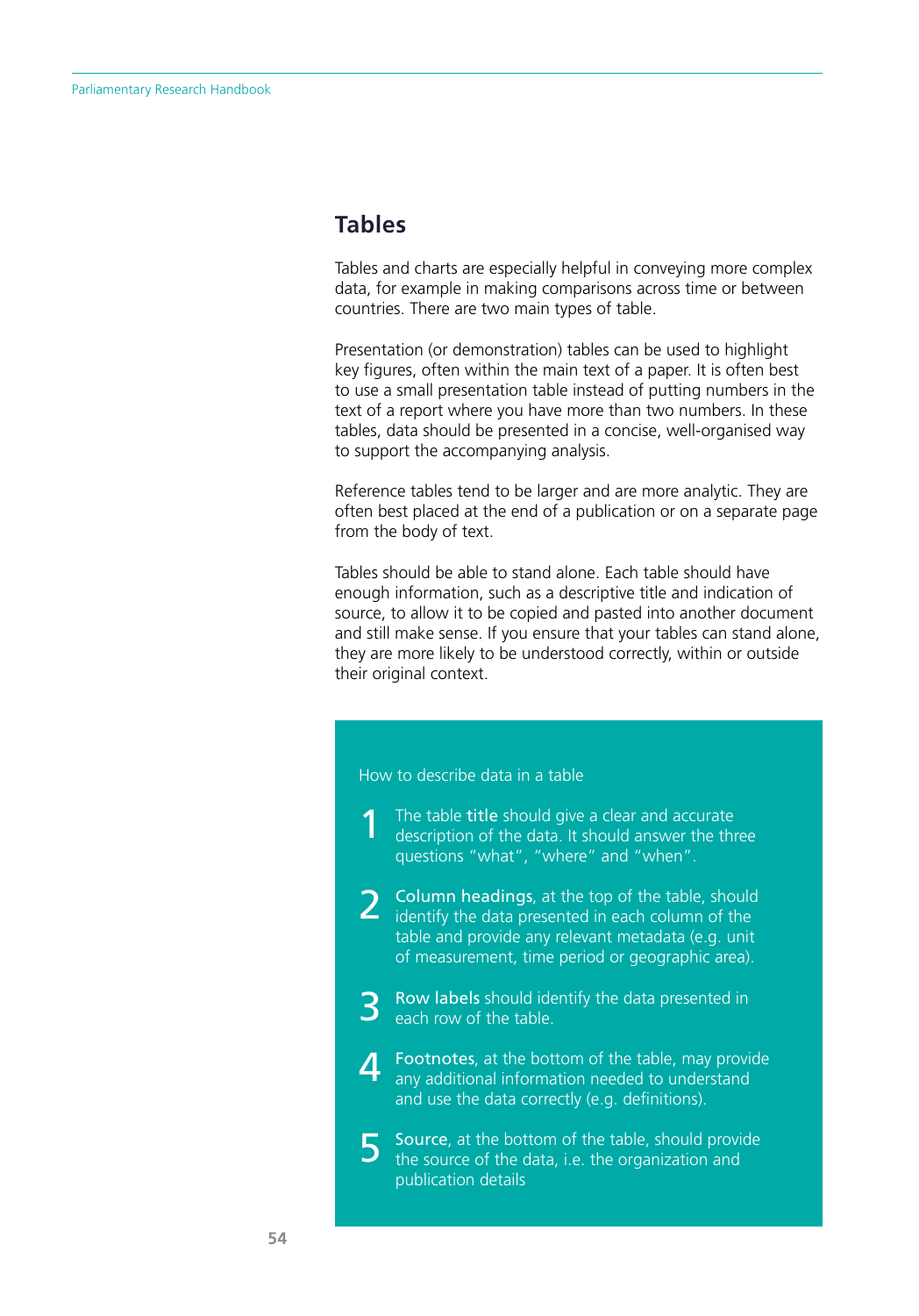Try to avoid unnecessary text, lines and shading. Any lines in a table should be for a reason, such as a change in the basis of the data; or to separate headings from data or totals from their components. Order data logically, such as chronologically or according to a standard classifcation. And do not leave data cells empty. A cell with a value of zero is different from one where the data is not available or not applicable. In these cases "n/a" (for 'not available') can be put in the cell and explained in a footnote.

### **Example of bad presentation of table:**

|              | 1980             | 1985             | 1990  | 2000  | 1995  | 2002  | 2003  |
|--------------|------------------|------------------|-------|-------|-------|-------|-------|
| Transport    | 27.8             | 27.9             | 28.2  | 31.1  | 36.8  | 39.5  | 39.1  |
| Residential  | 31.8             | 33.9             | 30.4  | 27.6  | 24.3  | 23.7  | 24.0  |
| Industry     | 31.5             | 27.2             | 23.9  | 22.1  | 21.4  | 19.5  | 18.8  |
| Agriculture  | n/a <sup>1</sup> | n/a <sup>1</sup> | 3.5   | 3.7   | 3.1   | 2.9   | 2.8   |
| Services     | 9.6              | 11.0             | 14.0  | 15.5  | 14.4  | 14.4  | 15.3  |
| <b>Total</b> | 100.0            | 100.0            | 100.0 | 100.0 | 100.0 | 100.0 | 100.0 |

Final energy consumption, by sector – Percentages

## **Example of good presentation of table:**

Note that the columns here are narrower, all numbers are rightaligned, unnecessary shading and lines have been removed, the title has meaning, a footnote explains the data that are not available, the data source is included, and decimal places are consistent throughout.

#### **Share of total energy consumption, by sector (in percent)**

|              | 1980             | 1985             | 1990  | 2000  | 1995  | 2002  | 2003  |
|--------------|------------------|------------------|-------|-------|-------|-------|-------|
| Transport    | 27.8             | 27.9             | 28.2  | 31.1  | 36.8  | 39.5  | 39.1  |
| Residential  | 31.8             | 33.9             | 30.4  | 27.6  | 24.3  | 23.7  | 24.0  |
| Industry     | 31.5             | 27.2             | 23.9  | 22.1  | 21.4  | 19.5  | 18.8  |
| Agriculture  | n/a <sup>1</sup> | n/a <sup>1</sup> | 3.5   | 3.7   | 3.1   | 2.9   | 2.8   |
| Services     | 9.6              | 11.0             | 14.0  | 15.5  | 14.4  | 14.4  | 15.3  |
| <b>Total</b> | 100.0            | 100.0            | 100.0 | 100.0 | 100.0 | 100.0 | 100.0 |

<sup>1</sup> Data on energy consumption for the agricultural sector was not collected until 1990.

Source: Department of public Enterprise, Ireland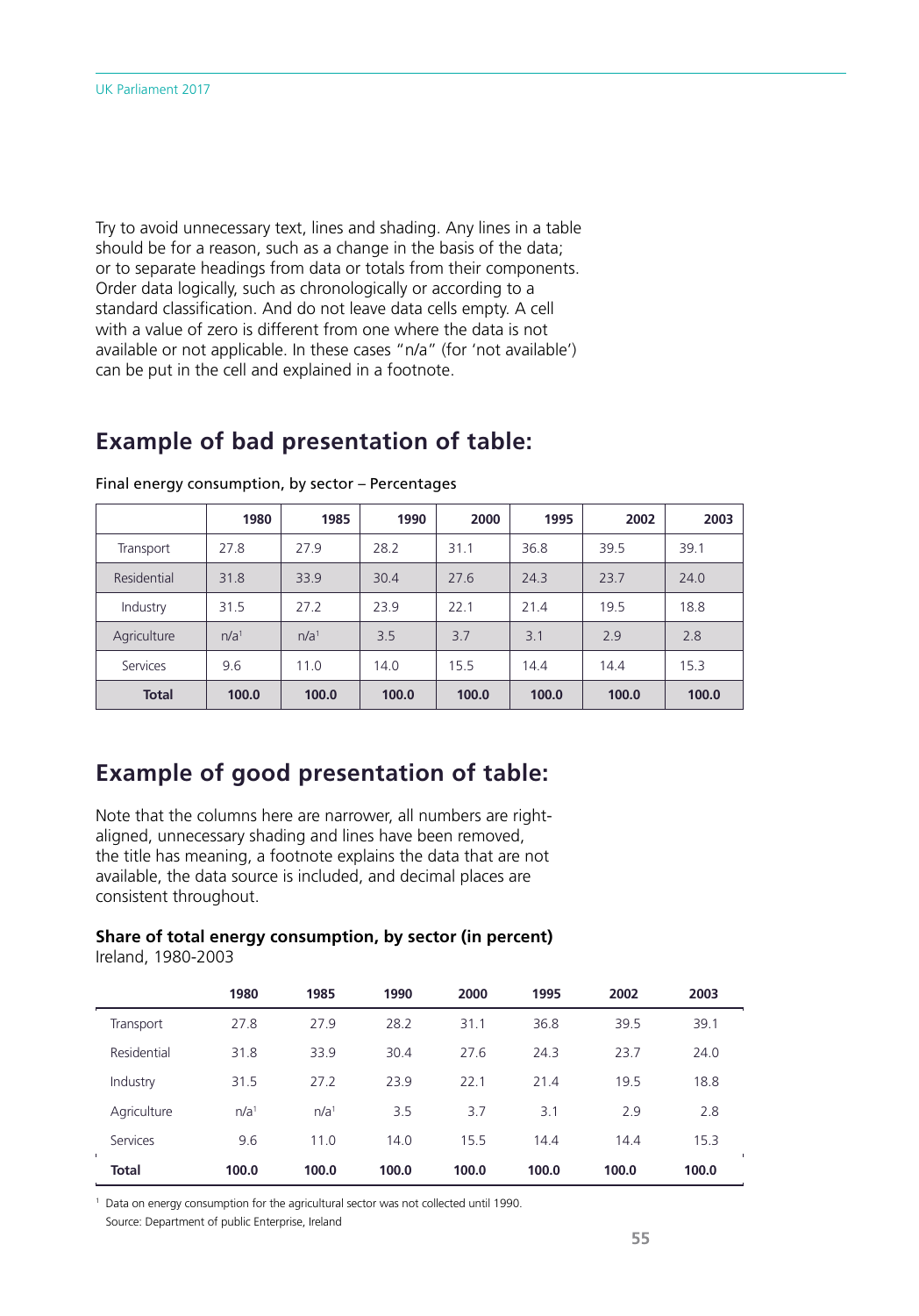Tables and charts work best when they have text alongside them that explains the main points.

## **Charts and graphs**

Charts can be used to illustrate patterns in a large amount of data or to communicate key findings or messages. They are a good way to break up long passages of text and to illustrate a point visually.

Different types of chart are useful for different purposes but, generally, the rule is 'the simpler the better,' with line and bar charts generally being more useful than more complex graphics. Some of the 'extras' available in common software packages such as Excel, like 3D effects, are usually best avoided as they tend to distract the reader from understanding the underlying data.

Charts also need informative titles, clear axes and data labels.

If a chart looks too complicated, use another method to present the data, such as a table.

### **Explaining tables and charts**

Tables and charts work best when they have text alongside them that explains the main points. This might summarise what the numbers show, what the key changes are, whether the most recent data are in line with past trends, or whether the story is that there hasn't been any significant change.

Try to add insight when writing this commentary: if someone who knows very little about the topic could write what you have written, you have not added any value.

#### **Sources of statistics**

The sources of the most useful statistics will vary from subject to subject and country to country, but some of the most useful general sources of data are listed in Chapter 4 on sourcing information.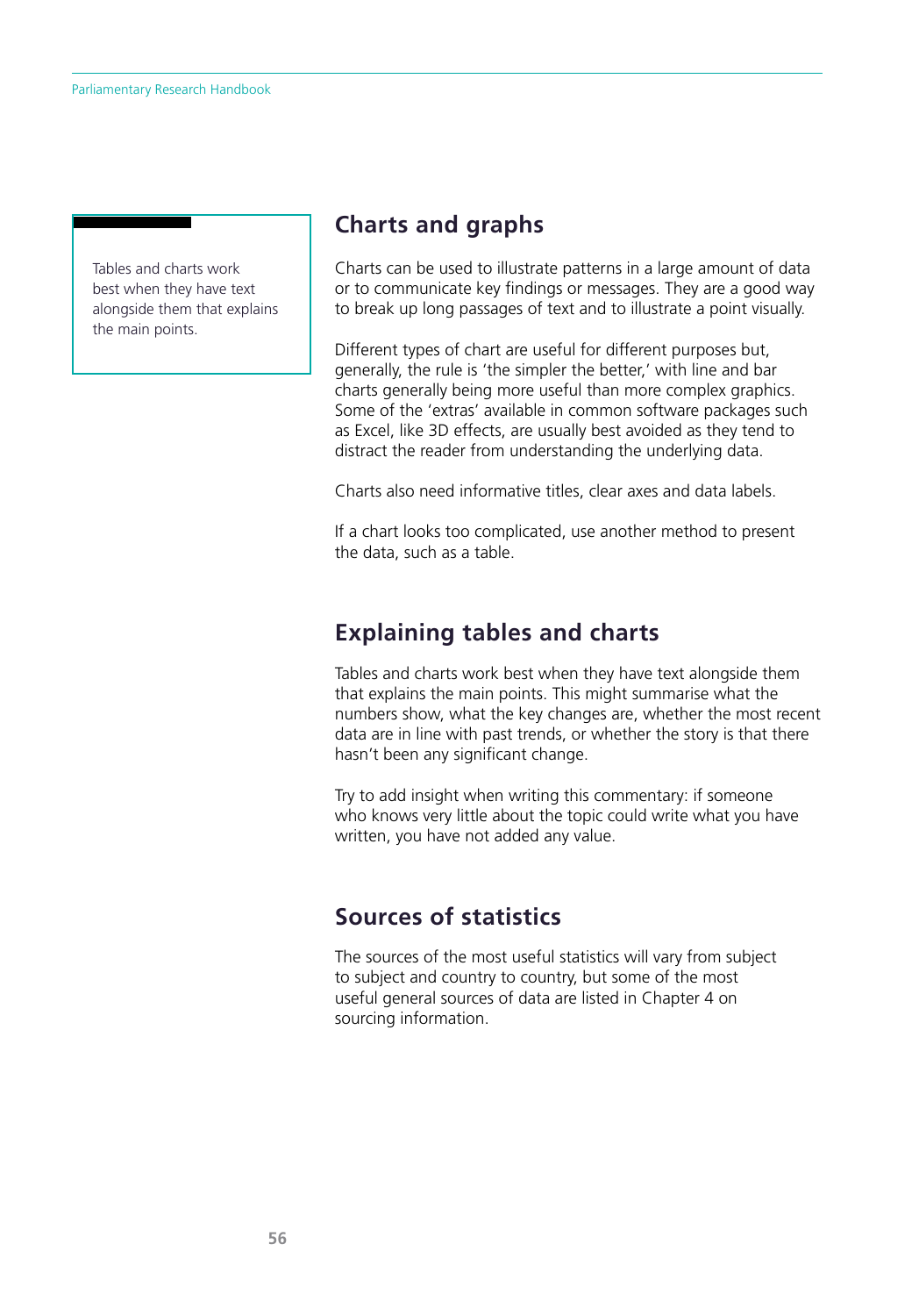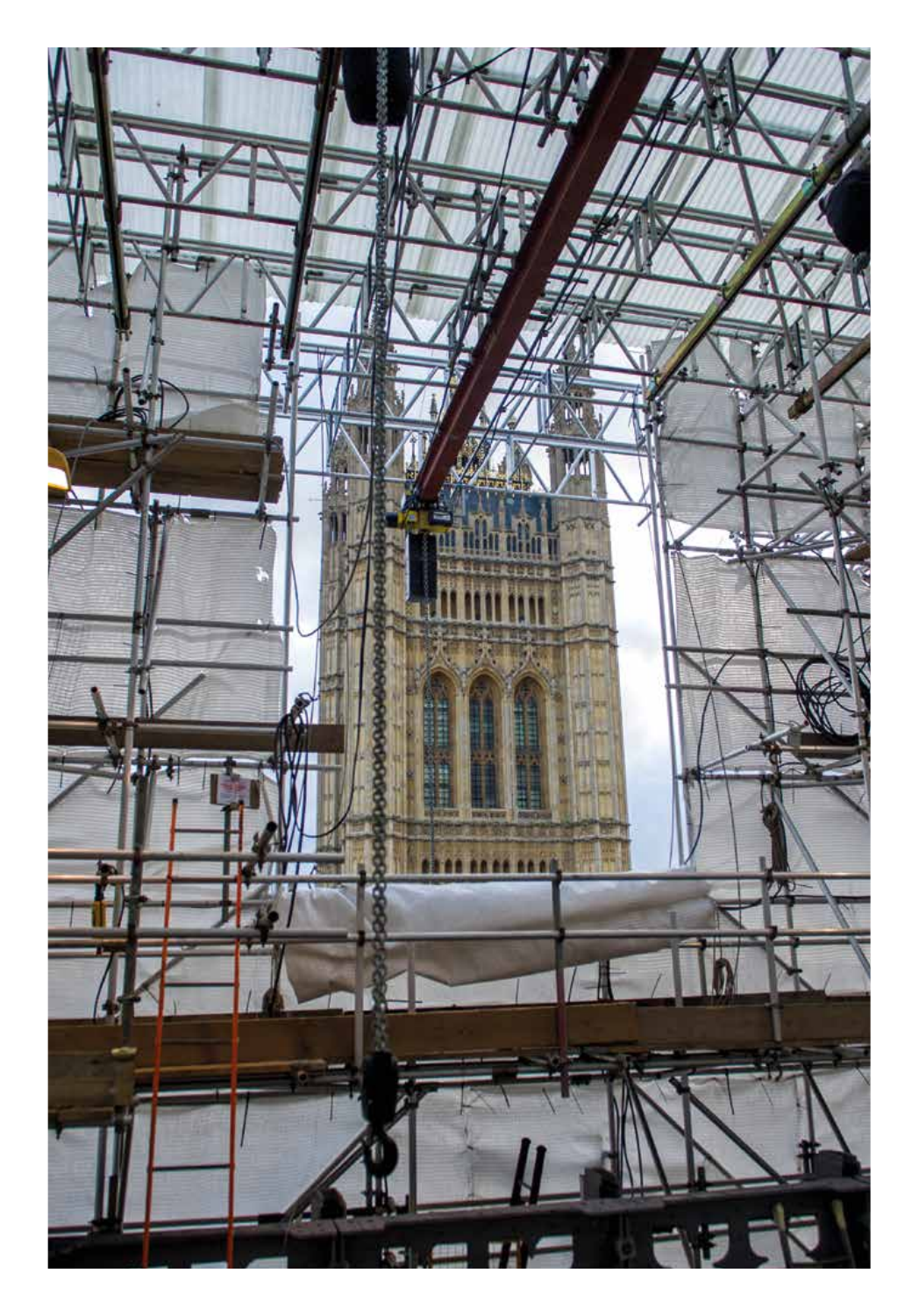**9** 

Techniques for impartiality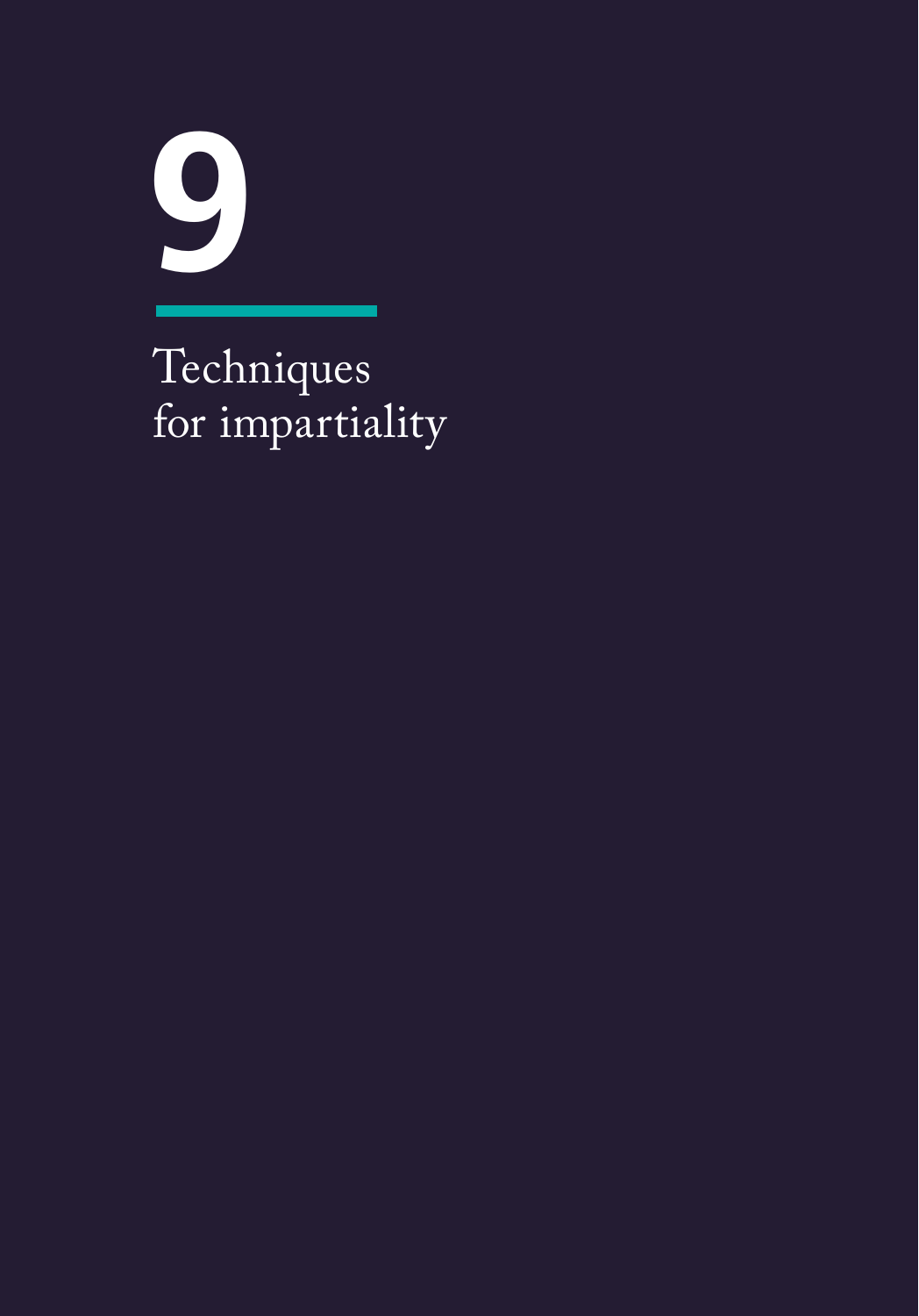**It is critically important for you to understand impartiality. Parliamentarians will expect and demand impartiality in your work. Simple techniques, such as using careful language or reflecting different sides of an argument, can help you to demonstrate that you support parliamentarians regardless of their political affiliation.** 

Complete impartiality in the eyes of all potential users is probably impossible to achieve; your work is done in a highly political context and it can therefore be used to support party political points. However, you can use a number of techniques to demonstrate that you support parliamentarians regardless of their political affliation:

- Use careful, un-emotive and respectful language. It is easy to destroy trust by a few badly chosen words. If a policy seems to have little evidence to support it, use questioning rather than condemnatory language. For example, say "there is evidence to suggest that the proposal will not work" rather than "the proposal is unjustifed". Try to avoid colourful adjectives, and phrases like "the most important" or "the origin of the problem" – these are often contentious.
- Ensure that work is useful to all Parliamentarians that will use it, not just one or two groups. Ensure that your briefngs are useful to those on both sides of an argument if appropriate. All sides need to know what arguments they will be faced with, sometimes even if they haven't asked for them.
- Try to reflect different sides of an argument, giving reasonable weight to different points of view. As a minimum, you should refect the viewpoints of the government and the leading opposition parties. Depending on the subject, consider including the viewpoints of other stakeholders such as pressure groups, academics, business groups etc. However, judgment will always be needed about what is and is not included in order to avoid producing unnecessarily long, misleading, confusing or boring briefings.
- Use quotations to illustrate viewpoints. Paraphrasing sources is very important for keeping briefings short and focusing on the most important facts. It is better to avoid long quotations where possible, as the reader tends to skip over these. However, you could use quotations where it is important to show clearly who is saying what, or where the source is ambiguous. In these circumstances, using a quotation can avoid the risk of misinterpreting a statement or causing it to be associated with you.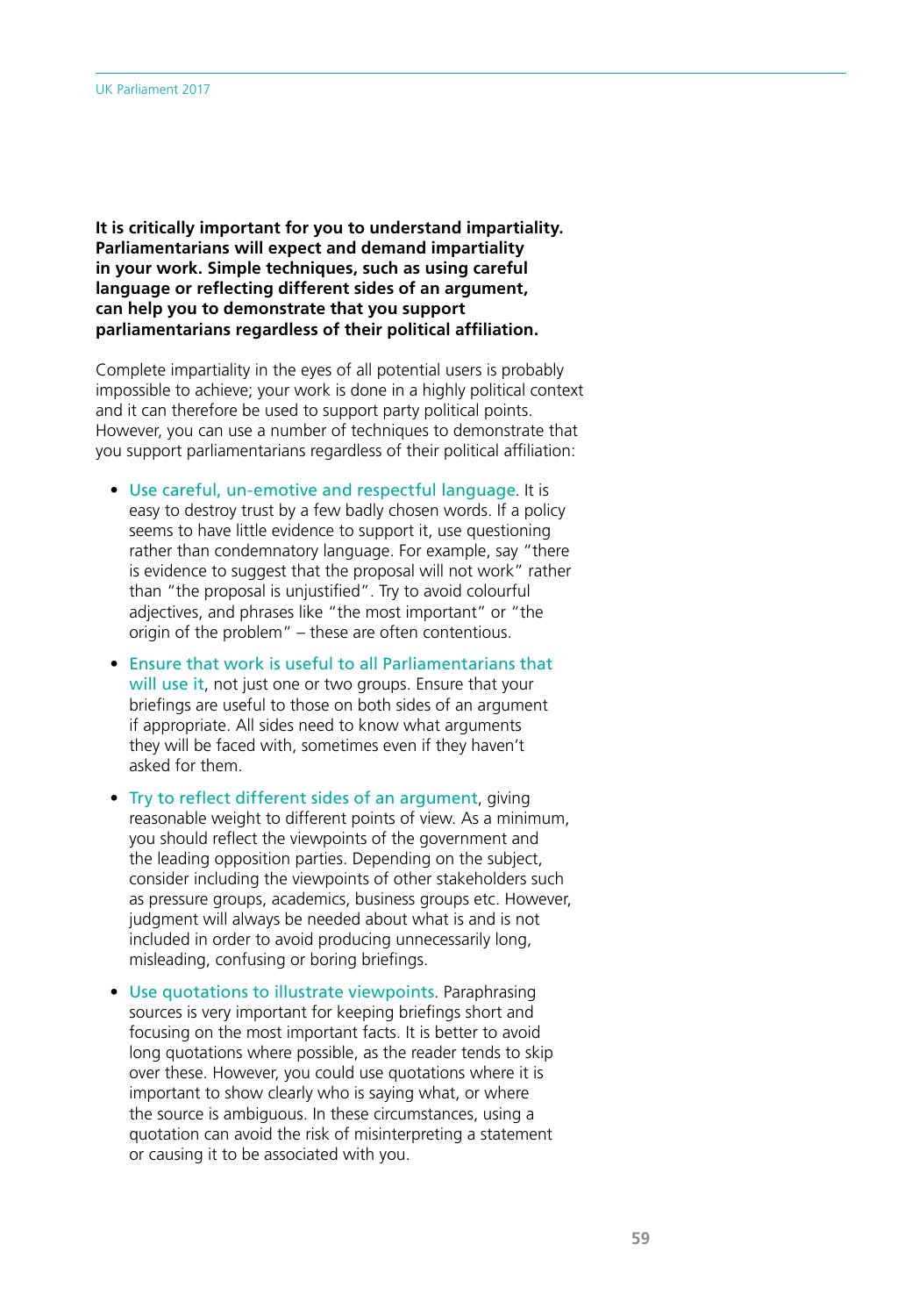- Use a range of reputable evidence. Take particular care with information coming from those who may have a vested interest. Always be clear about where your information comes from and any shortfalls it may have.
- Ensure that sources of evidence are clearly cited in your references. Readers should be able to verify any statement made from the sources quoted and follow them up if they wish.
- Distinguish where possible between fact and opinion. Opinion is valuable but it is not the same as facts based on evidence.
- Be careful about drawing conclusions. Conclusions are important if an event or outcome is very likely or unlikely, or if they are supported by strong evidence. However, you should be more careful in drawing conclusions when issues are controversial. If in doubt, present the evidence so that the Parliamentarians themselves can come to their own conclusion. There are specific quidelines for Committee staff on this point in Chapter 14.
- Take care with statistics. If you are using numbers from an interest group, say where they come from, be aware of the source's position on the issue and query whether the data give an accurate balanced and up-to-date picture. Be careful about the use of words such as 'typical', 'average' and 'significant' and remember that financial data can be presented in cash or adjusted for infation. Remember that a very different statistical picture can be painted by the choice of different start or end dates for a comparison.
- Peer review. Asking colleagues to read your work or (where confidentiality and timing permits) asking a range of external experts to review your work, will help to highlight whether you are giving a fair hearing to all sides of the debate. See Chapter 13 on quality control. In the Lords Library, a mandatory review for all published briefings considers impartiality as part of the editorial process.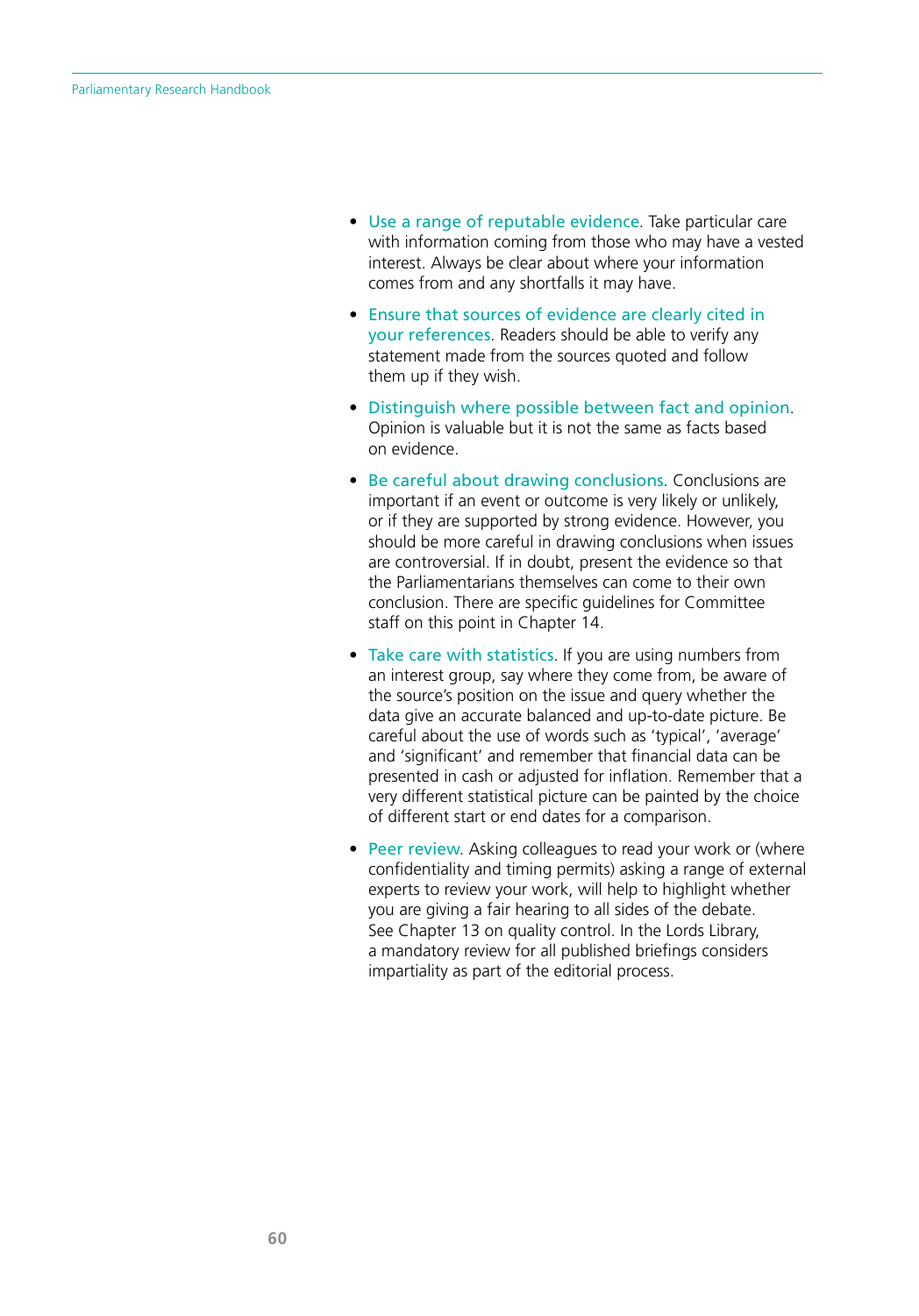### **Impartiality in confidential work**

If work is provided in confidence to a Parliamentarian the focus may be less on balance and refecting different arguments, and more on what you know the Parliamentarian wants from your particular response. For example, you might only provide the Parliamentarian with arguments in favour of a particular policy if that is what they want, though you may wish also to include the counter-arguments in order to help them in any debate.

But still be careful – what you have written may be released to the media. Although doing that would be the responsibility of the Parliamentarian concerned, there is a risk that this may damage your reputation for impartiality.

To minimise that risk, you should still ensure that the information provided is based on fact or clearly attributed to sources – do not give the impression that you share the views of the politician you are writing for. And you should always state the question you were asked or what you were asked to do.

#### **Impartiality in Committee reports**

Research staff that are involved in drafting Committee reports and suggesting recommendations should always apply the above techniques for impartiality and base their work on the evidence available. However, because committee reports are political in nature, research staff need to have an awareness of the views of the committee. Ultimately your job is to ensure that the committee can present its views in the most effective manner – even if they appear to contradict evidence or specialist advice.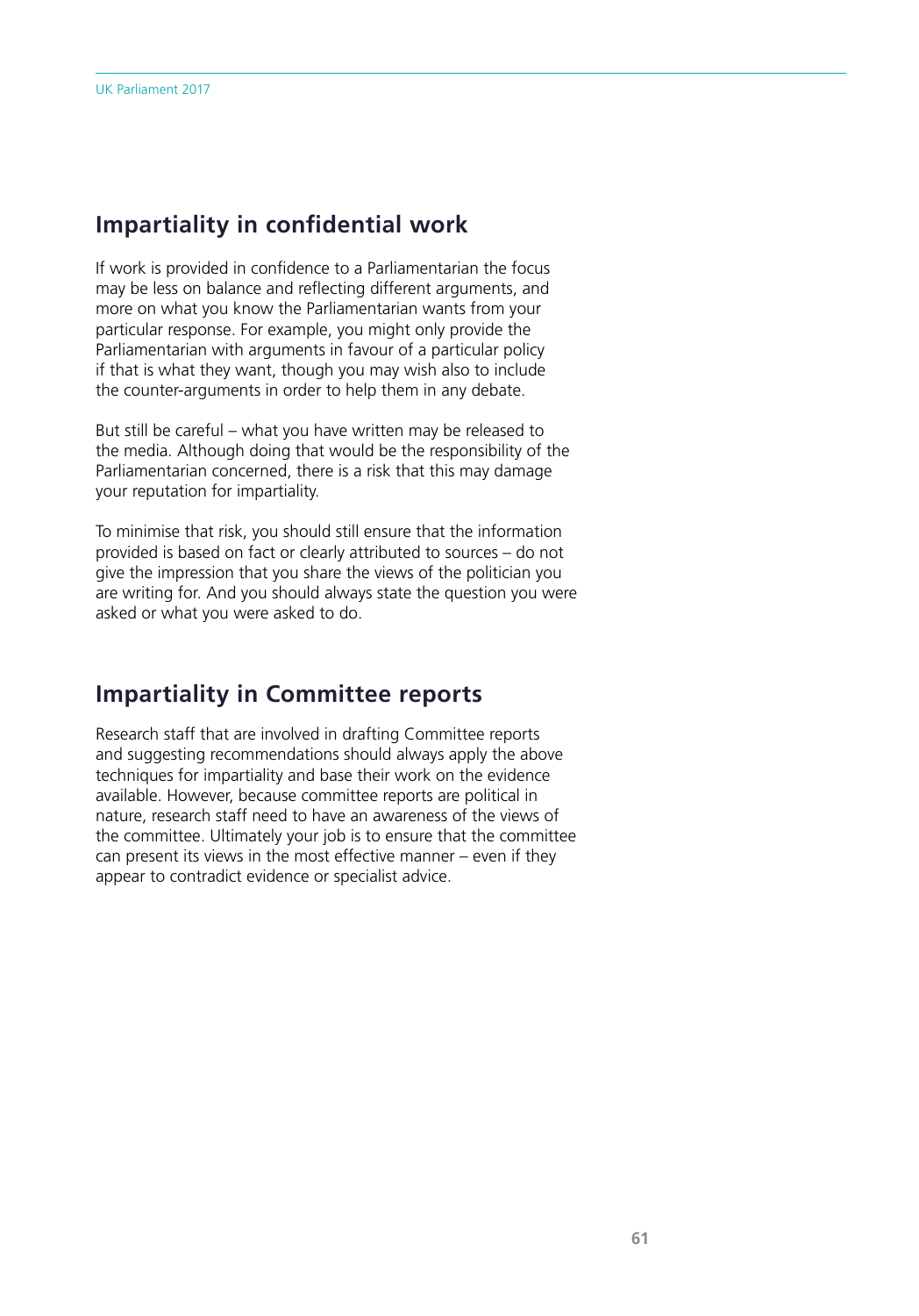## *Managing bias*

Bias is a tendency for an individual to think in a certain way. It is useful for parliamentary researchers to understand their biases, as it might lead to a lack of impartiality in their work. There are various types of bias, including:

- Confirmation bias − the tendency to select and recall evidence that confirms your pre-existing opinions. This can also lead to applying less stringent standards when assessing evidence that fits with what you already believe, and more robust standards when assessing evidence that contradicts what you believe.
- The backfire effect the tendency to strengthen one's belief when presented with evidence that conficts with that belief.
- The halo effect − the tendency to over-generalise positive attributes.
- The bias blind spot the tendency to underestimate your own susceptibility to bias.

While it is probably not possible to eliminate your biases, there are safeguards that can be put into place to prevent them from infuencing your research. Some practical steps that you could take include:

- Being aware of the signs that you might be subject to bias such as having strong opinions or emotions before considering the evidence, having opinions that don't change as you work through the evidence, collecting information from sources you know you already agree with and assuming people that you disagree with are wrong.
- Informing yourself before starting a piece of work, if you have time, it is worth spending time reading specialist press and published papers as well as attending seminars and events. This will help to ensure that you are aware of the different lines of argument.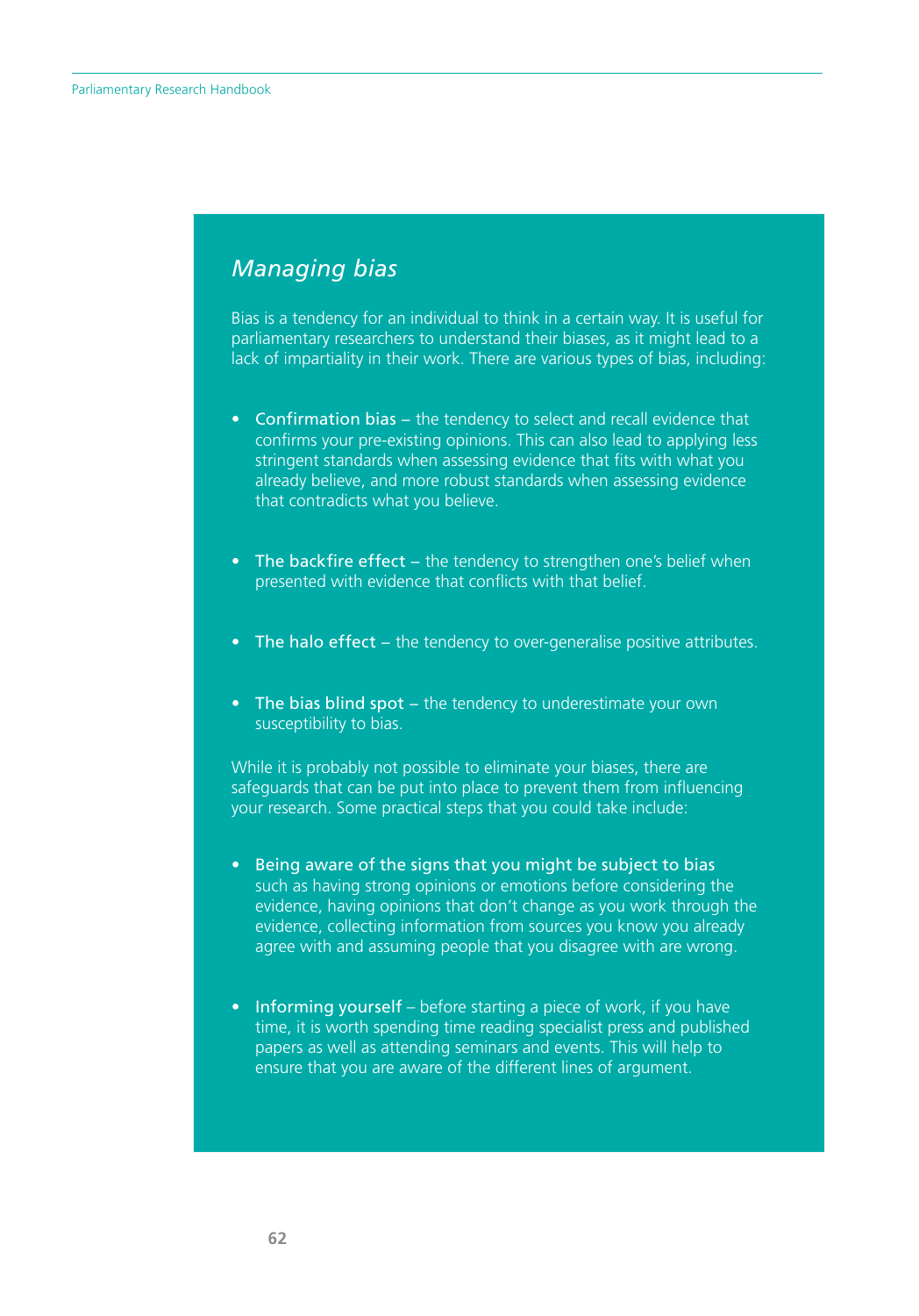- Avoiding formulaic approaches to work  $-$  if you find your work always follows the same pattern you might be missing out on some key information. Think through at the start of each piece of work what the important arguments are and who is making them.
- Avoid labelling your views if you commit to a view in advance of considering the evidence, it can make you more resistant to evidence that contradicts that view.
- Read the evidence Committee researchers in particular should read all the evidence presented to the committee at the start of an inquiry and then again, later on, to make sure they didn't dismiss something important. Be aware that just because something is well written, it doesn't mean it is right. And vice versa.
- Read the transcripts of videos, rather than watching them -this can help you to avoid being swayed by someone's presentational style.
- Peer review ask colleagues to read your briefings and reports. You can flag any areas that you are particularly concerned about (for example, areas where you hold strong views yourself) and ask colleagues whether you are giving a fair hearing to all sides of the debate. In the Lords Library, a mandatory review for all published briefngs considers impartiality as part of the editorial process.
- • Use experts experts are likely to have a good understanding of all sides of the debate, so can help to make sure that all views are represented. It may be worth contacting one or more experts to ensure a balanced view.
- • Consider how many sources of evidence you have used if you have relied heavily on only 2 or 3 sources, or you find that some sources have not been referred to in your document, ask yourself why this is. Could you justify it if someone complained?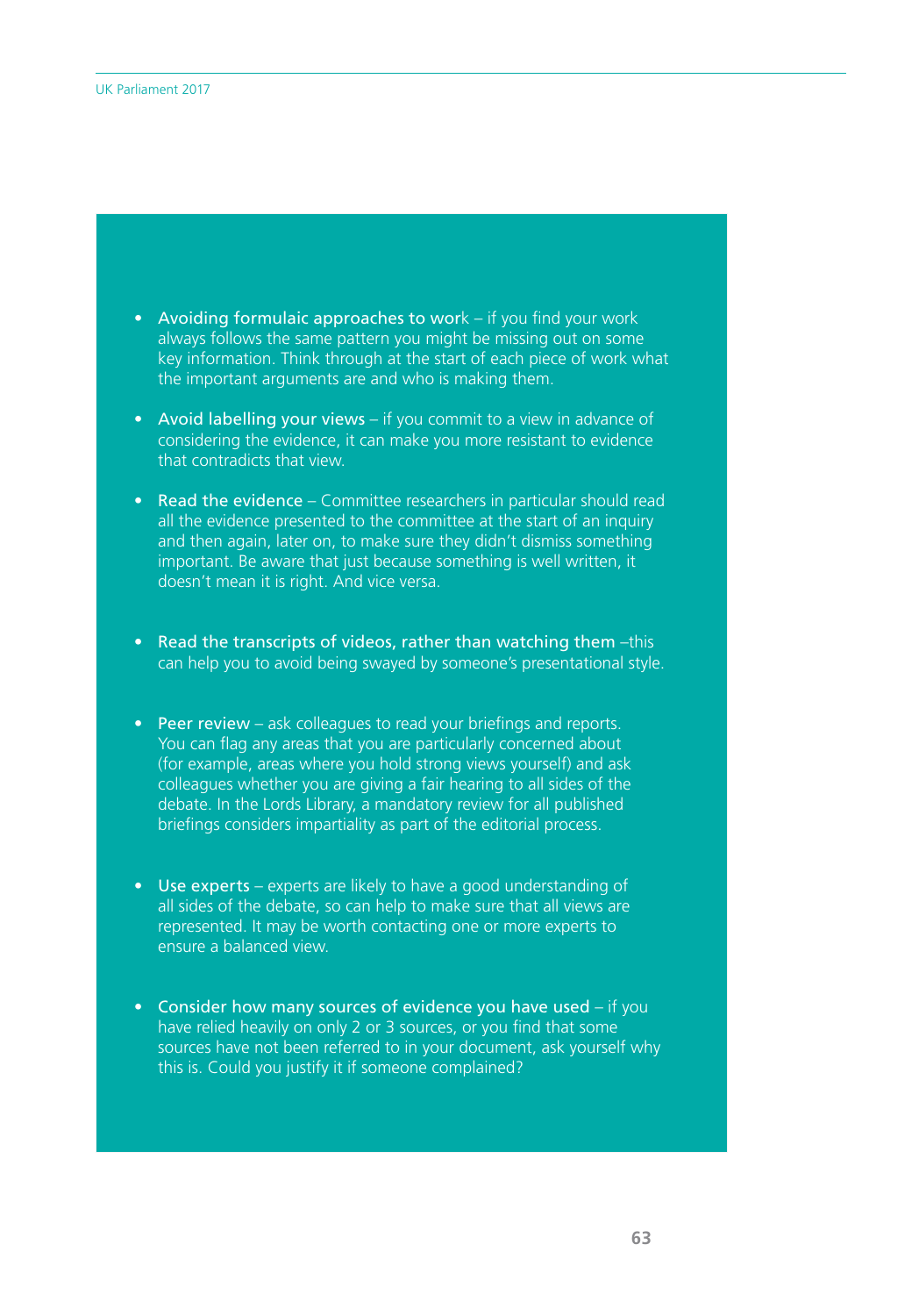

Taking Questions or Enquiries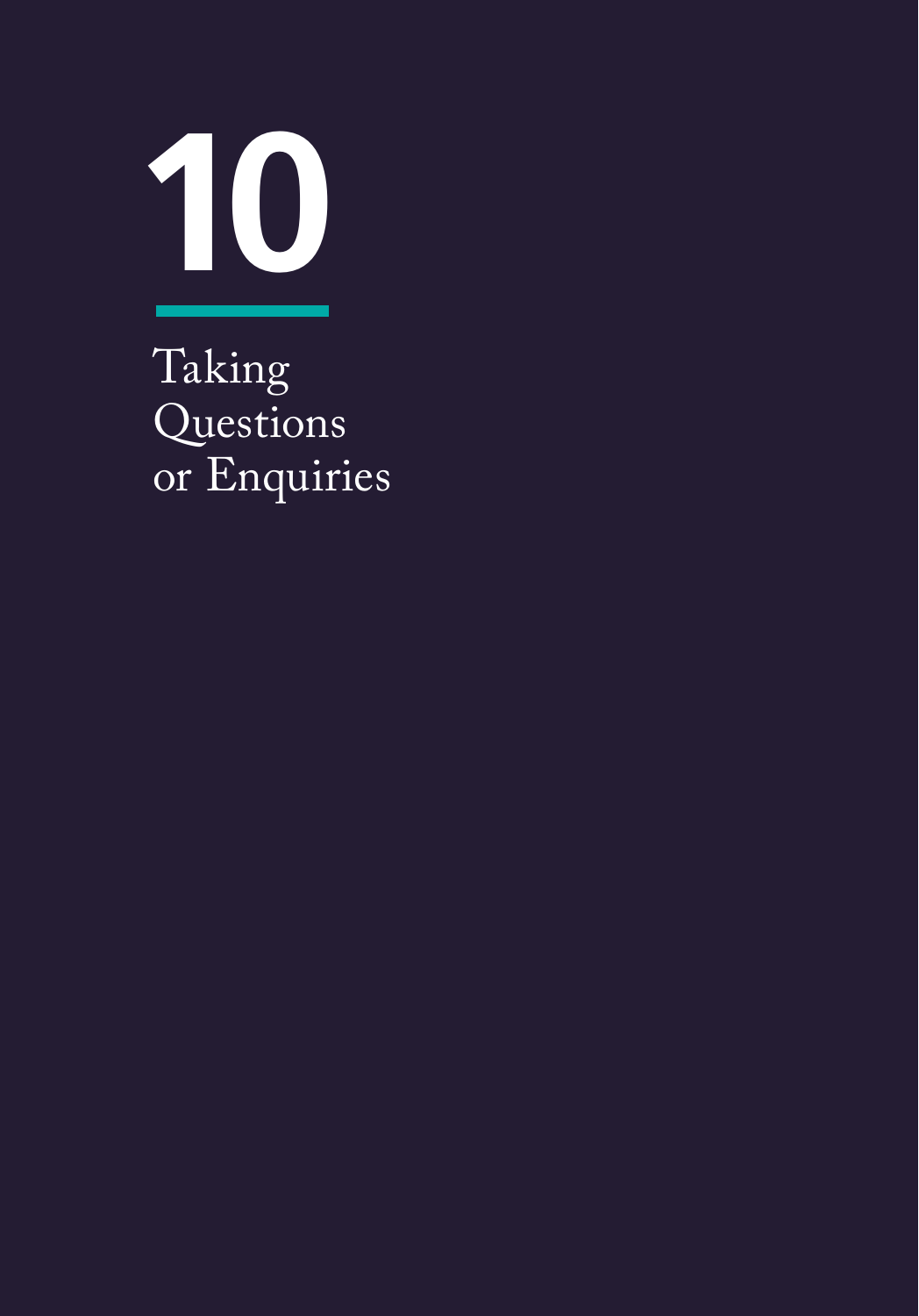**Answering questions from individual Parliamentarians, their staff or other colleagues, is a core part of the work of many researchers. The key to providing a response to a specific question is to get a full picture of what is wanted, and why, through discussion with the enquirer.** 

Answering questions from individual Parliamentarians, their staff or other colleagues, is a core part of the work of many researchers. For example, the House of Commons Library answered over 30,000 such enquiries in 2015. However most, if not all, researchers will from time to time be asked to provide answers to specific questions from parliamentarians.

The key to providing a response to a specific question is to get a full picture of what is wanted, and why, through discussion with the enquirer. Relying on what is initially asked for is not necessarily enough. Sometimes Members do not know what they want or exactly how they wish to deal with an issue, so intelligent questioning is needed. If you are not clear about the question and its scope and context, it is much harder to provide a satisfactory response.

The key to providing a response to a specific question is to get a full picture of what is wanted, and why, through discussion with the enquirer.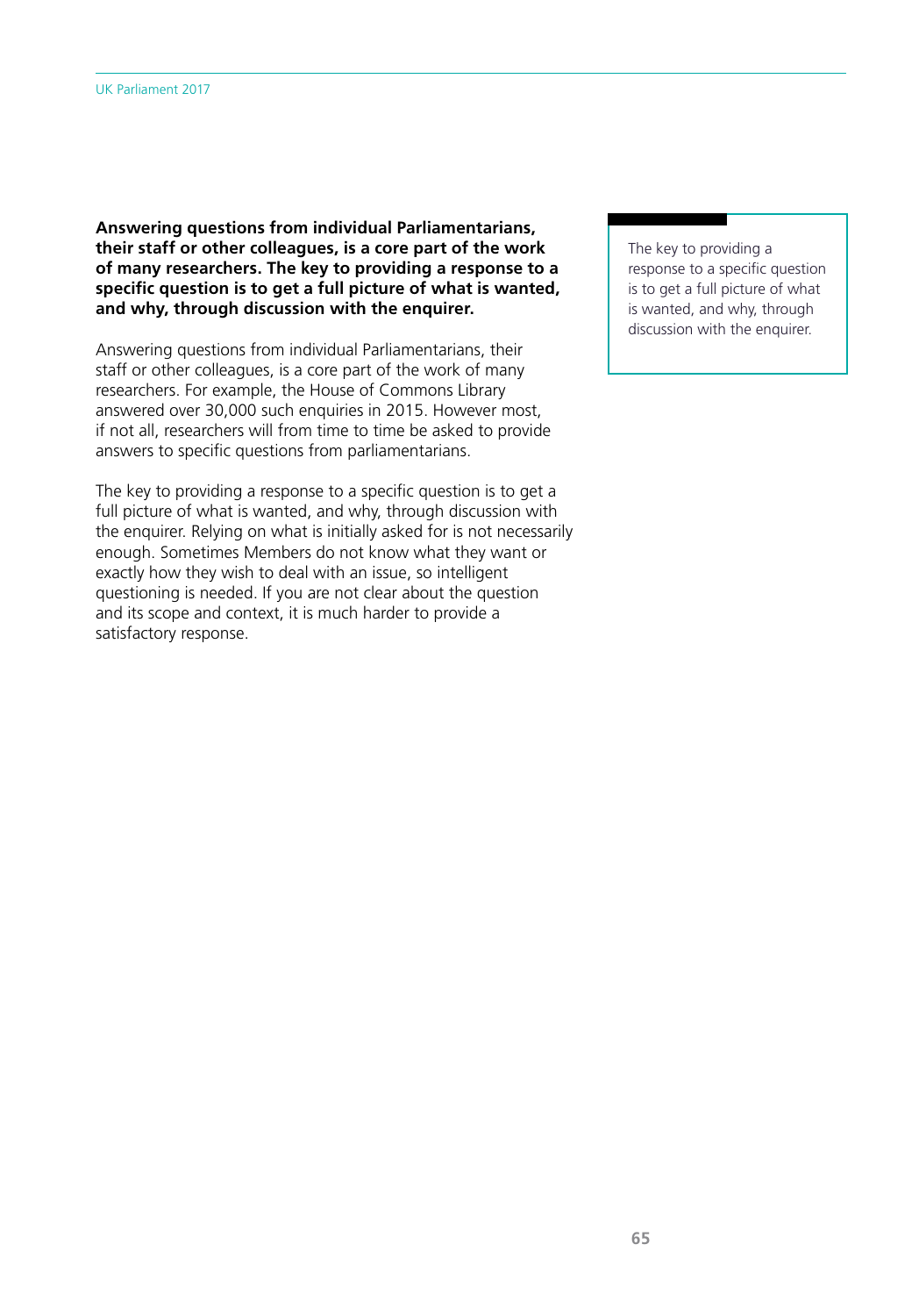## *Intelligent questioning – examples*

Parliamentarians, who are often not experts on many of the issues they are called upon to deal with, can need help in framing the questions they put to you. Helping them do this is important, both so they get briefing that is useful to them, and so you avoid wasted work.

You can ask the enquirer questions to help identify what it is that they are really interested in.

For example, a Member might initially ask "Can you tell me about the education system in India?" Intelligent questioning will seek to find out if he or she is interested in a particular part of the education system (primary, secondary, university), whether they want to make comparisons with their own country; whether they are particularly interested in aspects of the education process (such as how it is funded; what proportion of young people are enrolled; what are the ages for compulsory education), or outcomes (for example, literacy levels, or the numbers going on to higher education, or work).

Another question might be "Can you provide a briefing on water resources?" Intelligent questioning will try to find out whether the enquirer is interested in the state of current natural resources, or government policy on the issue, or whether they are interested in a recent drought.

Knowing what the enquirer wants to do with the information can also be very helpful, as would knowing whether they have engaged with the subject previously. If the questioner is already knowledgeable about the subject, they won't need basic background information which might, however, be useful to someone else.

Don't be afraid to ask these additional questions. MPs and their researchers are busy but a few minutes spent defining the question and managing expectations means that you can provide them with the best briefing possible to their timescale. Although you should be sensitive – if the enquirer seems uncomfortable or is in a hurry, do not keep asking questions!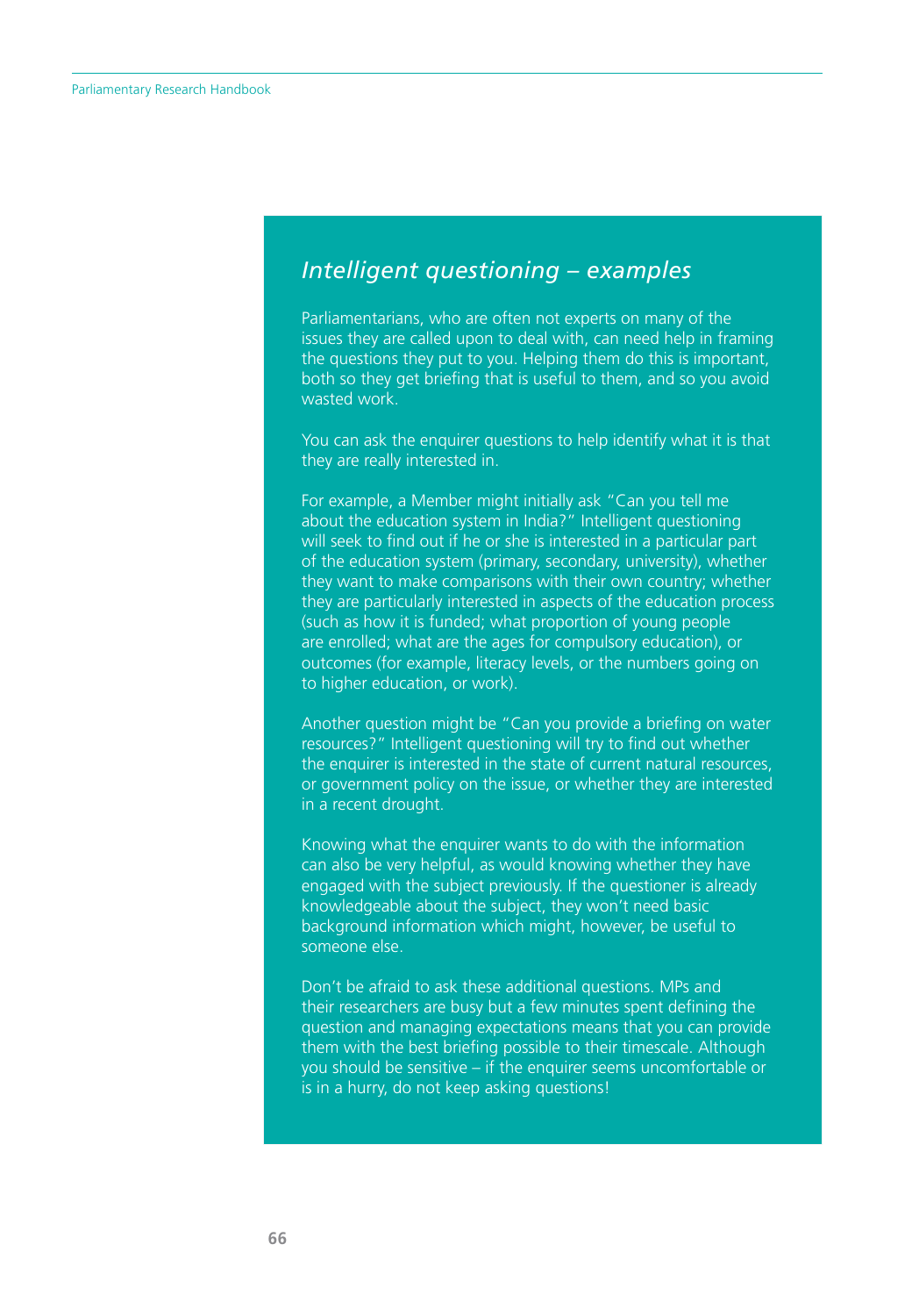Try to do the following when you are taking enquiries from Parliamentarians:

Note names, places and key phrases. If the Three Gorges<br>Dam in China is mentioned, make sure you write down "Three Gorges Dam". Ask how names are spelt. Ask them to spell out acronyms or explain jargon.

Ask questions so that you understand what the customer is really interested in. Here are some example questions:

- What is the answer needed for? There is a substantial difference between the information needed for a oneminute radio interview, a meeting and what is needed for a major speech.
- How much detail is needed, and what does the enquirer already know about the subject? There is no point in telling someone what they already know or can easily find from Google. Do they want a short, to the point, briefing or something more substantial?
- If statistics are required, what timescales and coverage would be helpful? Would they like international comparisons?
- What background information do you want on the subject? Are you interested in the law, or how the Government decided its policy?
- Is this a constituency issue? Is there correspondence you can show me?
- Are you interested in a specific case? Can you tell me more about it?
- Are you interested in a specific place, region or country?
- Would you like to know what different stakeholders such as political parties and NGOs have said about this?
- Is your enquiry related to a draft law, committee or a debate in the Parliament?
- Did you read about this in a newspaper? Do you know when the article was published and the name of the newspaper?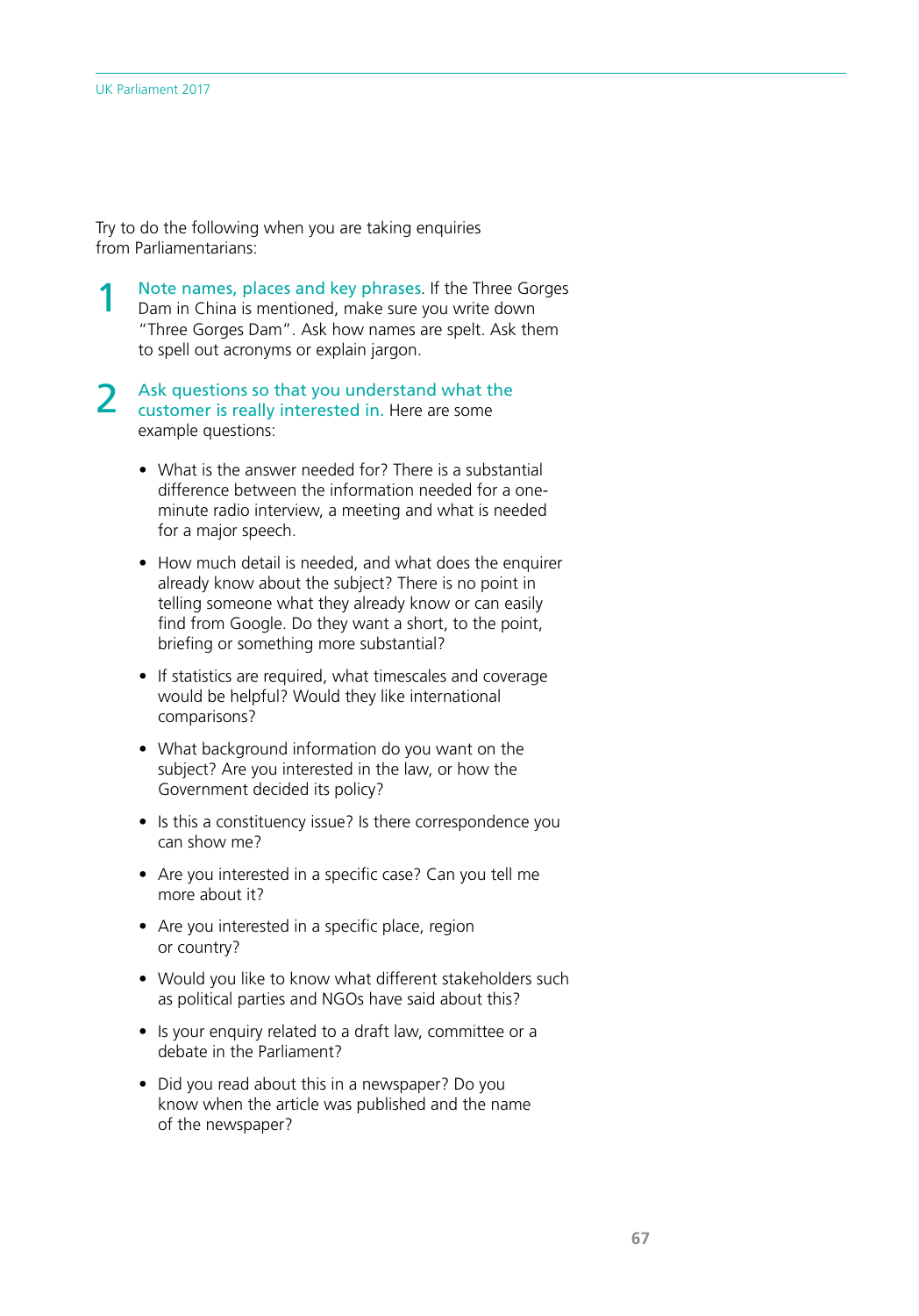- Make sure you keep up to date on current affairs and<br>3 what is happening in parliament. Customers will often ask about topical issues. Knowing what is important to your customers will help you to intelligently question the parliamentarian.
- **4** Get a deadline. You want to find out when the information is most useful to the Parliamentarian. If you get it to them too late, the research will be useless:
	- Always ask what "as soon as possible" means. Focus on asking enquirers when they need the work. If they are not certain what deadline to give, suggest a deadline that appears realistic to you.
	- If they only give you a little time, or if the enquiry seems very difficult, you will need to negotiate what you can do in the time available. You can always agree to send some key material immediately and further research later. See the box on "Negotiation and saying No" below.

# 5 Get their details:<br>
• their name

- their name
- contact details (Telephone, Email, Address)
- how they want to receive their briefing
- $\bf{6}$  Manage expectations. Explain if you might not be able to do something but explain what you can do too!

#### Repeat the enguiry back to them if you are able.

Summarise what they have asked you and say it back to them. This ensures that you both understand what the enquiry is.

In addition to speaking to the customer at the time of taking the enquiry, before beginning the research it can be helpful to check the Member's biography to see if they have a background in the subject, or whether they have previously spoken in debates on the issue. This helps to ensure that you pitch your research at the right level of detail.

You also need to identify what part of the country the representative is from as the answer you give may be dependent on specific local or regional issues.

Finally, it is important to ensure that you have appropriately followed your team's rules regarding the recording and management of enquiries. That often includes the recording of the enquiry in a database, notifying colleagues about the enquiry as needed, and acknowledging receipt of enquiries received electronically.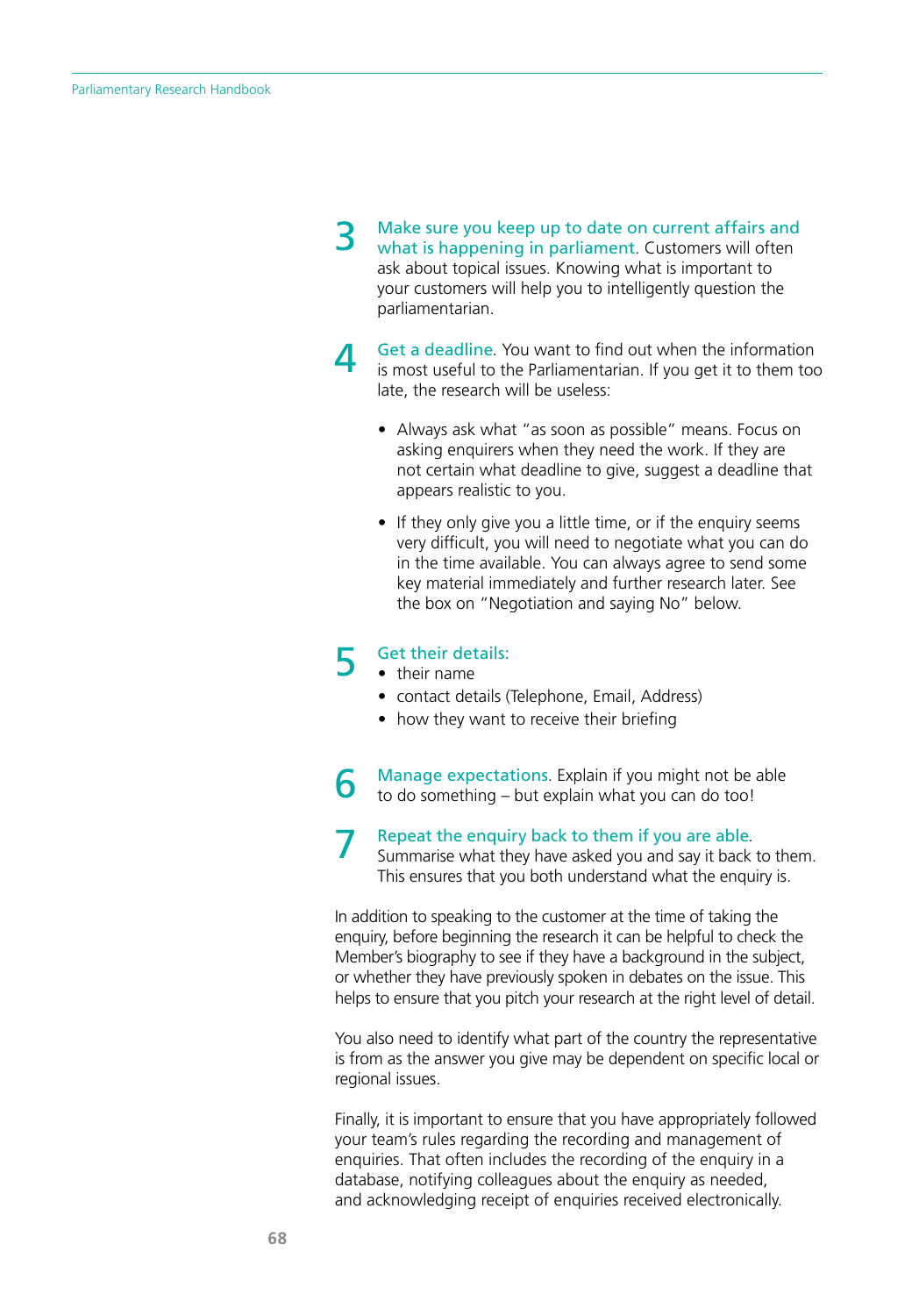#### **Negotiation and saying No**

There will be occasions when you will need to negotiate with customers because the enquiry is not your responsibility or impossible to answer.

When you receive such requests, in most cases it is best not to refuse to help outright. The circumstances vary, but you can try the following to ensure that your customer remains happy, even if it is not possible for you to do exactly as they have asked:

| Problem                                                                                                                                                                                                                                   | <b>Suggested response</b>                                                                                                                                                                                                                                                                                                                                                     |
|-------------------------------------------------------------------------------------------------------------------------------------------------------------------------------------------------------------------------------------------|-------------------------------------------------------------------------------------------------------------------------------------------------------------------------------------------------------------------------------------------------------------------------------------------------------------------------------------------------------------------------------|
| A research request is not valid. An invalid<br>request might be where it is clear that the<br>request is unrelated to parliamentary work -<br>such as help for a student who is writing an<br>essay, or advice about a personal business. | Explain why you are not permitted to help, and<br>refer to service standards if needed, but offer<br>to provide something ready-made that will<br>provide a degree of help. This could be a link<br>to a relevant website, an existing document or<br>contact details for an outside expert who may<br>be able to help.                                                       |
| You are not the correct person to answer<br>the question.                                                                                                                                                                                 | Ideally you should give the enquirer the contact<br>details of the correct person, or transfer them<br>directly if possible, so that they can discuss their<br>question directly with them. If they need you<br>to take their question, you should record the<br>information but let them know that someone<br>else will respond and that they may be in touch<br>to discuss. |
| The deadline of a request may be impossible.<br>There will be times when it is just not possible<br>to answer a request in full, especially when<br>the deadline is very short.                                                           | Offer to provide a partial answer soon, and<br>the rest later. If you do this, find out what is<br>the most important part of the question from<br>the person asking and answer that first.                                                                                                                                                                                   |
| It is not possible to find or supply<br>the information.                                                                                                                                                                                  | Avoid pressure to seem omniscient. If the<br>question cannot be answered, be honest<br>and say so, quickly, explaining why.<br>Always express things positively, for example<br>"We have found answers to three of your<br>five questions" rather than "We couldn't<br>find answers to all your questions."                                                                   |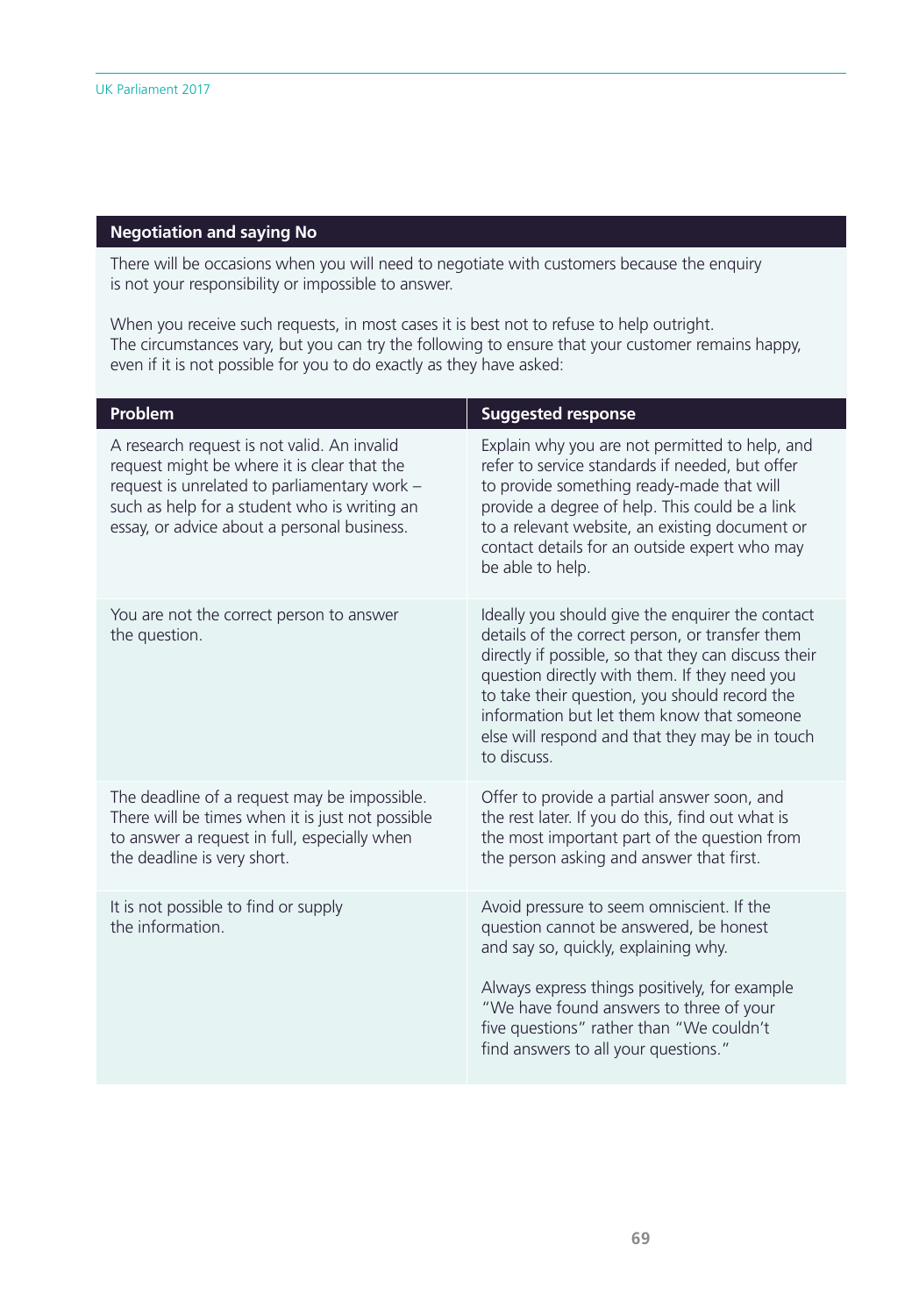## **Answering confdential enquiries**

Once you have taken an enquiry, the next step is to find and compile relevant information to answer the question. Enquiry responses should be, impartial; clear; timely; and tailored to the specific needs of the enquirer.

#### How does enquiry work differ from writing a research briefing?

Research for confidential enquiry work is similar to, but distinct in several key ways to that done for public research briefings.

| <b>Enquiry work</b>                                                                                                                                                                                                                                                                                                                                           | <b>Research briefings</b>                                                                                                                                                                                                                                                                                                                                                                                                         |
|---------------------------------------------------------------------------------------------------------------------------------------------------------------------------------------------------------------------------------------------------------------------------------------------------------------------------------------------------------------|-----------------------------------------------------------------------------------------------------------------------------------------------------------------------------------------------------------------------------------------------------------------------------------------------------------------------------------------------------------------------------------------------------------------------------------|
| Often has lots of short deadlines as different<br>Members request information for their<br>particular needs.                                                                                                                                                                                                                                                  | Tend to have longer deadlines, or are<br>produced ahead of a specific debate or<br>meeting in Parliament.                                                                                                                                                                                                                                                                                                                         |
| Provides answers to specific, distinct<br>questions. Enquirers may already know<br>the background to an issue, and so a<br>response would only need to cover recent<br>developments. Alternatively, the enquirer<br>may only be interested in a particular effect<br>of a policy.                                                                             | Ideally cover all aspects of a topical subject.<br>Research briefings tend to be longer than<br>enquiry responses as they will aim to address<br>all of the issues in a particular subject area.<br>For instance, a briefing on flood defence<br>spending would provide information for the<br>whole country, and not just a specific region<br>or constituency. This way the briefing is useful<br>to all Members of Parliament. |
| Normally undergoes a less formal review<br>process because of the short deadlines and<br>lower profile publication-only one Member<br>is likely to read the response.                                                                                                                                                                                         | Will normally involve a formal review and<br>editing process to ensure the briefing is<br>rigorously impartial, clear and authoritative.<br>By publishing a briefing on the website for all<br>Members and members of the pubic to read,<br>research briefings are high-profile and must<br>meet exacting, high standards so that trust in<br>the service is not lost.                                                            |
| Is confidential in most Parliamentary Research<br>Services. Parliamentarians may be unable<br>to openly conduct their own research, or it<br>might be used to inform private discussions.<br>In these situations, Parliamentary Research<br>Services can helpfully provide confidential<br>research which will never be revealed without<br>prior permission. | Are publically available, or at least available to<br>all Members of the Parliament. This means they<br>will be read by more than just one customer of<br>the research service.                                                                                                                                                                                                                                                   |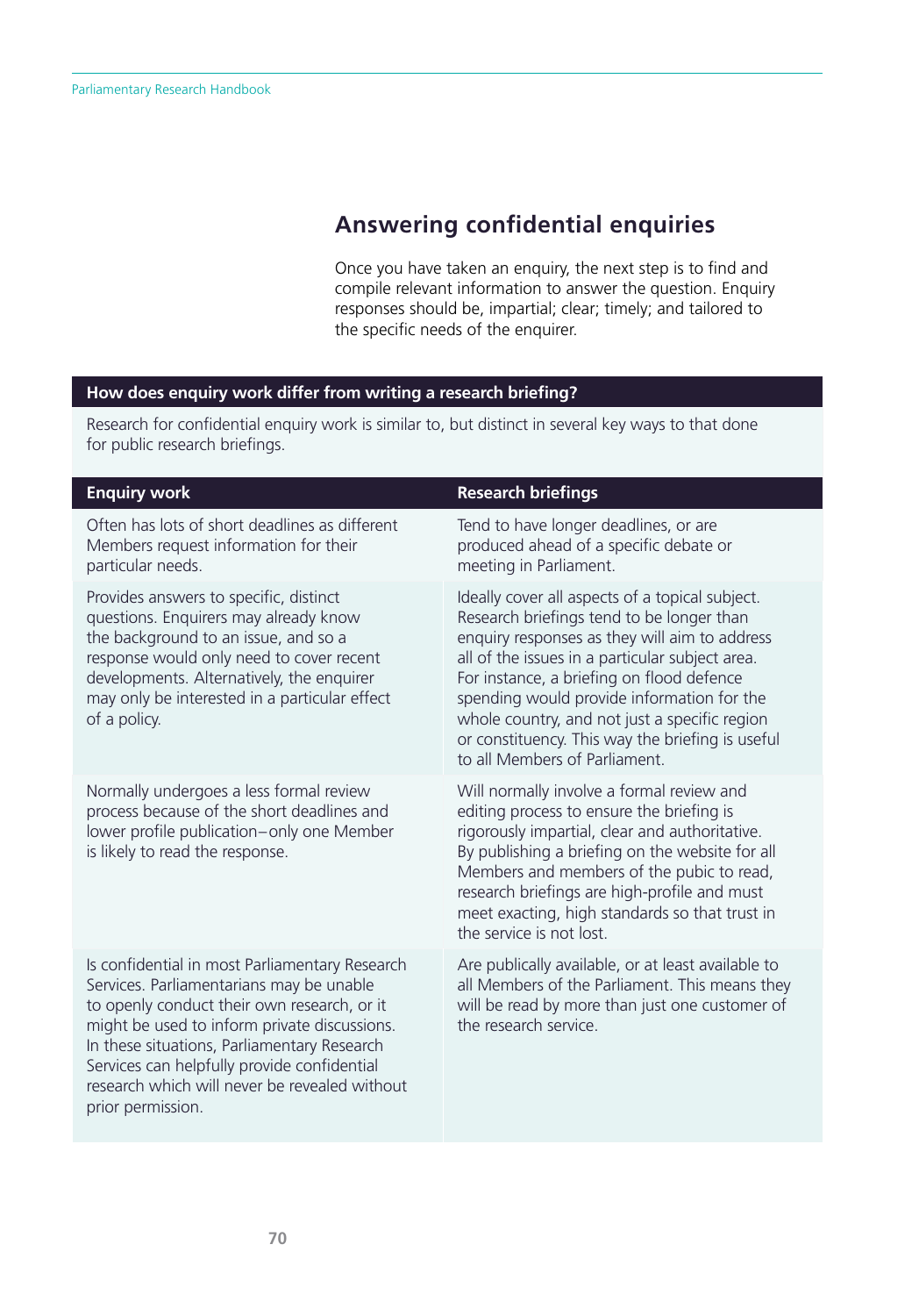# **Answering the question, or reaching a conclusion…**

Members often ask very specific questions about the effect of a policy, or what is allowed (and not allowed) by a particular set of rules or regulations. In these cases it is important that you are careful in the information you provide (see box), but up front with the information the Member has asked for. There will also be circumstances in which there is no definitive answer, because: the information is not available, the Government hasn't got a policy in place or no one has looked at the issue before. Explaining that there is no information available to answer these questions is a useful response for Members who may decide to ask the Government why they don't have a policy, or when the information will be available.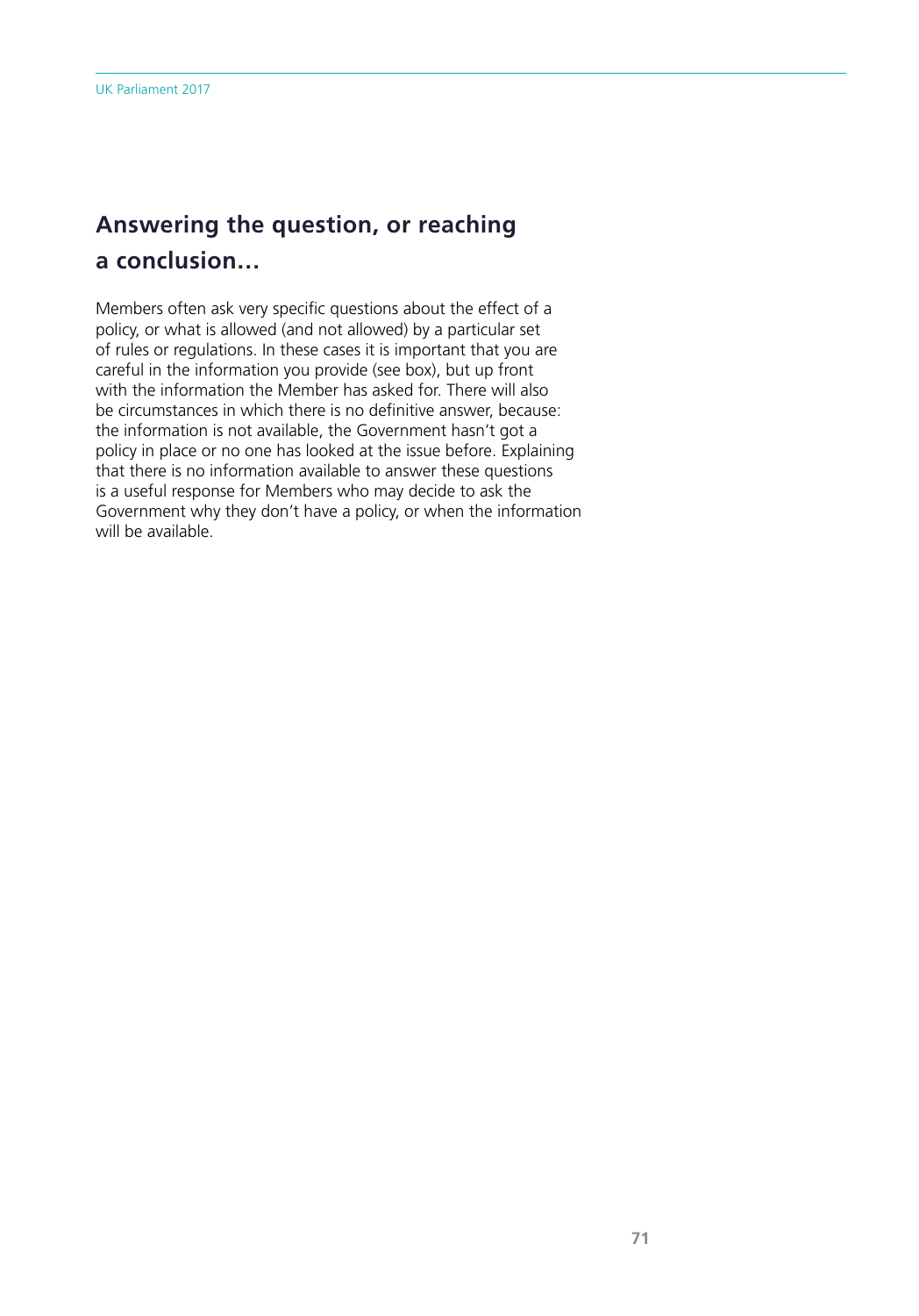# *Conclusions in briefngs for constituency issues – legal issues*

Members of Parliament often regard helping their constituents with problems as a legitimate and rewarding part of their parliamentary duties. Some research teams, such as the House of Commons Library, provide information and advice so that parliamentarians can respond to these requests for help.

However, there are risks in writing briefings related to a specific cases. If someone felt that advice originating from you was wrong or inaccurate, they may decide to litigate against you. To manage this risk:

- 1. Do not provide information or advice in ways that might lead the reader to assume that you are providing an authoritative professional opinion on a specific case. Trying to address the detailed specifics of a case may imply to the reader that you are advising them on a course of action. You need to find an appropriate balance between providing useful information, recommending documents to read, sources to use, contacts to make etc. and using and distilling those same sources so that they relate directly to the specific circumstances of a constituent. If you are in any doubt, you should seek the advice of your manager.
- 2. Use a disclaimer. A disclaimer is a statement that specifes to the reader how the information provided can be used. It should be used where there is a reasonable expectation that individuals may contemplate taking a course of action based on the information contained within it. If the nature of the case warrants it, for example if the next step is likely to involve the constituent in litigation, the message of the disclaimer should be reinforced at an appropriate point. The precise formulation will depend on the circumstances but the following example may help:

This is a matter which is likely to evolve into a dispute and subsequent legal proceedings in a tribunal. Accordingly, proper legal advice needs to be obtained from a person who is competent, qualified and insured to give such advice in light of the current law and the factual details of the case. This note should not be relied upon as legal advice or a substitute for legal advice.

- 3. Suggest where they can get professional help. Provide advice about where to get professional advice from bodies that are qualified to help.
- 4. Do not enter into direct contact with constituents. Occasionally you may be directly approached by a constituent, who may have found your contact details. Such approaches should always be referred directly to their parliamentary representative, without discussing the case. It is for the parliamentarian to decide if any further action is appropriate.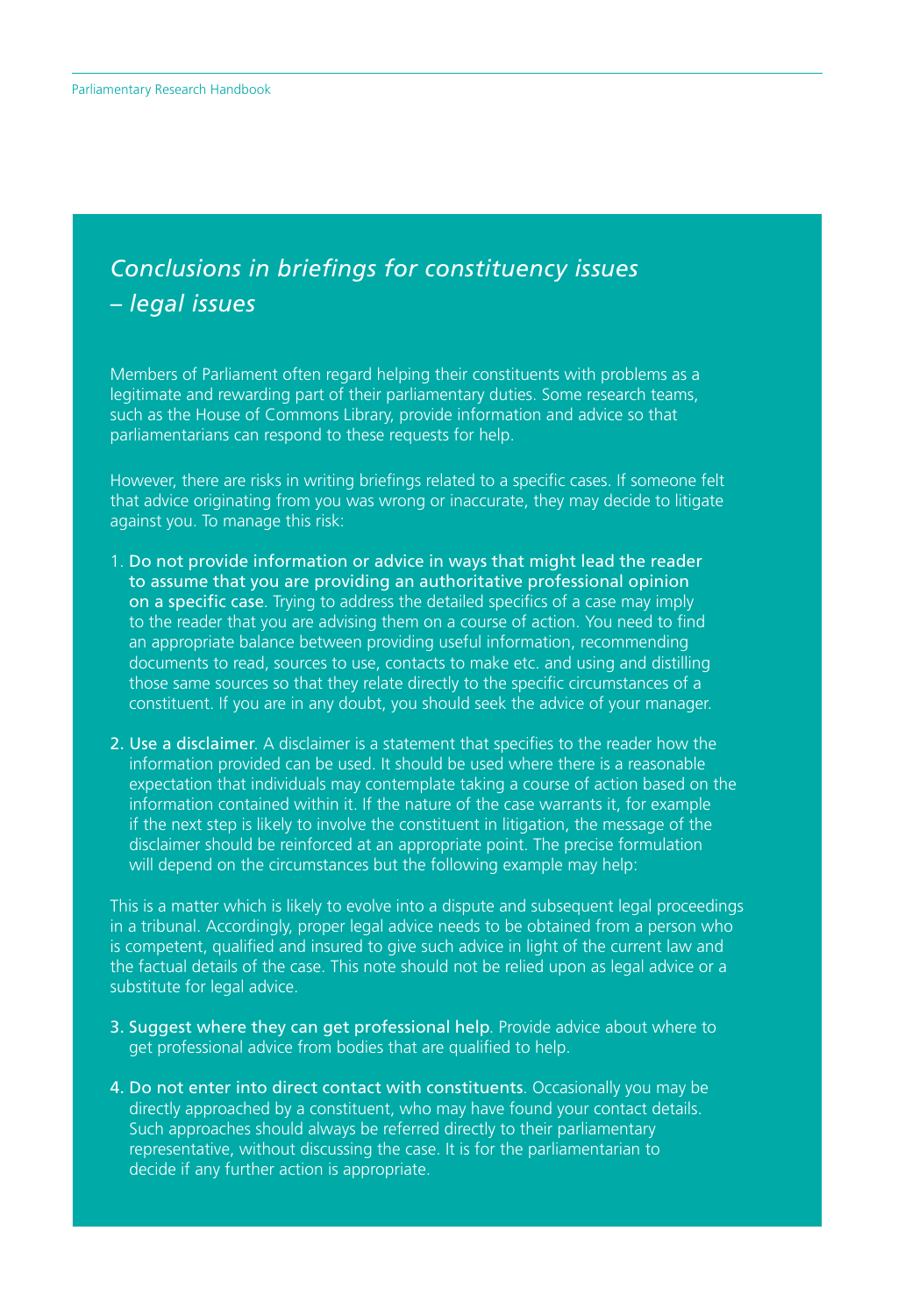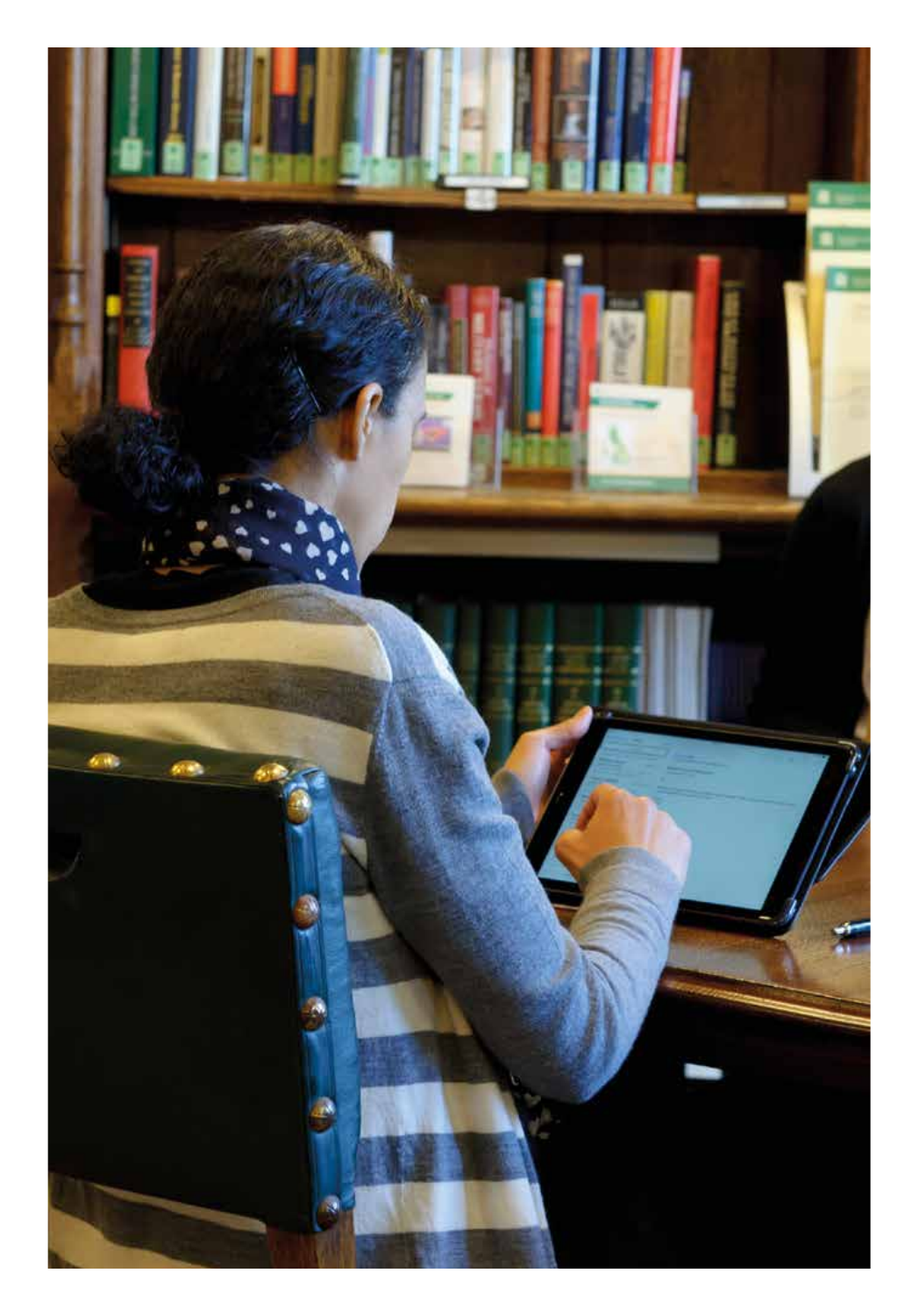# **11**

Selecting Subjects for Research Briefngs, and deciding what to write about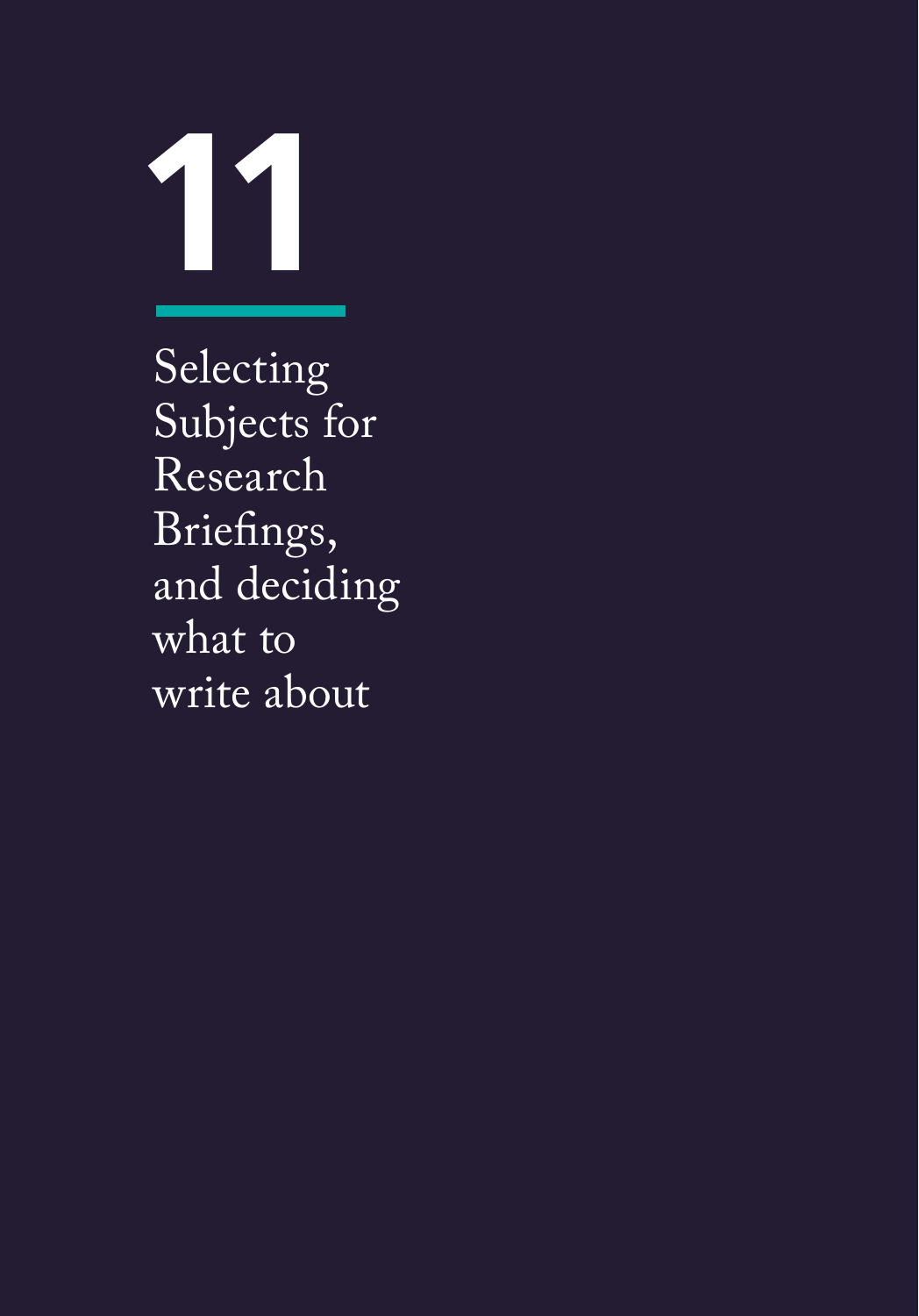**Any research that you produce should be clearly in support of parliament. When writing, think about the questions that Parliamentarians have or are likely to have on the subject. Common questions include: the scale of the problem; what the Government is doing; what stakeholders think; and, what the current law is. Writing an outline of your research can help you to decide what to include.** 

Any research that you produce should be clearly in support of parliament. This will help you to avoid accusations of trying to infuence or create debate on issues of interest to you, as well as help you to ensure that resources are being used efficiently.

Good reasons for selecting a subject for research include:

- The subject has significant political interest, as evidenced by parliamentary questions, media coverage or debates.
- There is proposed legislation on the subject, and you believe parliamentarians will need help to scrutinise it;
- A major campaign has been launched on the subject, and a number of parliamentarians are supporting or opposing the campaign;
- A number of parliamentarians have asked you about the same subject. Writing a public briefing about the subject is likely to be useful for parliamentarians more generally, and it will help you to manage your enquiry workload;
- A subject is likely to be politically important or appear on the parliamentary agenda in future.

To help guide you in selecting subjects, most teams have service standards for what they expect research to be prepared on. For example, a briefing might be expected for all Committee meetings, or a briefng might be needed for a debate on a Bill.

There may also be limits to what you are permitted to do. For example, you are generally not permitted to do research for parliamentarians that is not related to their parliamentary duties. Check with your manager to confrm what your standards are.

Any research that you produce should be clearly in support of parliament.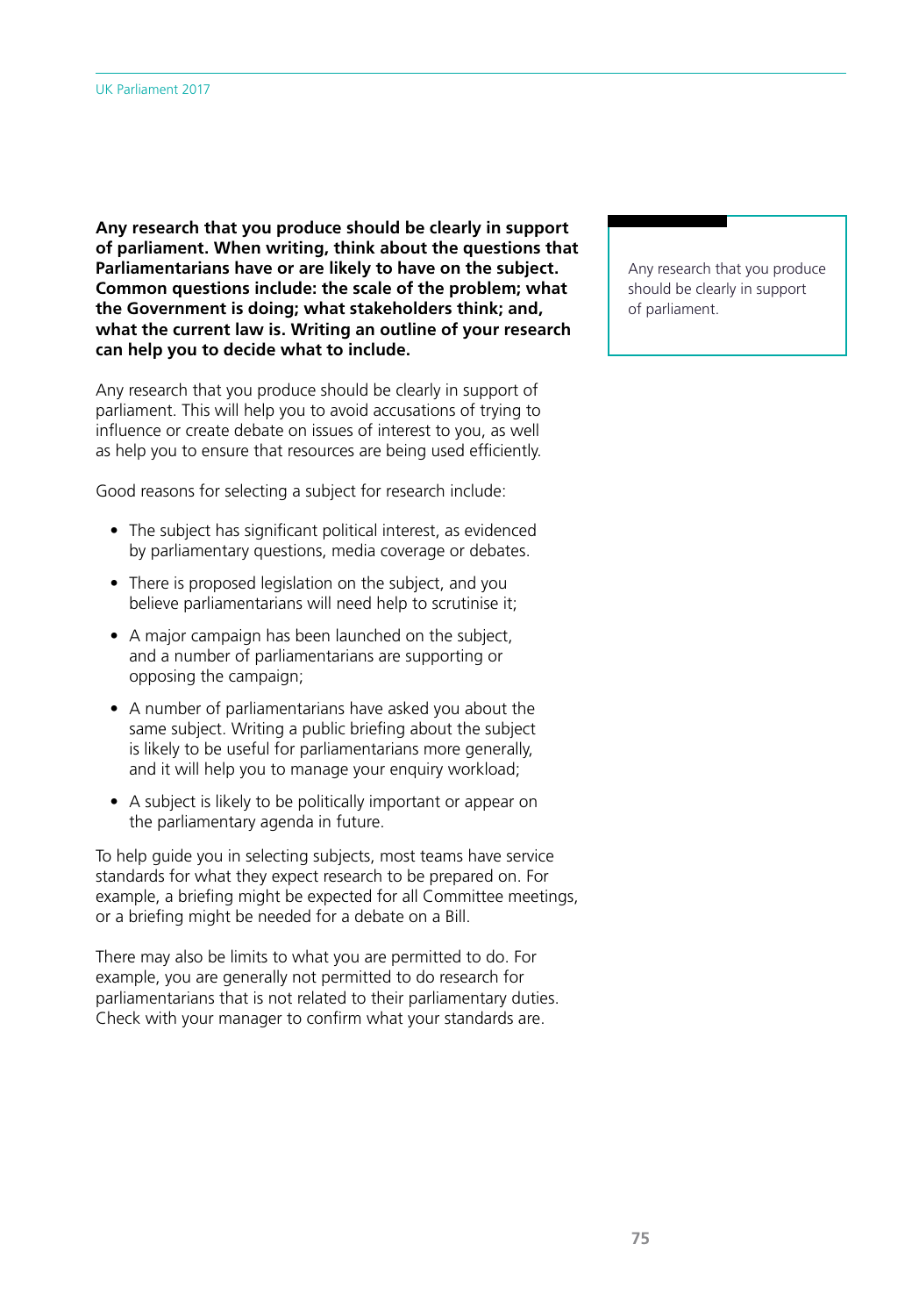It can be helpful to think about what someone might ask you about the subject if you were to meet them in the queue at the canteen.

# **Selecting sub-topics**

Even when you have identified a general subject to write about, it can be difficult, and daunting, to know what specifically to look into.

To get started you should think about the questions that Parliamentarians have or are likely to have on the subject. It can be helpful to think about what someone might ask you about the subject if you were to meet them in the queue at the canteen.

Common questions that Parliamentarians have include:

- What is the issue? Defining the issue is not always straightforward. For example, a question about health care might be about funding (how much does it cost and who pays for it?), who provides it (doctors, nurses, administrators), where it is provided (specialist or general hospitals, local drop-in centres, in the home), its impact (what are the outcomes?), or something else. Or it could cover all or some of these questions.
- What are the parameters of the issue? What is the scale of the problem? Is it urgent? Is the problem getting better or worse?
- What is currently happening, in terms of public policy, the current state of the law and so on?
- What do people say about the issue (government; political parties; business; trade unions; academics, the media; NGOs; others)?
- Have there been campaigns, petitions or consultations on the issue?
- What statistics are there on the issue?
- What do other countries do? Are there international treaties, agreements or standards?
- What is the history of the issue?
- What do these technical terms mean?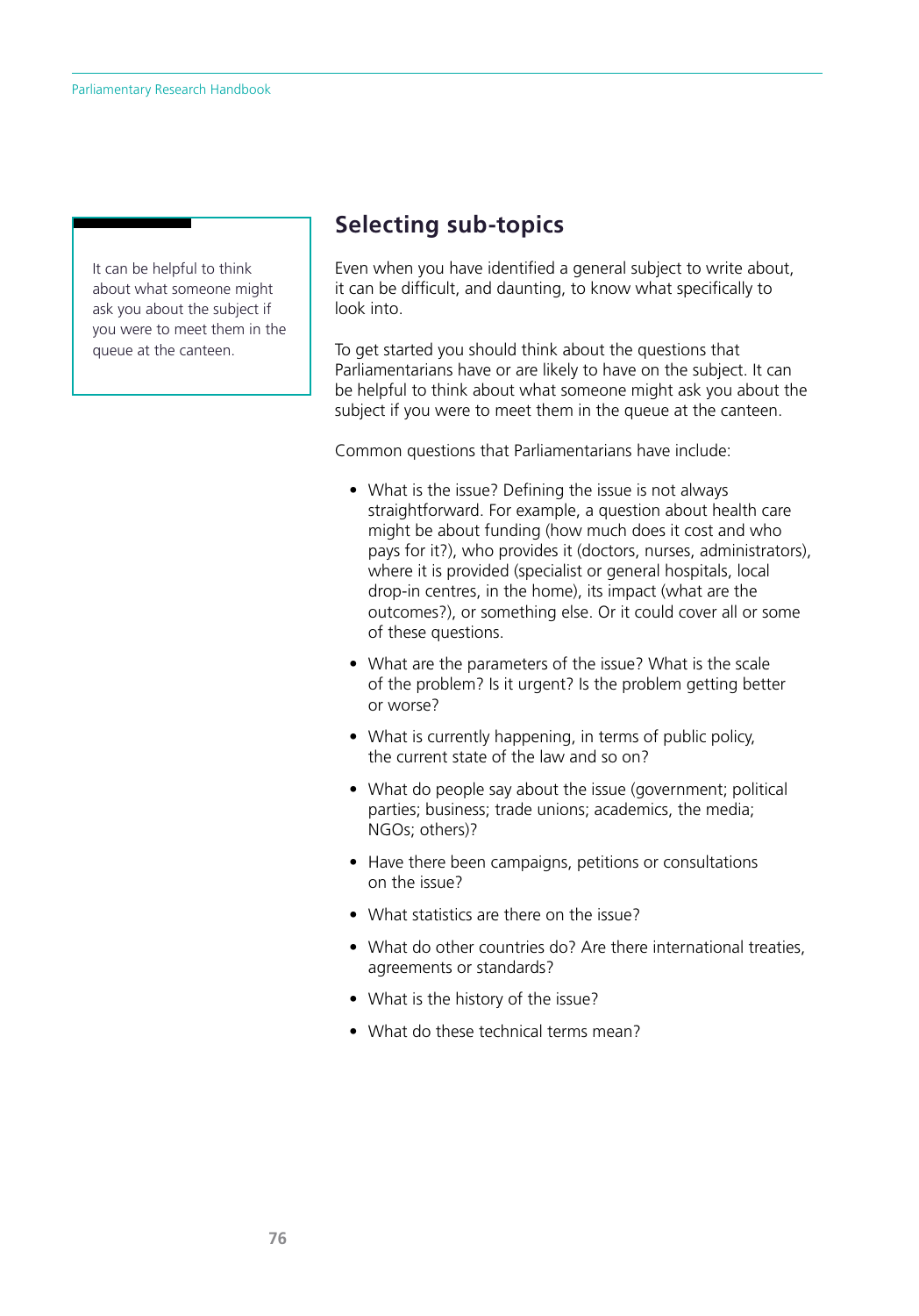When you have thought about what questions the parliamentarian is likely to have, conduct a quick internet search based on your questions. This will help you to identify whether the questions you have come up with are relevant and topical.

At this stage you may also want to think about:

- Whether you need to collaborate with a colleague or colleagues on a briefing;
- the merits of a larger, one-stop briefing on a topic. versus a quick, focused account of one aspect;
- if you need to update an existing briefing or write a new brief from scratch.

These are judgement calls, and there is no fixed answer. alk to colleagues to see what they think.

# **Write an outline**

When you have thought about what your briefing should cover, and before you start writing, it can be useful for more in-depth briefings to sketch out your ideas in an outline.

The outline should tell the story of the briefing. Look critically at what you have sketched out and move things around if that makes more sense. As you draft the briefing, you may sometimes realise that your initial structure doesn't work, so don't be afraid to re-order it if necessary. It doesn't have to be chronological.

You can adapt the example outline below for almost any research briefing on a policy issue, although any two outlines are unlikely to be the same. It is also important to note that you should only use the suggested headings below where they genuinely add value to the briefing.

It can be useful for more in-depth briefings to sketch out your ideas in an outline.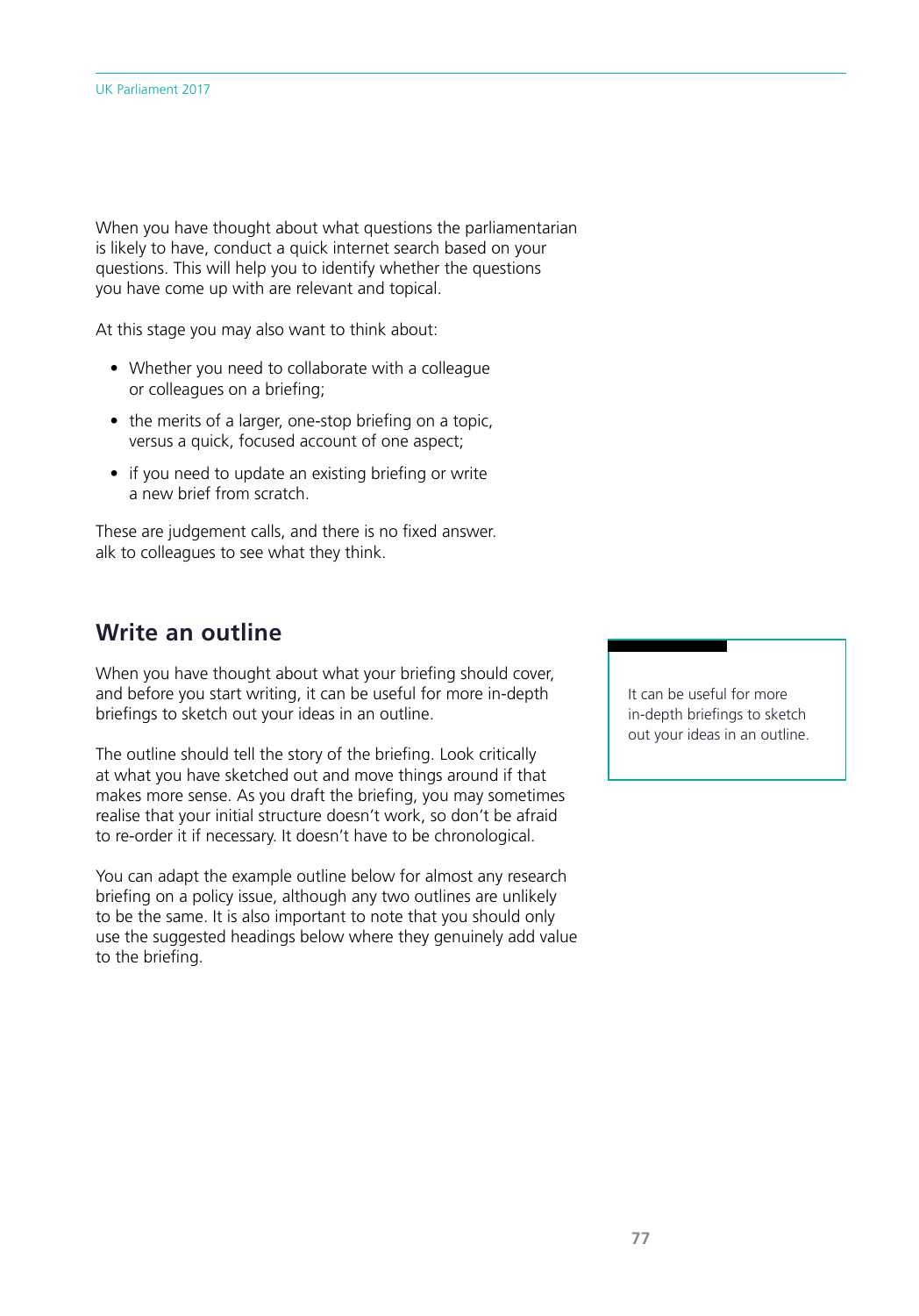# **Example briefing outline**

## *Summary*

A summary of the main issues and information in the briefing. This is the last section written. Ideally a maximum of one page.

Think about the main points you would explain to someone if they asked you in passing what the key issues were.

# *Introduction*

Explanation of what the briefing is about:

- Why is the subject of the briefing important?
- Who is affected?
- What is the history of the subject?
- What facts or figures are useful?
- Definitions.

# *Government policy*

Explanation of what the government has said or is doing on the subject. Give details of the evidence presented by the Government, and the degree to which this is supported by other sources.

Consider whether there are any differences in devolved, regional or local governments?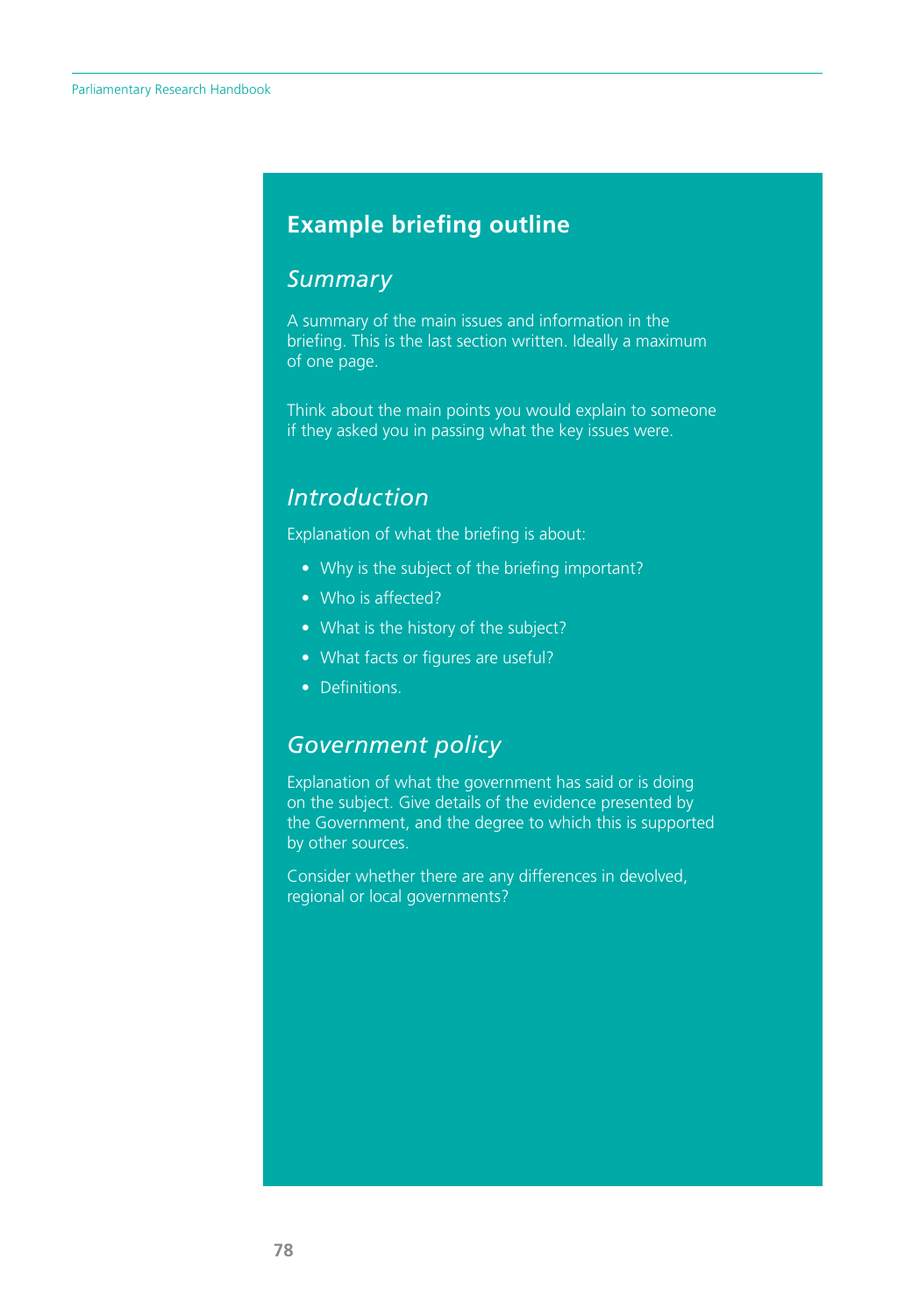# *Stakeholder views and evidence*

Identifcation of what stakeholders think about the subject and what the Government is doing about it. This focuses in particular on where stakeholders question or challenge the Government's approach and explains the reasoning for this disagreement. Remember that evidence is not always conclusive; try to reflect the balance of opinion and highlight where there is consensus and where there is ongoing debate. Important stakeholders include:

- Opposition parties Journalists
	-

- 
- NGOs International bodies
- Industry **•** The wider public
	-
- Academics

# *International comparisons*

What do other countries or administrations do on the subject? This can be important for helping the reader to identify whether alternative approaches to the subject have been tried and whether they were successful.

## *Next steps*

Explain the next important step for the subject. Is there something Parliamentarians might need to do or know about in future, such as when a Bill is going to be published?

# *Conclusion*

What conclusions can be drawn from the information that has been found? It may not always be appropriate to draw a conclusion, depending on the type of briefng you are writing and the type of material you have to work with.

# *Appendices*

For a more substantial briefing you may want to include some appendices. These might include more technical material, reference statistics, a bibliography or guide to further reading on the subject.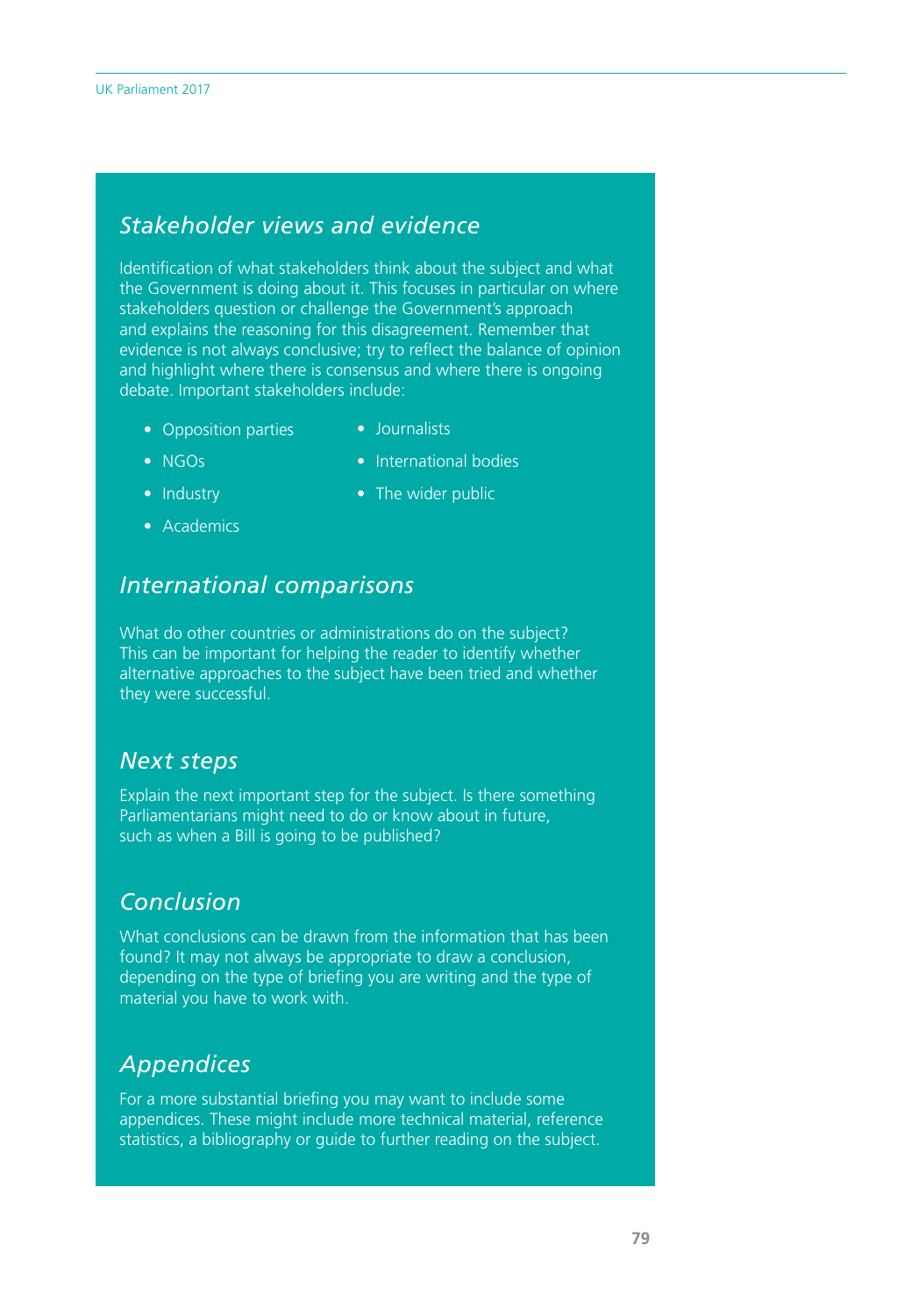An outline for a briefing on another issue may need a slightly different emphasis. For instance, a description of events such as a development in a political party or the politics of another country may require a greater focus on historical background and events and any treaty or political agreements reached.

For a briefng that explains a technical process, such as the rules for a referendum or how to complain about maladministration, you should state the authoritative source of the rules, and quote them if possible, but also make them intelligible in layman's terms. Give concrete examples, explain the process in more than one way (for instance, in detail and as an overview), and break your explanation into steps if it is particularly complex.

# *Updating research briefngs*

There are topics which recur as likely subjects for producing publicly-available briefng. In this case, consider whether it would be most effective to update an existing briefing or to create a new one.

For example, if there is a new development in a policy area, you might simply need to update an existing briefing by adding a new section to cover recent events. But if this is repeated multiple times, the briefng could become unwieldy, and end up focusing too much on out-of-date policies.

Often it is better to produce a new briefng focused on the most recent information, with a shorter overview of past developments where necessary, for instance when a new government comes into power.

If your briefings are published online, you need to determine when older or superseded briefings should be withdrawn.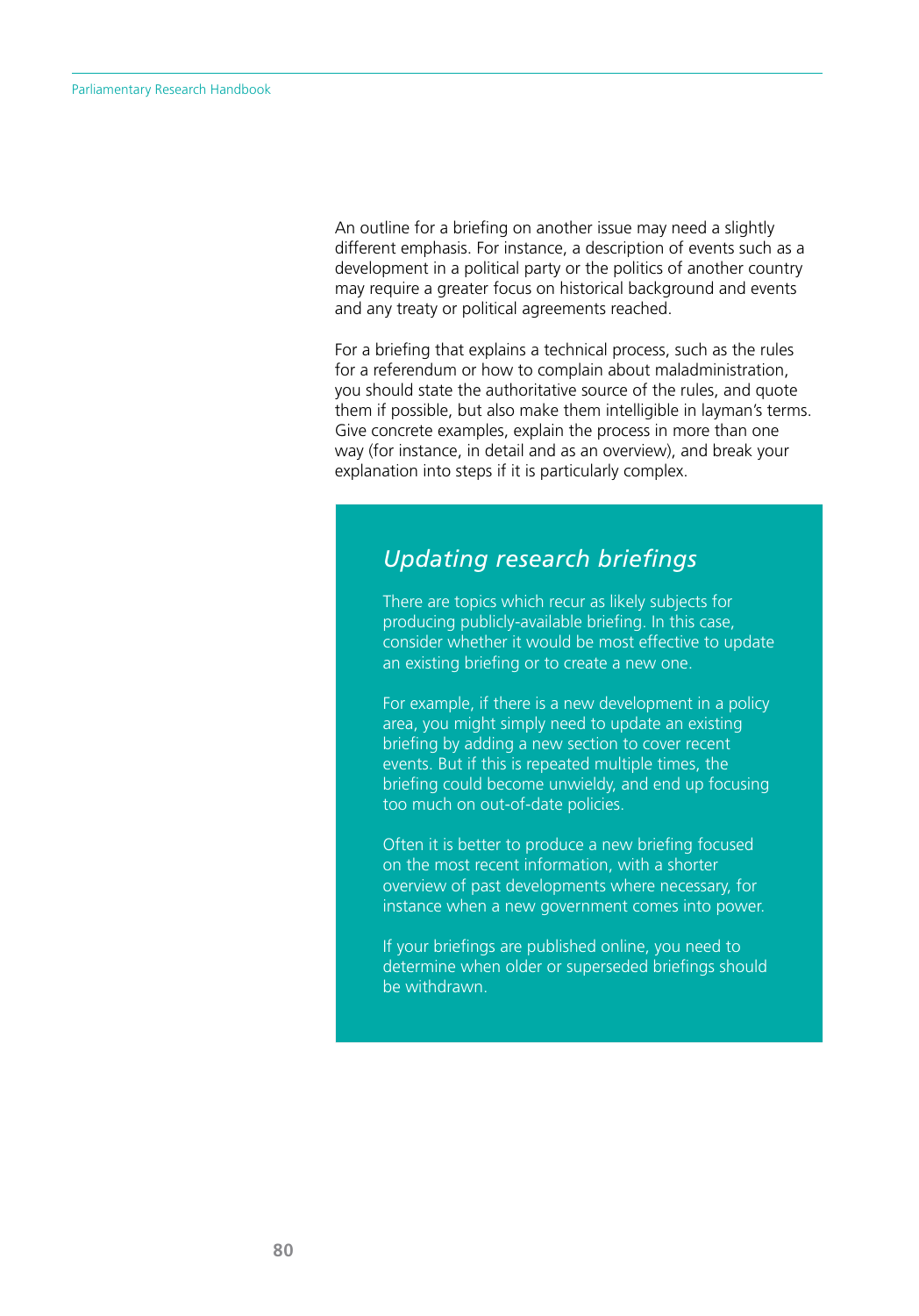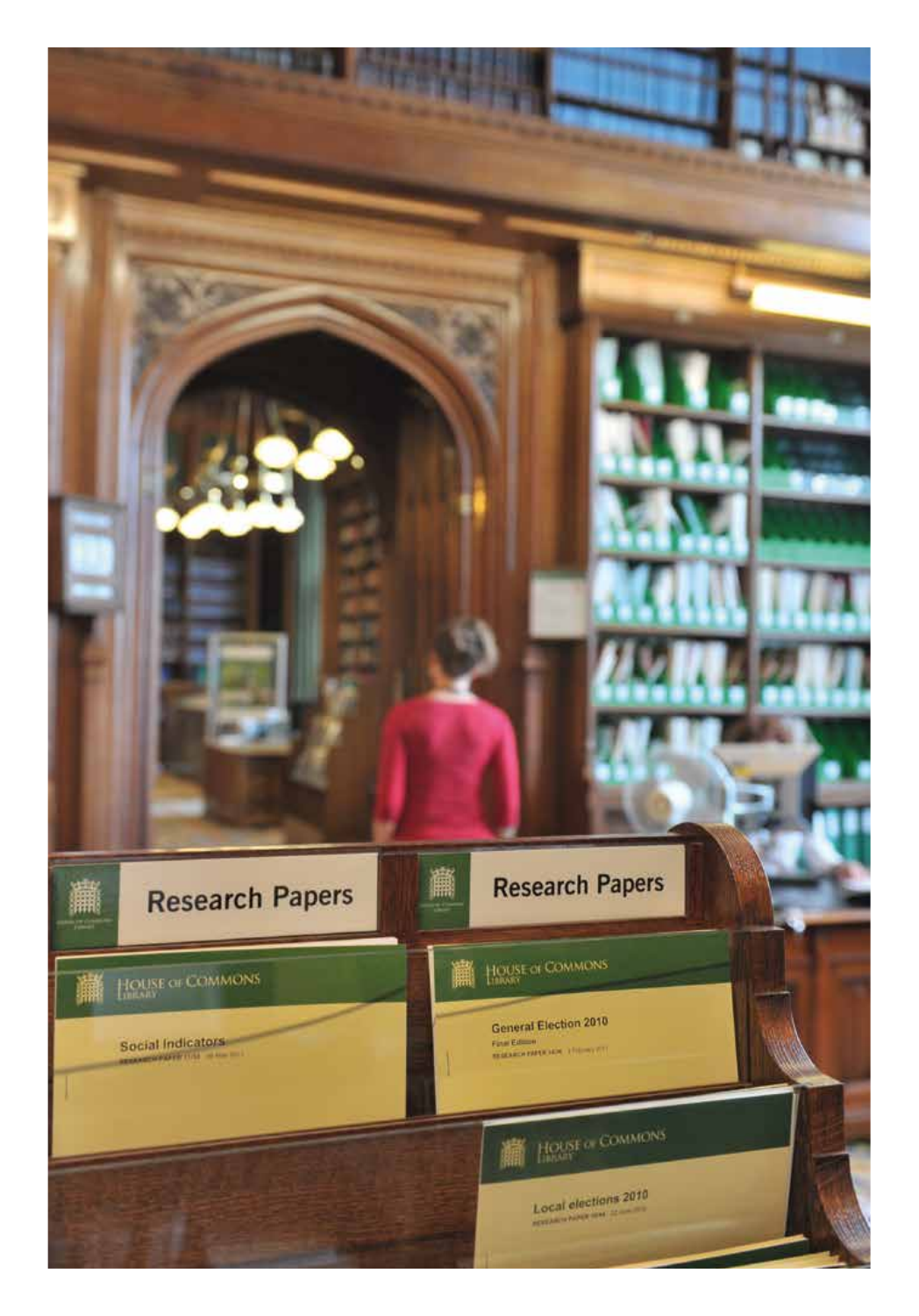

# Legislation Briefing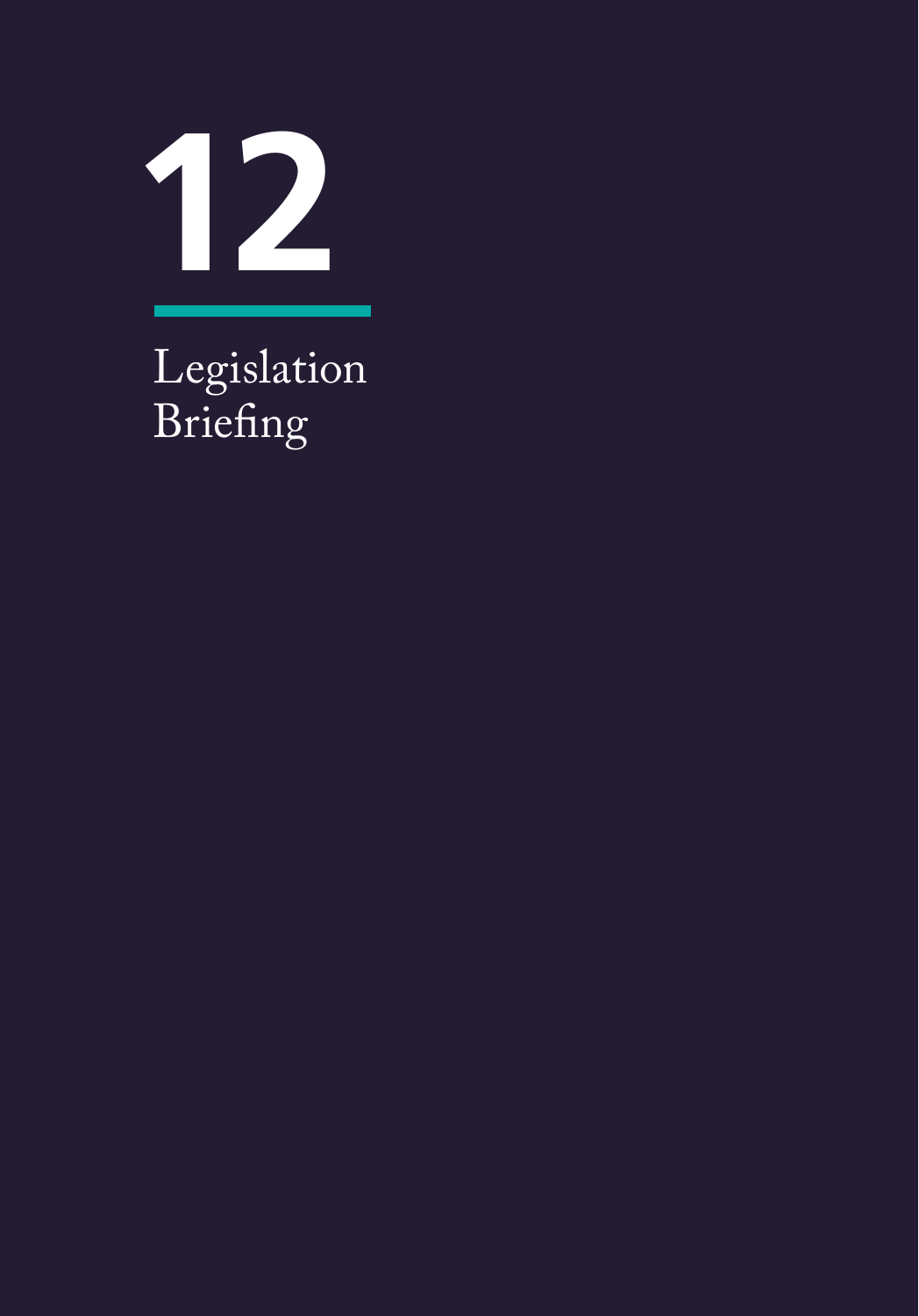#### **Legislation is the backbone of the work of parliaments and helping parliamentarians understand legislation is one of the most important aspects of the work of many parliamentary researchers. This chapter provides some additional tips on how to produce briefings on legislation.**

This chapter looks in more detail at how to provide briefing on legislation and bills. It aims to help you produce a general paper on a piece of legislation produced for general distribution, in other words for all Parliamentarians or for one or more committees.

So that the briefing can be drafted, reviewed and published in good time, before you start producing it you should consider:

- timings such as when and how the committee or parliament will be considering the bill;
- the scope of the legislation in case colleagues with specialist knowledge will be needed to help write parts of the briefing.

The contents of a legislation briefing may include all or some of the following, not necessarily in this order. It is generally best to start with basic facts before moving on to the more detailed analysis.

- Basic facts, for example: What is the legislation called? Who is responsible for it? What parts of the country will it apply to? When was it published? Where can the text be found? When will it be considered by the Parliament?
- What, in brief, the legislation seeks to do.
- Why the legislation has been introduced.
- What has happened previously in the same subject area? For example, have there been previous attempts to legislate and, if so, what did they achieve? Have there been any recent policy reviews or government consultations on the issue? Have parliamentary committees already produced any reports on the subject?
- What the legislation says, in more detail. Whether you try to deal with every aspect of the Bill or just parts of it is likely to depend on the time and the staff resources available to write the briefing. If time is limited, it is often best to give an initial general description of the legislation but concentrate on the more controversial or difficult issues in the analytical part of the paper. If you are writing a briefing when the Bill is part-way through its legislative stages, it may be helpful to the reader to highlight if/how the Bill has been amended since it was first introduced. It is sometimes possible to refer to other descriptive sources for further information about a bill's content.

It is generally best to start with basic facts and go on to the more detailed analysis.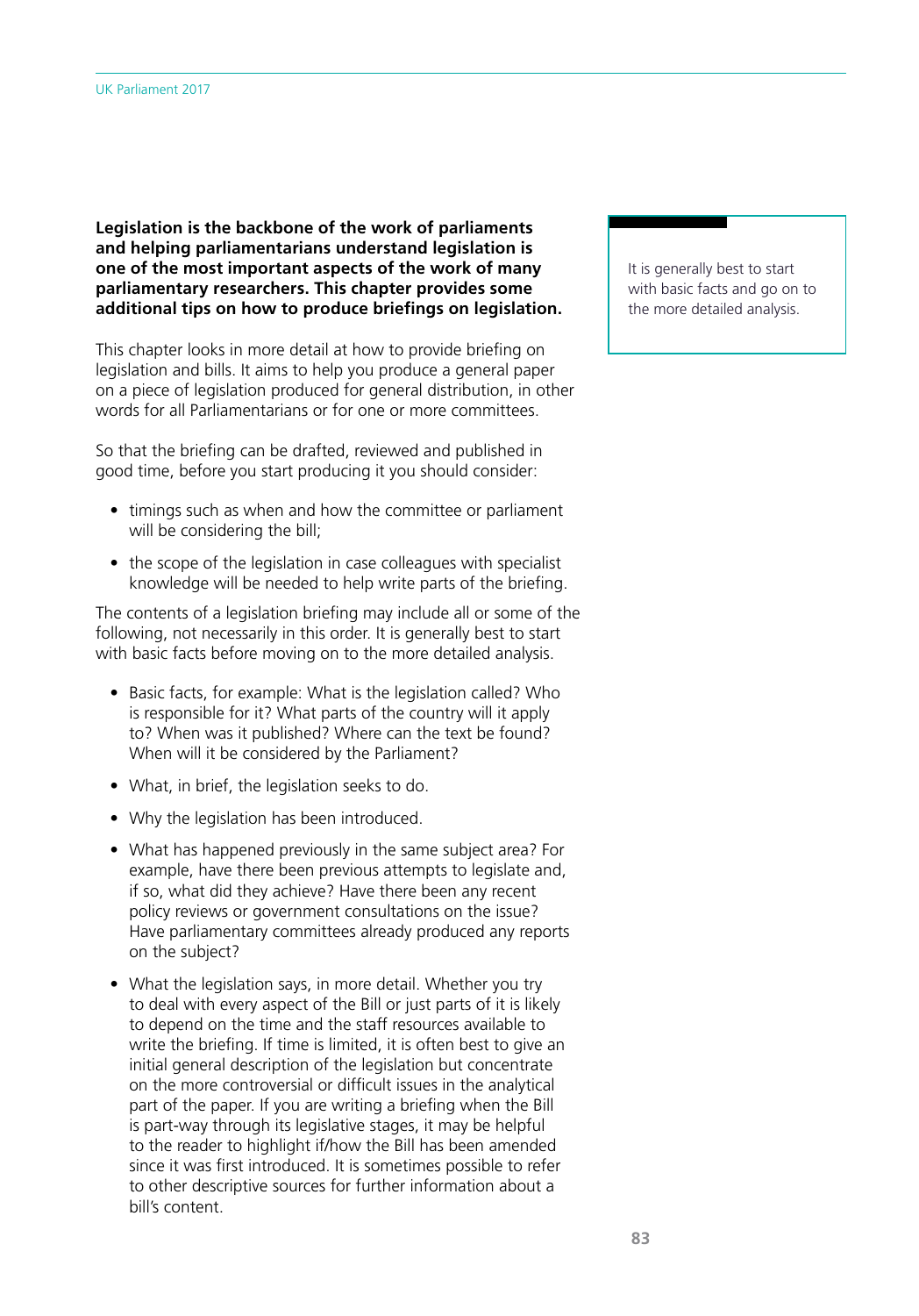- Once you have decided which aspects of the legislation to focus on, use as good a range of sources as you can to look at and summarise the following:
	- The views of government. For government legislation, these can often be found in official statements accompanying the publication of legislation.
	- The views of opposition parties. These can often be found in parliamentary debates on the issues and can often best be summarised using quotations from Parliamentarians from those parties.
	- The views of other interested parties, including other parliaments or assemblies, civil society organisations, business, local government, employees' organisations and so on. These may be available from media reports or press releases from the organisations concerned, many of which may be available online. In some cases, a telephone call to an organisation will encourage them to provide a view.
- The comments that these groups make might include views on some of the following:
	- Is there evidence to show that the policy will be successful?
	- Are there better ways of achieving the same aims?
	- What would happen if there were no legislation?
	- Might there be unintended consequences?
	- Will the proposals have a disproportionate effect on one section of society over another (for example, gender, age, people in particular regions etc.)?
	- $-$  The costs and benefits of each option  $-$  financial, environmental, social and so on.
	- How the proposed legislation will interact with other existing legislation, for example on human rights.
	- Whether there are any treaties or other international obligations underlying the proposals.
- It is important to attribute any comments to the group or person making them, with clear references to the source of the information. This will mitigate the risk of readers associating the comments with you. Judgment will be needed on how much weight to give any one viewpoint.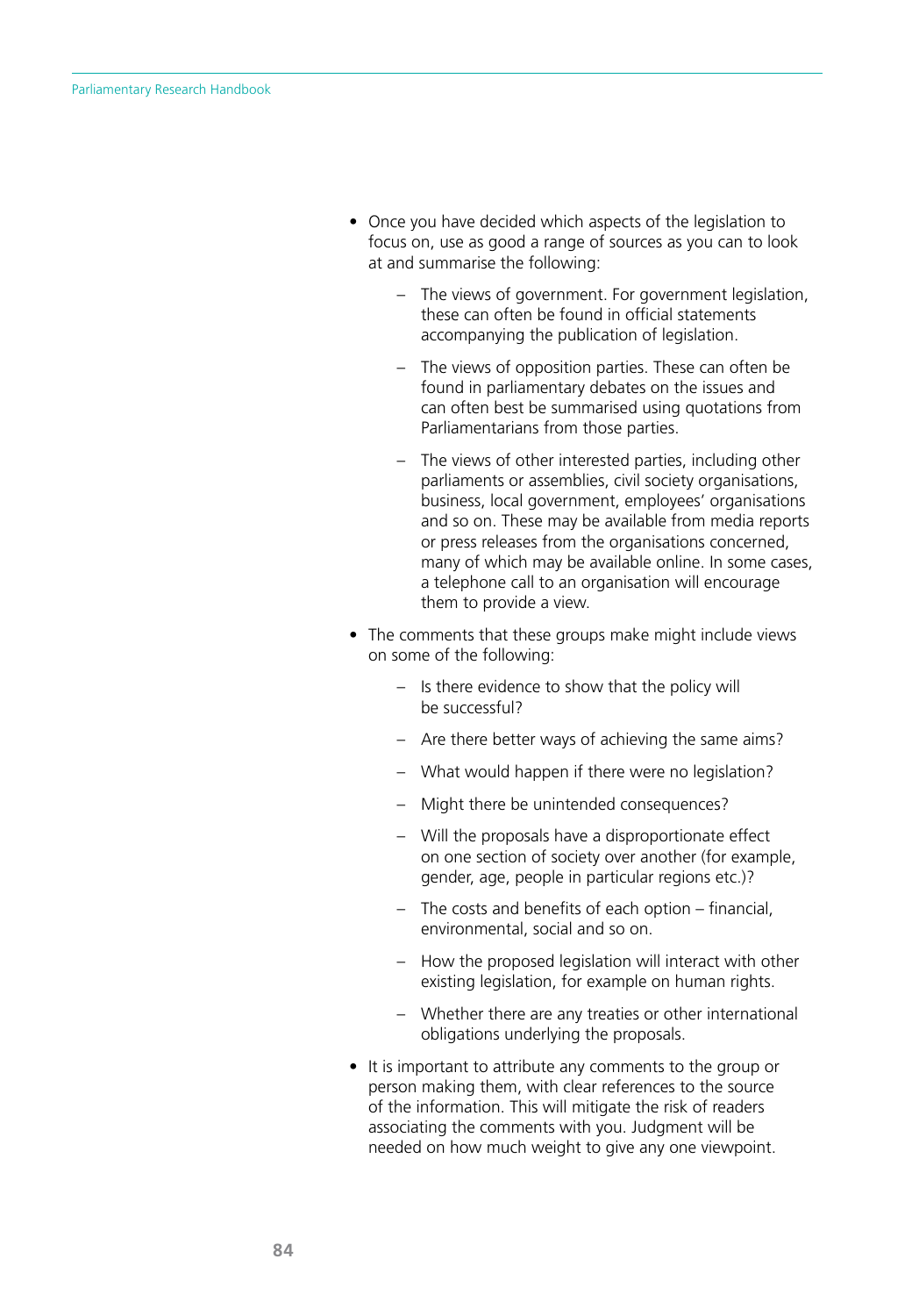- What is the situation in other countries, in the region or elsewhere?
- Relevant statistics, maps, illustrations and so on. Their inclusion will depend on the subject under consideration but illustrative material helps break up otherwise dense text – thus making a paper easier to read - and can be a simple way to explain a complex point. Useful graphics can sometimes be cut-and-pasted from other sources (make sure that these are acknowledged) if they are not biased. Small statistical tables usually best included alongside the section of text to which they are relevant. Detailed statistics, in larger tables, can provide useful background but are usually best placed in an appendix, though these should be referred to in the main text.
- Some legislation inevitably involves technical terminology. While some parliamentarians will understand this, others will not, so it is a good idea to explain it in simple terms where possible. This can be done in a separate glossary towards the end of a paper or, if relatively brief, in the main text, ideally in a text box.

If you feel that a conclusion is not possible for the briefing, you can finish it by summarising what will happen next with the Bill, for example which committee will deal with it and what will be done with their reports.

A different approach can be taken if you are assisting a committee to produce a report on a piece of legislation. In this case, part of their role may be to have opinions on the legislation, in order to inform subsequent parliamentary consideration. Any conclusions should be agreed by the committee and should be evidence-based.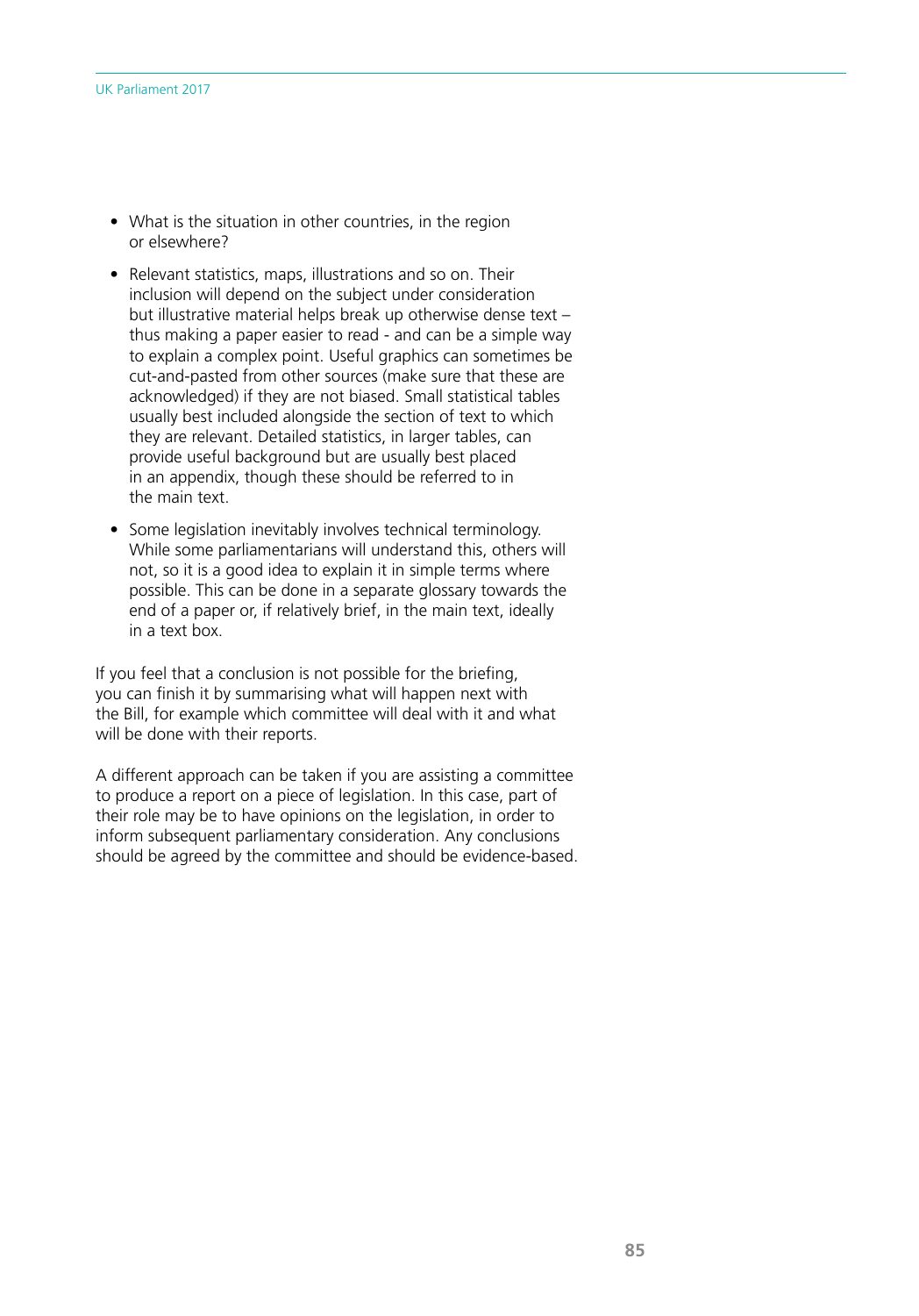

# Quality Control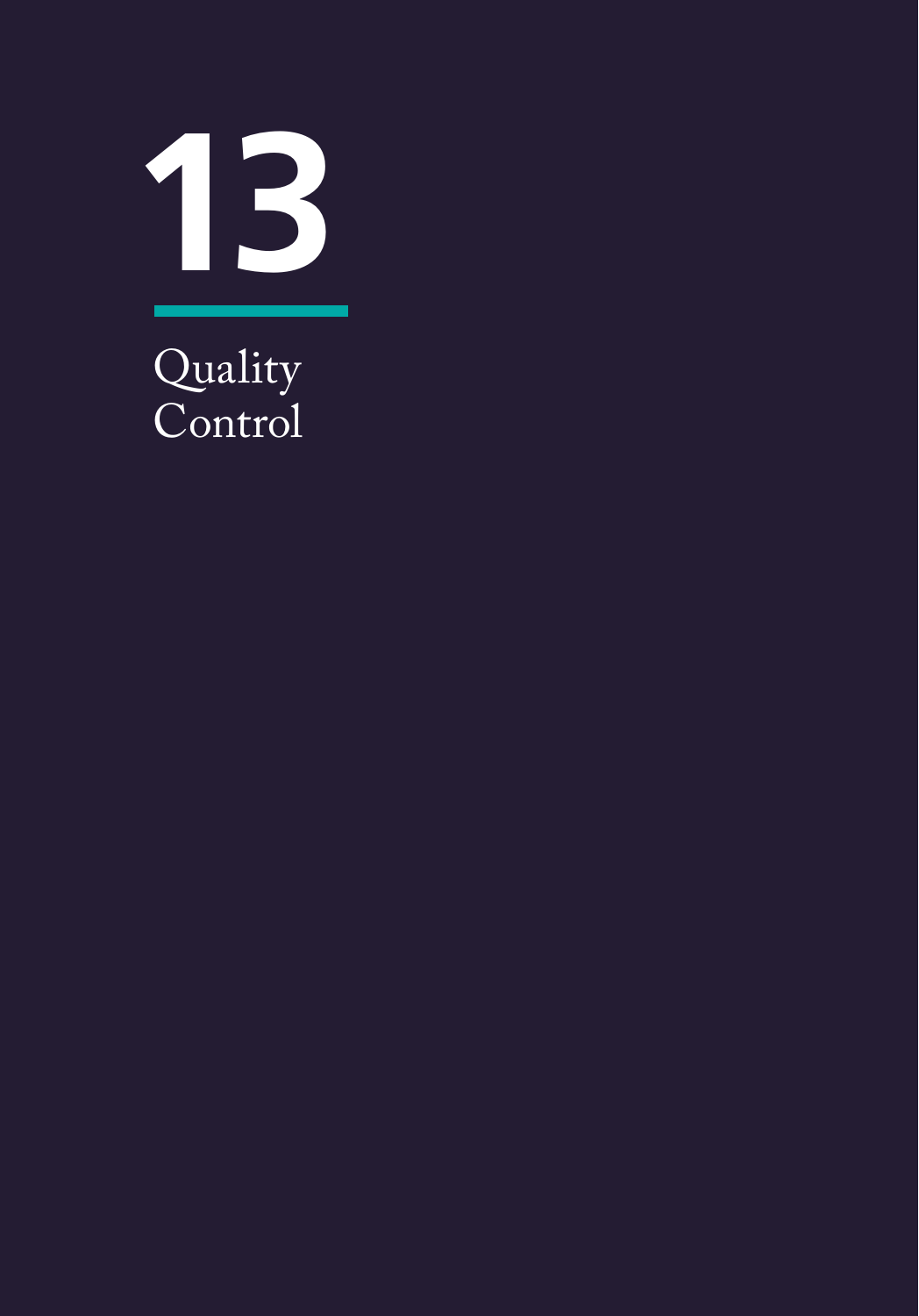**Quality control is a key stage in the research process. The basic aim of quality control is to get a dispassionate opinion on whether your work is as good as it can be. There are generally 4 key steps in quality control: self-review; peer-review; editing and proof-reading.** 

Receiving comments on your work can be uncomfortable. However, it is important to remember that even the best authors in the world have their work reviewed; a reviewer is the reader's advocate and the writer's ambassador. Researchers need to be open to suggestions. Comments shouldn't be taken as a criticism but as a helpful way to improve your work and make it the best it can be.

Different teams have different quality control processes that they follow. These processes depend on time pressures, the nature of the briefing, the risks surrounding the work and other teamspecific guidance. However, there are generally 4 key steps in quality control:

- Self-review. You should do this for all your work.
- **2** Peer-review. This can be done by internal and external peers. It ensures briefings are impartial, balanced and accurate. This is particularly important for briefngs that aim to provide in-depth analysis.
- Editing. Editing is when the text is made clearer, more precise and more effective.
- **A** Proof-reading. Asking a colleague to find typing errors and mistakes in grammar, style, and spelling.

Sometimes, particularly if you work in a research service, only one of your colleagues will do all or most of the quality control steps due to time and resource pressures. However, quality control tends to be more effective when different individuals are given different tasks. It is more difficult to peer-review and edit a document at the same time.

Even the best authors in the world have their work reviewed. You need to be open to suggestions.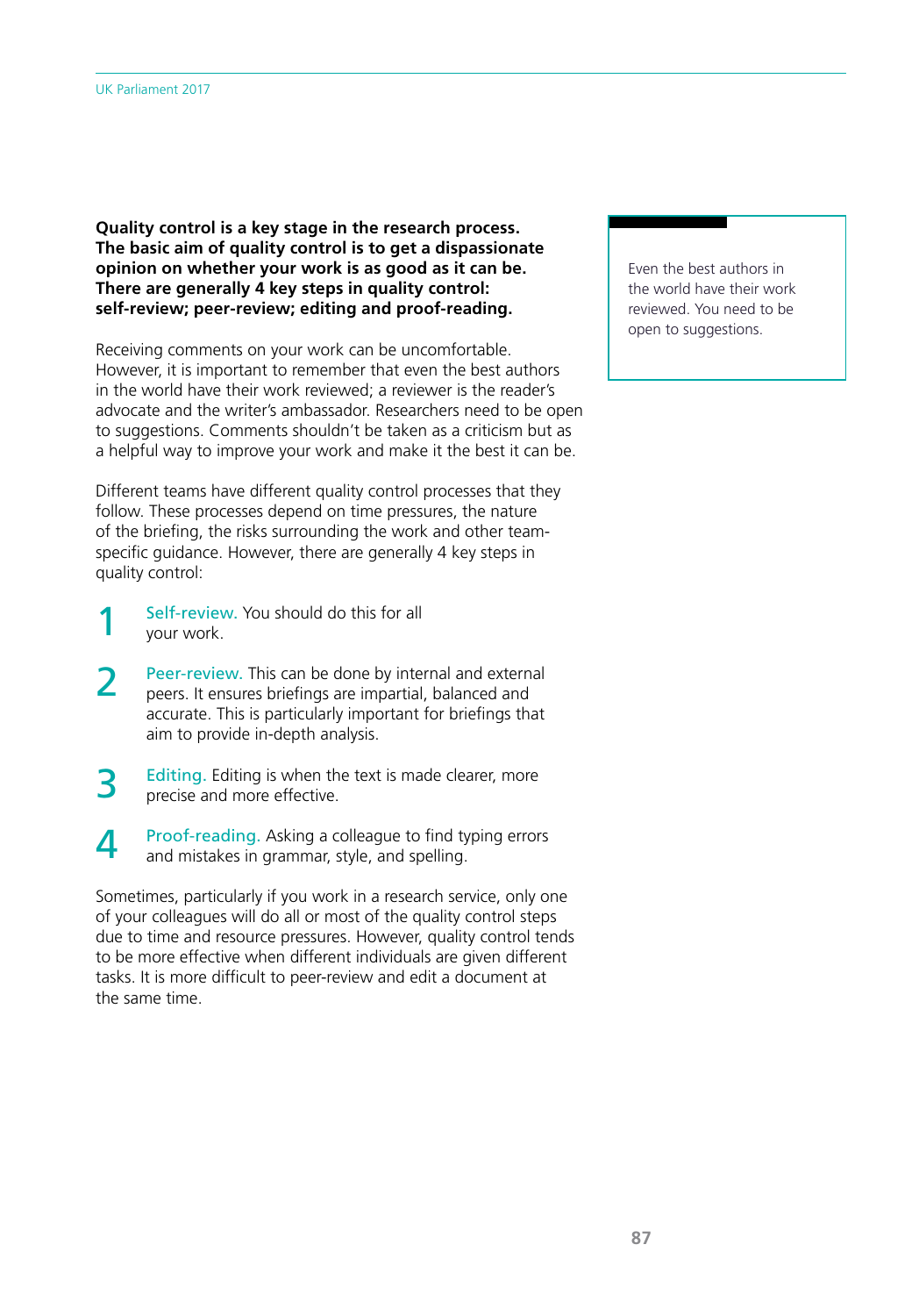Sometimes it helps to leave your desk to review a hard or digital copy in a quieter or more relaxing space where you can reflect on your work.

## **Self-review**

The first step is to review your own work. A reviewing checklist can help you to review your own briefing more effectively; a checklist can be found in the box below.

In general, in parliamentary research services, the reviewing process for answers to individual Parliamentarians' enquiries is focused on self-review because of the very short turnaround required. You must always read and edit your work before sending it to a customer.

For longer or more technical briefings it can be harder to do self-review. After days and weeks immersed in the technicalities of a subject, it can be hard to take a step back and put yourself in the shoes of a Parliamentarian who is not immersed in the topic.

If possible, leave a day or two to go back and review your brief with a fresh pair of eyes. Sometimes it helps to leave your desk to review a hard or digital copy in a quieter or more relaxing space where you can reflect on your work.

If you are new to a subject, or working on a particularly sensitive or complex enquiry, you should always try to do more than just self-review.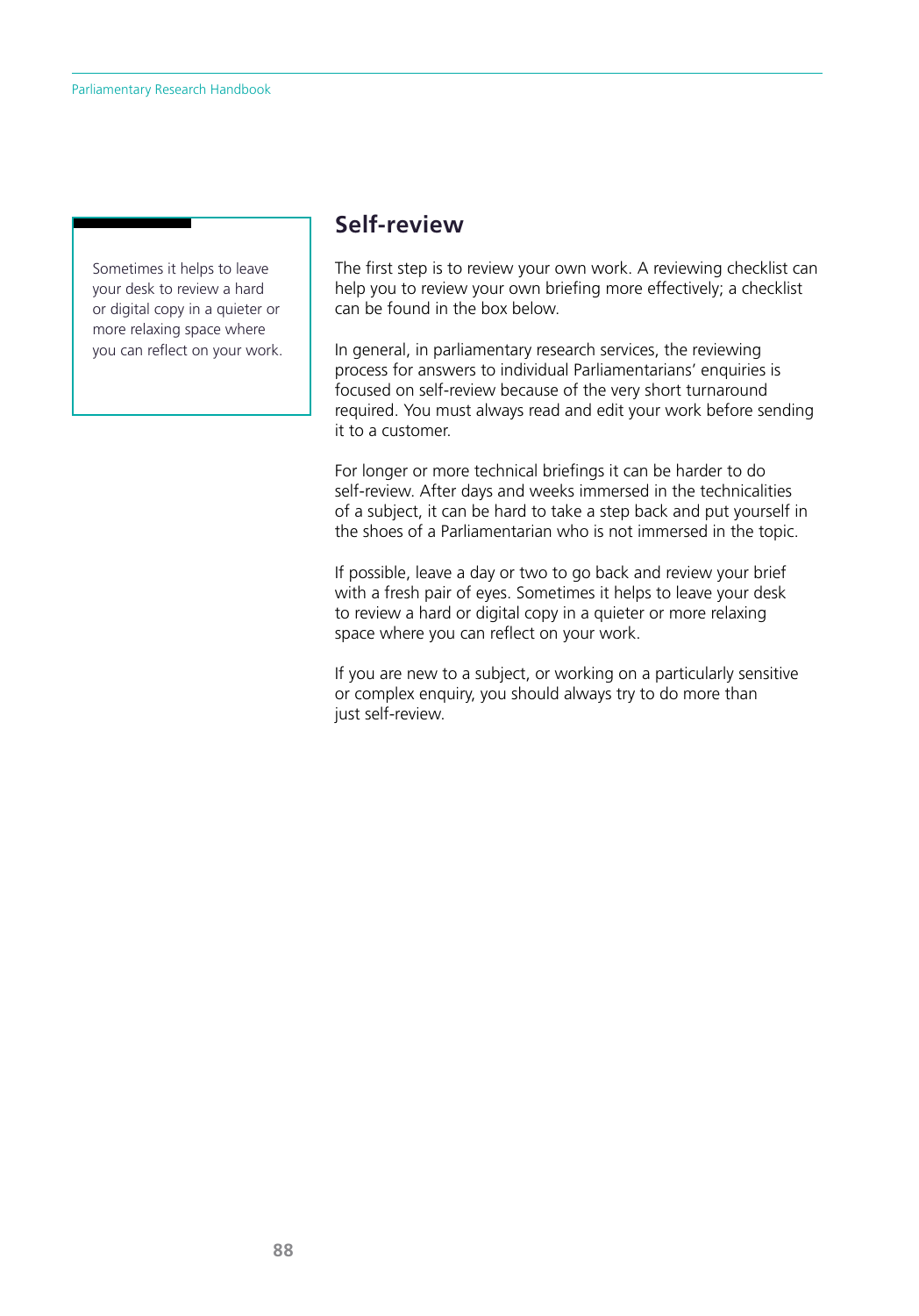# **Peer Reviewing**

Peer-review refers to the evaluation of work by peers in relevant fields. It helps to increase the quality of the work, and ensure it is well written, accessible, impartial, balanced and accurate.

You can ask a colleague or external expert to do peer-review for you:

- Internal. Colleagues can provide a 'fresh pair of eyes' and focus feedback on structure, accessibility and impartiality, or where they are more familiar with a subject, they can help to ensure balance and accuracy. People who might help you include colleagues in your team, and in other research teams. You may need to ask your team leader before circulating drafts outside of your team.
- External. You can ask external experts in related fields, such as an academic or someone in a civil society organisation, to review your document. External peer-review with a range of stakeholders can be important to ensure balance and accuracy. You may need to ask your team leader before circulating drafts to external experts. Be aware that external reviewers will often have their own political views or organisational interests and when contacting external reviewers, it is important to make clear that you retain editorial control. It is, therefore, sensible to ask external reviewers to focus on issues where their expertise can add value. This may include:
	- identifying factual errors;
	- pointing out major issues or viewpoints that have not been covered sufficiently;
	- whether the best and most authoritative sources have been used; and,
	- the accuracy of any technical descriptions.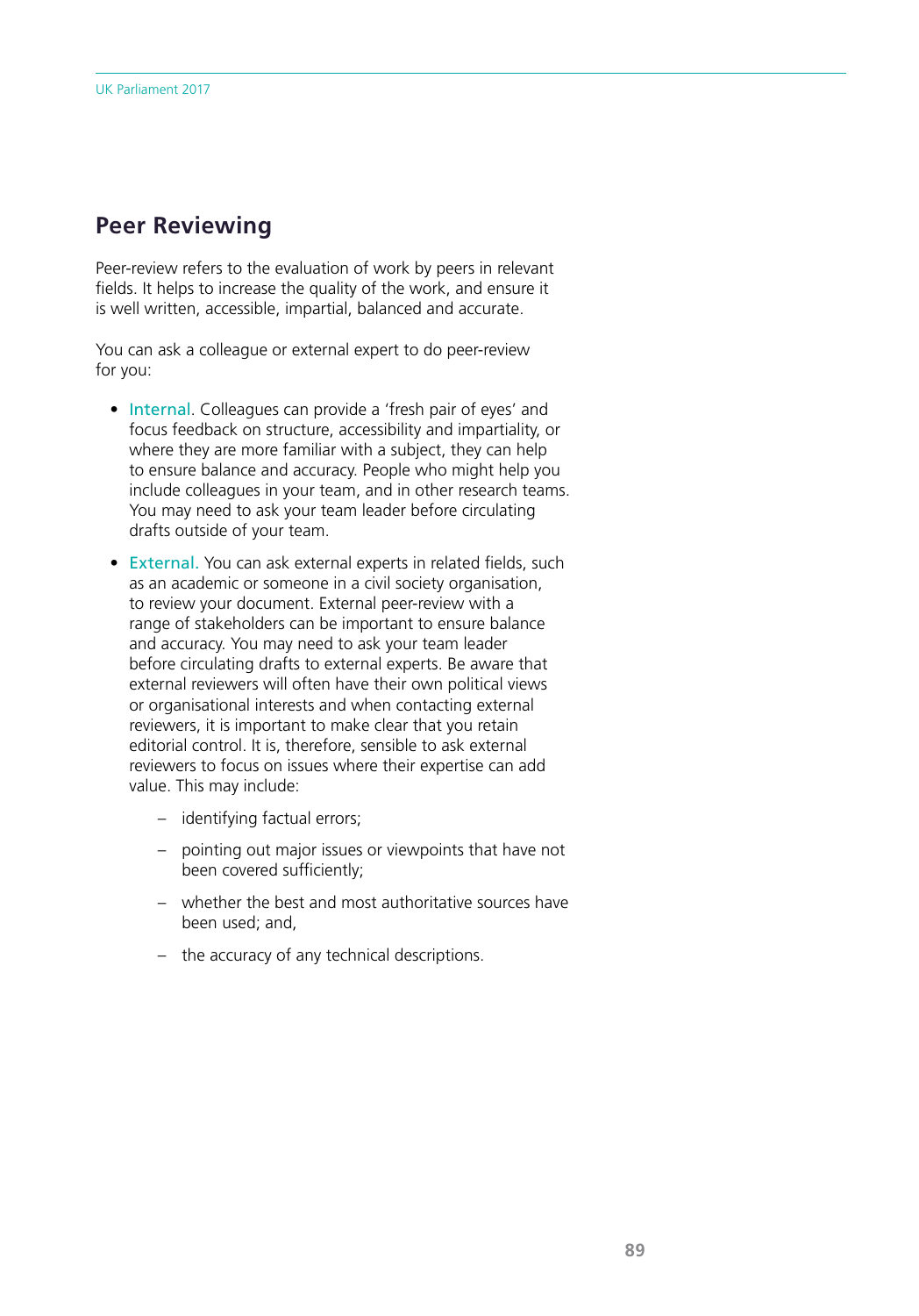# **Editing**

The aim of editing is to make the text clearer, more precise and more effective.

You can provide your editor with the following questions to help them to assess whether a piece of writing will have the biggest possible impact:

- Can you tell who the intended audience is?
- Is the purpose of the briefing clear?
- Does the main point or answer come first?
- Are readers guided through the writing and are all the important components present (these may include title, headings, overview, summary, main text, conclusions)?
- Are statistics used well?
- Is the text too dense? Is it helpfully broken up with headings, tables, text boxes and so on?
- Does the paper tell a story, keep to the point and use suitable language?
- Is the writer's impartiality clear and is the paper balanced?
- Is the writing confident?

The review checklist in the box below can be used by editors.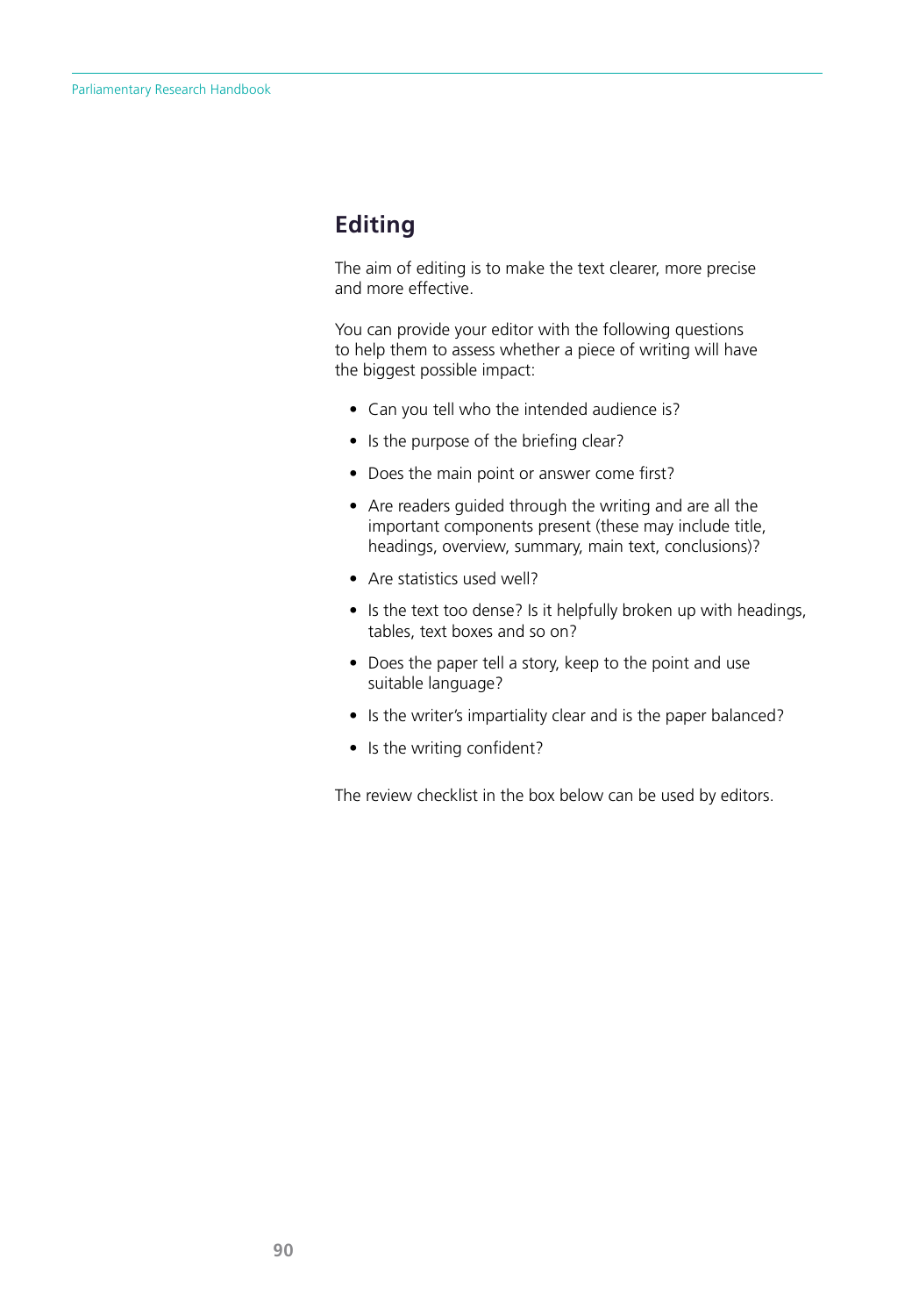# **Proof-reading**

The role of the proof-reader is to check:

- That there are no mistakes in spelling, grammar and punctuation;
- That quotations and 'borrowed' content is correctly cited;
- That the language and styles used are consistent throughout the document.

Proof reading by a colleague is essential for most publicly published briefng papers. It is generally better to have someone other than an editor conduct proof-reading. Trying to review content and proof-read at the same time can make both less effective, although sometimes you have no choice.

Proof-reading is an important element in ensuring the confidence of readers in a briefing – documents with spelling errors and inconsistencies can damage users' trust. The review checklist in the box below can be used by the proof-reader.

Proof reading by a colleague is essential for most publicly published briefing papers.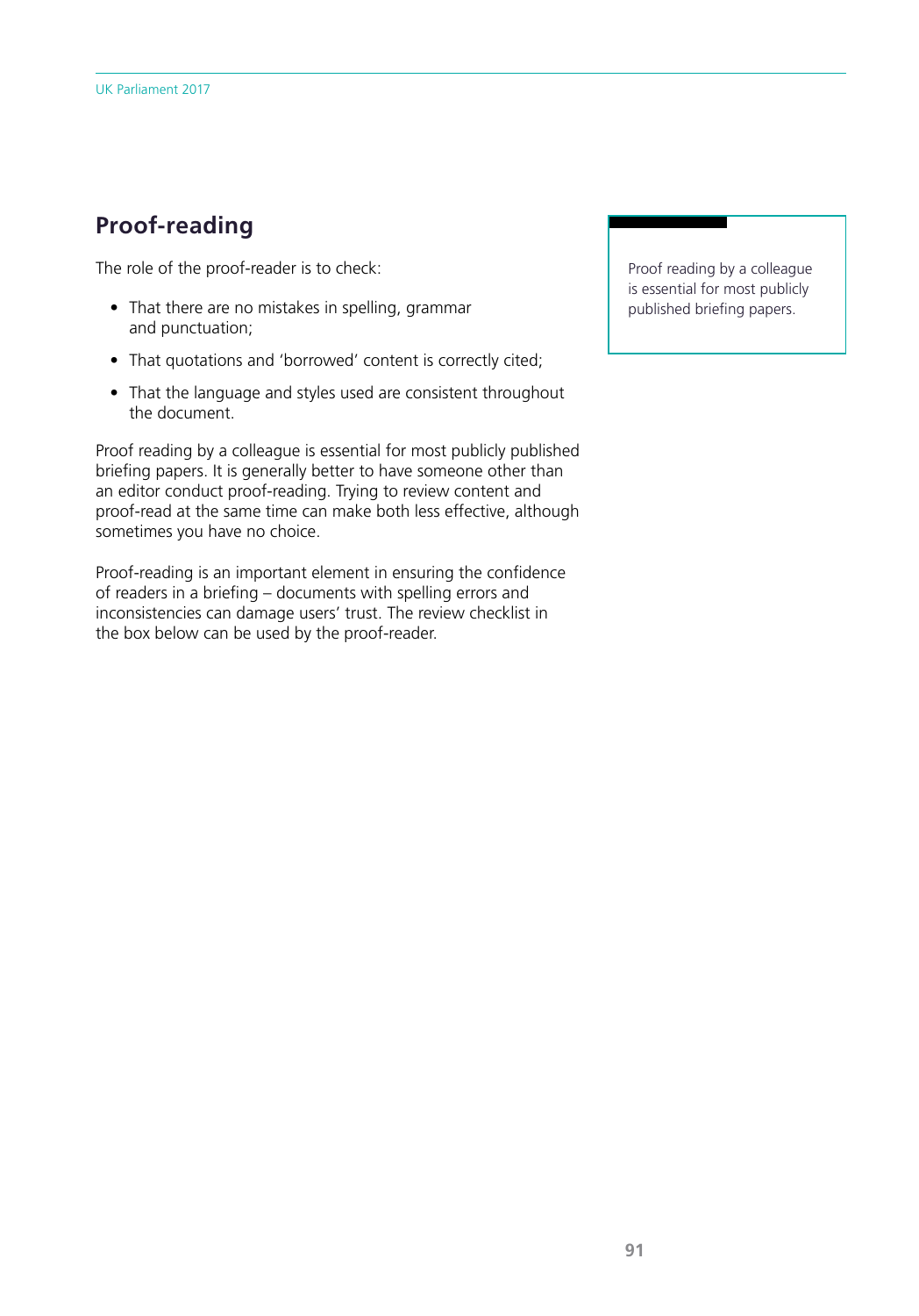# *Editorial process in the Lords Library*

Briefngs published by the Lords Library go through an established quality control process.

After the researcher has self-reviewed his or her work, a sub-editor performs a peer review looking at accuracy, impartiality and balance and makes editorial suggestions to improve the clarity of the text. After any amendments have been made, an editor (either a Senior Library Clerk or the Head of Research Services depending on the type of the briefing) does a second review. A production assistant makes final proofing and formatting checks before publishing the briefing.

Sub-editors/editors are assigned deadlines for each stage of the process, and are agreed before the author begins work. This ensures that all roles are clear and enables the Library to publish briefings in good time for parliamentary business.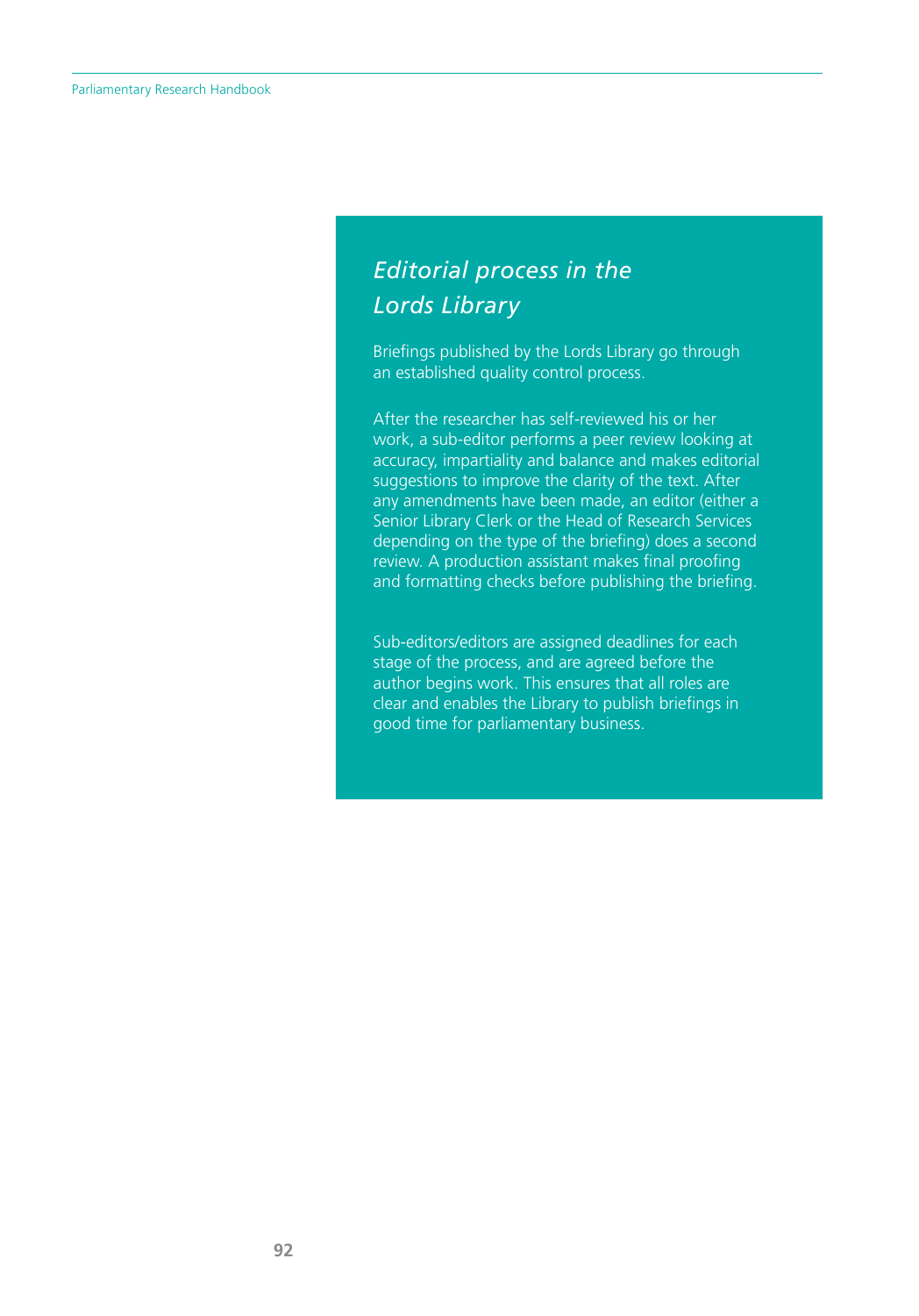# **Making a success of quality control**

Much research for parliamentarians is produced under considerable time pressures and researchers often feel that they do not have time for a substantive review of their work. There is undoubtedly some trade-off between reviewing work and the pressures of a deadline.

However, good planning can often provide sufficient time for a review involving all or some of the four steps outlined above. For substantial pieces of work, review involving all four steps outlined above should be seen as an integral part of the writing process.

It is important that you review at an appropriate level; the amount and type of review needed will depend on the nature of the briefing and team-specific guidance. A short briefing for an individual recipient might only need review by its author or, if the author is relatively inexperienced, a quick review by a more experienced colleague.

More substantial review is preferable for longer documents with multiple potential readers; and for many teams may be mandatory. For such papers, authors should approach one or more colleagues (or external experts) as early as possible in the drafting process to ask them to agree to review the document when it is drafted, and to agree how they would like to work together.

To help your reviewer and get constructive feedback it can be helpful to consider:

- Deadlines. If your deadline is tight you might ask a reviewer to focus on issues you are most concerned about.
- Should the reviewer be involved in the initial planning of the paper, as a 'critical friend', or just once it is drafted?
- Will the reviewer use a hard copy or an electronic version?

Where you disagree with a suggestion, or seek another opinion, such a decision should be justifable and be taken in line with the procedures established for your team. You may need to ask your line manager to help you to decide on a point.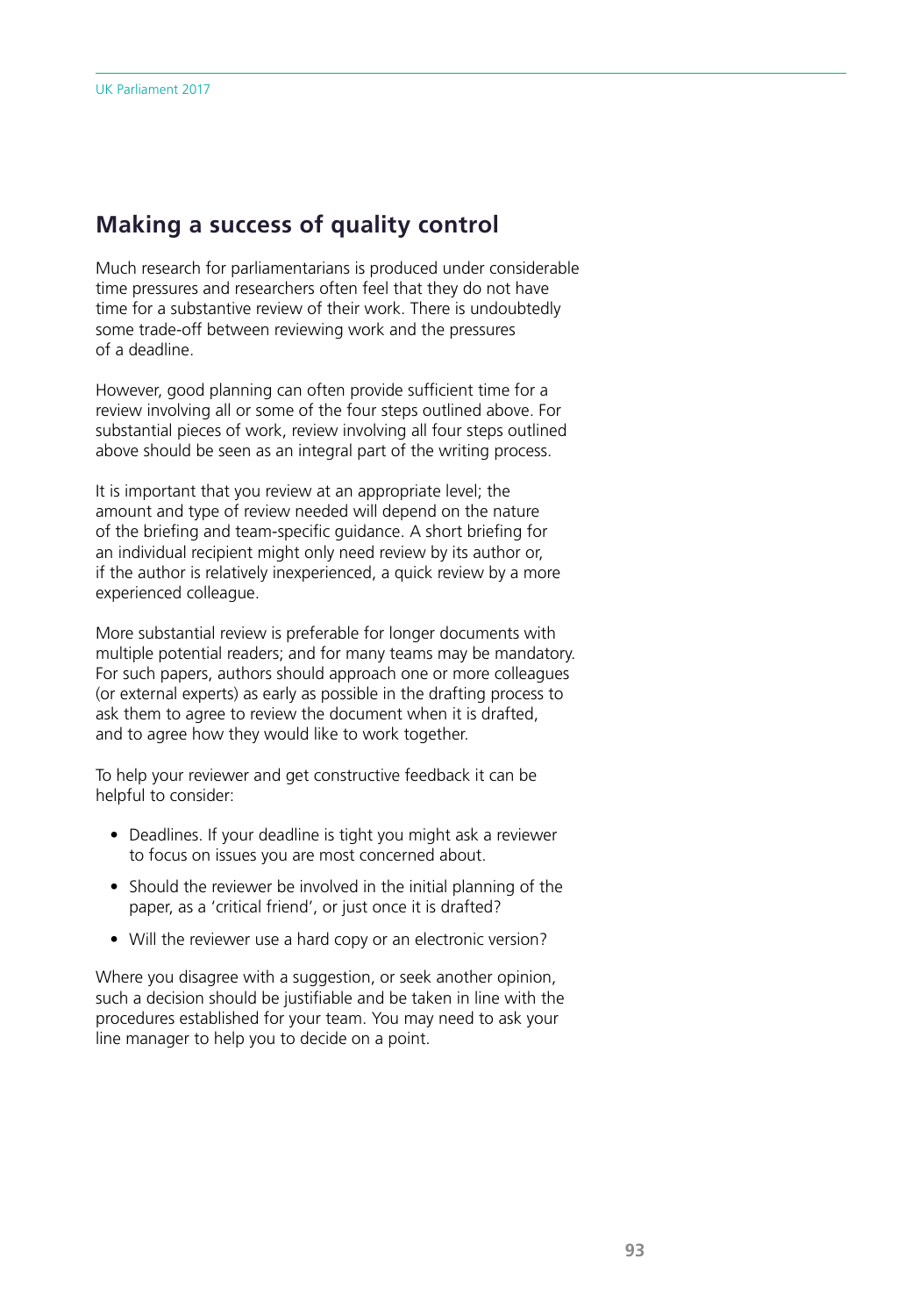# **Proof-reading and editing checklist**

A checklist is a useful tool for authors, editors and proofreaders to help them to effectively review a document. The checklist below can be used for most types of briefing:

#### General checks

- On the first page:
	- There is a title and date
	- The first paragraph clearly explains what the briefing is about, or what the Parliamentarian asked for
	- There is a short summary of the key points of the briefing (for longer briefings only)
	- The key question or questions have been clearly answered
- The pages are numbered
- Fonts and sizes are correct
- There is a contents page for longer briefings

#### Impartiality

- No use of emotional or opinionated language, unless it is a direct quote
- A range of viewpoints are given
- Conclusions are only given if they are well supported by good evidence.

#### Useful information for Parliamentarians

- Relevant parliamentary information is given, such as debates, committee reports, parliamentary questions
- Government policy is clearly stated
- Only the most politically important information is included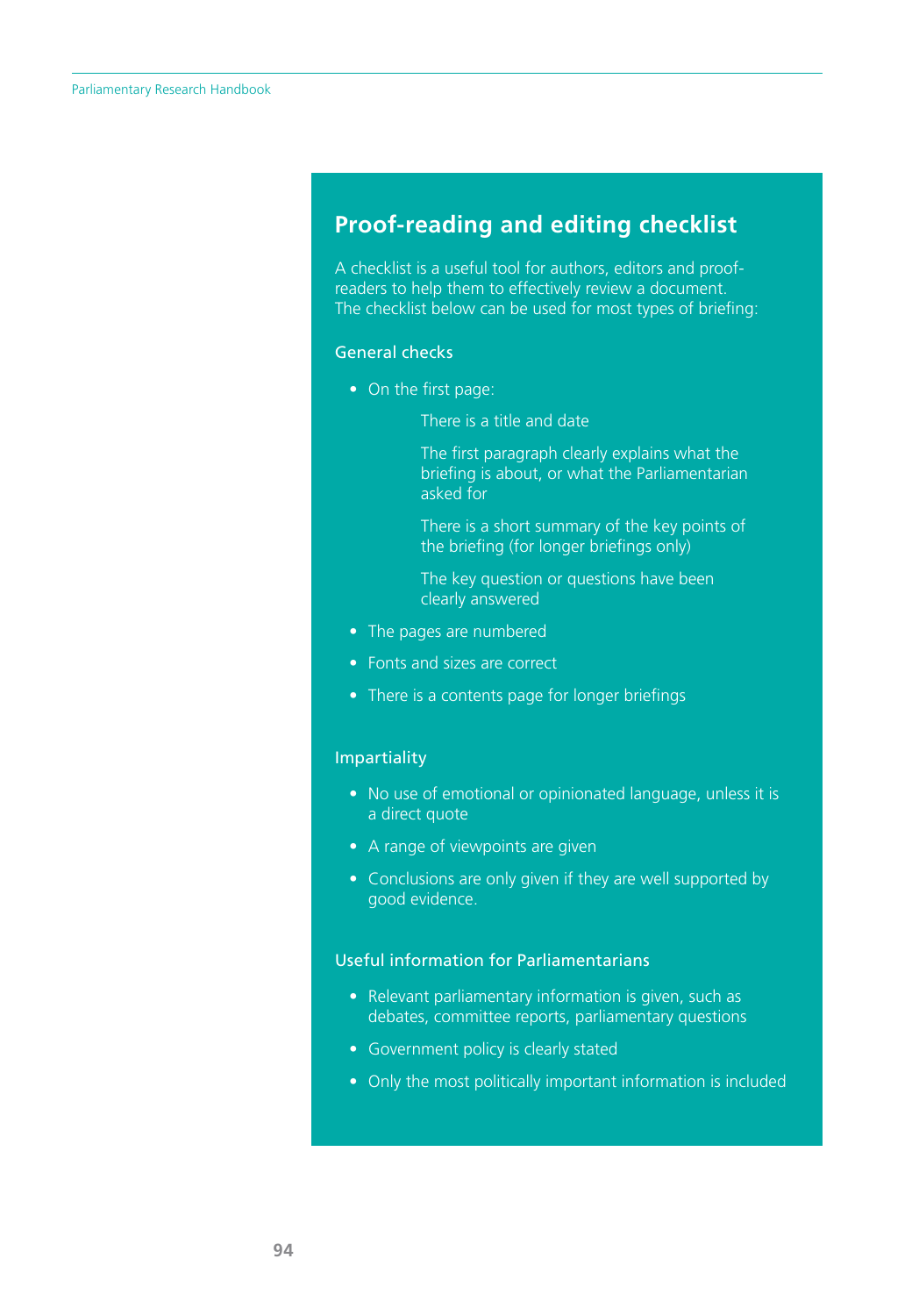#### Spelling

- Use the spell checker on the computer spelling mistakes ruin a briefing
- Double check the spelling of names and technical words

#### Grammar and punctuation

- Correct use of apostrophes, commas, full stops, colons
- Correct tense generally use past tense
- Are the sentences too long? Is the meaning clearer when they are split into shorter sentences?

#### Vocabulary

- Know the meaning of the words you've used and avoid jargon
- If you have to use a technical word, give a definition
- Do not use slang or very informal language

#### Layout

- Does the briefing have a logical layout? Does it tell a story?
- Headings used for all major sections
- Sub-headings used when needed

#### Expressing information clearly

- All the main questions have clearly been answered
- All paragraphs have one main idea, which is introduced in the first sentence
- Does the writing flow smoothly from one section or paragraph to the next? This is particularly important when a number of people have contributed to a briefing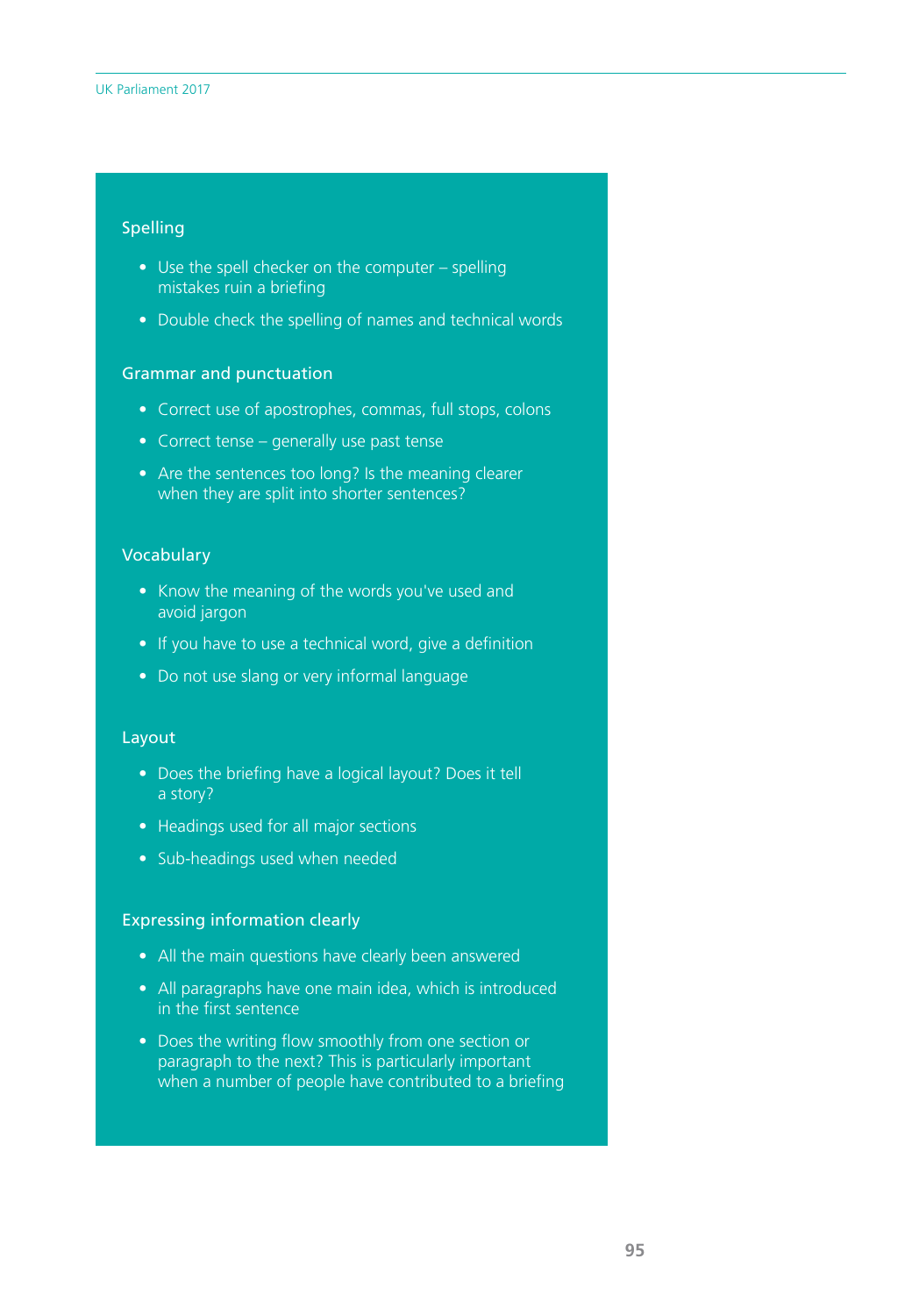#### Acknowledging supporting evidence and references

- All ideas and information are referenced
- Quotations are used correctly
- The correct style for references is used: Author (or organization name), Title, Publisher, Date Published, page number. For web documents hyperlink the title of the document with the "[accessed on date]" at the end of the reference
- Diagrams and charts have a title and are clearly labelled and referenced
- Sources are good quality

#### Reviewing in a hurry

Sometimes deadlines mean we have no choice but to review quickly. To review in a hurry ask your reviewers to prioritise the following, as mistakes here may in particular damage your reputation:

- front pages and summaries
- impartiality and balance
- sense and credibility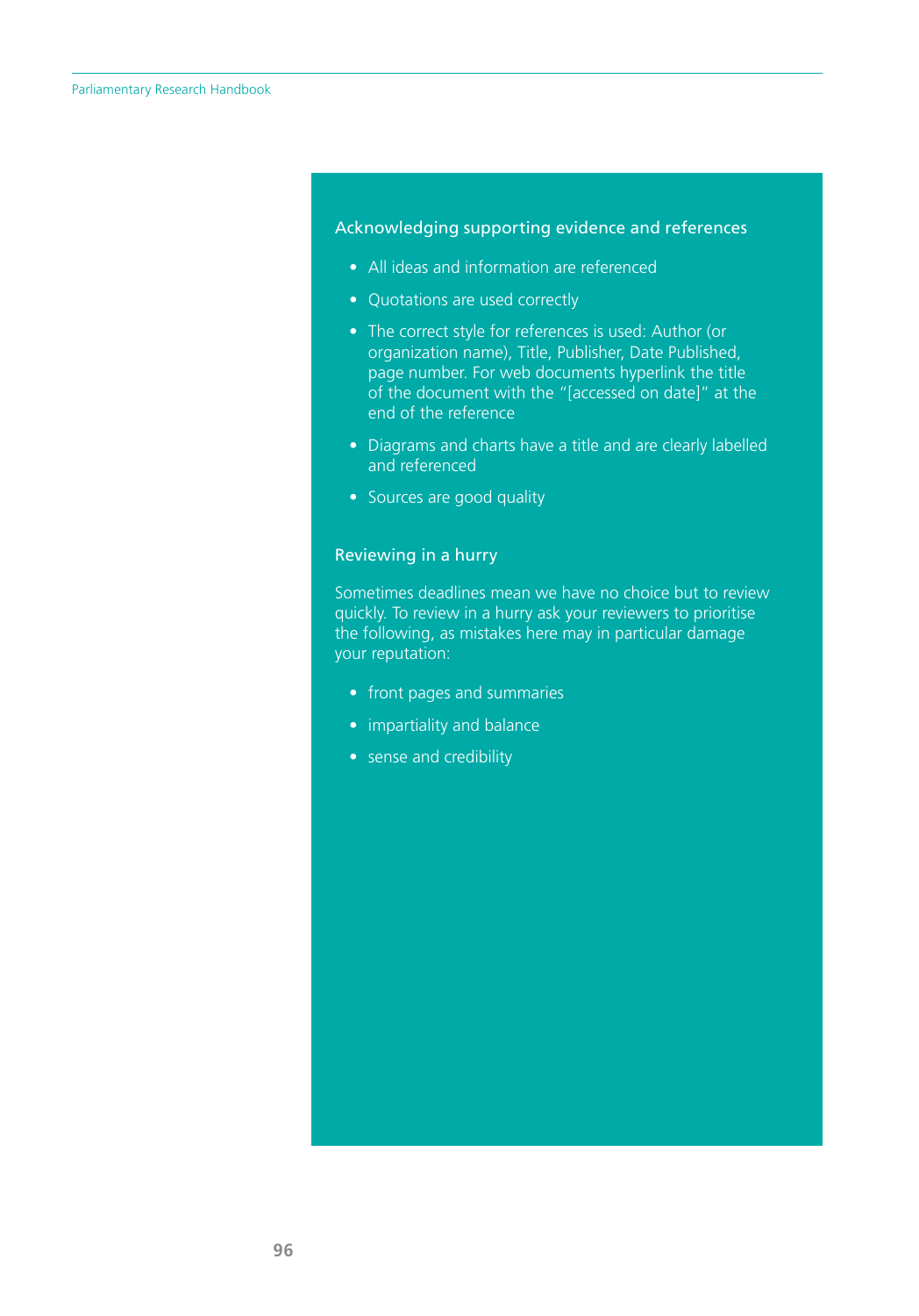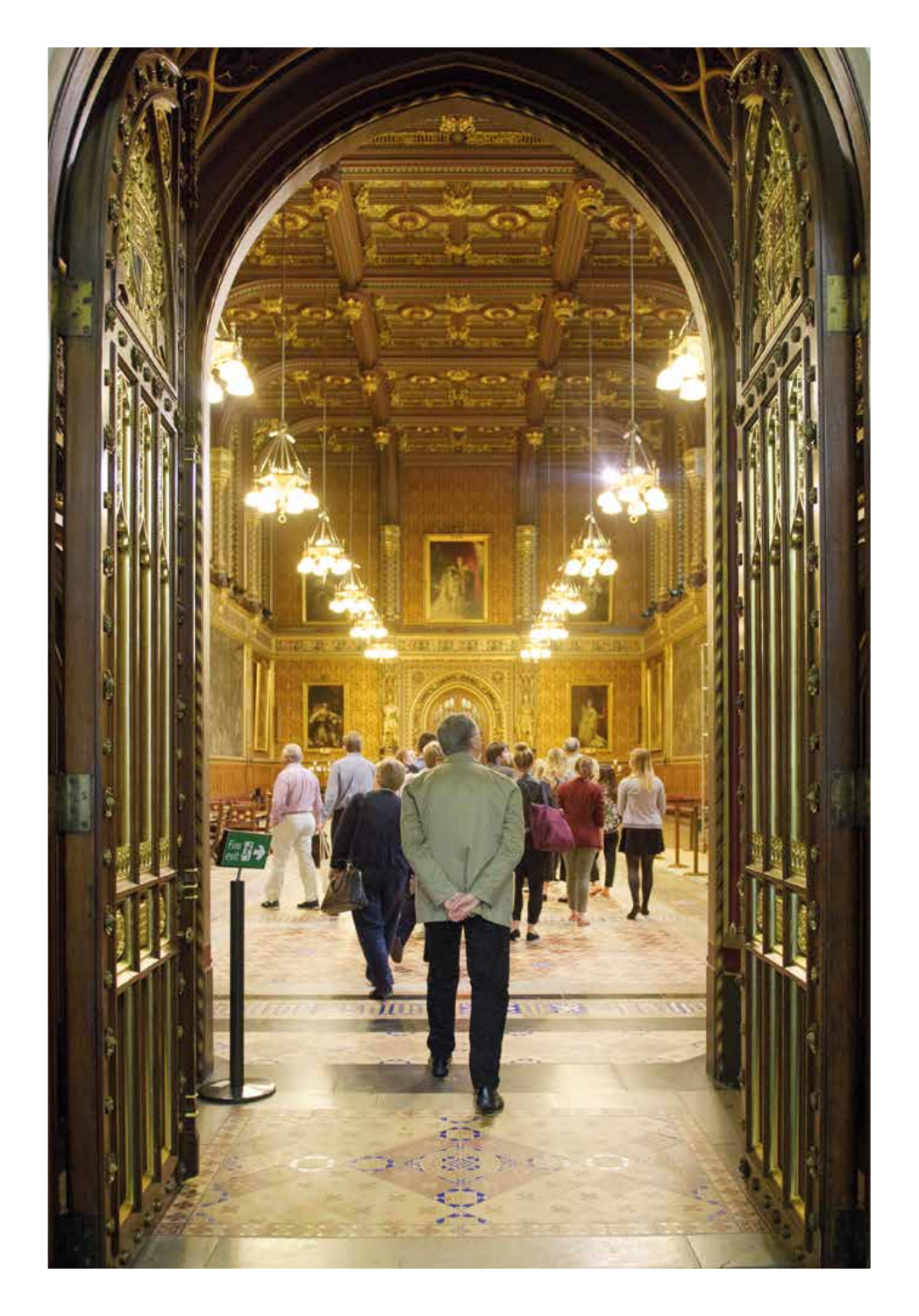

# Committee Research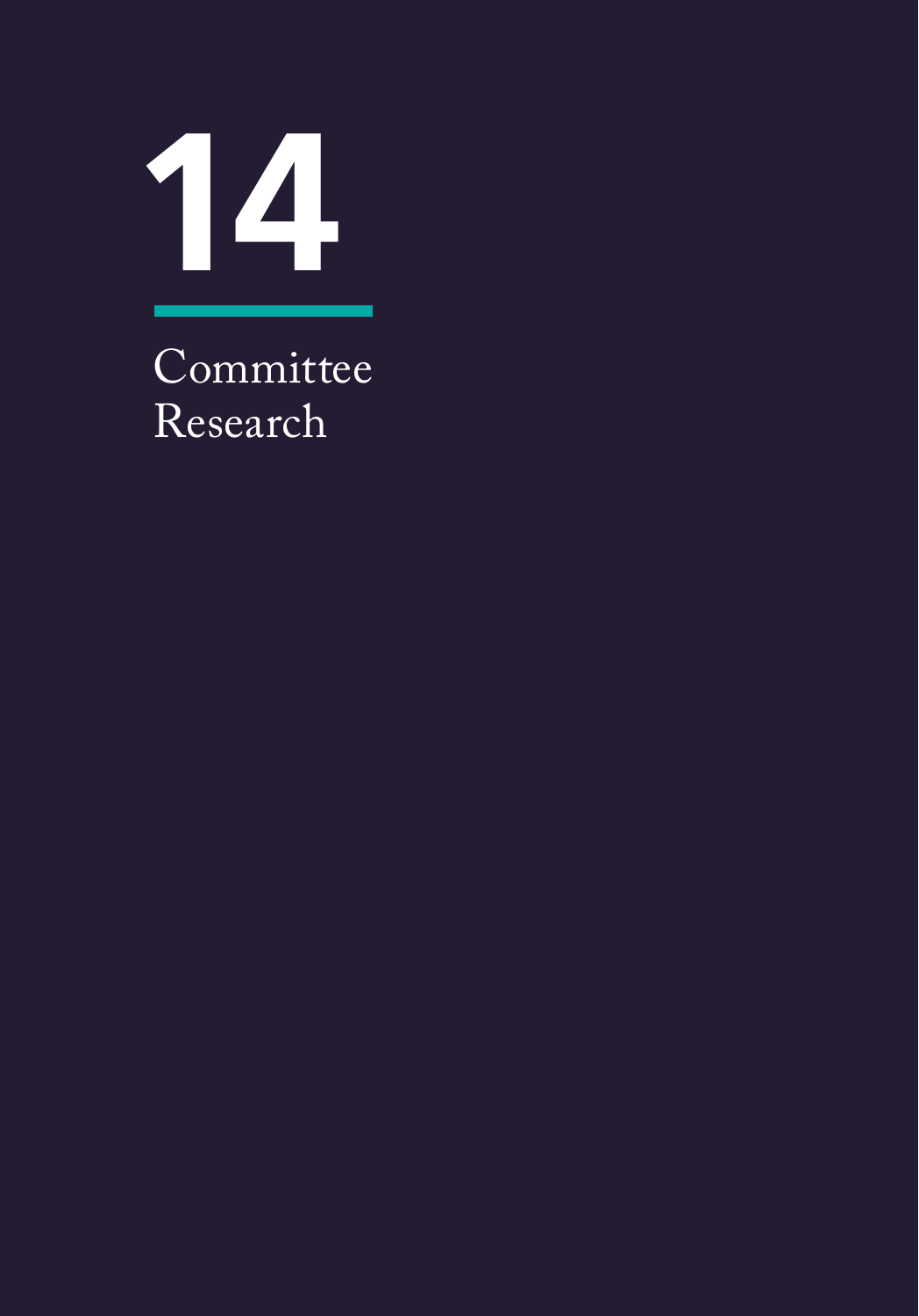**The principles in the rest of this Handbook also apply to Committee briefings. However, additional principles apply to the scoping of Committee inquiries, writing Committee meeting briefings and writing Committee report conclusions.** 

Committee work is often much more collaborative in nature. It is important to note that the work described in this chapter is largely done with the supervision and support of senior Committee staff, and the way in which the work is done will vary with the particular needs and approaches of the Committee in question. It is essential for you to ensure that you give your manager and colleagues adequate time to provide guidance and input into your work.

There are slightly differing practices between the House of Commons' Committee Office and House of Lords' Committee Office. You may wish to develop your own approach in order to best meet the needs of your Parliament.

# **Scoping and researching terms of reference**

It is part of the responsibility of committee researchers to help Committees to identify possible subjects for inquiry. You should draw on your specialist experience and any external networks and contacts you have in your field to identify new and emerging issues which the Committee might wish to explore.

It is a good idea to have a rolling list of potential inquiries which can be suggested to the Committee as appropriate. You may also need to present a short research briefing on your new inquiry suggestion to the Committee. Ultimately though, it is up to the Chair to secure a consensus among the Committee about the future programme.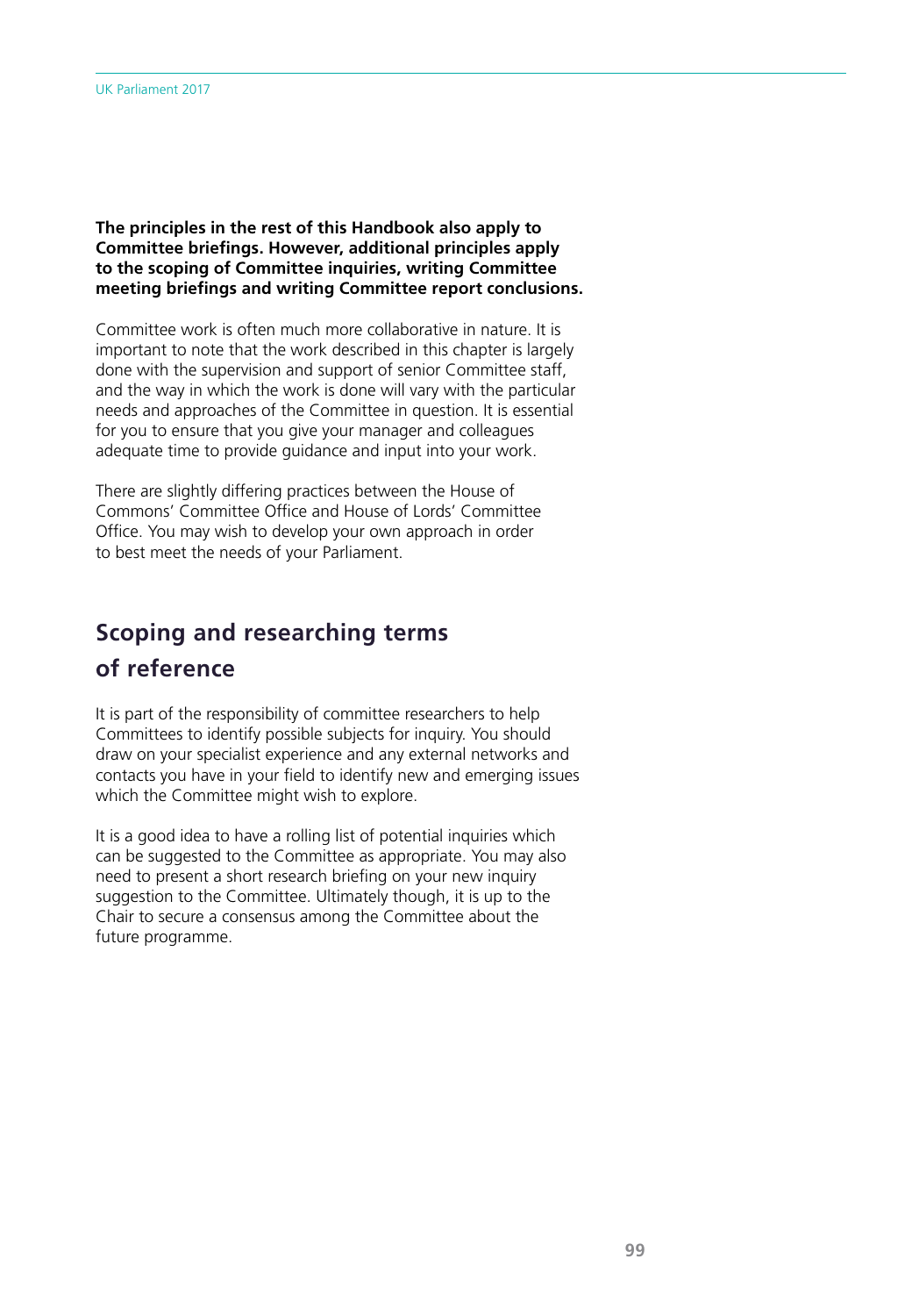The Committee formally agrees the Terms of Reference for an inquiry in a private meeting. In preparation for this discussion, you may be asked to prepare a scoping note for the Committee providing background information on the topic and covering some of the points and questions set out below – you can also refer to Chapter 11 above:

- What is rationale and factual basis for the inquiry?
- Is the inquiry in line with any overriding Committee strategy?
- What is it intended to achieve? Objectives might include any or all of the following:
	- Infuence development of policy
	- Audit policy outcome
	- Input into a major meeting or consultation
	- Raise profle of an issue/initiate debate
	- Review effectiveness of an existing policy/Act
	- Force government to give a public view or take action
	- Meet one or more Committee core tasks
	- Gain media attention
	- Link to debate or other proceedings in the House
- How realistic are these objectives, and is there clarity/ consensus about these objectives?
- What is the intended output? This may include a report, or oral evidence session(s) only, with publication of evidence, or other outputs including a seminar.
- What expectations do the Chair and Committee have? How do expectations need to be managed?
- Who are the key witnesses?
- What is the target audience? Who will need to be engaged, and what is the best way of engaging with different groups? Who are the audiences that we are seeking to infuence through the final outcome and beyond?

Getting the draft Terms of Reference right increases the chances of receiving a good number of useful written evidence. The terms of inquiry should usually be as short and as specifc as possible, bearing in mind that the Committee will ultimately want to use the evidence to draw conclusions and to make recommendations to Government.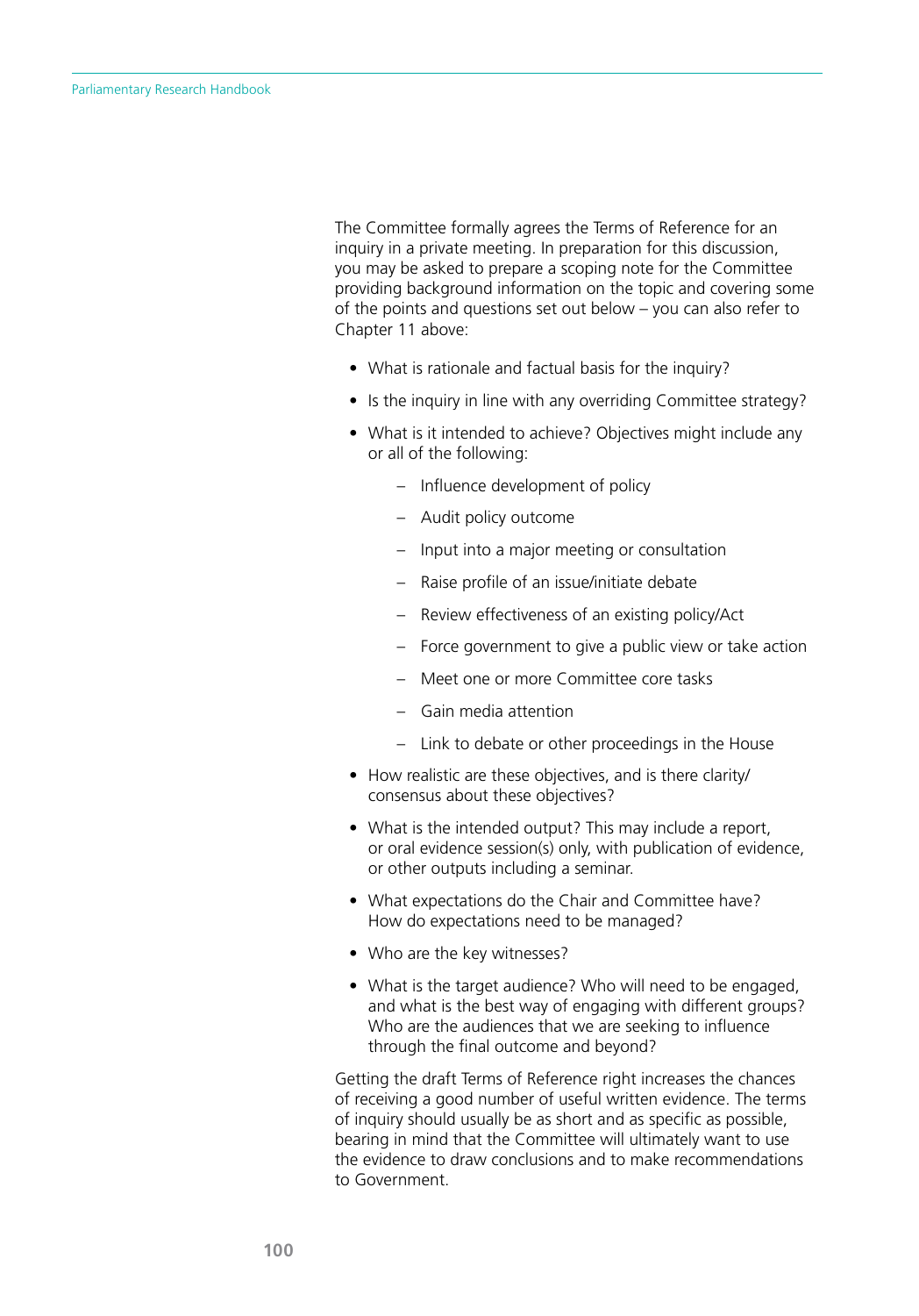The Terms of Reference are published and emailed to relevant stakeholders with a call for written evidence. You might want to check that important stakeholders have been notifed.

# **Committee meeting briefings**

A committee meeting briefng is a document prepared by staff for committee meetings. It provides information about the meeting itself, and about issues that will be discussed in the meeting. The Committee briefing is a private document that is prepared for committee members only, and is usually circulated to members a few days before the meeting to help them to prepare.

Committee briefings can vary in length from just a few pages to a more substantial document, depending on the topic and the amount of time staff have to prepare. Whatever the length, a well-written committee briefng can improve members' knowledge of the topic and support their work as committee members and participation in committee meetings.

Committee staff in many parliaments produce briefings for most committee meetings. The format and content of these vary even from committee to committee in a single parliament, but most briefings usually:

- Provide essential information about the meeting and invited guests
- Set out information about the issue under consideration at the meeting
- Summarise any written information from stakeholders / the government / the public that the committee has received
- Suggest questions for members to ask when they talk to stakeholders, especially government ministers and officials.

Your committee should have a standard format for these briefings, based on the needs and preferences of the committee members and staff.

A well-written committee briefing can improve members' knowledge of the topic and support their work as committee members and participation in committee meetings.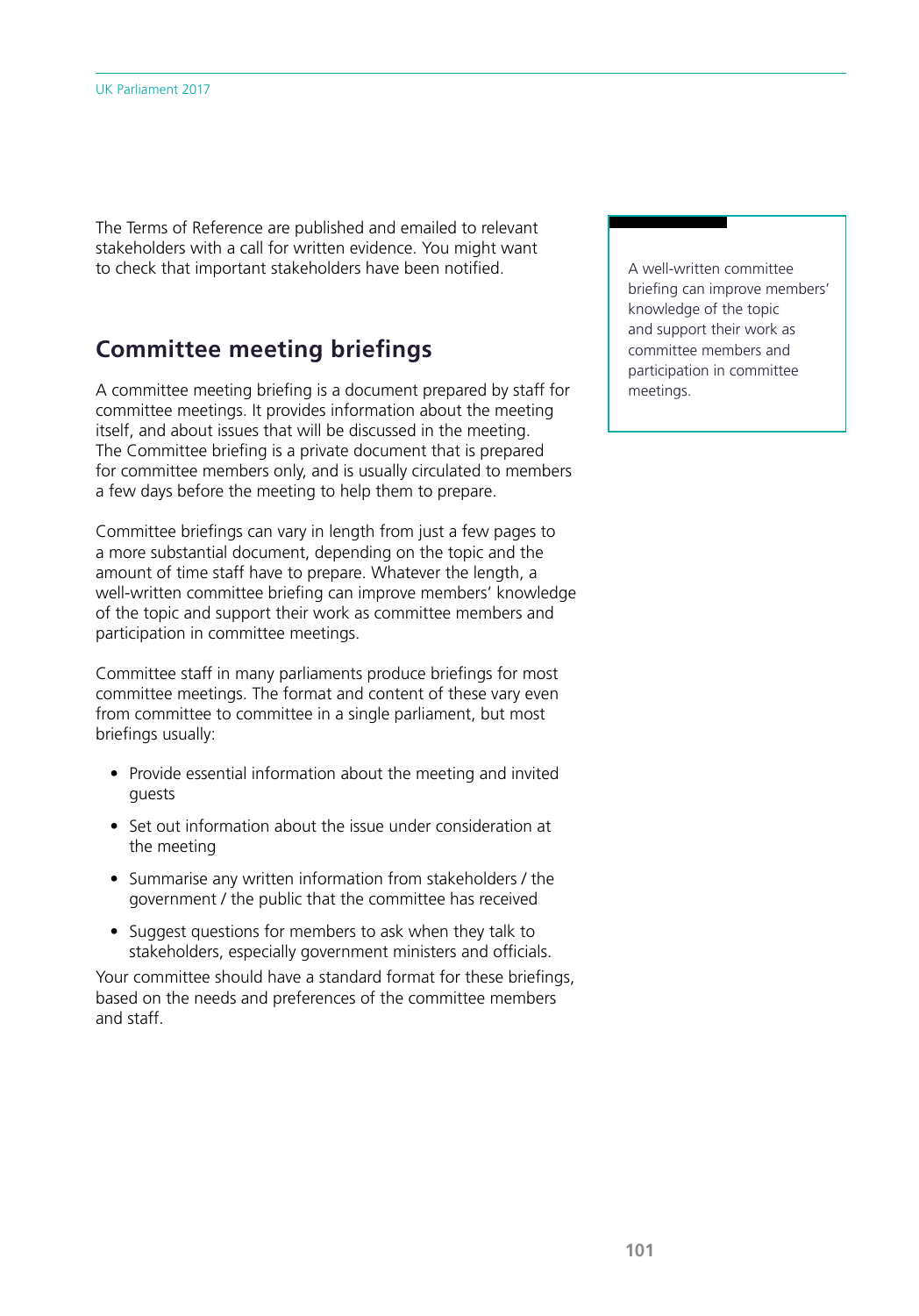You should always consult your manager to agree priorities for a briefing, based on the time available and resources available on this particular topic. But generally it can be helpful to think of the content of briefngs as a collection of key sections that can be included or excluded from any given briefing.

These key sections are:



Basic information about the meeting and topic: for example: date and time, location, topic, names of stakeholders (if any).

Stakeholder biographies: Members should know who they are meeting. The brief should include short professional biographies (usually one paragraph) of any stakeholders invited.

Background to the meeting / topic: A clear factual description of what has already happened in relation to a bill or policy that the committee is examining.

Summary of submissions: If the committee has received any information from outside, staff should include a list of submissions and summary of their content.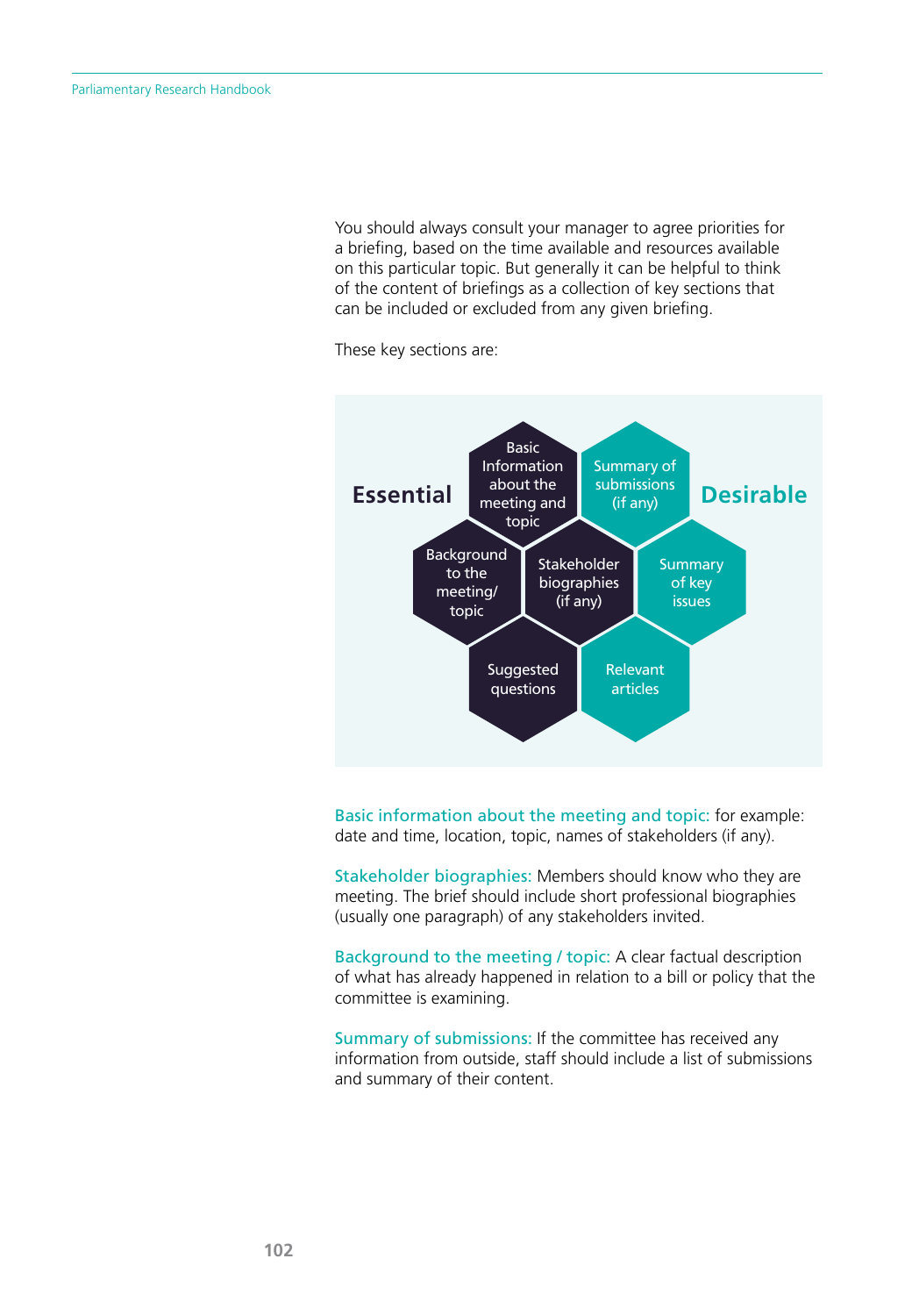Summary of key issues: a summary of the important / controversial issues and concerns about the topic.

Relevant articles: a set of useful and relevant articles or opinion pieces on the topic.

Suggested questions: Based on the submissions, key issues, and press cuttings, staff could suggest some questions that the Members may want to ask stakeholders, or to consider in private meeting.

# **Writing Suggested Questions**

#### **What are suggested questions?**

The suggested questions in a briefing are for the committee members to ask stakeholders or representatives of the government. They are intended as suggestions only, members can choose to ask different questions as they wish, but many members find a list of suggested questions helpful.

Suggested questions are not usually required in a briefing for a private meeting which only committee members will attend.

#### **Writing suggested questions**

These questions must be unbiased and factual, but that does not mean they will be boring! This can be one of the most interesting tasks in writing the briefing.

To help you draft effective questions, consider two main points:

- What information you are seeking; and
- To whom the question is addressed.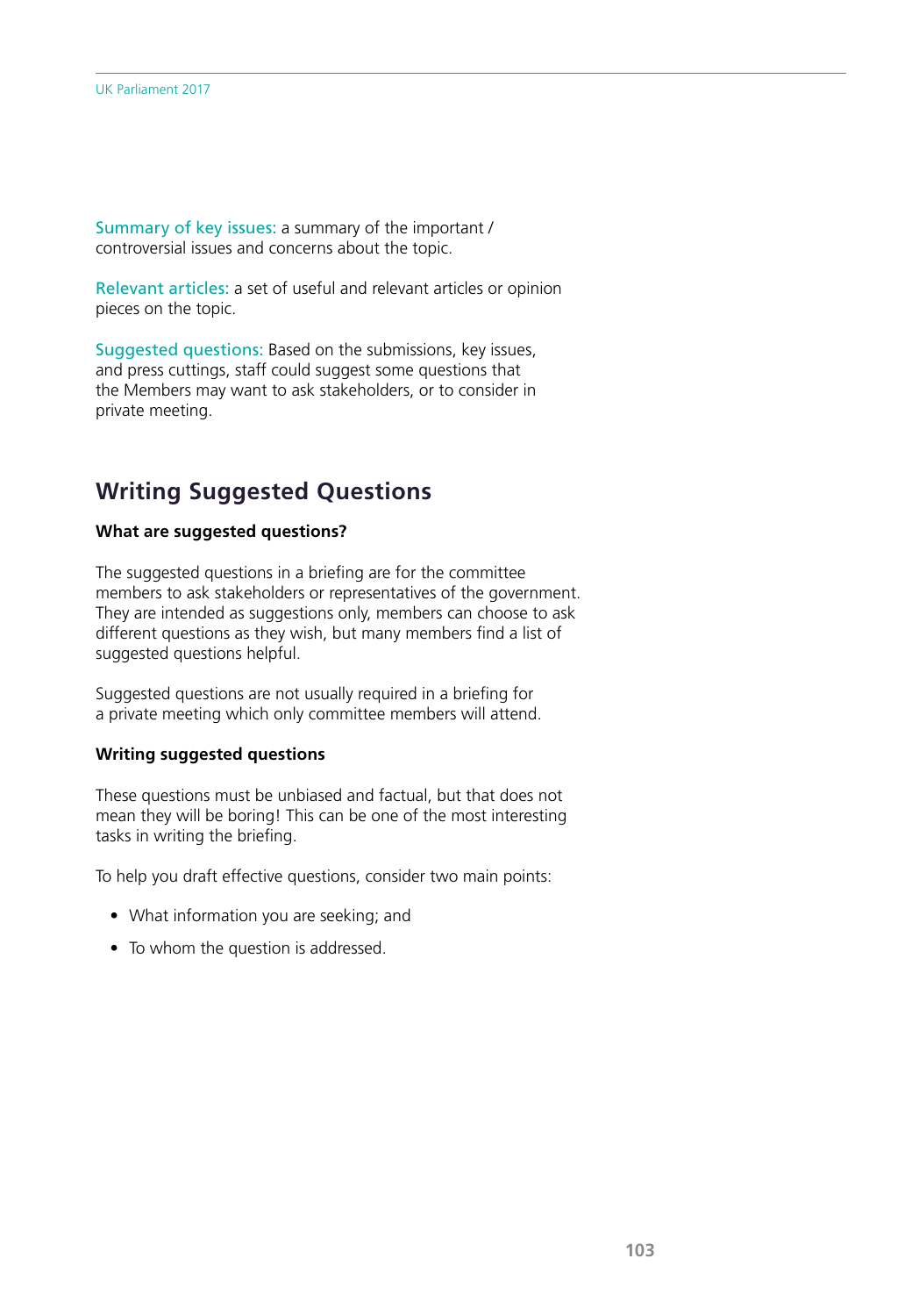#### What information you are seeking

When writing questions consider what information does the committee need in order for it to make an informed decision? Then strive to draft questions that will draw out this information from stakeholders and government representatives. For example, questions can:

- Ask for evidence (facts and details) to support an assertion;
- Ask for opinions and views:
- Ask for personal experience;
- Ask for an explanation of differences of opinion between stakeholders;
- Ask for an explanation of a complicated or unclear issue.

If the stakeholders invited to the meeting have already submitted written evidence, this can help you to write effective questions that draw out any additional information you believe will be required.

# 2 To whom the question<br>2 is addressed

Different stakeholders can prompt different types of questions. It would not be helpful to ask an NGO which ministries have been consulted on a bill; they would not know. Nor would it be useful to ask a government representative for their personal experiences or views. Questions should be drafted according to the type of stakeholder that will be present at the meeting. For example:

• NGOs / Experts: Questions to these stakeholders could be about their expert views on a policy or bill (or a detail of it); why they hold their views (especially if they disagree with other's views); what evidence they have; what is international best practice; what changes they want; and what recommendations they have.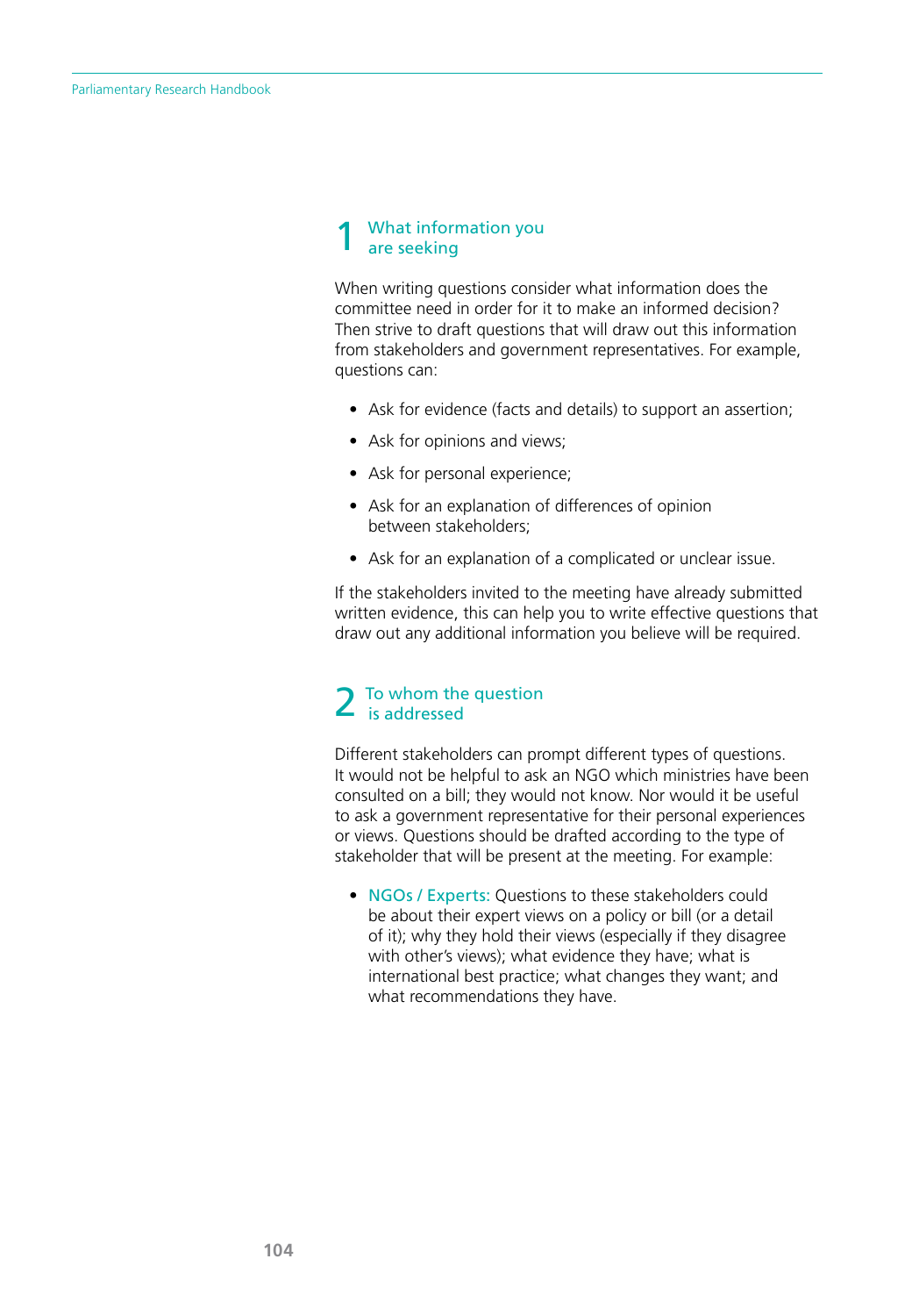# *For example: Some questions to a Maternal Health NGO*

Why are you calling for a change in the government's approach to maternal healthcare? What are your biggest concerns about this policy / this bill?

What do you think of the Government's promise to invest 30% more money toward improving maternal healthcare?

• Members of the public affected by an issue: Questions to these stakeholders could be about their personal experiences and views on the bill or policy area.

# *For example: Some questions to a midwife*

In your experience, what are the main problems with maternal healthcare?

What affect would this new bill / policy have on your work as a midwife?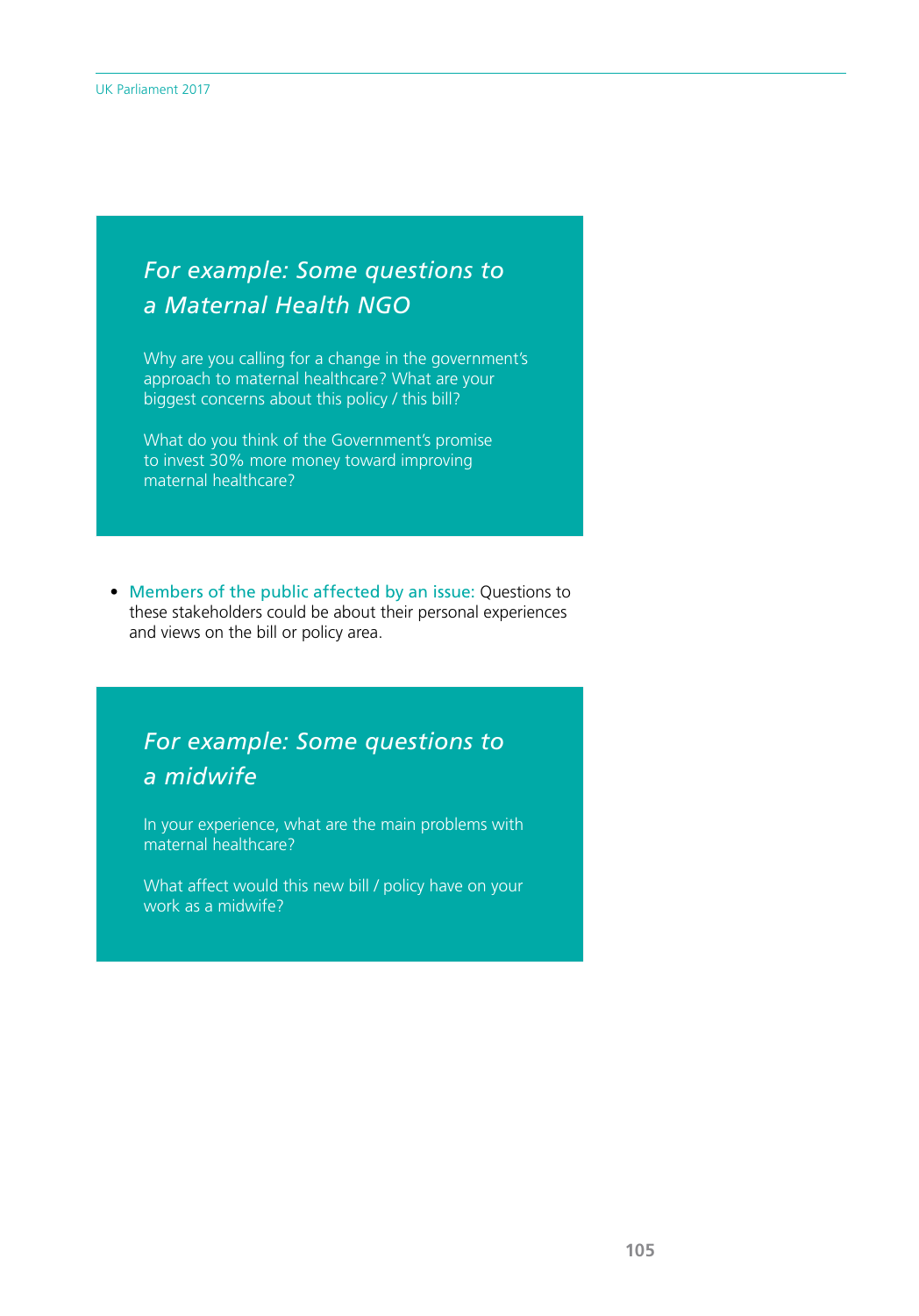• Representatives of the Government: Questions to government representatives could include precise questions on the wording of the bill or the details of the policy, and what process it has gone through in order to produce the bill or policy.

# *For example: Some questions for a representative of the Health Ministry*

What evidence is there to support the Government's claim that the number of maternal deaths has gone down?

Maternal Health international claims that the government must provide more support to rural midwives. How do you respond to this?

How will this policy be implemented in each region?

## **Tips on writing questions**

Order of questions: Put general questions first, then group the following questions by subject.

Use short sentences and plain language. Questions should not usually be longer than 2 sentences. Try reading them out loud to colleagues to test how easily they are said and understood.

Provide some context: Some questions require members to be familiar with a particular fact or are relevant to a particular section of a bill. Either explain this in the question, or include a paragraph of explanation above the question text.

Include focused questions: As well as broad questions such as 'What are your main concerns about the bill"; ask focused questions about details of the policy or bill, such as "The government states it will raise the budget by 30%, why do u say in your written submission that this is not realistic?"3

 $\overline{z}$ The above guidance is extracted from the "Writing Committee Briefings: A Guide for Myanmar Hluttaw Committee Staff' produced by HoC staff working in the Myanmar Hluttaw, in cooperation with senior Hluttaw staff. Published by WFD & UK Aid in January 2017. **106**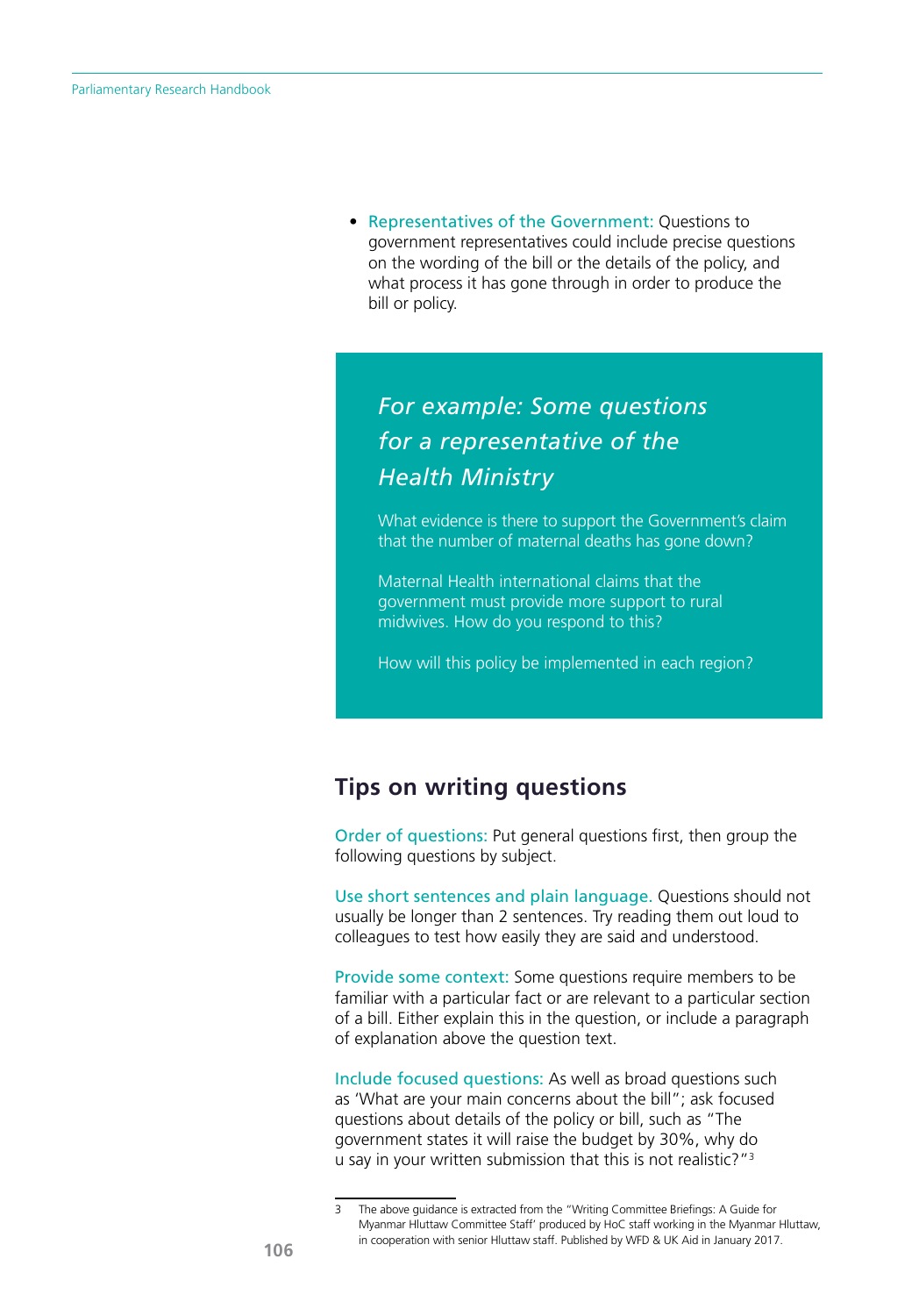# **Conclusions and recommendations**

### **in Committee reports**

Committee research staff are required to draft Committee Reports and the conclusions they contain for consideration by the Committee. Effective recommendations should be:

- as challenging as possible, subject to the need to secure consensus in the Committee, while still being achievable;
- as precise as possible, such as including timescales and SMART targets. This is important because you will get a better government response if civil servants understand what is intended and how it might be done;
- free-standing. They should be whole and self-explanatory sentences. In addition to providing clarity, this enables them to be incorporated into the summary of conclusions and recommendations without extensive changes.

In general it is better to draft conclusions and make recommendations as you go along, so they are as close as possible to the evidence they are based on, rather than leaving them to the end of each chapter. But where the recommendations emerge from a complex argument, it may be necessary to examine all aspects of the matter before making a series of related recommendations.

Try to avoid making trivial or minor recommendations, as they divert attention from the more important ones. Reports should identify the most important recommendations. How this should be done will vary, but it is important that the Committee's main messages (conclusions as well as recommendations) are not lost among a mass of minor recommendations.

It is important that the Committee's main messages (conclusions as well as recommendations) are not lost among a mass of minor recommendations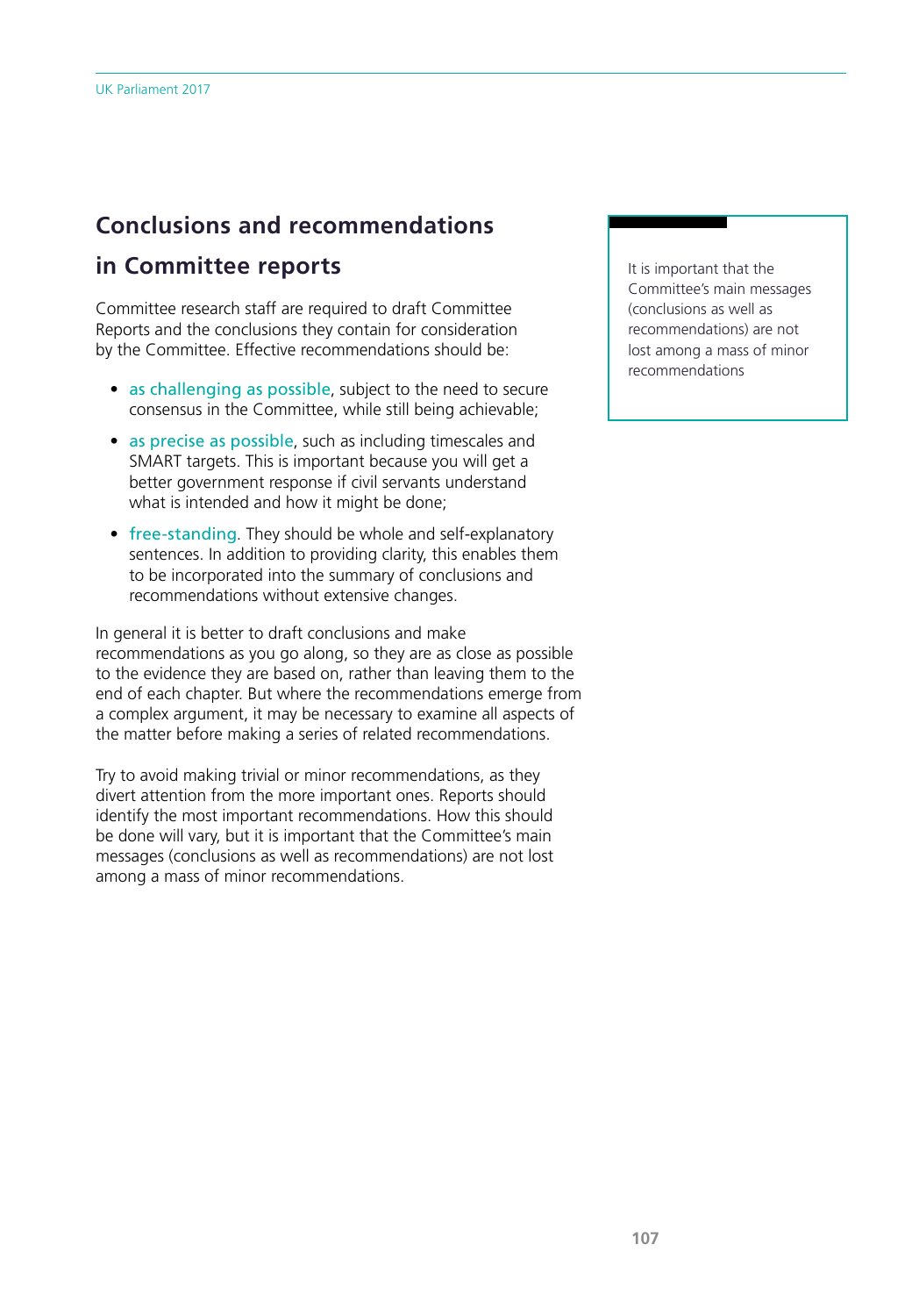

# Further Reading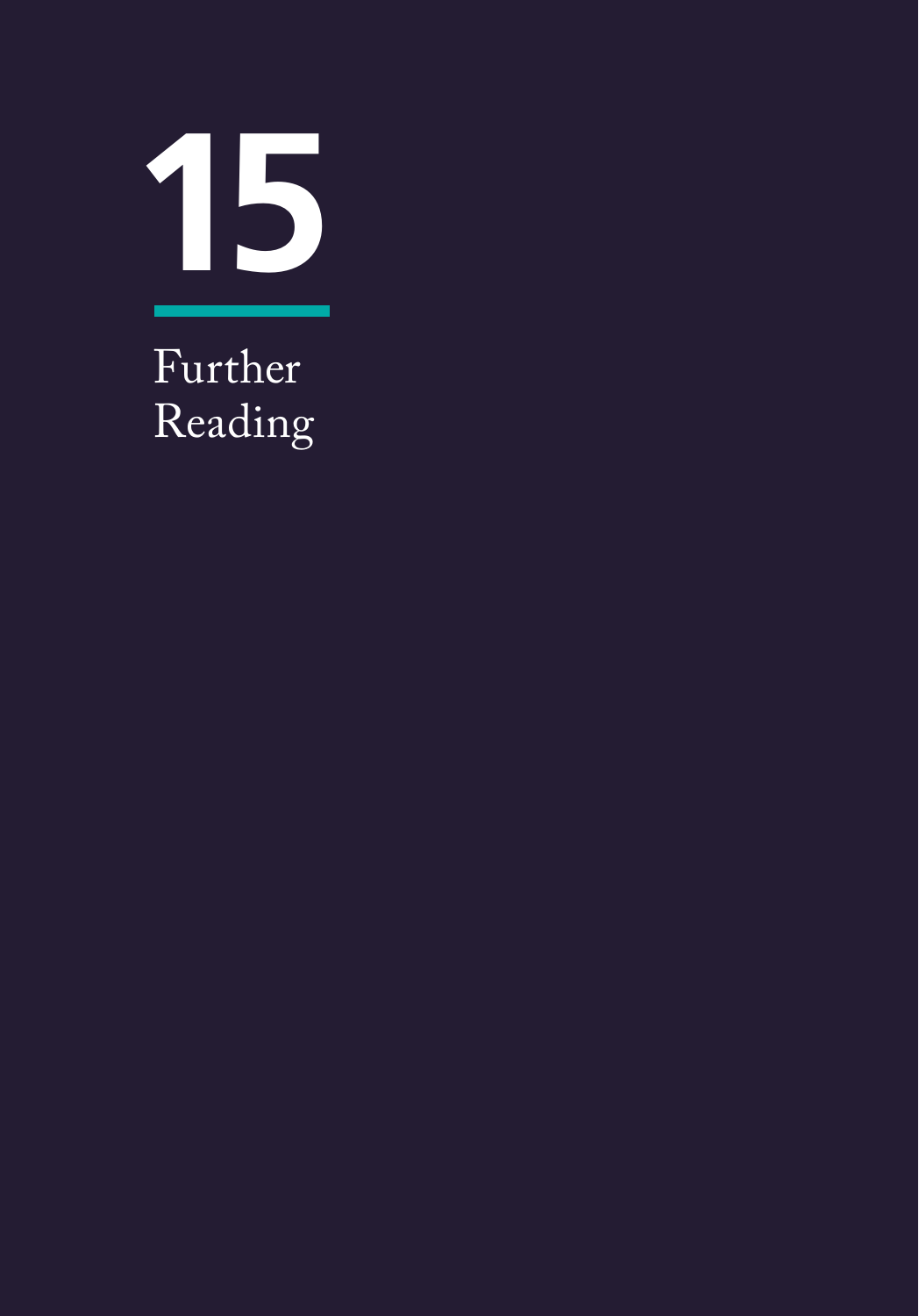- Writing for Readers, House of Commons Library, 2011. This is the core guidance for effective writing in the House of Commons Library. It includes 10 good writing principles.
- How to write in plain English, Plain English Campaign, 2016
- Guidelines for parliamentary research services, Inter-Parliamentary Union (IPU) and the International Federation of Library Associations and Institutions (IFLA), 2015. The guidelines provide useful context on the role of parliamentary research services and how they can function effectively.
- The Magenta Book: HM Treasury guidance on what to consider when designing an evaluation, HM Treasury, 2011. Provides practical information on how to evaluate the costs and benefits of different policies.
- The Green Book: appraisal and evaluation in central government, HM Treasury, 2015. HM Treasury guidance for UK public sector bodies on how to appraise proposals. It provides more information on how to analyse evidence.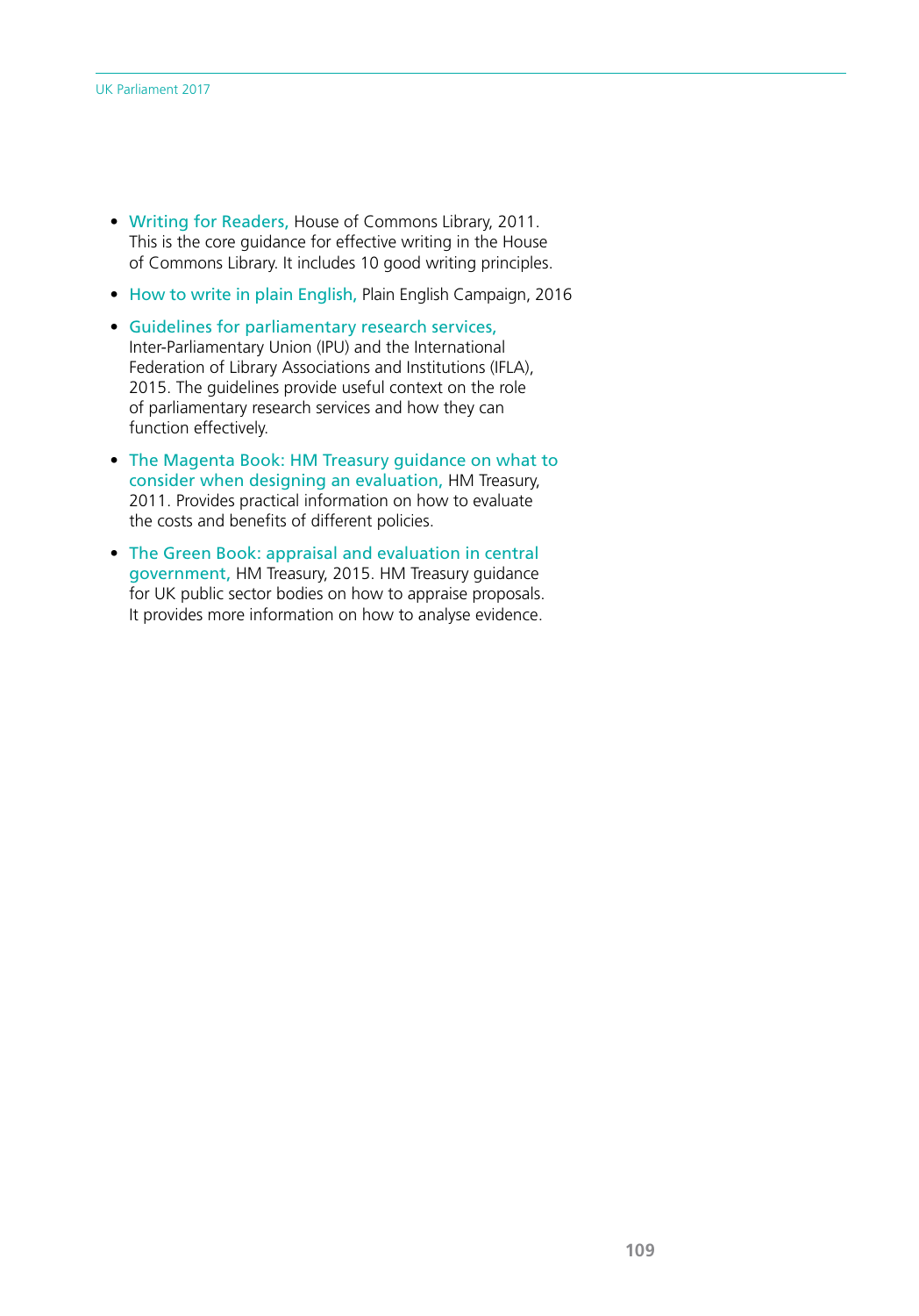The House of Commons accepts no responsibility for any references or links to, or the content of, information maintained by third parties. This information is provided subject to the conditions of the Open Parliament Licence.